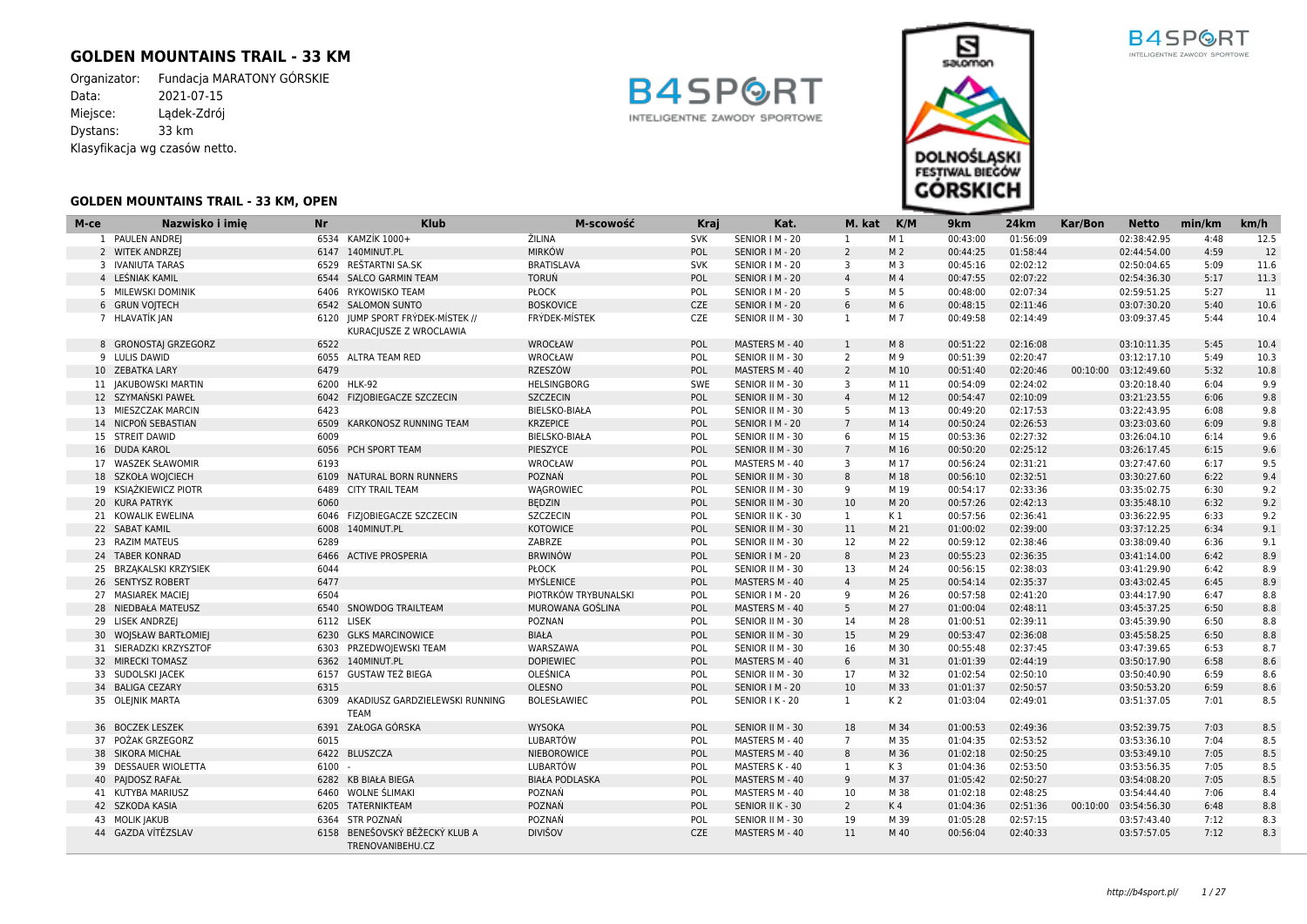| M-ce | Nazwisko i imię            | Nr   | <b>Klub</b>                    | M-scowość          | Kraj | Kat.             | M. kat         | K/M            | 9km      | 24km     | Kar/Bon | <b>Netto</b> | min/km | km/h         |
|------|----------------------------|------|--------------------------------|--------------------|------|------------------|----------------|----------------|----------|----------|---------|--------------|--------|--------------|
|      | 45 ORCZYKOWSKI BOGDAN      | 6286 |                                | <b>NAWOJOWA</b>    | POL  | SENIOR   M - 20  | 11             | M 41           | 01:04:44 | 02:53:29 |         | 03:58:54.35  | 7:14   | 8.3          |
|      | 46 OWCZARZAK TOMASZ        | 6482 |                                | MUROWANA GOŚLINA   | POL  | SENIOR II M - 30 | 20             | M 42           | 01:06:15 | 02:57:02 |         | 03:59:30.70  | 7:15   | 8.3          |
|      | 47 STACHOWIAK ŁUKASZ       | 6402 | STR POZNAŃ / CITY TRAIL TEAM   | POZNAŃ             | POL  | SENIOR II M - 30 | 21             | M 43           | 00:57:48 | 02:50:09 |         | 03:59:38.10  | 7:15   | 8.3          |
|      | 48 DZIETCZYK SYLWIA        | 6310 | AKTYWNE CHOSZCZNO              | CHOSZCZNO          | POL  | MASTERS K - 40   | $\overline{2}$ | K <sub>5</sub> | 01:09:59 | 02:59:24 |         | 04:00:09.35  | 7:16   | 8.2          |
|      | 49 WINIARCZYK-JADACH BEATA | 6496 | TG SOKÓŁ ZAKOPANE              | <b>KRAKÓW</b>      | POL  | MASTERS K - 40   | 3              | K 6            | 01:05:20 | 02:56:42 |         | 04:00:45.15  | 7:17   | 8.2          |
|      | 50 RASZKOWSKI PIOTR        | 6269 | SLEZAK TEAM   PIOTRBIEGACZ.PL  | <b>GDAŃSK</b>      | POL  | SENIOR II M - 30 | 22             | M 44           | 01:01:31 | 02:47:28 |         | 04:00:59.80  | 7:18   | 8.2          |
|      | 51 BUŁACZ JACEK            | 6268 | DZIEWIĘĆ SIŁ STRONIE ŚLĄSKIE   | LADEK ZDRÓJ        | POL  | MASTERS M - 40   | 12             | M 45           | 00:57:58 | 02:51:19 |         | 04:01:13.40  | 7:18   | 8.2          |
|      | 52 PACEK TOMASZ            | 6390 | FIZJOBIEGACZE SZCZECIN         | <b>SZCZECIN</b>    | POL  | SENIOR II M - 30 | 23             | M 46           | 01:04:17 | 02:55:52 |         | 04:02:11.30  | 7:20   | 8.2          |
|      | 53 NOWACKI MATEUSZ         | 6068 | PRZEDWOJEWSKI TEAM             | STRONIE ŚLĄSKIE    | POL  | SENIOR II M - 30 | 24             | M 47           | 01:01:00 | 02:52:08 |         | 04:02:48.15  | 7:21   | 8.2          |
| 54   | <b>GUZIK JOANNA</b>        | 6537 | NKB CHYŻY NOWY TOMYŚL          | NOWY TOMYŚL        | POL  | SENIOR II K - 30 | 3              | K7             | 01:02:57 | 02:54:31 |         | 04:04:27.80  | 7:24   | 8.1          |
|      | 55 MOSIOŁEK PRZEMYSŁAW     | 6442 |                                | SKARŻYSKO-KAMIENNA | POL  | SENIOR II M - 30 | 25             | M 48           | 01:04:06 | 02:57:00 |         | 04:05:07.55  | 7:25   | 8.1          |
|      | 56 RESZKA MAREK            | 6064 | #NIBYBIEGACZ                   | <b>LUBLIN</b>      | POL  | SENIOR II M - 30 | 26             | M 49           | 01:06:03 | 02:54:00 |         | 04:05:13.15  | 7:25   | 8.1          |
| 57   |                            | 6171 |                                | WARSZAWA           | POL  | WETERAN I M - 50 | $\mathbf{1}$   | M 50           | 01:05:53 | 03:03:09 |         | 04:05:35.65  | 7:26   | 8.1          |
|      | 58 WEYNA BARTOSZ           | 6126 |                                | <b>GDANS</b>       | POL  | MASTERS M - 40   | 13             | M 51           | 01:05:17 | 02:58:42 |         | 04:06:13.15  | 7:27   | $\mathbf{R}$ |
|      | 59 LULIS ANNA              | 6420 | <b>SOBAS TEAM</b>              | WROCŁAW            | POL  | MASTERS K - 40   | $\overline{4}$ | K8             | 01:04:28 | 02:58:42 |         | 04:08:24.35  | 7:31   | 8            |
|      | 60 CHODOROWSKI KRZYSZTOF   | 6270 | PRZEDWOJEWSKI TEAM             | WROCŁAW            | POL  | SENIOR II M - 30 | 27             | M 52           | 01:05:54 | 03:05:42 |         | 04:08:30.35  | 7:31   | 8            |
|      | 61 GLANOWSKI MAREK         | 6098 |                                | BYSTRZYCA KŁODZKA  | POL  | SENIOR II M - 30 | 28             | M 53           | 01:00:56 | 03:02:44 |         | 04:10:25.00  | 7:35   | 7.9          |
|      | 62 DEINECKA MARTYNA        | 6103 |                                | <b>LUBARTÓW</b>    | POL  | SENIOR II K - 30 | $\overline{4}$ | K9             | 01:14:12 | 03:06:33 |         | 04:11:17.50  | 7:36   | 7.9          |
| 63   | KORONA-SIERADZKA BOGUSŁAWA | 6318 |                                | WARSZAWA           | POL  | SENIOR II K - 30 | 5              | K 10           | 01:09:42 | 03:03:52 |         | 04:11:30.50  | 7:37   | 7.9          |
|      | 64 OWCZAREK SZYMON         | 6039 |                                | WROCŁAW            | POL  | MASTERS M - 40   | 14             | M 54           | 01:05:55 | 03:01:38 |         | 04:11:42.90  | 7:37   | 7.9          |
|      | 65 URBANCZAK KACPER        | 6360 |                                | WROCŁAW            | POL  | SENIOR   M - 20  | 12             | M 55           | 01:04:56 | 03:02:43 |         | 04:12:38.75  | 7:39   | 7.8          |
|      | 66 ŚMIECHOWSKI MICHAŁ      |      | 6444 PANTHERS WROCŁAW          | <b>WROCŁAW</b>     | POL  | SENIOR II M - 30 | 29             | M 56           | 01:04:05 | 03:05:03 |         | 04:12:39.65  | 7:39   | 7.8          |
|      | 67 WOJNAROWICZ PAWEŁ       | 6135 |                                | WILKSZYN           | POL  | SENIOR II M - 30 | 30             | M 57           | 01:05:16 | 03:00:06 |         | 04:13:01.30  | 7:40   | 7.8          |
| 68   | TOMASZKIEWICZ WOJCIECH     |      | 6161 RUN FOREST                | <b>STRACHOCIN</b>  | POL  | SENIOR II M - 30 | 31             | M 58           | 01:07:41 | 02:59:36 |         | 04:13:15.60  | 7:40   | 7.8          |
|      | 69 SŁOCIAK RAFAŁ           | 6285 | RAJSPORT ACTIVE/PRZEDWOJEWSKI  | OPOLE              | POL  | SENIOR II M - 30 | 32             | M 59           | 01:06:22 | 03:01:24 |         | 04:13:58.70  | 7:41   | 7.8          |
|      |                            |      | TEAM                           |                    |      |                  |                |                |          |          |         |              |        |              |
|      | 70 DROGOŚ KAJETAN          | 6457 |                                | WROCŁAW            | POL  | SENIOR   M - 20  | 13             | M 60           | 01:06:38 | 02:59:48 |         | 04:14:13.20  | 7:42   | 7.8          |
|      | 71 SZUKAŁA MICHAŁ          | 6316 |                                | <b>KRAKÓW</b>      | POL  | SENIOR   M - 20  | 14             | M 61           |          | 02:50:55 |         | 04:14:16.30  | 7:42   | 7.8          |
|      | 72 DEBEK ŁUKASZ            | 6280 |                                | <b>RYKI</b>        | POL  | SENIOR II M - 30 | 33             | M 62           | 01:06:50 | 02:59:10 |         | 04:14:46.30  | 7:43   | 7.8          |
|      | 73 ŁOMNICKA BARBARA        | 6484 | MKS SIECHNICE                  | WROCŁAW            | POL  | MASTERS K - 40   | 5              | K 11           | 01:09:21 | 03:06:02 |         | 04:15:43.00  | 7:44   | 7.7          |
|      | 74 MIKULSKI TOMASZ         | 6036 | UKS FILIPIDES TERESIN          | <b>KAMPINOS</b>    | POL  | SENIOR   M - 20  | 15             | M 63           | 00:54:52 | 02:34:13 |         | 04:16:29.80  | 7:46   | 7.7          |
|      | 75 ZARZYCKI MACIEJ         | 6191 | DOGOŃ GRODZISK MAZOWIECKI      | PODKOWA LEŚNA      | POL  | SENIOR II M - 30 | 34             | M 64           | 00:49:20 | 02:24:22 |         | 04:16:35.10  | 7:46   | 7.7          |
|      | 76 MAT KAMIL               | 6433 |                                | ZĄBKI              | POL  | SENIOR II M - 30 | 35             | M 65           | 01:09:01 | 02:59:47 |         | 04:16:35.55  | 7:46   | 7.7          |
|      | 77 STON WOICIECH           | 6432 |                                | <b>KORZONEK</b>    | POL  | SENIOR II M - 30 | 36             | M 66           | 01:09:03 | 02:59:47 |         | 04:16:36.55  | 7:46   | 7.7          |
| 78   | <b>WALCZAK PATRYK</b>      | 6306 |                                | <b>KONIN</b>       | POL  | SENIOR II M - 30 | 37             | M 67           | 01:00:14 | 03:00:30 |         | 04:17:20.00  | 7:47   | 7.7          |
|      | 79 LACHOWSKI ROBERT        | 6172 |                                | ŁÓDŹ               | POL  | SENIOR II M - 30 | 38             | M 68           | 01:07:48 | 03:06:50 |         | 04:17:29.80  | 7:48   | 7.7          |
|      | 80 BRYCKA ANNA             | 6330 | SPORTOWY UMYSŁ                 | SADKÓW             | POL  | SENIOR II K - 30 | 6              | K12            | 01:12:15 | 03:06:52 |         | 04:17:38.25  | 7:48   | 7.7          |
|      | 81 ANTONOWICZ WOJCIECH     | 6388 |                                | <b>SZCZECIN</b>    | POL  | WETERAN I M - 50 | 2              | M 69           | 01:09:07 | 03:14:05 |         | 04:19:52.15  | 7:52   | 7.6          |
|      | 82 KULAS ŁUKASZ            |      | 6499 SOLO                      | <b>BIERUŃ</b>      | POL  | MASTERS M - 40   | 15             | M 70           | 01:10:53 | 03:16:44 |         | 04:21:17.20  | 7:55   | 7.6          |
|      | 83 APANOV ANDREY           | 6292 |                                | WROCLAW            | POL  | SENIOR II M - 30 | 39             | M 71           | 01:14:40 | 03:18:23 |         | 04:21:38.40  | 7:55   | 7.6          |
|      | 84 CZERWINSKI DOMINIK      | 6397 | ALVO RACING TEAM               | <b>KOMORNIKI</b>   | POL  | MASTERS M - 40   | 16             | M 72           | 01:10:39 | 03:10:29 |         | 04:22:05.80  | 7:56   | 7.6          |
|      | 85 STRUK MACIEJ            | 6429 | AE TRI CLUB                    | PIASECZNO          | POL  | MASTERS M - 40   | 17             | M 73           | 01:05:39 | 03:01:56 |         | 04:22:08.90  | 7:56   | 7.6          |
|      | 86 KNEBLOCH KASPER         |      | 6085 DZIK KOMANDO              | ŁÓDŹ               | POL  | SENIOR II M - 30 | 40             | M 74           | 01:11:13 | 03:09:45 |         | 04:22:13.90  | 7:56   | 7.6          |
|      | 87 ANTOSIAK TOMASZ         |      | 6148 FUNTRI                    | WROCŁAW            | POL  | MASTERS M - 40   | 18             | M 75           | 01:11:41 | 03:13:18 |         | 04:22:16.50  | 7:56   | 7.5          |
|      | 88 WALCZAK ADELA           |      | 6086 CURLING ŁÓDŻ              | ŁÓDŹ               | POL  | SENIOR II K - 30 | $\overline{7}$ | K13            | 01:14:33 | 03:14:17 |         | 04:22:17.95  | 7:56   | 7.5          |
| 89   | PARZYCH KATARZYNA          | 6217 | RYBNICKA GRUPA BIEGOWA PĘDZIMY | <b>RYBNIK</b>      | POL  | MASTERS K - 40   | 6              | K 14           | 01:16:05 | 03:12:53 |         | 04:22:28.55  | 7:57   | 7.5          |
|      |                            |      | <b>RAZEM</b>                   |                    |      |                  |                |                |          |          |         |              |        |              |
|      | 90 GEZELA ROBERT           |      | 6032 EUFORIA BIEGACZA TEAM     | GÓRA               | POL  | MASTERS M - 40   | 19             | M 76           | 01:07:05 | 03:08:34 |         | 04:23:40.15  | 7:59   | 7.5          |
|      | 91 MADON RAFAŁ             | 6075 |                                | POZNAŃ             | POL  | SENIOR II M - 30 | 41             | M 77           | 01:04:24 | 03:03:07 |         | 04:24:08.40  | 8:00   | 7.5          |
|      | 92 MEŻYKOWSKI MICHAŁ       |      | 6456 FORMA NA SZCZYT           | WARSZAWA           | POL  | MASTERS M - 40   | 20             | M 78           | 01:05:28 | 03:06:11 |         | 04:24:22.95  | 8:00   | 7.5          |
|      | 93 PRZYSIWEK PATRYK        | 6356 |                                | POZNAŃ             | POL  | SENIOR II M - 30 | 42             | M 79           | 01:09:39 | 03:17:38 |         | 04:24:33.15  | 8:01   | 7.5          |
|      | 94 HASSAK MACIEJ           | 6027 | <b>GKC GORLICE</b>             | <b>GORLICE</b>     | POL  | MASTERS M - 40   | 21             | M 80           | 01:08:47 | 03:11:14 |         | 04:25:57.35  | 8:03   | 7.4          |
|      | 95 KARGUL TOMASZ           | 6164 | ŚWO                            | WROCŁAW            | POL  | SENIOR II M - 30 | 43             | M 81           | 01:04:29 | 03:04:30 |         | 04:26:04.45  | 8:03   | 7.4          |
|      | 96 GASIOROWSKI JAROSŁAW    | 6414 |                                | ŚWIEBODZIN         | POL  | SENIOR   M - 20  | 16             | M 82           | 01:08:57 | 03:20:18 |         | 04:26:07.50  | 8:03   | 7.4          |
|      | 97 JASZCZUK ROBERT         | 6251 | GYMCITY BEŁCHATÓW              | <b>BEŁCHATÓW</b>   | POL  | MASTERS M - 40   | 22             | M 83           | 01:09:40 | 03:11:22 |         | 04:26:09.65  | 8:03   | 7.4          |
|      | 98 DEMKOWSKI MARCIN        | 6384 |                                | WROCLAW            | POL  | SENIOR II M - 30 | 44             | M 84           | 01:09:26 | 03:07:55 |         | 04:27:00.35  | 8:05   | 7.4          |
|      | 99 KRZACZKOWSKA IWONA      | 6284 | <b>DZIKI WROCŁAW</b>           | WROCŁAW            | POL  | SENIOR II K - 30 | 8              | K15            | 01:11:38 | 03:09:38 |         | 04:27:25.10  | 8:06   | 7.4          |
|      |                            |      |                                |                    |      |                  |                |                |          |          |         |              |        |              |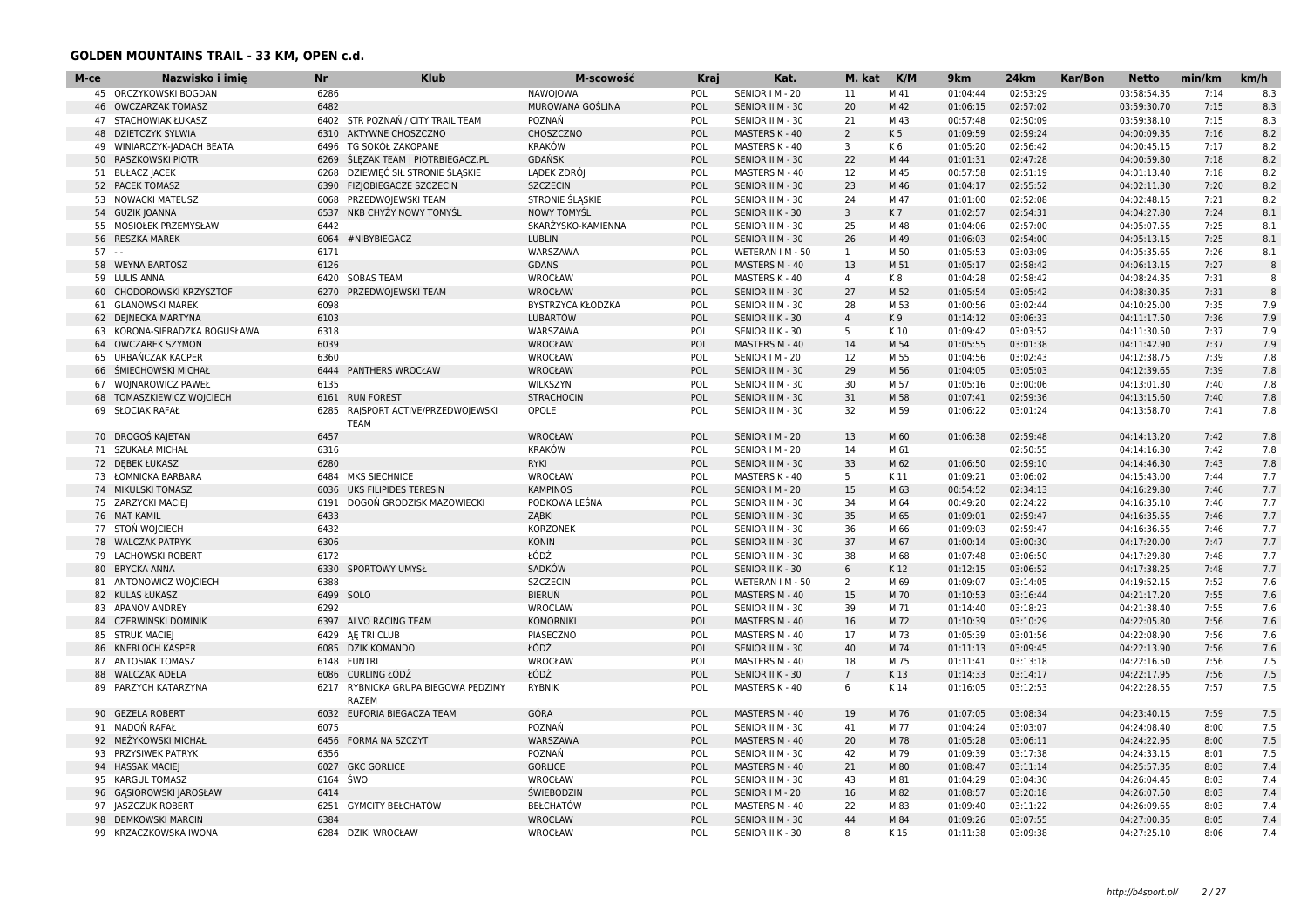| M-ce | Nazwisko i imię                | Nr   | <b>Klub</b>                   | M-scowość            | Kraj              | Kat.                             | M. kat                  | K/M   | 9km                  | 24km                 | Kar/Bon | <b>Netto</b>               | min/km | km/h           |
|------|--------------------------------|------|-------------------------------|----------------------|-------------------|----------------------------------|-------------------------|-------|----------------------|----------------------|---------|----------------------------|--------|----------------|
| 100  | <b>CZAPIGA GRZEGORZ</b>        | 6150 | <b>TECE INDUSTRIAL</b>        | <b>BORÓW</b>         | POL               | SENIOR II M - 30                 | 45                      | M 85  | 01:05:42             | 03:07:02             |         | 04:27:43.50                | 8:06   | 7.4            |
| 101  | <b>MADERA ANDRZEJ</b>          | 6329 |                               | WROCŁAW              | POL               | MASTERS M - 40                   | 23                      | M 86  | 01:08:19             | 03:04:53             |         | 04:28:41.00                | 8:08   | 7.4            |
|      | 102 SITEK ARKADIUSZ            | 6215 | AKTYWNI WĘGRÓW                | WEGRÓW               | POL               | MASTERS M - 40                   | 24                      | M 87  | 01:08:36             | 03:13:36             |         | 04:28:41.15                | 8:08   | 7.4            |
|      | 103 SPECHT MIKOŁAJ             | 6513 |                               | WARSZAWA             | POL               | MASTERS M - 40                   | 25                      | M 88  | 01:09:55             | 03:12:41             |         | 04:29:04.70                | 8:09   | 7.4            |
|      | 104 RUDNY RAFAŁ                |      | 6524 RUDNYRUNNINGTEAM         | ROPCZYCE             | POL               | MASTERS M - 40                   | 26                      | M 89  | 00:47:19             | 03:14:12             |         | 04:29:37.10                | 8:10   | 7.3            |
|      | 105 GDULA JAKUB                | 6070 | KAMIL LEŚNIAK FANPAGE TEAM    | POZNAŃ               | POL               | SENIOR   M - 20                  | 17                      | M 90  | 01:07:42             | 03:11:19             |         | 04:29:45.70                | 8:10   | 7.3            |
|      | 106 KOTYRBA TOMASZ             | 6236 |                               | <b>KATOWICE</b>      | <b>POL</b>        | SENIOR II M - 30                 | 46                      | M 91  | 01:08:43             | 03:13:55             |         | 04:29:54.70                | 8:10   | 7.3            |
|      | 107 MICHALEWSKI PAWEŁ          | 6421 |                               | <b>OPOLE</b>         | POL               | SENIOR II M - 30                 | 47                      | M 92  | 01:10:11             | 03:16:45             |         | 04:30:14.65                | 8:11   | 7.3            |
|      | 108 WANAT MATEUSZ              | 6178 | PRZEDWOJEWSKI TEAM            | WROCŁAW              | POL               | SENIOR II M - 30                 | 48                      | M 93  | 01:05:10             | 03:12:10             |         | 04:30:37.10                | 8:12   | 7.3            |
| 109  | <b>GAŁECKI ROBERT</b>          | 6352 |                               | KIEŁCZÓW             | POL               | SENIOR II M - 30                 | 49                      | M 94  | 01:06:15             | 03:13:19             |         | 04:30:52.30                | 8:12   | 7.3            |
|      | 110 HEJZNER AREK               | 6152 |                               | <b>GDAŃSK</b>        | POL               | SENIOR II M - 30                 | 50                      | M 95  | 01:07:41             | 03:16:54             |         | 04:31:47.40                | 8:14   | 7.3            |
|      | 111 KOMAR KRYSTIAN             | 6273 |                               | POZNAŃ               | POL               | SENIOR II M - 30                 | 51                      | M 96  | 01:16:44             | 03:21:05             |         | 04:32:57.35                | 8:16   | 7.3            |
|      | 112 ANDRZEJCZAK ANNA           | 6081 | NKB CHYŻY NOWY TOMYŚL         | <b>NOWY TOMYŚL</b>   | POL               | SENIOR II K - 30                 | 9                       | K 16  | 01:12:08             | 03:18:20             |         | 04:33:12.60                | 8:16   | 7.2            |
| 113  | <b>NOWAK SEBASTIAN</b>         | 6510 |                               | ŚWIĘTA KATARZYNA     | POL               | MASTERS M - 40                   | 27                      | M 97  | 01:16:38             | 03:31:57             |         | 04:33:41.30                | 8:17   | 7.2            |
|      | 114 BURA KRYSTIAN              | 6248 | #BIEGAILESZNO                 | LESZNO               | POL               | SENIOR II M - 30                 | 52                      | M 98  | 01:12:38             | 03:14:56             |         | 04:33:58.00                | 8:18   | 7.2            |
| 115  | <b>CHRZANOWSKI PAWEŁ</b>       | 6458 |                               | LĄDEK-ZDRÓJ          | POL               | MASTERS M - 40                   | 28                      | M 99  | 01:09:28             | 03:23:14             |         | 04:34:28.00                | 8:19   | 7.2            |
|      | 116 KOPECKI MICHAŁ             | 6450 |                               | WARSZAWA             | POL               | SENIOR I M - 20                  | 18                      | M 100 | 01:07:33             | 03:17:15             |         | 04:35:19.50                | 8:20   | 7.2            |
|      | 117 MAKOWSKI JAROSŁAW          | 6184 | <b>STAY INSANE</b>            | <b>LUBLIN</b>        | POL               | SENIOR II M - 30                 | 53                      | M 101 | 01:10:20             | 03:11:45             |         | 04:35:33.10                | 8:21   | 7.2            |
|      | 118 MITUŚ WOJTEK               | 6521 |                               | WROCŁAW              | POL               | MASTERS M - 40                   | 29                      | M 102 | 01:36:36             | 04:04:03             |         | 04:36:39.00                | 8:23   | 7.2            |
|      | 119 BEDNAREK BARTŁOMIEJ        | 6041 | MKS SIECHNICE                 | <b>RADWANICE</b>     | POL               | SENIOR II M - 30                 | 54                      | M 103 | 01:04:17             | 03:11:35             |         | 04:37:41.60                | 8:24   | 7.1            |
|      | 120 BUŁAWA SZCZEPAN            | 6525 |                               | <b>NOWY WIŚNICZ</b>  | POL               | SENIOR II M - 30                 | 55                      | M 104 | 01:06:54             | 03:16:33             |         | 04:38:44.55                | 8:26   | 7.1            |
|      | 121 CZAJKOWSKI ADAM            | 6454 |                               | WARSZAWA             | POL               | MASTERS M - 40                   | 30                      | M 105 | 01:11:56             | 03:26:29             |         | 04:39:47.70                | 8:28   | 7.1            |
|      | 122 MIROSHNYCHENKO RUSLAN      | 6264 |                               | WROCŁAW              | <b>POL</b>        | SENIOR II M - 30                 | 56                      | M 106 | 01:10:30             | 03:24:55             |         | 04:40:07.75                | 8:29   | 7.1            |
|      | 123 BŁASZCZAK ŁUKASZ           | 6486 |                               | <b>WROCŁAW</b>       | POL               | SENIOR II M - 30                 | 57                      | M 107 | 01:15:57             | 03:21:36             |         | 04:40:15.15                | 8:29   | 7.1            |
|      | 124 FOGIEL-PAWŁOWSKA AGNIESZKA | 6167 |                               | WROCŁAW              | POL               | MASTERS K - 40                   | $7\overline{ }$         | K17   | 01:10:48             | 03:23:05             |         | 04:40:59.05                | 8:30   | $\overline{7}$ |
|      | 125 ŚLASKI BARTOSZ             | 6378 | <b>DZIK KOMANDO</b>           | ŁÓDŹ                 | POL               | SENIOR   M - 20                  | 19                      | M 108 | 01:10:21             | 03:15:14             |         | 04:41:23.80                | 8:31   | $7^{\circ}$    |
|      | 126 ŁYSIAK BARTEK              | 6245 |                               | DĄBRÓWKA             | POL               | SENIOR II M - 30                 | 58                      | M 109 | 01:11:16             | 03:20:18             |         | 04:41:33.05                | 8:31   | $7^{\circ}$    |
|      | 127 KOCIUMBAS BARTOSZ          | 6007 | KB SOBÓTKA                    | SOBÓTKA              | POL               | MASTERS M - 40                   | 31                      | M 110 | 01:07:41             | 03:23:32             |         | 04:42:48.55                | 8:34   | $\overline{7}$ |
| 128  | KABAŁA BARTOSZ                 | 6211 | #TEAMBIEGIWLKP                | POZNAŃ               | POL               | SENIOR   M - 20                  | 20                      | M 111 | 01:08:10             | 03:19:40             |         | 04:43:29.05                | 8:35   | $7^{\circ}$    |
| 129  | KOŁODZIEJ ROMAN                | 6503 | PERFEKTA KARLOWICE            | <b>KARŁOWICE</b>     | POL               | MASTERS M - 40                   | 32                      | M 112 | 01:08:34             | 03:27:30             |         | 04:44:32.50                | 8:37   | $7^{\circ}$    |
|      | 130 NOWAK ŁUKASZ               | 6300 |                               | <b>STESZEW</b>       | POL               | MASTERS M - 40                   | 33                      | M 113 | 01:11:24             | 03:26:18             |         | 04:44:35.90                | 8:37   | $7^{\circ}$    |
|      | 131 SCHUBERT VALDEMAR          | 6547 | <b>BK LUDGEROVICE</b>         | <b>LUDGEROVICE</b>   | POL               | MASTERS M - 40                   | 34                      | M 114 | 01:08:37             | 03:23:59             |         | 04:44:46.50                | 8:37   |                |
|      | 132 POŁEĆ LESZEK               | 6176 | <b>SBRT WROCŁAW</b>           | <b>BISKUPICE</b>     | POL               | SENIOR II M - 30                 | 59                      | M 115 | 01:14:51             | 03:31:14             |         | 04:44:49.25                | 8:37   | $\overline{7}$ |
|      | 133 KRZEPKOWSKI RADOSŁAW       | 6494 | ADIDAS RUNNERS WARSAW         | WARSZAWA             | POL               | MASTERS M - 40                   | 35                      | M 116 | 01:17:57             | 03:30:34             |         | 04:45:02.05                | 8:38   | 6.9            |
|      | 134 MIELCUCH KAMILA            | 6073 | GRUNWALD                      | POZNAŃ               | POL               | SENIOR I K - 20                  | 2                       | K18   | 01:19:09             | 03:33:27             |         | 04:45:07.00                | 8:38   | 6.9            |
|      | 135 PILAREK WOJCIECH           | 6319 |                               | <b>WROCŁAW</b>       | POL               | SENIOR II M - 30                 | 60                      | M 117 | 01:13:40             | 03:21:14             |         | 04:45:09.45                | 8:38   | 6.9            |
|      | 136 MRUGAŁA MONIKA             | 6346 | <b>EUROVENT ATHLETICS</b>     | WEGRY                | POL               | MASTERS K - 40                   | 8                       | K 19  | 01:11:54             | 03:24:55             |         | 04:45:18.10                | 8:38   | 6.9            |
| 137  | <b>MARCHWICKI MACIEI</b>       | 6195 |                               | <b>POZNAN</b>        | POL               | SENIOR   M - 20                  | 21                      | M 118 | 01:10:36             | 03:18:52             |         | 04:45:19.55                | 8:38   | 6.9            |
|      | 138 WITKOWSKI WOJCIECH         | 6059 |                               | NIEMODLIN            | POL               | SENIOR   M - 20                  | 22                      | M 119 | 01:08:49             | 03:21:29             |         | 04:45:51.95                | 8:39   | 6.9            |
|      | 139 MARGASIŃSKI MICHAŁ         | 6114 |                               | KAMIENIEC ZABKOWICKI | POL               | SENIOR II M - 30                 | 61                      | M 120 | 01:05:51             | 03:18:15             |         | 04:46:06.85                | 8:40   | 6.9            |
| 140  | <b>JASZCZAK BOGNA</b>          | 6272 |                               | LESZNO               | POL               | SENIOR I K - 20                  | $\overline{\mathbf{3}}$ | K 20  | 01:15:38             | 03:26:13             |         | 04:47:02.65                | 8:41   | 6.9            |
|      | 141 NOGANOWICZ AGATA           |      | 6118 PRO-RUN WROCŁAW          | DOMASZCZYN           | POL               | WETERAN K - 50                   | 1                       | K 21  | 01:19:02             | 03:29:29             |         | 04:47:02.85                | 8:41   | 6.9            |
|      | 142 BUDYNEK TADEUSZ            |      | 6478 ALVO RACING TEAM         | <b>DABROWA</b>       | POL               | SENIOR II M - 30                 | 62                      | M 121 | 01:13:18             | 03:27:46             |         | 04:47:28.70                | 8:42   | 6.9            |
|      | 143 STEBEL BARTOSZ             |      | 6512 MEBLE SARBB              | ZABRZE               | POL               | MASTERS M - 40                   | 36                      | M 122 | 01:12:03             | 03:28:03             |         | 04:47:43.70                | 8:43   | 6.9            |
|      | 144 KOKOTT MARCIN              | 6332 | 140MINUT.PL                   | SMOLEC               | POL               | SENIOR II M - 30                 | 63                      | M 123 | 01:08:42             | 03:25:18             |         | 04:48:03.15                | 8:43   | 6.9            |
| 145  | NIKOLAJUK ROBERT               | 6014 |                               | <b>OLSZTYN</b>       | POL               | SENIOR II M - 30                 | 64                      | M 124 | 01:25:46             | 03:47:14             |         | 04:48:22.15                | 8:44   | 6.9            |
|      | 146 TKACZYK-CAŁKA ANNA         | 6030 | #ZALINIAMETYTEAM              | POZNAŃ               | POL               | SENIOR II K - 30                 | 10                      | K 22  | 01:17:12             | 03:30:37             |         | 04:49:55.45                | 8:47   | 6.8            |
|      | 147 ZIEWIEC MARCIN             | 6122 |                               | <b>WROCŁAW</b>       | POL               | SENIOR II M - 30                 | 65                      | M 125 | 01:12:51             | 03:33:11             |         | 04:50:16.45                | 8:47   | 6.8            |
|      | 148 RAJTAR ROBERT              |      | 6472 BRYGADA RR ROBERT RAITAR | GORZÓW WIELKOPOLSKI  | POL               | MASTERS M - 40                   | 37                      | M 126 | 01:40:23             |                      |         | 04:50:27.10                | 8:48   | 6.8            |
|      | 149 MOREVA DARIA               | 6063 | TRAILRUNNINGSCHOOL.COM        | <b>WROCLAW</b>       | POL               | SENIOR II K - 30                 | 11                      | K 23  | 01:21:44             | 03:36:18             |         | 04:51:21.75                | 8:49   | 6.8            |
|      | 150 MANKOWSKI TOMASZ           | 6125 | WOJOWNICY WÓDY                | WITASZYCE            | POL               | SENIOR II M - 30                 | 66                      | M 127 | 01:15:50             | 03:32:25             |         | 04:51:51.55                | 8:50   | 6.8            |
|      | 151 SIELIWONIK ANITA           | 6115 |                               | WARSZAWA             | POL               | MASTERS K - 40                   | 9                       | K 24  | 01:20:22             | 03:37:31             |         | 04:53:25.40                | 8:53   | 6.7            |
|      | 152 MADERA MICHAŁ              |      | 6276 LECIMY TUTAJ             | WROCŁAW              |                   |                                  | 67                      | M 128 | 01:11:52             | 03:33:03             |         | 04:53:35.00                | 8:53   | 6.7            |
|      | 153 KUCHARSKI TOMASZ           | 6487 | ALVO RACING TEAM              | ŚMIGIEL              | <b>POL</b><br>POL | SENIOR II M - 30                 | 38                      | M 129 |                      |                      |         |                            | 8:54   | 6.7            |
|      | 154 MADEI ANNA                 |      | 6351 VEGE RUNNERS             | <b>KATOWICE</b>      | POL               | MASTERS M - 40<br>MASTERS K - 40 | 10                      | K 25  | 01:13:20<br>01:19:43 | 03:18:10<br>03:33:58 |         | 04:53:57.75<br>04:54:16.00 | 8:55   | 6.7            |
|      | 155 DRAŃKO PIOTR               | 6326 |                               | <b>KRAKÓW</b>        | POL               |                                  | 68                      | M 130 | 01:16:27             |                      |         |                            | 8:56   |                |
|      |                                |      |                               |                      |                   | SENIOR II M - 30                 |                         |       |                      | 03:35:20             |         | 04:54:51.60                |        | 6.7            |
|      | 156 KAMIŃSKI ARKADIUSZ         |      | 6029 10N1 TEAM                | ŁÓDŹ                 | POL               | MASTERS M - 40                   | 39                      | M 131 | 01:19:26             | 03:36:42             |         | 04:55:09.00                | 8:56   | 6.7            |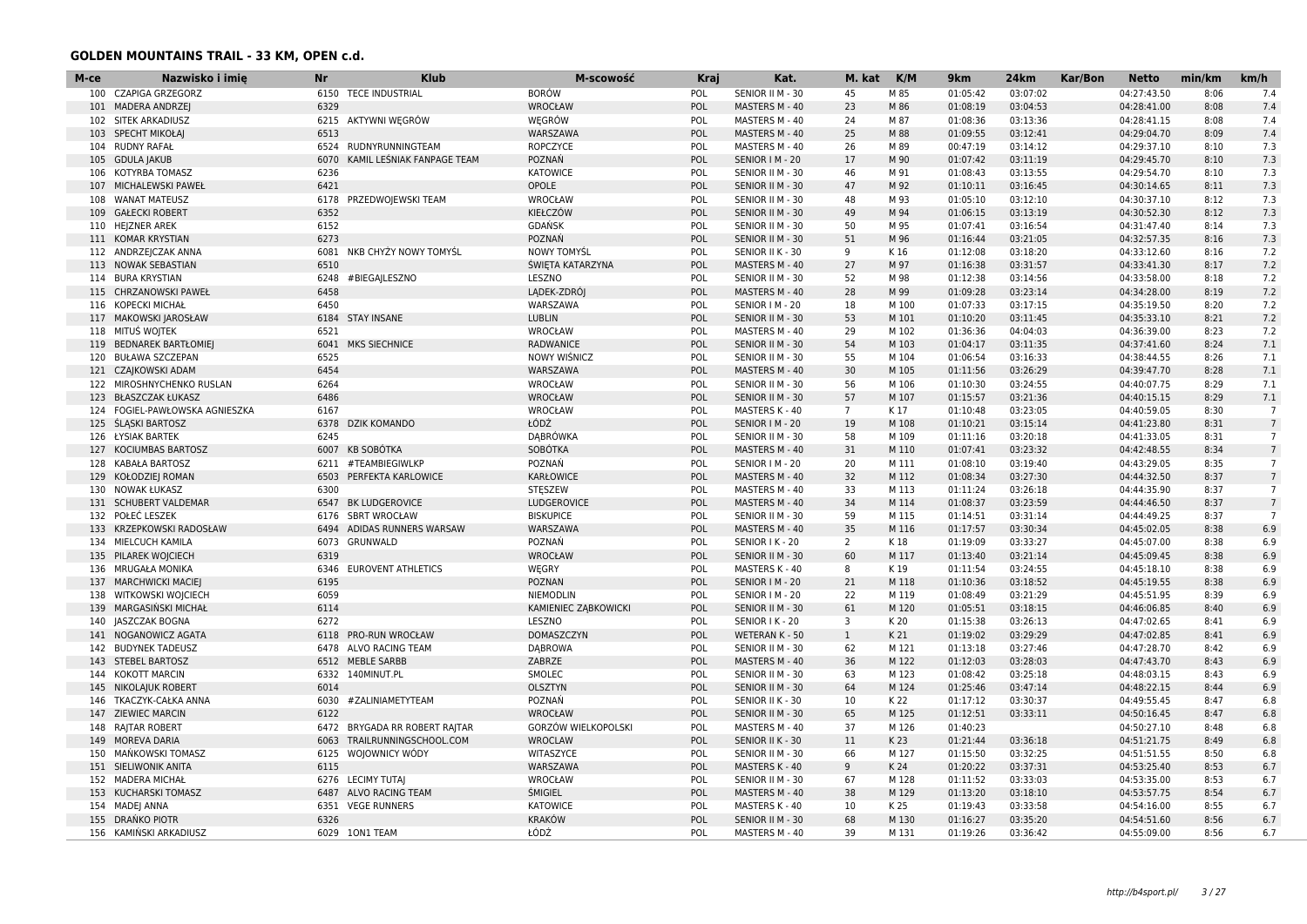| M-ce | Nazwisko i imię                           | Nr   | <b>Klub</b>                                     | M-scowość                  | Kraj       | Kat.              | M. kat         | K/M   | 9km      | 24km                 | Kar/Bon | <b>Netto</b>               | min/km | km/h |
|------|-------------------------------------------|------|-------------------------------------------------|----------------------------|------------|-------------------|----------------|-------|----------|----------------------|---------|----------------------------|--------|------|
|      | 157 JARZABEK MICHAŁ                       |      | 6155 MRUNNERS                                   | <b>WROCŁAW</b>             | POL        | SENIOR II M - 30  | 69             | M 132 | 01:13:51 | 03:38:46             |         | 04:55:42.55                | 8:57   | 6.7  |
|      | 158 BIELECKI TOMASZ                       | 6449 | <b>FAST BIKE GNIEZNO</b>                        | SZCZYTNIKI DUCHOWNE        | POL        | SENIOR   M - 20   | 23             | M 133 | 01:22:42 | 03:40:45             |         | 04:55:43.80                | 8:57   | 6.7  |
| 159  | KONICA KARINA                             | 6301 |                                                 | ZDZIESZOWICE               | POL        | SENIOR I K - 20   | $\overline{4}$ | K 26  | 01:20:57 | 03:37:31             |         | 04:55:44.55                | 8:57   | 6.7  |
| 160  | PIATKIEWICZ ŁUKASZ                        | 6079 | <b>MARCIN ŚWIERC TEAM</b>                       | RADZISZÓW                  | POL        | SENIOR II M - 30  | 70             | M 134 | 01:18:05 | 03:34:07             |         | 04:56:00.70                | 8:58   | 6.7  |
|      | 161 MAJCHER MARCIN                        | 6514 |                                                 | <b>ROKIETNICA</b>          | POL        | MASTERS M - 40    | 40             | M 135 | 01:16:33 | 03:38:50             |         | 04:56:40.85                | 8:59   | 6.7  |
| 162  | <b>GIL MACIE</b>                          | 6013 | <b>VEGE RUNNERS</b>                             | WARSZAWA                   | POL        | SENIOR II M - 30  | 71             | M 136 | 01:14:38 | 03:32:18             |         | 04:56:42.35                | 8:59   | 6.7  |
| 163  | <b>TOMASZYK ELZBIETA</b>                  | 6298 |                                                 | POZNAŃ                     | <b>POL</b> | SENIOR II K - 30  | 12             | K 27  | 01:20:18 | 03:42:11             |         | 04:56:48.60                | 8:59   | 6.7  |
|      | 164 ŁATWIŃSKI ŁUKASZ                      | 6349 | MOCNA GRUPA CEZARA                              | PIETRZYKOWICE              | POL        | SENIOR   M - 20   | 24             | M 137 | 01:20:02 | 03:39:47             |         | 04:57:15.10                | 9:00   | 6.7  |
| 165  | CHWAŁA PRZEMYSŁAW                         | 6265 | POWOLNY                                         | <b>WOLICE</b>              | POL        | MASTERS M - 40    | 41             | M 138 | 01:19:20 | 03:40:39             |         | 04:58:08.45                | 9:02   | 6.6  |
| 166  | MOKRZYŃSKI MARCIN                         | 6121 | KLUB LEKKOATLETYCZNY ZIEMIA<br><b>KŁODZKA</b>   | OŁDRZYCHOWICE KŁODZKIE     | POL        | MASTERS M - 40    | 42             | M 139 | 01:12:55 | 03:34:57             |         | 04:58:10.00                | 9:02   | 6.6  |
| 167  | SKRZYŃSKI ANDRZEJ                         | 6434 | <b>KS STASZEWSCY</b>                            | WARSZAWA                   | POL        | WETERAN I M - 50  | $\overline{3}$ | M 140 | 01:14:46 | 03:30:21             |         | 04:58:13.55                | 9:02   | 6.6  |
| 168  | <b>GARCZYŃSKA ANIA</b>                    | 6133 |                                                 | <b>KATOWICE</b>            | POL        | MASTERS K - 40    | 11             | K 28  | 01:20:43 | 03:36:45             |         | 04:58:21.45                | 9:02   | 6.6  |
| 169  | WRÓBLEWSKI WOJCIECH                       | 6491 |                                                 | WROCŁAW                    | POL        | SENIOR II M - 30  | 72             | M 141 | 01:11:57 | 03:35:31             |         | 04:58:35.90                | 9:02   | 6.6  |
|      | 170 GUZY RADOSŁAW                         | 6197 |                                                 | JASTRZĘBIE-ZDRÓJ           | POL        | SENIOR   M - 20   | 25             | M 142 | 01:19:11 | 03:39:37             |         | 04:59:10.15                | 9:03   | 6.6  |
|      | 171 NOGA-GUZY MARTA                       | 6198 |                                                 | JASTRZĘBIE-ZDRÓJ           | POL        | SENIOR I K - 20   | 5              | K 29  | 01:19:09 | 03:39:36             |         | 04:59:10.65                | 9:03   | 6.6  |
| 172  | <b>BYLINA BARTOSZ</b>                     | 6377 |                                                 | <b>POZNAN</b>              | POL        | MASTERS M - 40    | 43             | M 143 | 01:13:02 | 03:35:12             |         | 04:59:20.45                | 9:04   | 6.6  |
|      | 173 SŁOMIAN MIKOŁAJ                       | 6493 |                                                 | POZNAŃ                     | POL        | SENIOR   M - 20   | 26             | M 144 | 01:22:51 | 03:42:55             |         | 04:59:28.60                | 9:04   | 6.6  |
|      | 174 ŚMICHURSKI KRZYSZTOF                  | 6099 | FIZJOTERAPIA BIEGACZA                           | <b>ROKIETNICA</b>          | POL        | SENIOR II M - 30  | 73             | M 145 | 01:15:36 | 03:43:53             |         | 04:59:28.90                | 9:04   | 6.6  |
|      | 175 FELEDZIAK WOJCIECH                    | 6202 |                                                 | GOSTYŃ                     | POL        | SENIOR II M - 30  | 74             | M 146 | 01:15:40 | 03:41:00             |         | 04:59:29.20                | 9:04   | 6.6  |
| 176  | STEPNOWSKI JAKUB                          | 6365 | <b>MEDIDESK</b>                                 | LEGIONOWO                  | POL        | SENIOR II M - 30  | 75             | M 147 | 01:22:57 | 03:42:22             |         | 04:59:31.30                | 9:04   | 6.6  |
| 177  |                                           | 6511 |                                                 | <b>ŻERNIKI WROCŁAWSKIE</b> | POL        | MASTERS M - 40    | 44             | M 148 | 01:16:33 |                      |         |                            | 9:04   | 6.6  |
|      | <b>JANCZAK PIOTR</b><br>178 ARENDT MICHAŁ | 6492 |                                                 | <b>GDYNIA</b>              | <b>POL</b> | SENIOR II M - 30  | 76             | M 149 | 01:15:18 | 03:31:57<br>03:33:38 |         | 04:59:39.80<br>04:59:53.00 | 9:05   | 6.6  |
|      |                                           | 6485 |                                                 |                            |            |                   | 13             |       |          |                      |         |                            |        |      |
| 179  | <b>BORKOWSKA JUSTYNA</b>                  |      |                                                 | SĘDZISŁAW                  | POL        | SENIOR II K - 30  |                | K 30  | 01:15:40 | 03:44:25             |         | 05:00:13.40                | 9:05   | 6.6  |
| 180  | <b>IZDEBSKI TOMASZ</b>                    | 6339 |                                                 | WARSZAWA                   | POL        | MASTERS M - 40    | 45             | M 150 | 01:14:22 | 03:32:07             |         | 05:00:28.85                | 9:06   | 6.6  |
| 181  | ŁUCZAK MACIEJ                             | 6321 | <b>BANDA RYCHA</b>                              | <b>MROWINO</b>             | POL        | MASTERS M - 40    | 46             | M 151 | 01:19:46 | 03:43:04             |         | 05:00:31.75                | 9:06   | 6.6  |
|      | 182 KUŚMIREK GRZEGORZ                     | 6506 |                                                 | ŁÓDŹ                       | POL        | MASTERS M - 40    | 47             | M 152 | 01:24:38 | 03:40:30             |         | 05:00:50.90                | 9:06   | 6.6  |
| 183  | PEDYNKOWSKI RADEK                         | 6163 | <b>BIEGAM U KOLESI</b>                          | <b>GRODZICZNO</b>          | POL        | MASTERS M - 40    | 48             | M 153 | 01:18:11 | 03:35:14             |         | 05:00:54.15                | 9:07   | 6.6  |
| 184  | MAKAREWICZ WIKTOR MAKAREWICZ              | 6010 |                                                 | WARSZAWA                   | POL        | SENIOR II M - 30  | 77             | M 154 | 01:20:17 | 03:41:19             |         | 05:01:41.20                | 9:08   | 6.6  |
| 185  | JAKUSZEK KRZYSZTOF                        | 6241 | <b>CEGIELNIA PIASKI</b>                         | PIASKI                     | POL        | MASTERS M - 40    | 49             | M 155 | 01:25:00 | 03:43:56             |         | 05:01:52.00                | 9:08   | 6.6  |
| 186  | DŁUGOSZ-STĘPNIAK AGNIESZKA                | 6271 | STAY INSANE, BIEGJEM                            | <b>LUBLIN</b>              | POL        | SENIOR II K - 30  | 14             | K 31  | 01:21:40 | 03:29:31             |         | 05:02:08.00                | 9:09   | 6.6  |
| 187  | ANDRZEJCZAK ŁUKASZ                        | 6082 | NKB CHYŻY NOWY TOMYŚL                           | <b>NOWY TOMYSL</b>         | POL        | SENIOR II M - 30  | 78             | M 156 | 01:13:50 | 03:35:54             |         | 05:02:34.85                | 9:10   | 6.5  |
| 188  | MAJKOWSKI JACEK                           | 6084 |                                                 | WROCŁAW                    | POL        | SENIOR II M - 30  | 79             | M 157 | 01:21:16 | 03:35:21             |         | 05:02:41.30                | 9:10   | 6.5  |
| 189  | KOBYŁECKI BARTOSZ                         | 6546 |                                                 | WROCŁAW                    | POL        | MASTERS M - 40    | 50             | M 158 | 01:13:19 | 03:41:50             |         | 05:02:58.85                | 9:10   | 6.5  |
| 190  | <b>SZUMIATO JAKUB</b>                     | 6177 | PRZEDWOJEWSKI TEAM                              | WROCŁAW                    | POL        | SENIOR II M - 30  | 80             | M 159 | 01:19:17 | 03:44:18             |         | 05:03:08.85                | 9:11   | 6.5  |
|      | 191 BURA TOMASZ                           | 6275 |                                                 | <b>KRZYCKO WIELKIE</b>     | POL        | SENIOR II M - 30  | 81             | M 160 | 01:15:26 | 03:37:56             |         | 05:03:10.15                | 9:11   | 6.5  |
|      | 192 GIEŁAŻYS TOMEK                        | 6274 | KONESERZY WADOWICKICH KREMÓWEK<br>- SEKCIA 2137 | KRAKÓW                     | POL        | SENIOR II M - 30  | 82             | M 161 | 01:23:05 | 03:50:15             |         | 05:03:18.95                | 9:11   | 6.5  |
| 193  | KOZŁOWSKI WOJCIECH                        | 6488 |                                                 | <b>LISOWICE</b>            | POL        | WETERAN I M - 50  | $\overline{4}$ | M 162 | 01:15:56 | 03:40:27             |         | 05:03:39.85                | 9:12   | 6.5  |
|      | 194 KUCHARCZYK KAMIL                      | 6465 | TRI NOT TO DIE                                  | POZNAŃ                     | POL        | SENIOR II M - 30  | 83             | M 163 | 01:19:54 | 03:44:37             |         | 05:03:48.05                | 9:12   | 6.5  |
| 195  | <b>CEBULSKI ŁUKASZ</b>                    | 6237 |                                                 | OSTRÓW WIELKOPOLSKI        | POL        | SENIOR II M - 30  | 84             | M 164 | 01:16:33 | 03:40:01             |         | 05:04:01.10                | 9:12   | 6.5  |
| 196  | MIASKO WOJCIECH                           | 6190 | 12TRI.PL                                        | WARSZAWA                   | POL        | WETERAN I M - 50  | 5              | M 165 | 01:18:10 | 03:30:55             |         | 05:04:06.25                | 9:12   | 6.5  |
| 197  | <b>GONET GRZEGORZ</b>                     | 6527 |                                                 | ZRECIN                     | POL        | MASTERS M - 40    | 51             | M 166 | 01:17:28 | 03:40:32             |         | 05:05:32.65                | 9:15   | 6.5  |
| 198  | <b>RELEWICZ MACIEJ</b>                    | 6455 | WOLNE ŚLIMAKI                                   | POZNAŃ                     | POL        | MASTERS M - 40    | 52             | M 167 | 01:23:32 | 03:44:21             |         | 05:05:46.45                | 9:15   | 6.5  |
| 199  | <b>STASIAK ŁUKASZ</b>                     | 6074 | WATAHA - ŁACZY NAS BIEGANIE                     | LUBIN                      | POL        | SENIOR II M - 30  | 85             | M 168 | 01:19:44 | 03:40:09             |         | 05:06:00.05                | 9:16   | 6.5  |
| 200  | NESTEREWICZ RYSZARD                       | 6473 | LKS ISKRA JASZKOWA                              | <b>KŁODZKO</b>             | POL        | WETERAN II M - 60 | 1              | M 169 | 01:11:35 | 03:39:18             |         | 05:06:16.10                | 9:16   | 6.5  |
| 201  | SAMBORSKI BARTOSZ                         | 6037 |                                                 | WARSZAWA                   | POL        | MASTERS M - 40    | 53             | M 170 | 01:18:17 | 03:41:30             |         | 05:06:33.45                | 9:17   | 6.5  |
|      | 202 SZARSKI JACEK                         | 6452 | KAPCIOCHY                                       | WROCŁAW                    | POL        | SENIOR   M - 20   | 27             | M 171 | 01:13:58 | 03:40:50             |         | 05:06:59.20                | 9:18   | 6.4  |
|      | <b>GERSZEWSKA MARINA</b>                  | 6462 | NIEWYCHOWANI FIZYCZNIE                          | WALENDÓW                   | POL        | SENIOR I K - 20   | 6              | K 32  |          |                      |         |                            | 9:18   | 6.4  |
| 203  |                                           |      |                                                 |                            |            |                   |                |       | 01:19:04 | 03:45:44             |         | 05:06:59.35                | 9:19   |      |
|      | 204 BUBICZ KRZYSZTOF                      | 6061 | BIEGAJACY ŚWIDNIK                               | <b>ŚWIDNIK</b>             | POL        | MASTERS M - 40    | 54             | M 172 | 01:25:31 | 03:54:10             |         | 05:07:32.35                |        | 6.4  |
| 205  | LIPIŃSKI OSKAR                            | 6128 |                                                 | WARSZAWA                   | POL        | SENIOR II M - 30  | 86             | M 173 | 01:14:52 | 03:45:39             |         | 05:08:17.80                | 9:20   | 6.4  |
| 206  | MRÓWKA MAŁGORZATA                         | 6257 |                                                 | ŁÓDŹ                       | POL        | SENIOR II K - 30  | 15             | K 33  | 01:28:43 | 03:50:36             |         | 05:09:32.85                | 9:22   | 6.4  |
| 207  | <b>GREBA DAMIAN</b>                       | 6256 | <b>IEPOŁOMICE BIEGAIA</b>                       | NIEPOŁOMICE                | POL        | SENIOR II M - 30  | 87             | M 174 | 01:24:51 | 03:55:50             |         | 05:10:16.65                | 9:24   | 6.4  |
|      | 208 SZYMAŃSKI ŁUKASZ                      | 6213 |                                                 | WROCŁAW                    | <b>POL</b> | MASTERS M - 40    | 55             | M 175 | 01:17:16 | 03:46:18             |         | 05:10:25.65                | 9:24   | 6.4  |
|      | 209 BİBRLİK DAVID                         | 6528 | <b>BKLUDGEROVICE</b>                            | LUDGEROVICE                | <b>CZE</b> | MASTERS M - 40    | 56             | M 176 | 01:15:02 | 03:43:04             |         | 05:10:54.40                | 9:25   | 6.4  |
| 210  | PILC ANNA                                 | 6519 |                                                 | <b>TARNOWO PODGÓRNE</b>    | POL        | SENIOR II K - 30  | 16             | K 34  | 01:18:01 | 03:42:14             |         | 05:10:55.40                | 9:25   | 6.4  |
|      | 211 WICHROWSKI MICHAL                     | 6431 |                                                 | <b>CZARNA</b>              | POL        | SENIOR   M - 20   | 28             | M 177 | 01:16:45 | 03:40:43             |         | 05:11:13.55                | 9:25   | 6.4  |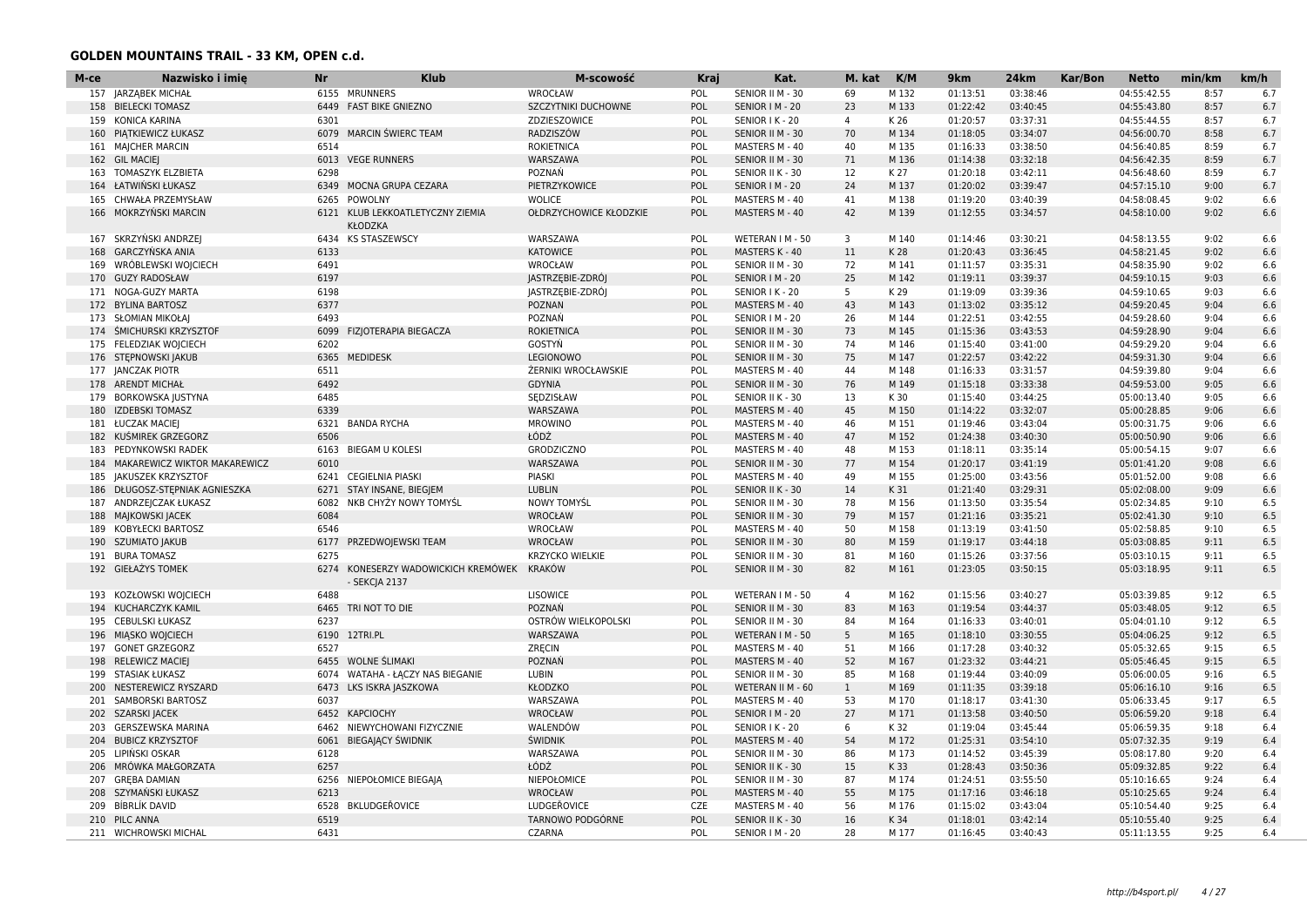| M-ce | Nazwisko i imię             | <b>Nr</b> | <b>Klub</b>                                    | M-scowość                   | Kraj       | Kat.              | M. kat          | K/M   | 9km      | 24km     | Kar/Bon | <b>Netto</b> | min/km | km/h            |
|------|-----------------------------|-----------|------------------------------------------------|-----------------------------|------------|-------------------|-----------------|-------|----------|----------|---------|--------------|--------|-----------------|
|      | 212 JANOSZ ADA              | 6026      |                                                | LADEK ZDRÓJ                 | POL        | SENIOR I K - 20   | $7\overline{ }$ | K 35  | 01:19:35 | 03:45:07 |         | 05:11:15.00  | 9:25   | 6.4             |
|      | 213 ROJEK MATEUSZ           | 6354      |                                                | <b>KRAKÓW</b>               | POL        | SENIOR II M - 30  | 88              | M 178 | 01:18:08 | 03:39:49 |         | 05:11:59.05  | 9:27   | 6.3             |
| 214  | <b>DENYSENKO LECH</b>       | 6023      | <b>BDB TEAM KATOWICE</b>                       | <b>KATOWICE</b>             | POL        | WETERAN II M - 60 | $\overline{2}$  | M 179 | 01:22:46 | 03:46:11 |         | 05:12:07.20  | 9:27   | 6.3             |
|      | 215 SUCHANEK ALEKSANDRA     | 6096      | NIGHT RUNNERS PYSKOWICE                        | PYSKOWICE                   | POL        | SENIOR II K - 30  | 17              | K 36  | 01:21:10 | 03:49:57 |         | 05:12:13.35  | 9:27   | 6.3             |
|      | 216 WOICIK KAROL            | 6463      | NIEWYCHOWANI FIZYCZNIE                         | WALENDÓW                    | POL        | SENIOR   M - 20   | 29              | M 180 | 01:19:03 | 03:45:44 |         | 05:12:18.10  | 9:27   | 6.3             |
| 217  | <b>LAZAROWICZ KRZYSZTOF</b> | 6294      |                                                | PACZKÓW                     | <b>POL</b> | SENIOR II M - 30  | 89              | M 181 | 01:17:22 | 03:48:02 |         | 05:12:33.15  | 9:28   | 6.3             |
| 218  | KUTSKO OKSANA               | 6481      |                                                | <b>SIECHNICE</b>            | <b>UKR</b> | SENIOR I K - 20   | 8               | K 37  | 01:14:44 | 03:39:32 |         | 05:12:34.70  | 9:28   | 6.3             |
| 219  | NALEPKA GRZEGORZ            | 6355      |                                                | <b>KRAKÓW</b>               | POL        | SENIOR II M - 30  | 90              | M 182 | 01:18:18 | 03:35:36 |         | 05:12:41.20  | 9:28   | 6.3             |
| 220  | <b>DUROWICZ NATALIA</b>     | 6399      |                                                | NIEPRUSZEWO                 | POL        | SENIOR II K - 30  | 18              | K 38  | 01:21:01 | 03:49:12 |         | 05:13:29.80  | 9:29   | 6.3             |
| 221  | <b>WAWRZYNIAK KRYSTIAN</b>  | 6279      | OKB ODRA OPOLE                                 | OPOLE                       | POL        | SENIOR II M - 30  | 91              | M 183 | 01:21:46 | 03:55:04 |         | 05:13:42.25  | 9:30   | 6.3             |
| 222  | SZAL MAŁGORZATA             | 6387      | TENIS CENTRUM AS                               | POLANICA- ZDRÓJ             | POL        | SENIOR II K - 30  | 19              | K 39  | 01:21:56 | 03:54:45 |         | 05:13:50.95  | 9:30   | 6.3             |
| 223  | BESTRZYŃSKA JOANNA          | 6373      | CZŁAPAK ROBAKOWO                               | ROBAKOWO                    | POL        | WETERAN K - 50    | $\overline{2}$  | K 40  | 01:19:51 | 03:56:25 |         | 05:14:26.00  | 9:31   | 6.3             |
| 224  | <b>BLACHA KRZYSZTOF</b>     | 6532      | TRASY-BIEGOWE.PL                               | ZIELONA GÓRA                | POL        | SENIOR II M - 30  | 92              | M 184 | 01:15:06 | 03:44:08 |         | 05:14:52.20  | 9:32   | 6.3             |
| 225  | <b>KUBISIAK DARIUSZ</b>     | 6132      |                                                | OSTRÓW WLKP.                | POL        | WETERAN I M - 50  | 6               | M 185 | 01:16:10 | 03:51:08 |         | 05:15:13.00  | 9:33   | 6.3             |
| 226  | <b>SKŁADANOWSKI MAREK</b>   | 6166      |                                                | WŁOCŁAWEK                   | POL        | SENIOR II M - 30  | 93              | M 186 | 01:22:01 | 03:53:13 |         | 05:15:44.50  | 9:34   | 6.3             |
|      | 227 DOKUPIL KINGA           | 6062      |                                                | NOWA WIES                   | POL        | SENIOR I K - 20   | 9               | K 41  | 01:19:29 | 03:50:31 |         | 05:15:46.05  | 9:34   | 6.3             |
| 228  | <b>BAJERLEIN SYLWIA</b>     | 6502      |                                                | POZNAŃ                      | POL        | SENIOR II K - 30  | 20              | K 42  | 01:21:24 | 03:46:42 |         | 05:15:55.90  | 9:34   | 6.3             |
| 229  | WIERZBIŃSKA EDYTA           | 6470      | ULTRADZICZKI I ULTRALISICZKI                   | PIASECZNO                   | POL        | MASTERS K - 40    | 12              | K43   | 01:24:50 | 03:50:15 |         | 05:16:01.85  | 9:34   | 6.3             |
|      |                             |           |                                                |                             |            |                   | 57              |       |          |          |         |              |        | 6.3             |
|      | 230 POJDA GRZEGORZ          | 6231      | RYBNICKA GRUPA BIEGOWA PĘDZIMY<br><b>RAZEM</b> | <b>RYBNIK</b>               | POL        | MASTERS M - 40    |                 | M 187 | 01:22:21 | 03:53:43 |         | 05:16:06.55  | 9:34   |                 |
|      |                             |           |                                                |                             |            |                   |                 |       |          |          |         |              |        |                 |
| 231  | BYSTŘIČAN JIŘÍ∏             | 6545      | BKLUDGEŘOVICE                                  | <b>OSTRAVA</b>              | CZE        | WETERAN I M - 50  | $7\overline{ }$ | M 188 | 01:15:10 | 03:50:24 |         | 05:17:00.35  | 9:36   | 6.2             |
|      | 232 MITIS MAREK             | 6022      |                                                | KRAKÓW (KRAKÓW-ŚRÓDMIEŚCIE) | POL        | SENIOR II M - 30  | 94              | M 189 | 01:24:43 | 03:49:57 |         | 05:17:50.65  | 9:37   | 6.2             |
| 233  | SYCHOWSKI DAWID             | 6129      |                                                | TOMASZÓW BOLESŁAWIECKI      | POL        | SENIOR II M - 30  | 95              | M 190 | 01:20:51 | 03:50:30 |         | 05:18:03.40  | 9:38   | 6.2             |
| 234  | GIDASZEWSKA JOLANTA         | 6501      | <b>NESSI</b>                                   | LESZNO                      | POL        | MASTERS K - 40    | 13              | K 44  | 01:28:53 | 03:55:40 |         | 05:18:14.10  | 9:38   | 6.2             |
|      | 235 RYCHLEWICZ TOMASZ       | 6170      |                                                | WROCŁAW                     | POL        | SENIOR II M - 30  | 96              | M 191 | 01:17:23 | 03:54:34 |         | 05:19:07.35  | 9:40   | 6.2             |
|      | 236 WOJTKOWSKI IRENEUSZ     | 6260      | <b>ASSECO ACTIVE TEAM</b>                      | WARSZAWA                    | POL        | WETERAN II M - 60 | 3               | M 192 | 01:19:33 | 03:48:24 |         | 05:19:11.15  | 9:40   | 6.2             |
|      | 237 DOLIWKA PAWEŁ           | 6361      | LUBAWA KOCHA BIEGAĆ/BIEGAM<br><b>UKOLESI</b>   | LUBAWA                      | POL        | MASTERS M - 40    | 58              | M 193 | 01:15:16 | 03:46:51 |         | 05:19:36.05  | 9:41   | 6.2             |
| 238  | JASIŃSKI DANIEL             | 6226      |                                                | ŁÓDŹ                        | POL        | SENIOR II M - 30  | 97              | M 194 | 01:14:20 | 03:55:57 |         | 05:19:42.55  | 9:41   | 6.2             |
| 239  | GOŁĄB ALEKSANDRA            | 6045      | TEN CO MARCIN G.                               | STARA BYSTRZYCA             | POL        | SENIOR II K - 30  | 21              | K 45  | 01:23:09 | 03:53:27 |         | 05:19:43.20  | 9:41   | 6.2             |
| 240  | <b>WIATER TOMASZ</b>        | 6012      |                                                | CHORZÓW                     | POL        | MASTERS M - 40    | 59              | M 195 | 01:09:35 | 03:44:17 |         | 05:19:55.45  | 9:41   | 6.2             |
| 241  | <b>WILCZEK RAFAŁ</b>        | 6538      | KLUB BIEGACZA JURAND                           | <b>SZCZYTNO</b>             | POL        | SENIOR II M - 30  | 98              | M 196 | 01:16:01 | 03:49:10 |         | 05:20:41.15  | 9:43   | 6.2             |
|      | 242 MIKOŁAJEWSKA ZOFIA      | 6004      | <b>OLEI RUNNING TEAM</b>                       | WARSZAWA                    | POL        | SENIOR I K - 20   | 10              | K 46  | 01:22:41 | 03:49:58 |         | 05:20:49.25  | 9:43   | 6.2             |
| 243  | <b>GRABARCZYK ILONA</b>     | 6035      |                                                | LESZNO                      | POL        | MASTERS K - 40    | 14              | K 47  | 01:24:39 | 03:56:23 |         | 05:20:49.90  | 9:43   | 6.2             |
| 244  | <b>LECH GRZEGORZ</b>        | 6033      | <b>KB ODRA OPOLE</b>                           | OPOLE                       | POL        | SENIOR II M - 30  | 99              | M 197 | 01:21:45 | 03:56:12 |         | 05:21:01.00  | 9:43   | 6.2             |
| 245  | MICHALSKI GRZEGORZ          | 6229      | CAFFEDELMONDO.PL                               | WROCŁAW                     | POL        | MASTERS M - 40    | 60              | M 198 | 01:20:00 | 03:49:28 |         | 05:22:19.45  | 9:46   | 6.1             |
| 246  | MIŠTALSKI DAMIAN            | 6249      |                                                | <b>BYTOM</b>                | POL        | SENIOR II M - 30  | 100             | M 199 | 01:18:34 | 03:52:05 |         | 05:22:25.45  | 9:46   | 6.1             |
| 247  | WÓJCIAK ŁUKASZ              | 6090      | UMAWIANIENABIEGANIETEAM                        | WROCŁAW                     | POL        | SENIOR II M - 30  | 101             | M 200 | 01:19:15 | 03:50:15 |         | 05:22:26.40  | 9:46   | 6.1             |
| 248  | <b>OLEJNIK MARCIN</b>       | 6520      | DZINKOWY DZIABĄG TEAM                          | ŻERNIKI WROCŁAWSKIE         | POL        | SENIOR II M - 30  | 102             | M 201 | 01:19:17 | 03:52:23 |         | 05:22:50.15  | 9:46   | 6.1             |
|      | 249 SAJEWICZ PIOTR          | 6194      | <b>TURBINA BAŁAKOWO</b>                        | <b>WROCŁAW</b>              | POL        | SENIOR II M - 30  | 103             | M 202 | 01:18:53 | 03:50:46 |         | 05:23:03.50  | 9:47   | 6.1             |
|      | 250 CHUDA ANETA             | 6017      |                                                | <b>WROCLAW</b>              | POL        | MASTERS K - 40    | 15              | K 48  | 01:29:16 | 04:01:34 |         | 05:23:05.85  | 9:47   | 6.1             |
| 251  | <b>WOLEK JERZY</b>          | 6459      |                                                | <b>TYCHY</b>                | <b>POL</b> | WETERAN II M - 60 | $\overline{4}$  | M 203 | 01:20:09 | 03:56:06 |         | 05:24:04.30  | 9:49   | 6.1             |
| 252  | ZAHORODNIA HANNA            | 6189      |                                                | WROCŁAW                     |            | SENIOR I K - 20   | 11              | K 49  | 01:19:56 | 03:49:29 |         | 05:24:26.00  | 9:49   | 6.1             |
|      | 253 STACHOWIAK MAREK        |           | 6058 ROKIETNICA BIEGA                          | <b>ROKIETNICA</b>           | POL        | MASTERS M - 40    | 61              | M 204 | 01:18:09 | 03:55:39 |         | 05:25:05.35  | 9:51   | 6.1             |
| 254  | <b>NOWAK MARTA</b>          | 6183      |                                                | DŁUGOŁĘKA                   | POL        | MASTERS K - 40    | 16              | K 50  | 01:25:51 | 03:56:41 |         | 05:25:24.85  | 9:51   | 6.1             |
| 255  | <b>WIECKOWSKI TOMASZ</b>    | 6516      | KB ORANGE POLSKA/OBORYGENI                     | <b>OBORNIKI SLASKIE</b>     | POL        | WETERAN I M - 50  | 8               | M 205 | 01:11:50 | 03:56:48 |         | 05:25:33.30  | 9:51   | 6.1             |
| 256  | ŻEŁOBOWSKI PRZEMYSŁAW       | 6350      | BUŁKA Z PASZTETEM I KAKAŁO                     | KATY WROCŁAWSKIE            | POL        | SENIOR II M - 30  | 104             | M 206 | 01:17:13 | 03:51:46 |         | 05:25:55.10  | 9:52   | 6.1             |
| 257  | <b>DUDA DARIUSZ</b>         | 6102      | MIRAZ RACE TEAM                                | <b>PYSKOWICE</b>            | POL        |                   | 105             | M 207 | 01:19:42 | 03:53:06 |         | 05:25:58.55  | 9:52   | 6.1             |
|      |                             | 6020      |                                                | POZNAŃ                      | POL        | SENIOR II M - 30  | 22              |       |          |          |         |              | 9:54   | 6.1             |
| 258  | BALCZYŃSKA ANNA             |           | PIATKOWO NA BIEGOWO                            |                             |            | SENIOR II K - 30  |                 | K 51  | 01:27:12 | 03:57:12 |         | 05:26:43.05  |        |                 |
| 259  | LESINSKI PIOTR              | 6417      | ATOS RACING TEAM                               | <b>WROCŁAW</b>              | POL        | SENIOR II M - 30  | 106             | M 208 | 01:27:12 | 03:56:40 |         | 05:28:32.20  | 9:57   | 6               |
|      | 260 PORZYCKI TOMASZ         | 6353      |                                                | <b>KRAKOW</b>               | POL        | SENIOR II M - 30  | 107             | M 209 | 01:21:49 | 03:52:03 |         | 05:29:21.65  | 9:58   | 6               |
|      | 261 KUBIAK MARTA            | 6018      |                                                | <b>BIEDRUSKO</b>            | POL        | SENIOR II K - 30  | 23              | K 52  | 01:28:38 | 04:01:12 |         | 05:29:28.40  | 9:59   | $6\overline{6}$ |
| 262  | OWCZARZAK KATARZYNA         | 6011      |                                                | MUROWANA GOŚLINA            | POL        | SENIOR II K - 30  | 24              | K 53  | 01:28:37 | 04:01:11 |         | 05:29:28.60  | 9:59   | $6\overline{6}$ |
| 263  | KONIECZNY PRZEMYSŁAW        | 6327      |                                                | POZNAŃ                      | AFG        | SENIOR II M - 30  | 108             | M 210 | 01:19:52 | 03:56:25 |         | 05:30:22.90  | 10:00  |                 |
|      | 264 DOLECKA ELŻBIETA        | 6380      | NKB CHYŻY NOWY TOMYŚL                          | <b>NOWY TOMYSL</b>          | POL        | MASTERS K - 40    | 17              | K 54  | 01:25:03 | 04:02:32 |         | 05:30:50.45  | 10:01  | 6               |
|      | 265 MISIAK PATRYK           | 6101      | CHOMIKI Z KOPYTEM                              | LESZNO                      | POL        | MASTERS M - 40    | 62              | M 211 | 01:28:22 | 04:11:43 |         | 05:31:05.30  | 10:01  | 6               |
|      | 266 MAZAN WOJCIECH          | 6069      |                                                | <b>NYSA</b>                 | POL        | SENIOR II M - 30  | 109             | M 212 | 01:27:47 | 04:03:16 |         | 05:31:27.50  | 10:02  |                 |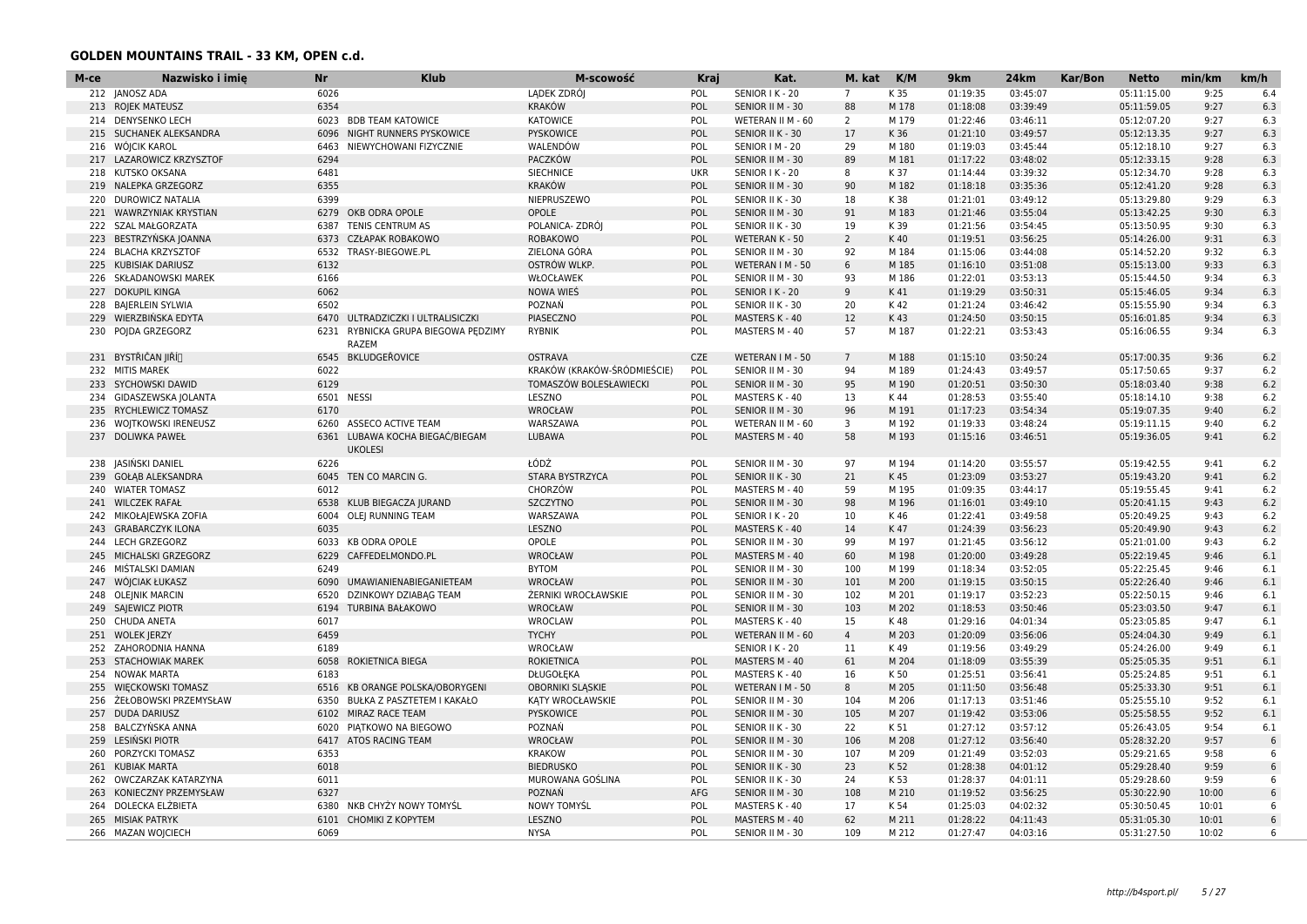| M-ce | Nazwisko i imie                            | Nr           | <b>Klub</b>                                    | M-scowość                   | Kraj       | Kat.                  | M. kat         | K/M            | 9km      | 24km     | <b>Kar/Bon</b> | <b>Netto</b> | min/km         | km/h |
|------|--------------------------------------------|--------------|------------------------------------------------|-----------------------------|------------|-----------------------|----------------|----------------|----------|----------|----------------|--------------|----------------|------|
|      | 267 RADOMSKI BARTOSZ                       | 6398         |                                                | POZNAŃ                      | POL        | SENIOR II M - 30      | 110            | M 213          | 01:21:03 | 04:01:29 |                | 05:31:28.60  | 10:02          | 6    |
| 268  | <b>JURSKI SZYMON</b>                       |              | 6181 KAZIKI                                    | WARSZAWA                    | POL        | SENIOR II M - 30      | 111            | M 214          | 01:26:23 | 04:05:47 |                | 05:32:19.45  | 10:04          | 6    |
| 269  | <b>GRUNTOWSKI MATEUSZ</b>                  | 6536         | NIEMO ADVENTURE                                | <b>NIEMODLIN</b>            | POL        | SENIOR II M - 30      | 112            | M 215          | 01:27:16 | 04:02:47 |                | 05:32:50.50  | 10:05          | 5.9  |
|      | 270 ZNAMIEC MARCIN                         | 6451         | <b>ULTRA KSP</b>                               | WARSZAWA                    | POL        | MASTERS M - 40        | 63             | M 216          | 01:24:55 | 03:51:19 |                | 05:33:03.80  | 10:05          | 5.9  |
|      | 271 KUBIAK DARIUSZ                         | 6299         | <b>KKKLEGNICA</b>                              | <b>LEGNICA</b>              | POL        | WETERAN II M - 60     | 5              | M 217          | 01:17:37 | 04:00:24 |                | 05:33:24.15  | 10:06          | 5.9  |
| 272  | <b>ODZIMKOWSKI MARCIN</b>                  | 6199         |                                                | <b>MROWINY</b>              | POL        | SENIOR II M - 30      | 113            | M 218          | 01:25:26 | 04:07:29 |                | 05:34:42.70  | 10:08          | 5.9  |
| 273  | LEWANDOWSKI LESZEK                         | 6201         | POWSTANCY Z KANAPY                             | <b>BRZEZINA</b>             | POL        | MASTERS M - 40        | 64             | M 219          | 01:25:45 | 04:01:29 |                | 05:35:11.40  | 10:09          | 5.9  |
| 274  | JAKUBOWSKA RENATA                          | 6418         | NIEZRZESZONA AMATORKA                          | <b>BIELSKO - BIAŁA</b>      | POL        | WETERAN II K - 60     | $\mathbf{1}$   | K 55           | 01:25:18 | 04:02:08 |                | 05:36:00.90  | 10:10          | 5.9  |
| 275  | SOBOLEWSKI BARTŁOMIEJ                      | 6252         |                                                | MILANÓWEK                   | POL        | WETERAN II M - 60     | 6              | M 220          | 01:20:22 | 03:55:34 |                | 05:37:14.30  | 10:13          | 5.9  |
| 276  | <b>STEFANOWSKI MARCIN</b>                  | 6324         | ***** ***                                      | ŻARÓW                       | POL        | MASTERS M - 40        | 65             | M 221          | 01:25:24 | 04:03:14 |                | 05:37:37.50  | 10:13          | 5.9  |
| 277  | STANISZEWSKA-DUDA KATARZYNA                | 6515         | TIM JEST TIM                                   | <b>OZIMEK</b>               | POL        | MASTERS K - 40        | 18             | K 56           | 01:24:03 | 04:07:14 |                | 05:38:50.25  | 10:16          | 5.8  |
| 278  | <b>MSZYCA MACIEJ</b>                       | 6222         |                                                | WOLA GOŁKOWSKA              | POL        | SENIOR II M - 30      | 114            | M 222          | 01:26:32 | 04:05:56 |                | 05:38:54.20  | 10:16          | 5.8  |
| 279  | KOPROWSKA AGNIESZKA                        | 6160         | <b>BIEGAM U KOLESI</b>                         | LUBAWA                      | POL        | SENIOR II K - 30      | 25             | K 57           | 01:23:14 | 03:58:20 |                | 05:39:19.05  | 10:16          | 5.8  |
| 280  | NOZDRYN-PŁOTNICKI BOLESŁAW                 | 6127         |                                                | GŁUBCZYCE                   | POL        | MASTERS M - 40        | 66             | M 223          | 01:24:46 | 04:12:50 |                | 05:40:58.90  | 10:19          | 5.8  |
| 281  | PONIATOWSKI SEWERYN                        | 6065         | <b>TROPEM ULTRA</b>                            | <b>WROCŁAW</b>              | POL        | SENIOR II M - 30      | 115            | M 224          | 01:22:52 | 04:01:02 |                | 05:42:06.10  | 10:22          | 5.8  |
|      | 282 GACH MARCIN                            |              | 6382 DELTAKOMANDO HARDCOROWEGO                 | BYSTRZYCA KŁODZKA           | POL        | SENIOR II M - 30      | 116            | M 225          | 01:17:48 | 03:50:45 |                | 05:42:24.15  | 10:22          | 5.8  |
|      |                                            |              | <b>BOBRA</b>                                   |                             |            |                       |                |                |          |          |                |              |                |      |
| 283  | <b>KRAWCZYK MIROSLAW</b>                   | 6106         | MJMETAL OŚWIĘCIM                               | <b>OŚWIĘCIM</b>             | POL        | WETERAN II M - 60     | $\overline{7}$ | M 226          | 01:32:34 | 04:12:10 |                | 05:42:50.30  | 10:23          | 5.8  |
| 284  | <b>TOCZEWSKA ANNA</b>                      | 6448         | <b>JACEKBIEGA RUNNING TEAM</b>                 | WARSZAWA                    | POL        | <b>WETERAN K - 50</b> | 3              | K 58           | 01:26:25 | 04:12:01 |                | 05:43:04.40  | 10:23          | 5.8  |
| 285  | SZCZEPKOWSKI PAWEŁ                         | 6340         | ARTEQUIPMENT.                                  | WARSZAWA                    | POL        | WETERAN II M - 60     | 8              | M 227          | 01:32:16 | 04:16:10 |                | 05:43:05.75  | 10:23          | 5.8  |
| 286  | <b>GAWRON MONIKA</b>                       | 6411         | MIRAZ RACE TEAM                                | RUDA SLASKA                 | POL        | MASTERS K - 40        | 19             | K 59           | 01:25:34 | 04:16:06 |                | 05:43:13.75  | 10:24          | 5.8  |
| 287  | <b>STACHAK KRZYSZTOF</b>                   | 6410         | MIRAZ RACE TEAM                                | <b>ŚWIĘTOCHŁOWICE</b>       | POL        | MASTERS M - 40        | 67             | M 228          | 01:25:31 | 04:16:21 |                | 05:43:14.00  | 10:24          | 5.8  |
| 288  | MACIEJEWSKI ROBERT                         | 6526         | <b>BIEGAM BO LUBIE</b>                         | WAŁBRZYCH                   | POL        | MASTERS M - 40        | 68             | M 229          | 01:28:05 | 04:08:46 |                | 05:44:30.30  | 10:26          | 5.7  |
| 289  | <b>SAŁEK AGATA</b>                         | 6307         |                                                | <b>BIAŁOGARD</b>            | POL        | SENIOR II K - 30      | 26             | K 60           | 01:28:14 | 04:14:03 |                | 05:45:26.20  | 10:28          | 5.7  |
| 290  | STAŃCZAK PAWEŁ                             | 6443         | <b>BEAUTYSPORT</b>                             | ŁÓDŹ                        | POL        | WETERAN I M - 50      | 9              | M 230          | 01:24:07 | 04:07:17 |                | 05:45:37.30  | 10:28          | 5.7  |
| 291  | <b>BIADAŁA PAULINA</b>                     | 6445         |                                                | POZNAŃ                      | POL        | MASTERS K - 40        | 20             | K 61           | 01:28:17 | 04:17:23 |                | 05:46:08.65  | 10:29          | 5.7  |
| 292  | BŁASZKIEWICZ KLAUDIA                       | 6372         |                                                | POZNAŃ                      | POL        | SENIOR I K - 20       | 12             | K 62           | 01:29:21 | 04:13:59 |                | 05:46:13.95  | 10:29          | 5.7  |
| 293  | ZBOROWSKI NORBERT                          | 6394         | <b>GRUNWALD TEAM POZNAŃ</b>                    | POZNAŃ                      | POL        | SENIOR II M - 30      | 117            | M 231          | 01:20:32 | 04:22:41 |                | 05:46:34.45  | 10:30          | 5.7  |
| 294  | KULCZYKOWSKA JULITA                        | 6089         | CHOMIKI Z KOPYTEM                              | <b>JEZIERZYCE KOŚCIELNE</b> | POL        | <b>MASTERS K - 40</b> | 21             | K 63           | 01:30:00 | 04:16:26 |                | 05:47:10.60  | 10:31          | 5.7  |
| 295  | <b>WOZNIAK DAMIAN</b>                      | 6034         | CHOMIKI Z KOPYTEM                              | LESZNO                      | POL        | MASTERS M - 40        | 69             | M 232          | 01:29:39 | 04:16:25 |                | 05:47:10.90  | 10:31          | 5.7  |
| 296  | WISZNIEWICZ AGNIESZKA                      | 6259         |                                                | RUDA ŚLĄSKA                 | POL        | SENIOR II K - 30      | 27             | K 64           | 01:27:48 | 04:14:53 |                | 05:49:06.25  | 10:34          | 5.7  |
|      |                                            |              |                                                |                             |            |                       |                |                |          |          |                |              |                |      |
| 297  | RYCZYŃSKI JACEK<br><b>WITKOWSKI WITOLD</b> | 6108<br>6436 |                                                | OLEŚNICA                    | POL<br>POL | MASTERS M - 40        | 70<br>71       | M 233<br>M 234 | 01:29:13 | 04:27:35 |                | 05:49:12.85  | 10:34<br>10:38 | 5.7  |
| 298  |                                            |              |                                                | <b>BYTOM</b>                |            | MASTERS M - 40        |                |                | 01:18:43 | 03:57:58 |                | 05:51:11.55  |                | 5.6  |
| 299  | STEFANIAK MARCIN                           | 6111         | STR/PREFAWAAB                                  | <b>DABRÓWKA</b>             | POL        | MASTERS M - 40        | 72             | M 235          | 01:21:43 | 04:09:35 |                | 05:51:33.40  | 10:39          | 5.6  |
| 300  | <b>ZYCHOWICZ ZBIGNIEW</b>                  | 6149         | <b>SBRT WROCŁAW</b>                            | <b>SIECHNICE</b>            | POL        | MASTERS M - 40        | 73             | M 236          | 01:22:05 | 04:14:58 |                | 05:52:03.10  | 10:40          | 5.6  |
|      | 301 MATUSZCZYK MAREK                       | 6214         | RYBNICKA GRUPA BIEGOWA                         | <b>RYBNIK</b>               | POL        | MASTERS M - 40        | 74             | M 237          | 01:27:57 | 04:18:03 |                | 05:53:40.05  | 10:43          | 5.6  |
|      | 302 PARZYCH WOJCIECH                       | 6216         | RYBNICKA GRUPA BIEGOWA PĘDZIMY<br><b>RAZEM</b> | <b>RYBNIK</b>               | POL        | MASTERS M - 40        | 75             | M 238          | 01:27:57 | 04:18:03 |                | 05:53:41.40  | 10:43          | 5.6  |
| 303  | TYMBOROWSKA - WIEDRO MAŁGORZATA            | 6531         | <b>WKURW TEAM</b>                              | ZAGNANSK                    | POL        | MASTERS K - 40        | 22             | K 65           | 01:30:34 | 04:17:16 |                | 05:55:22.70  | 10:46          | 5.6  |
| 304  | PIETRZAK KRZYSZTOF                         | 6266         | BIEGAMBOLUBIE GORZÓW                           | GORZÓW WIELKOPOLSKI         | POL        | SENIOR II M - 30      | 118            | M 239          | 01:37:53 | 04:28:05 |                | 05:56:19.15  | 10:47          | 5.6  |
| 305  | <b>KOPYRA TOMASZ</b>                       | 6320         |                                                | OBORNIKI ŚLASKIE            | POL        | MASTERS M - 40        | 76             | M 240          | 01:29:14 | 04:10:55 |                | 05:56:27.80  | 10:48          | 5.6  |
| 306  | <b>BUJALSKA AGATA</b>                      | 6151         |                                                | WARSZAWA                    | POL        | SENIOR II K - 30      | 28             | K 66           | 01:26:05 | 04:29:44 |                | 05:57:19.90  | 10:49          | 5.5  |
| 307  | KOŁACZ MARIUSZ                             | 6296         | LAFIRYNDY I GAMONIE                            | ŁÓDŹ                        | POL        | WETERAN I M - 50      | 10             | M 241          | 01:35:10 | 04:25:10 |                | 05:57:30.75  | 10:50          | 5.5  |
| 308  | <b>JOPA MACIEJ</b>                         | 6097         |                                                | <b>KRAKÓW</b>               | POL        | SENIOR II M - 30      | 119            | M 242          | 01:22:56 | 04:09:59 |                | 05:57:50.45  | 10:50          | 5.5  |
| 309  | KRZESZEWSKA DOROTA                         | 6223         |                                                | PIŁA                        | POL        | MASTERS K - 40        | 23             | K67            | 01:29:39 | 04:29:40 |                | 05:58:48.45  | 10:52          | 5.5  |
| 310  | KUKLA-KOWALSKA ALICIA                      | 6057         | <b>BIEGAM BO NIE LUBIE</b>                     | LUSÓWKO                     | POL        | MASTERS K - 40        | 24             | K 68           | 01:30:12 | 04:24:50 |                | 05:58:57.25  | 10:52          | 5.5  |
|      | 311 SMORAWSKA LIDIA                        | 6244         | TARNOWO PODGÓRNE BIEGA                         | <b>TARNOWO PODGÓRNE</b>     | POL        | SENIOR II K - 30      | 29             | K 69           | 01:25:45 | 04:21:17 |                | 05:58:57.30  | 10:52          | 5.5  |
|      | 312 BURMISTRZ BARTOSZ                      | 6246         | TARNOWO PODGÓRNE BIEGA                         | SIEROSŁAW                   | POL        | SENIOR II M - 30      | 120            | M 243          | 01:25:46 | 04:21:17 |                | 05:58:57.40  | 10:52          | 5.5  |
| 313  | <b>KOWALCZYK MARCIN</b>                    | 6317         |                                                | WROCŁAW                     | POL        | SENIOR II M - 30      | 121            | M 244          | 01:36:15 | 04:25:39 |                | 05:59:47.30  | 10:54          | 5.5  |
| 314  | RATKOWSKA IZABELA                          | 6261         |                                                | WARSZAWA                    | POL        | SENIOR II K - 30      | 30             | K 70           | 01:36:12 | 04:25:38 |                | 05:59:47.70  | 10:54          | 5.5  |
| 315  | KWIATKOWSKA AGNIESZKA                      | 6224         | <b>LIPIARY</b>                                 | POZNAŃ                      | POL        | SENIOR II K - 30      | 31             | K 71           | 01:42:01 | 04:35:00 |                | 05:59:57.95  | 10:54          | 5.5  |
| 316  | CZAJKA ELŻBIETA                            | 6225         | LIPIARY                                        | POZNAŃ                      | POL        | SENIOR II K - 30      | 32             | K 72           | 01:42:05 | 04:35:04 |                | 05:59:59.40  | 10:54          | 5.5  |
| 317  | <b>MARCINIAK ANNA</b>                      | 6467         |                                                | LEGNICA                     | POL        | MASTERS K - 40        | 25             | K 73           | 01:34:30 | 04:23:25 |                | 06:00:49.50  | 10:56          | 5.5  |
| 318  | <b>PAWELEC RADOSŁAW</b>                    | 6305         |                                                | <b>GRÓJEC</b>               | POL        | WETERAN II M - 60     | 9              | M 245          | 01:29:59 | 04:23:38 |                | 06:00:55.30  | 10:56          | 5.5  |
|      | 319 GRANECKA MONIKA                        | 6543         | <b>DZIK KOMANDO</b>                            | ŁÓDŹ                        | POL        | MASTERS K - 40        | 26             | K 74           | 01:25:29 | 04:25:29 |                | 06:01:36.25  | 10:57          | 5.5  |
| 320  | JAGODZIŃSKI HUBERT                         | 6255         | <b>DZIK KOMANDO</b>                            | MOSZCZENICA                 | POL        | SENIOR II M - 30      | 122            | M 246          | 01:21:05 | 04:25:31 |                | 06:01:39.30  | 10:57          | 5.5  |
|      | 321 KACZMAREK ŁUKASZ                       | 6379         | <b>DZIK KOMANDO</b>                            | ŁÓDŹ                        | POL        | SENIOR II M - 30      | 123            | M 247          | 01:10:24 | 04:25:34 |                | 06:01:40.45  | 10:57          | 5.5  |
|      |                                            |              |                                                |                             |            |                       |                |                |          |          |                |              |                |      |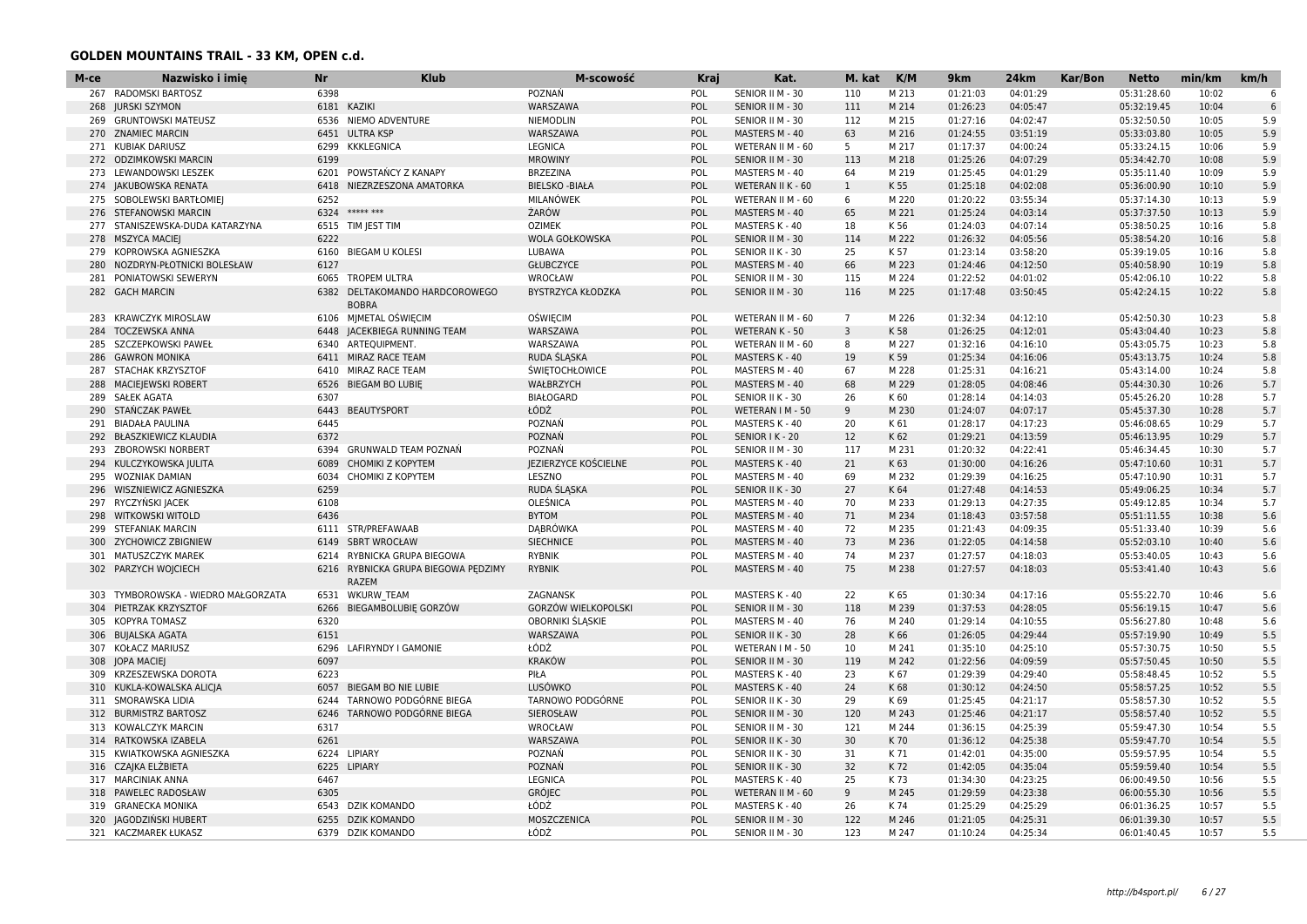| 322 ŚMIECHOWSKA MAŁGORZATA<br>27<br>K 75<br>10:57<br>6539<br><b>RZECZ</b><br>POL<br>MASTERS K - 40<br>01:30:17<br>04:19:26<br>06:01:53.85<br>323<br><b>KASZUBSKI MAREK</b><br>6137<br>ŻARY<br>POL<br>MASTERS M - 40<br>77<br>M 248<br>01:20:07<br>06:02:16.05<br>10:58<br>CZESKA KAROLINA<br><b>MOSINA</b><br>POL<br>33<br>K 76<br>01:34:38<br>04:29:18<br>06:02:21.35<br>10:58<br>324<br>6247<br>LAMPART TRENING<br>SENIOR II K - 30<br>6483<br>POL<br>124<br>01:17:03<br>04:18:55<br>325 WRÓBLEWSKI WITOLD<br>ZŁOTORYJA<br>SENIOR II M - 30<br>M 249<br>06:02:55.60<br>10:59<br>6312<br>POZNAŃ<br>POL<br>125<br>M 250<br>01:32:29<br>04:30:50<br>11:00<br>326 WORONOWICZ KAROL<br>SENIOR II M - 30<br>06:03:29.80<br>327<br><b>MAZUR MAREK</b><br>6385<br>WAŁBRZYCH<br>POL<br>MASTERS M - 40<br>78<br>M 251<br>01:21:53<br>04:19:57<br>06:04:27.70<br>11:02<br><b>PACIOREK PAWEŁ</b><br>6440<br>THE ONE AND LONELY<br><b>MARKI</b><br>POL<br>MASTERS M - 40<br>79<br>M 252<br>01:27:24<br>04:17:25<br>06:05:14.80<br>11:04<br>328<br><b>BOŻKIEWICZ PATRYCJA</b><br>6233<br>PIEKIELNIE ZGRANI<br>MUROWANA GOŚLINA<br>POL<br>28<br>K 77<br>01:33:41<br>04:28:26<br>06:05:38.35<br>11:04<br>329<br>MASTERS K - 40<br>KOŃ ALEKSANDRA<br>6407<br><b>EKIPA LIPA</b><br>LIPA<br>POL<br>MASTERS K - 40<br>29<br>K 78<br>01:37:12<br>04:41:47<br>06:06:17.25<br>11:05<br>330<br>POL<br>M 253<br>01:32:36<br>04:32:15<br>331<br><b>KONCA MARIUSZ</b><br>6005<br>KB OŻARÓW MAZOWIECKI BIEGA<br>OŻARÓW MAZOWIECKI<br>MASTERS M - 40<br>80<br>06:06:21.30<br>11:06<br>04:37:50<br>332<br>DOWNAR-ZAPOLSKA LAURA<br>6141<br>WROCŁAW<br>POL<br>13<br>K 79<br>01:37:06<br>06:06:47.30<br>11:06<br>SENIOR I K - 20<br>ŚREM<br>POL<br>81<br>M 254<br>01:25:06<br>04:29:25<br>333<br><b>GRZELKA TOMASZ</b><br>6001<br><b>RUNNER'S POWER</b><br>MASTERS M - 40<br>06:07:25.40<br>11:08<br>04:35:43<br>334<br><b>SKORUPSKI SZYMON</b><br>6110<br><b>KURACIUSZE</b><br>WROCŁAW<br>POL<br>SENIOR II M - 30<br>126<br>M 255<br>01:22:49<br>06:07:29.65<br>11:08<br>POZNAŃ<br>POL<br>M 256<br>01:27:41<br>04:23:58<br>335<br>PTASZYŃSKI MARCIN<br>6311<br>SENIOR II M - 30<br>127<br>06:07:47.80<br>11:08<br>6088<br>WARSZAWA<br>POL<br>$\overline{4}$<br>01:26:11<br>04:23:20<br>06:08:12.10<br>11:09<br>336 BRONIEWSKA ANNA<br>WETERAN K - 50<br>K 80<br>5 <sup>5</sup><br>04:31:15<br>337<br><b>GŁOWACKA RENATA</b><br>6262 LULARUN<br>PIOTRKÓW TRYBUNALSKI<br>POL<br>WETERAN K - 50<br>K 81<br>01:28:49<br>06:08:25.20<br>11:09<br>KOTULA WERONIKA<br>6409<br>CHORZÓW<br>POL<br>SENIOR II K - 30<br>34<br>K82<br>01:33:09<br>04:33:34<br>06:08:50.85<br>11:10<br>338<br>6323<br>ŻARÓW<br>POL<br>30<br>K83<br>01:38:21<br>04:38:35<br>06:10:00.05<br>11:12<br>339 ZIEMKOWSKA MONIKA<br>MASTERS K - 40<br>M 257<br>01:27:49<br>04:24:37<br>11:13<br><b>KACZMAREK MACIEJ</b><br>6091<br><b>TEAM BEROTU</b><br><b>NOWY TOMYSL</b><br>POL<br>SENIOR II M - 30<br>128<br>06:10:40.55<br>340<br><b>OTMICE</b><br>6505<br>01:30:29<br>04:36:18<br>11:14<br>341<br><b>KLYSZCZ MONIKA</b><br><b>IZBICKO W BIEGU</b><br>POL<br>SENIOR II K - 30<br>35<br>K 84<br>06:10:52.40<br><b>BOLESŁAWIEC</b><br>01:37:03<br>04:24:45<br>06:11:11.55<br>11:14<br>342<br><b>OCHNIO EWA</b><br>6021<br>DALEKA DROGA<br>POL<br>MASTERS K - 40<br>31<br>K 85<br>ŁÓDŹ<br>04:39:07<br>343<br><b>GAJEWSKI PAWEŁ</b><br>6290<br><b>BEAUTY SPORT</b><br>POL<br>WETERAN I M - 50<br>11<br>M 258<br>01:38:49<br>06:12:13.10<br>11:16<br>ŁÓDŹ<br>GAJEWSKI MAGDALENA GAJEWSKA<br>6291<br>L&G<br>POL<br>WETERAN K - 50<br>6<br>K86<br>01:38:51<br>04:39:07<br>06:12:13.90<br>11:16<br>344<br>6040<br>ZABKI<br>POL<br>82<br>01:23:04<br>04:37:06<br>5.3<br>345<br>STANISZEWSKI MACIEK<br>MASTERS M - 40<br>M 259<br>06:13:55.60<br>11:19<br>ADIDAS RUNNERS WARSAW<br>WARSZAWA<br>POL<br>M 260<br>01:30:26<br>04:32:31<br>06:14:19.90<br>11:20<br>5.3<br>346<br><b>BECHTA BECHTA</b><br>6144<br>SENIOR   M - 20<br>30<br>RAWICZ<br>5.3<br><b>BARTKOWIAK PIOTR</b><br>6117<br><b>M-FIT RAWICZ</b><br>POL<br>SENIOR II M - 30<br>129<br>M 261<br>01:34:19<br>04:34:21<br>06:14:24.05<br>11:20<br>347<br>04:33:37<br>5.3<br>RAWICZ<br>POL<br>01:34:17<br>06:14:24.70<br>11:20<br>348<br><b>JUSIAK MARTA</b><br>6116<br><b>M-FIT RAWICZ</b><br>SENIOR II K - 30<br>36<br>K 87<br>01:36:59<br>04:27:31<br>5.3<br>NIEPOŁOMICE BIEGAJĄ<br><b>DABROWA</b><br>POL<br>$7\overline{ }$<br>K88<br>06:14:52.80<br>11:21<br>349<br>KOWALSKA KATARZYNA<br>6474<br>WETERAN K - 50<br>LEKS-MASZKOWSKA RYSZARDA<br>6435<br><b>OBORYGENI</b><br>LUBNÓW<br>POL<br>MASTERS K - 40<br>32<br>K89<br>01:32:34<br>04:55:01<br>06:16:14.20<br>11:24<br>350<br>351 HATAŁA TOMASZ<br>6076<br><b>BARCA</b><br>WROCŁAW<br>POL<br>SENIOR II M - 30<br>130<br>M 262<br>01:27:48<br>04:31:48<br>06:17:04.85<br>11:25<br>MNG / RYTM CZ-DZ<br>04:30:26<br><b>GAWLAK ROBERT</b><br>CZECHOWICE-DZIEDZICE<br>POL<br>SENIOR II M - 30<br>131<br>M 263<br>01:28:11<br>06:17:18.10<br>11:26<br>352<br>6169<br>353<br>ZARZECZNY RADOSŁAW<br>6003<br><b>JUNIOR AMATOR SUPERSTAR</b><br><b>KRAKÓW</b><br>POL<br>SENIOR II M - 30<br>132<br>M 264<br>01:35:03<br>04:21:41<br>06:17:37.55<br>11:26<br>6430<br><b>BIERNATKI</b><br>POL<br>33<br>K 90<br>01:36:54<br>04:35:20<br>06:17:42.00<br>11:26<br>354<br>WYSMOLINSKA KAROLINA<br>MASTERS K - 40<br>04:50:17<br>HORODYŃSKA MIROSŁAWA<br><b>KOTWICA BRZEG</b><br>KARŁOWICE<br>POL<br>MASTERS K - 40<br>34<br>K 91<br>01:38:28<br>06:18:35.80<br>11:28<br>355<br>6541<br>04:42:53<br>WILGUS-KUBICA KATARZYNA<br>6404<br><b>WISŁA WIELKA</b><br>POL<br>K 92<br>01:36:51<br>06:18:45.65<br>11:28<br>356<br>MASTERS K - 40<br>35<br>POL<br>83<br>04:40:18<br>357<br>KAMINSKI ŁUKASZ<br>6162<br><b>MAŁE RUDY</b><br>M 265<br>01:31:35<br>06:18:53.30<br>11:28<br>MASTERS M - 40<br>01:38:24<br>04:38:10<br>358 KOCZOROWSKI MARCIN<br>6426<br><b>TEAM ZABIEGANEDNI</b><br><b>RADIÓWEK</b><br>POL<br>MASTERS M - 40<br>84<br>M 266<br>06:19:19.30<br>11:29<br>KOCZOROWSKA ANNA<br><b>TEAM ZABIEGANEDNI</b><br><b>RADIÓWEK</b><br>POL<br>36<br>K 93<br>01:38:23<br>04:38:10<br>06:19:20.10<br>11:29<br>359<br>6427<br>MASTERS K - 40<br><b>GRUNWALD TEAM POZNAŃ</b><br>POZNAŃ<br>01:37:30<br>04:42:46<br>06:19:20.55<br>11:29<br>360<br>SZURKOWSKI MICHAŁ<br>6476<br>POL<br>SENIOR II M - 30<br>133<br>M 267<br>6371<br>POZNAŃ<br>POL<br>04:42:47<br>361<br><b>DOBOSZ LESZEK</b><br>MASTERS M - 40<br>85<br>M 268<br>01:37:29<br>06:19:21.50<br>11:29<br>6154<br>ŻERNICA<br>POL<br>01:34:34<br>04:48:18<br>11:30<br>362<br>POPCZYK PIOTR<br>MASTERS M - 40<br>86<br>M 269<br>06:19:35.40<br>6258<br>SZCZAWNO ZDRÓJ<br>POL<br>134<br>M 270<br>01:27:00<br>04:31:49<br>06:20:24.10<br>11:31<br>363<br><b>KRAWCZYK KRYSTIAN</b><br>SENIOR II M - 30<br>6495<br>GŁOWNO<br>POL<br>37<br>04:34:24<br>11:32<br>364<br>WOŁOWIEC BOŻENA<br>MASTERS K - 40<br>K 94<br>01:36:41<br>06:20:57.40<br>6337<br><b>WOLNE ŚLIMAKI</b><br>POZNAŃ<br><b>IWIŃSKI MARCIN</b><br>POL<br>135<br>M 271<br>01:35:24<br>04:47:39<br>06:21:52.40<br>11:34<br>365<br>SENIOR II M - 30<br>BOŻKIEWICZ JACEK<br>6234<br>MUROWANA GOŚLINA<br>POL<br>MASTERS M - 40<br>87<br>M 272<br>01:32:42<br>04:56:09<br>06:22:27.05<br>11:35<br>366<br>PRZEBĘDOWO<br><b>MOSINA</b><br>01:36:24<br>04:38:04<br>11:47<br><b>BURDAJEWICZ MAGDALENA</b><br>6480<br>POL<br>MASTERS K - 40<br>38<br>K 95<br>06:29:05.40<br>367<br><b>KONCA BEATA</b><br>KB OŻARÓW MAZOWIECKI BIEGA<br>OŻARÓW MAZOWIECKI<br>POL<br>39<br>K 96<br>01:43:43<br>04:58:42<br>06:29:16.75<br>11:47<br>368<br>6016<br>MASTERS K - 40<br><b>PNIEWSKI RAFAŁ</b><br>6047<br>10N1 TEAM<br>ŁÓDŹ<br>POL<br>WETERAN I M - 50<br>12<br>M 273<br>01:37:08<br>04:39:50<br>06:31:22.20<br>11:51<br>369<br>SIEDLCE<br>04:58:36<br>370<br><b>MAŁECKI KAMIL</b><br>6049<br>POL<br>136<br>M 274<br>01:29:08<br>06:31:41.55<br>11:52<br>SENIOR II M - 30<br><b>WROCLAW</b><br>PATYRA ŁUKASZ<br>6136 GOMIND<br>POL<br>SENIOR II M - 30<br>137<br>M 275<br>01:32:11<br>04:43:13<br>06:31:57.70<br>11:52<br>371<br>ŁÓDŹ<br>372<br>CHYLIŃSKI BARTOSZ<br>6497<br>POL<br>138<br>05:02:43<br>06:31:59.20<br>11:52<br>SENIOR II M - 30<br>M 276<br>01:33:32 | M-ce | Nazwisko i imię | <b>Nr</b> | <b>Klub</b> | M-scowość | Kraj | Kat. | M. kat | K/M | 9km | 24km | Kar/Bon | <b>Netto</b> | min/km | km/h |
|-----------------------------------------------------------------------------------------------------------------------------------------------------------------------------------------------------------------------------------------------------------------------------------------------------------------------------------------------------------------------------------------------------------------------------------------------------------------------------------------------------------------------------------------------------------------------------------------------------------------------------------------------------------------------------------------------------------------------------------------------------------------------------------------------------------------------------------------------------------------------------------------------------------------------------------------------------------------------------------------------------------------------------------------------------------------------------------------------------------------------------------------------------------------------------------------------------------------------------------------------------------------------------------------------------------------------------------------------------------------------------------------------------------------------------------------------------------------------------------------------------------------------------------------------------------------------------------------------------------------------------------------------------------------------------------------------------------------------------------------------------------------------------------------------------------------------------------------------------------------------------------------------------------------------------------------------------------------------------------------------------------------------------------------------------------------------------------------------------------------------------------------------------------------------------------------------------------------------------------------------------------------------------------------------------------------------------------------------------------------------------------------------------------------------------------------------------------------------------------------------------------------------------------------------------------------------------------------------------------------------------------------------------------------------------------------------------------------------------------------------------------------------------------------------------------------------------------------------------------------------------------------------------------------------------------------------------------------------------------------------------------------------------------------------------------------------------------------------------------------------------------------------------------------------------------------------------------------------------------------------------------------------------------------------------------------------------------------------------------------------------------------------------------------------------------------------------------------------------------------------------------------------------------------------------------------------------------------------------------------------------------------------------------------------------------------------------------------------------------------------------------------------------------------------------------------------------------------------------------------------------------------------------------------------------------------------------------------------------------------------------------------------------------------------------------------------------------------------------------------------------------------------------------------------------------------------------------------------------------------------------------------------------------------------------------------------------------------------------------------------------------------------------------------------------------------------------------------------------------------------------------------------------------------------------------------------------------------------------------------------------------------------------------------------------------------------------------------------------------------------------------------------------------------------------------------------------------------------------------------------------------------------------------------------------------------------------------------------------------------------------------------------------------------------------------------------------------------------------------------------------------------------------------------------------------------------------------------------------------------------------------------------------------------------------------------------------------------------------------------------------------------------------------------------------------------------------------------------------------------------------------------------------------------------------------------------------------------------------------------------------------------------------------------------------------------------------------------------------------------------------------------------------------------------------------------------------------------------------------------------------------------------------------------------------------------------------------------------------------------------------------------------------------------------------------------------------------------------------------------------------------------------------------------------------------------------------------------------------------------------------------------------------------------------------------------------------------------------------------------------------------------------------------------------------------------------------------------------------------------------------------------------------------------------------------------------------------------------------------------------------------------------------------------------------------------------------------------------------------------------------------------------------------------------------------------------------------------------------------------------------------------------------------------------------------------------------------------------------------------------------------------------------------------------------------------------------------------------------------------------------------------------------------------------------------------------------------------------------------------------------------------------------------------------------------------------------------------------------------------------------------------------------------------------------------------------------------------------------------------------------------------------------------------------------------------------------------------------------------------------------------------------------------------------------------------------------------------------------------------------------------------------------------------------------------------------------------------------------------------------------------------------------------------------------------------------------------------------------------------------------------------------------------------------------------------------------------------------------------------------------------------------------------------------------------------------|------|-----------------|-----------|-------------|-----------|------|------|--------|-----|-----|------|---------|--------------|--------|------|
|                                                                                                                                                                                                                                                                                                                                                                                                                                                                                                                                                                                                                                                                                                                                                                                                                                                                                                                                                                                                                                                                                                                                                                                                                                                                                                                                                                                                                                                                                                                                                                                                                                                                                                                                                                                                                                                                                                                                                                                                                                                                                                                                                                                                                                                                                                                                                                                                                                                                                                                                                                                                                                                                                                                                                                                                                                                                                                                                                                                                                                                                                                                                                                                                                                                                                                                                                                                                                                                                                                                                                                                                                                                                                                                                                                                                                                                                                                                                                                                                                                                                                                                                                                                                                                                                                                                                                                                                                                                                                                                                                                                                                                                                                                                                                                                                                                                                                                                                                                                                                                                                                                                                                                                                                                                                                                                                                                                                                                                                                                                                                                                                                                                                                                                                                                                                                                                                                                                                                                                                                                                                                                                                                                                                                                                                                                                                                                                                                                                                                                                                                                                                                                                                                                                                                                                                                                                                                                                                                                                                                                                                                                                                                                                                                                                                                                                                                                                                                                                                                                                                                                                                                                                                                                                                                                                                                                                                                                                                                                                                                                                                                                                                                                                               |      |                 |           |             |           |      |      |        |     |     |      |         |              |        | 5.5  |
|                                                                                                                                                                                                                                                                                                                                                                                                                                                                                                                                                                                                                                                                                                                                                                                                                                                                                                                                                                                                                                                                                                                                                                                                                                                                                                                                                                                                                                                                                                                                                                                                                                                                                                                                                                                                                                                                                                                                                                                                                                                                                                                                                                                                                                                                                                                                                                                                                                                                                                                                                                                                                                                                                                                                                                                                                                                                                                                                                                                                                                                                                                                                                                                                                                                                                                                                                                                                                                                                                                                                                                                                                                                                                                                                                                                                                                                                                                                                                                                                                                                                                                                                                                                                                                                                                                                                                                                                                                                                                                                                                                                                                                                                                                                                                                                                                                                                                                                                                                                                                                                                                                                                                                                                                                                                                                                                                                                                                                                                                                                                                                                                                                                                                                                                                                                                                                                                                                                                                                                                                                                                                                                                                                                                                                                                                                                                                                                                                                                                                                                                                                                                                                                                                                                                                                                                                                                                                                                                                                                                                                                                                                                                                                                                                                                                                                                                                                                                                                                                                                                                                                                                                                                                                                                                                                                                                                                                                                                                                                                                                                                                                                                                                                                               |      |                 |           |             |           |      |      |        |     |     |      |         |              |        | 5.5  |
|                                                                                                                                                                                                                                                                                                                                                                                                                                                                                                                                                                                                                                                                                                                                                                                                                                                                                                                                                                                                                                                                                                                                                                                                                                                                                                                                                                                                                                                                                                                                                                                                                                                                                                                                                                                                                                                                                                                                                                                                                                                                                                                                                                                                                                                                                                                                                                                                                                                                                                                                                                                                                                                                                                                                                                                                                                                                                                                                                                                                                                                                                                                                                                                                                                                                                                                                                                                                                                                                                                                                                                                                                                                                                                                                                                                                                                                                                                                                                                                                                                                                                                                                                                                                                                                                                                                                                                                                                                                                                                                                                                                                                                                                                                                                                                                                                                                                                                                                                                                                                                                                                                                                                                                                                                                                                                                                                                                                                                                                                                                                                                                                                                                                                                                                                                                                                                                                                                                                                                                                                                                                                                                                                                                                                                                                                                                                                                                                                                                                                                                                                                                                                                                                                                                                                                                                                                                                                                                                                                                                                                                                                                                                                                                                                                                                                                                                                                                                                                                                                                                                                                                                                                                                                                                                                                                                                                                                                                                                                                                                                                                                                                                                                                                               |      |                 |           |             |           |      |      |        |     |     |      |         |              |        | 5.5  |
|                                                                                                                                                                                                                                                                                                                                                                                                                                                                                                                                                                                                                                                                                                                                                                                                                                                                                                                                                                                                                                                                                                                                                                                                                                                                                                                                                                                                                                                                                                                                                                                                                                                                                                                                                                                                                                                                                                                                                                                                                                                                                                                                                                                                                                                                                                                                                                                                                                                                                                                                                                                                                                                                                                                                                                                                                                                                                                                                                                                                                                                                                                                                                                                                                                                                                                                                                                                                                                                                                                                                                                                                                                                                                                                                                                                                                                                                                                                                                                                                                                                                                                                                                                                                                                                                                                                                                                                                                                                                                                                                                                                                                                                                                                                                                                                                                                                                                                                                                                                                                                                                                                                                                                                                                                                                                                                                                                                                                                                                                                                                                                                                                                                                                                                                                                                                                                                                                                                                                                                                                                                                                                                                                                                                                                                                                                                                                                                                                                                                                                                                                                                                                                                                                                                                                                                                                                                                                                                                                                                                                                                                                                                                                                                                                                                                                                                                                                                                                                                                                                                                                                                                                                                                                                                                                                                                                                                                                                                                                                                                                                                                                                                                                                                               |      |                 |           |             |           |      |      |        |     |     |      |         |              |        | 5.5  |
|                                                                                                                                                                                                                                                                                                                                                                                                                                                                                                                                                                                                                                                                                                                                                                                                                                                                                                                                                                                                                                                                                                                                                                                                                                                                                                                                                                                                                                                                                                                                                                                                                                                                                                                                                                                                                                                                                                                                                                                                                                                                                                                                                                                                                                                                                                                                                                                                                                                                                                                                                                                                                                                                                                                                                                                                                                                                                                                                                                                                                                                                                                                                                                                                                                                                                                                                                                                                                                                                                                                                                                                                                                                                                                                                                                                                                                                                                                                                                                                                                                                                                                                                                                                                                                                                                                                                                                                                                                                                                                                                                                                                                                                                                                                                                                                                                                                                                                                                                                                                                                                                                                                                                                                                                                                                                                                                                                                                                                                                                                                                                                                                                                                                                                                                                                                                                                                                                                                                                                                                                                                                                                                                                                                                                                                                                                                                                                                                                                                                                                                                                                                                                                                                                                                                                                                                                                                                                                                                                                                                                                                                                                                                                                                                                                                                                                                                                                                                                                                                                                                                                                                                                                                                                                                                                                                                                                                                                                                                                                                                                                                                                                                                                                                               |      |                 |           |             |           |      |      |        |     |     |      |         |              |        | 5.4  |
|                                                                                                                                                                                                                                                                                                                                                                                                                                                                                                                                                                                                                                                                                                                                                                                                                                                                                                                                                                                                                                                                                                                                                                                                                                                                                                                                                                                                                                                                                                                                                                                                                                                                                                                                                                                                                                                                                                                                                                                                                                                                                                                                                                                                                                                                                                                                                                                                                                                                                                                                                                                                                                                                                                                                                                                                                                                                                                                                                                                                                                                                                                                                                                                                                                                                                                                                                                                                                                                                                                                                                                                                                                                                                                                                                                                                                                                                                                                                                                                                                                                                                                                                                                                                                                                                                                                                                                                                                                                                                                                                                                                                                                                                                                                                                                                                                                                                                                                                                                                                                                                                                                                                                                                                                                                                                                                                                                                                                                                                                                                                                                                                                                                                                                                                                                                                                                                                                                                                                                                                                                                                                                                                                                                                                                                                                                                                                                                                                                                                                                                                                                                                                                                                                                                                                                                                                                                                                                                                                                                                                                                                                                                                                                                                                                                                                                                                                                                                                                                                                                                                                                                                                                                                                                                                                                                                                                                                                                                                                                                                                                                                                                                                                                                               |      |                 |           |             |           |      |      |        |     |     |      |         |              |        | 5.4  |
|                                                                                                                                                                                                                                                                                                                                                                                                                                                                                                                                                                                                                                                                                                                                                                                                                                                                                                                                                                                                                                                                                                                                                                                                                                                                                                                                                                                                                                                                                                                                                                                                                                                                                                                                                                                                                                                                                                                                                                                                                                                                                                                                                                                                                                                                                                                                                                                                                                                                                                                                                                                                                                                                                                                                                                                                                                                                                                                                                                                                                                                                                                                                                                                                                                                                                                                                                                                                                                                                                                                                                                                                                                                                                                                                                                                                                                                                                                                                                                                                                                                                                                                                                                                                                                                                                                                                                                                                                                                                                                                                                                                                                                                                                                                                                                                                                                                                                                                                                                                                                                                                                                                                                                                                                                                                                                                                                                                                                                                                                                                                                                                                                                                                                                                                                                                                                                                                                                                                                                                                                                                                                                                                                                                                                                                                                                                                                                                                                                                                                                                                                                                                                                                                                                                                                                                                                                                                                                                                                                                                                                                                                                                                                                                                                                                                                                                                                                                                                                                                                                                                                                                                                                                                                                                                                                                                                                                                                                                                                                                                                                                                                                                                                                                               |      |                 |           |             |           |      |      |        |     |     |      |         |              |        | 5.4  |
|                                                                                                                                                                                                                                                                                                                                                                                                                                                                                                                                                                                                                                                                                                                                                                                                                                                                                                                                                                                                                                                                                                                                                                                                                                                                                                                                                                                                                                                                                                                                                                                                                                                                                                                                                                                                                                                                                                                                                                                                                                                                                                                                                                                                                                                                                                                                                                                                                                                                                                                                                                                                                                                                                                                                                                                                                                                                                                                                                                                                                                                                                                                                                                                                                                                                                                                                                                                                                                                                                                                                                                                                                                                                                                                                                                                                                                                                                                                                                                                                                                                                                                                                                                                                                                                                                                                                                                                                                                                                                                                                                                                                                                                                                                                                                                                                                                                                                                                                                                                                                                                                                                                                                                                                                                                                                                                                                                                                                                                                                                                                                                                                                                                                                                                                                                                                                                                                                                                                                                                                                                                                                                                                                                                                                                                                                                                                                                                                                                                                                                                                                                                                                                                                                                                                                                                                                                                                                                                                                                                                                                                                                                                                                                                                                                                                                                                                                                                                                                                                                                                                                                                                                                                                                                                                                                                                                                                                                                                                                                                                                                                                                                                                                                                               |      |                 |           |             |           |      |      |        |     |     |      |         |              |        | 5.4  |
|                                                                                                                                                                                                                                                                                                                                                                                                                                                                                                                                                                                                                                                                                                                                                                                                                                                                                                                                                                                                                                                                                                                                                                                                                                                                                                                                                                                                                                                                                                                                                                                                                                                                                                                                                                                                                                                                                                                                                                                                                                                                                                                                                                                                                                                                                                                                                                                                                                                                                                                                                                                                                                                                                                                                                                                                                                                                                                                                                                                                                                                                                                                                                                                                                                                                                                                                                                                                                                                                                                                                                                                                                                                                                                                                                                                                                                                                                                                                                                                                                                                                                                                                                                                                                                                                                                                                                                                                                                                                                                                                                                                                                                                                                                                                                                                                                                                                                                                                                                                                                                                                                                                                                                                                                                                                                                                                                                                                                                                                                                                                                                                                                                                                                                                                                                                                                                                                                                                                                                                                                                                                                                                                                                                                                                                                                                                                                                                                                                                                                                                                                                                                                                                                                                                                                                                                                                                                                                                                                                                                                                                                                                                                                                                                                                                                                                                                                                                                                                                                                                                                                                                                                                                                                                                                                                                                                                                                                                                                                                                                                                                                                                                                                                                               |      |                 |           |             |           |      |      |        |     |     |      |         |              |        | 5.4  |
|                                                                                                                                                                                                                                                                                                                                                                                                                                                                                                                                                                                                                                                                                                                                                                                                                                                                                                                                                                                                                                                                                                                                                                                                                                                                                                                                                                                                                                                                                                                                                                                                                                                                                                                                                                                                                                                                                                                                                                                                                                                                                                                                                                                                                                                                                                                                                                                                                                                                                                                                                                                                                                                                                                                                                                                                                                                                                                                                                                                                                                                                                                                                                                                                                                                                                                                                                                                                                                                                                                                                                                                                                                                                                                                                                                                                                                                                                                                                                                                                                                                                                                                                                                                                                                                                                                                                                                                                                                                                                                                                                                                                                                                                                                                                                                                                                                                                                                                                                                                                                                                                                                                                                                                                                                                                                                                                                                                                                                                                                                                                                                                                                                                                                                                                                                                                                                                                                                                                                                                                                                                                                                                                                                                                                                                                                                                                                                                                                                                                                                                                                                                                                                                                                                                                                                                                                                                                                                                                                                                                                                                                                                                                                                                                                                                                                                                                                                                                                                                                                                                                                                                                                                                                                                                                                                                                                                                                                                                                                                                                                                                                                                                                                                                               |      |                 |           |             |           |      |      |        |     |     |      |         |              |        | 5.4  |
|                                                                                                                                                                                                                                                                                                                                                                                                                                                                                                                                                                                                                                                                                                                                                                                                                                                                                                                                                                                                                                                                                                                                                                                                                                                                                                                                                                                                                                                                                                                                                                                                                                                                                                                                                                                                                                                                                                                                                                                                                                                                                                                                                                                                                                                                                                                                                                                                                                                                                                                                                                                                                                                                                                                                                                                                                                                                                                                                                                                                                                                                                                                                                                                                                                                                                                                                                                                                                                                                                                                                                                                                                                                                                                                                                                                                                                                                                                                                                                                                                                                                                                                                                                                                                                                                                                                                                                                                                                                                                                                                                                                                                                                                                                                                                                                                                                                                                                                                                                                                                                                                                                                                                                                                                                                                                                                                                                                                                                                                                                                                                                                                                                                                                                                                                                                                                                                                                                                                                                                                                                                                                                                                                                                                                                                                                                                                                                                                                                                                                                                                                                                                                                                                                                                                                                                                                                                                                                                                                                                                                                                                                                                                                                                                                                                                                                                                                                                                                                                                                                                                                                                                                                                                                                                                                                                                                                                                                                                                                                                                                                                                                                                                                                                               |      |                 |           |             |           |      |      |        |     |     |      |         |              |        | 5.4  |
|                                                                                                                                                                                                                                                                                                                                                                                                                                                                                                                                                                                                                                                                                                                                                                                                                                                                                                                                                                                                                                                                                                                                                                                                                                                                                                                                                                                                                                                                                                                                                                                                                                                                                                                                                                                                                                                                                                                                                                                                                                                                                                                                                                                                                                                                                                                                                                                                                                                                                                                                                                                                                                                                                                                                                                                                                                                                                                                                                                                                                                                                                                                                                                                                                                                                                                                                                                                                                                                                                                                                                                                                                                                                                                                                                                                                                                                                                                                                                                                                                                                                                                                                                                                                                                                                                                                                                                                                                                                                                                                                                                                                                                                                                                                                                                                                                                                                                                                                                                                                                                                                                                                                                                                                                                                                                                                                                                                                                                                                                                                                                                                                                                                                                                                                                                                                                                                                                                                                                                                                                                                                                                                                                                                                                                                                                                                                                                                                                                                                                                                                                                                                                                                                                                                                                                                                                                                                                                                                                                                                                                                                                                                                                                                                                                                                                                                                                                                                                                                                                                                                                                                                                                                                                                                                                                                                                                                                                                                                                                                                                                                                                                                                                                                               |      |                 |           |             |           |      |      |        |     |     |      |         |              |        | 5.4  |
|                                                                                                                                                                                                                                                                                                                                                                                                                                                                                                                                                                                                                                                                                                                                                                                                                                                                                                                                                                                                                                                                                                                                                                                                                                                                                                                                                                                                                                                                                                                                                                                                                                                                                                                                                                                                                                                                                                                                                                                                                                                                                                                                                                                                                                                                                                                                                                                                                                                                                                                                                                                                                                                                                                                                                                                                                                                                                                                                                                                                                                                                                                                                                                                                                                                                                                                                                                                                                                                                                                                                                                                                                                                                                                                                                                                                                                                                                                                                                                                                                                                                                                                                                                                                                                                                                                                                                                                                                                                                                                                                                                                                                                                                                                                                                                                                                                                                                                                                                                                                                                                                                                                                                                                                                                                                                                                                                                                                                                                                                                                                                                                                                                                                                                                                                                                                                                                                                                                                                                                                                                                                                                                                                                                                                                                                                                                                                                                                                                                                                                                                                                                                                                                                                                                                                                                                                                                                                                                                                                                                                                                                                                                                                                                                                                                                                                                                                                                                                                                                                                                                                                                                                                                                                                                                                                                                                                                                                                                                                                                                                                                                                                                                                                                               |      |                 |           |             |           |      |      |        |     |     |      |         |              |        | 5.4  |
|                                                                                                                                                                                                                                                                                                                                                                                                                                                                                                                                                                                                                                                                                                                                                                                                                                                                                                                                                                                                                                                                                                                                                                                                                                                                                                                                                                                                                                                                                                                                                                                                                                                                                                                                                                                                                                                                                                                                                                                                                                                                                                                                                                                                                                                                                                                                                                                                                                                                                                                                                                                                                                                                                                                                                                                                                                                                                                                                                                                                                                                                                                                                                                                                                                                                                                                                                                                                                                                                                                                                                                                                                                                                                                                                                                                                                                                                                                                                                                                                                                                                                                                                                                                                                                                                                                                                                                                                                                                                                                                                                                                                                                                                                                                                                                                                                                                                                                                                                                                                                                                                                                                                                                                                                                                                                                                                                                                                                                                                                                                                                                                                                                                                                                                                                                                                                                                                                                                                                                                                                                                                                                                                                                                                                                                                                                                                                                                                                                                                                                                                                                                                                                                                                                                                                                                                                                                                                                                                                                                                                                                                                                                                                                                                                                                                                                                                                                                                                                                                                                                                                                                                                                                                                                                                                                                                                                                                                                                                                                                                                                                                                                                                                                                               |      |                 |           |             |           |      |      |        |     |     |      |         |              |        | 5.4  |
|                                                                                                                                                                                                                                                                                                                                                                                                                                                                                                                                                                                                                                                                                                                                                                                                                                                                                                                                                                                                                                                                                                                                                                                                                                                                                                                                                                                                                                                                                                                                                                                                                                                                                                                                                                                                                                                                                                                                                                                                                                                                                                                                                                                                                                                                                                                                                                                                                                                                                                                                                                                                                                                                                                                                                                                                                                                                                                                                                                                                                                                                                                                                                                                                                                                                                                                                                                                                                                                                                                                                                                                                                                                                                                                                                                                                                                                                                                                                                                                                                                                                                                                                                                                                                                                                                                                                                                                                                                                                                                                                                                                                                                                                                                                                                                                                                                                                                                                                                                                                                                                                                                                                                                                                                                                                                                                                                                                                                                                                                                                                                                                                                                                                                                                                                                                                                                                                                                                                                                                                                                                                                                                                                                                                                                                                                                                                                                                                                                                                                                                                                                                                                                                                                                                                                                                                                                                                                                                                                                                                                                                                                                                                                                                                                                                                                                                                                                                                                                                                                                                                                                                                                                                                                                                                                                                                                                                                                                                                                                                                                                                                                                                                                                                               |      |                 |           |             |           |      |      |        |     |     |      |         |              |        | 5.4  |
|                                                                                                                                                                                                                                                                                                                                                                                                                                                                                                                                                                                                                                                                                                                                                                                                                                                                                                                                                                                                                                                                                                                                                                                                                                                                                                                                                                                                                                                                                                                                                                                                                                                                                                                                                                                                                                                                                                                                                                                                                                                                                                                                                                                                                                                                                                                                                                                                                                                                                                                                                                                                                                                                                                                                                                                                                                                                                                                                                                                                                                                                                                                                                                                                                                                                                                                                                                                                                                                                                                                                                                                                                                                                                                                                                                                                                                                                                                                                                                                                                                                                                                                                                                                                                                                                                                                                                                                                                                                                                                                                                                                                                                                                                                                                                                                                                                                                                                                                                                                                                                                                                                                                                                                                                                                                                                                                                                                                                                                                                                                                                                                                                                                                                                                                                                                                                                                                                                                                                                                                                                                                                                                                                                                                                                                                                                                                                                                                                                                                                                                                                                                                                                                                                                                                                                                                                                                                                                                                                                                                                                                                                                                                                                                                                                                                                                                                                                                                                                                                                                                                                                                                                                                                                                                                                                                                                                                                                                                                                                                                                                                                                                                                                                                               |      |                 |           |             |           |      |      |        |     |     |      |         |              |        | 5.4  |
|                                                                                                                                                                                                                                                                                                                                                                                                                                                                                                                                                                                                                                                                                                                                                                                                                                                                                                                                                                                                                                                                                                                                                                                                                                                                                                                                                                                                                                                                                                                                                                                                                                                                                                                                                                                                                                                                                                                                                                                                                                                                                                                                                                                                                                                                                                                                                                                                                                                                                                                                                                                                                                                                                                                                                                                                                                                                                                                                                                                                                                                                                                                                                                                                                                                                                                                                                                                                                                                                                                                                                                                                                                                                                                                                                                                                                                                                                                                                                                                                                                                                                                                                                                                                                                                                                                                                                                                                                                                                                                                                                                                                                                                                                                                                                                                                                                                                                                                                                                                                                                                                                                                                                                                                                                                                                                                                                                                                                                                                                                                                                                                                                                                                                                                                                                                                                                                                                                                                                                                                                                                                                                                                                                                                                                                                                                                                                                                                                                                                                                                                                                                                                                                                                                                                                                                                                                                                                                                                                                                                                                                                                                                                                                                                                                                                                                                                                                                                                                                                                                                                                                                                                                                                                                                                                                                                                                                                                                                                                                                                                                                                                                                                                                                               |      |                 |           |             |           |      |      |        |     |     |      |         |              |        | 5.4  |
|                                                                                                                                                                                                                                                                                                                                                                                                                                                                                                                                                                                                                                                                                                                                                                                                                                                                                                                                                                                                                                                                                                                                                                                                                                                                                                                                                                                                                                                                                                                                                                                                                                                                                                                                                                                                                                                                                                                                                                                                                                                                                                                                                                                                                                                                                                                                                                                                                                                                                                                                                                                                                                                                                                                                                                                                                                                                                                                                                                                                                                                                                                                                                                                                                                                                                                                                                                                                                                                                                                                                                                                                                                                                                                                                                                                                                                                                                                                                                                                                                                                                                                                                                                                                                                                                                                                                                                                                                                                                                                                                                                                                                                                                                                                                                                                                                                                                                                                                                                                                                                                                                                                                                                                                                                                                                                                                                                                                                                                                                                                                                                                                                                                                                                                                                                                                                                                                                                                                                                                                                                                                                                                                                                                                                                                                                                                                                                                                                                                                                                                                                                                                                                                                                                                                                                                                                                                                                                                                                                                                                                                                                                                                                                                                                                                                                                                                                                                                                                                                                                                                                                                                                                                                                                                                                                                                                                                                                                                                                                                                                                                                                                                                                                                               |      |                 |           |             |           |      |      |        |     |     |      |         |              |        | 5.4  |
|                                                                                                                                                                                                                                                                                                                                                                                                                                                                                                                                                                                                                                                                                                                                                                                                                                                                                                                                                                                                                                                                                                                                                                                                                                                                                                                                                                                                                                                                                                                                                                                                                                                                                                                                                                                                                                                                                                                                                                                                                                                                                                                                                                                                                                                                                                                                                                                                                                                                                                                                                                                                                                                                                                                                                                                                                                                                                                                                                                                                                                                                                                                                                                                                                                                                                                                                                                                                                                                                                                                                                                                                                                                                                                                                                                                                                                                                                                                                                                                                                                                                                                                                                                                                                                                                                                                                                                                                                                                                                                                                                                                                                                                                                                                                                                                                                                                                                                                                                                                                                                                                                                                                                                                                                                                                                                                                                                                                                                                                                                                                                                                                                                                                                                                                                                                                                                                                                                                                                                                                                                                                                                                                                                                                                                                                                                                                                                                                                                                                                                                                                                                                                                                                                                                                                                                                                                                                                                                                                                                                                                                                                                                                                                                                                                                                                                                                                                                                                                                                                                                                                                                                                                                                                                                                                                                                                                                                                                                                                                                                                                                                                                                                                                                               |      |                 |           |             |           |      |      |        |     |     |      |         |              |        | 5.3  |
|                                                                                                                                                                                                                                                                                                                                                                                                                                                                                                                                                                                                                                                                                                                                                                                                                                                                                                                                                                                                                                                                                                                                                                                                                                                                                                                                                                                                                                                                                                                                                                                                                                                                                                                                                                                                                                                                                                                                                                                                                                                                                                                                                                                                                                                                                                                                                                                                                                                                                                                                                                                                                                                                                                                                                                                                                                                                                                                                                                                                                                                                                                                                                                                                                                                                                                                                                                                                                                                                                                                                                                                                                                                                                                                                                                                                                                                                                                                                                                                                                                                                                                                                                                                                                                                                                                                                                                                                                                                                                                                                                                                                                                                                                                                                                                                                                                                                                                                                                                                                                                                                                                                                                                                                                                                                                                                                                                                                                                                                                                                                                                                                                                                                                                                                                                                                                                                                                                                                                                                                                                                                                                                                                                                                                                                                                                                                                                                                                                                                                                                                                                                                                                                                                                                                                                                                                                                                                                                                                                                                                                                                                                                                                                                                                                                                                                                                                                                                                                                                                                                                                                                                                                                                                                                                                                                                                                                                                                                                                                                                                                                                                                                                                                                               |      |                 |           |             |           |      |      |        |     |     |      |         |              |        | 5.3  |
|                                                                                                                                                                                                                                                                                                                                                                                                                                                                                                                                                                                                                                                                                                                                                                                                                                                                                                                                                                                                                                                                                                                                                                                                                                                                                                                                                                                                                                                                                                                                                                                                                                                                                                                                                                                                                                                                                                                                                                                                                                                                                                                                                                                                                                                                                                                                                                                                                                                                                                                                                                                                                                                                                                                                                                                                                                                                                                                                                                                                                                                                                                                                                                                                                                                                                                                                                                                                                                                                                                                                                                                                                                                                                                                                                                                                                                                                                                                                                                                                                                                                                                                                                                                                                                                                                                                                                                                                                                                                                                                                                                                                                                                                                                                                                                                                                                                                                                                                                                                                                                                                                                                                                                                                                                                                                                                                                                                                                                                                                                                                                                                                                                                                                                                                                                                                                                                                                                                                                                                                                                                                                                                                                                                                                                                                                                                                                                                                                                                                                                                                                                                                                                                                                                                                                                                                                                                                                                                                                                                                                                                                                                                                                                                                                                                                                                                                                                                                                                                                                                                                                                                                                                                                                                                                                                                                                                                                                                                                                                                                                                                                                                                                                                                               |      |                 |           |             |           |      |      |        |     |     |      |         |              |        | 5.3  |
|                                                                                                                                                                                                                                                                                                                                                                                                                                                                                                                                                                                                                                                                                                                                                                                                                                                                                                                                                                                                                                                                                                                                                                                                                                                                                                                                                                                                                                                                                                                                                                                                                                                                                                                                                                                                                                                                                                                                                                                                                                                                                                                                                                                                                                                                                                                                                                                                                                                                                                                                                                                                                                                                                                                                                                                                                                                                                                                                                                                                                                                                                                                                                                                                                                                                                                                                                                                                                                                                                                                                                                                                                                                                                                                                                                                                                                                                                                                                                                                                                                                                                                                                                                                                                                                                                                                                                                                                                                                                                                                                                                                                                                                                                                                                                                                                                                                                                                                                                                                                                                                                                                                                                                                                                                                                                                                                                                                                                                                                                                                                                                                                                                                                                                                                                                                                                                                                                                                                                                                                                                                                                                                                                                                                                                                                                                                                                                                                                                                                                                                                                                                                                                                                                                                                                                                                                                                                                                                                                                                                                                                                                                                                                                                                                                                                                                                                                                                                                                                                                                                                                                                                                                                                                                                                                                                                                                                                                                                                                                                                                                                                                                                                                                                               |      |                 |           |             |           |      |      |        |     |     |      |         |              |        | 5.3  |
|                                                                                                                                                                                                                                                                                                                                                                                                                                                                                                                                                                                                                                                                                                                                                                                                                                                                                                                                                                                                                                                                                                                                                                                                                                                                                                                                                                                                                                                                                                                                                                                                                                                                                                                                                                                                                                                                                                                                                                                                                                                                                                                                                                                                                                                                                                                                                                                                                                                                                                                                                                                                                                                                                                                                                                                                                                                                                                                                                                                                                                                                                                                                                                                                                                                                                                                                                                                                                                                                                                                                                                                                                                                                                                                                                                                                                                                                                                                                                                                                                                                                                                                                                                                                                                                                                                                                                                                                                                                                                                                                                                                                                                                                                                                                                                                                                                                                                                                                                                                                                                                                                                                                                                                                                                                                                                                                                                                                                                                                                                                                                                                                                                                                                                                                                                                                                                                                                                                                                                                                                                                                                                                                                                                                                                                                                                                                                                                                                                                                                                                                                                                                                                                                                                                                                                                                                                                                                                                                                                                                                                                                                                                                                                                                                                                                                                                                                                                                                                                                                                                                                                                                                                                                                                                                                                                                                                                                                                                                                                                                                                                                                                                                                                                               |      |                 |           |             |           |      |      |        |     |     |      |         |              |        | 5.3  |
|                                                                                                                                                                                                                                                                                                                                                                                                                                                                                                                                                                                                                                                                                                                                                                                                                                                                                                                                                                                                                                                                                                                                                                                                                                                                                                                                                                                                                                                                                                                                                                                                                                                                                                                                                                                                                                                                                                                                                                                                                                                                                                                                                                                                                                                                                                                                                                                                                                                                                                                                                                                                                                                                                                                                                                                                                                                                                                                                                                                                                                                                                                                                                                                                                                                                                                                                                                                                                                                                                                                                                                                                                                                                                                                                                                                                                                                                                                                                                                                                                                                                                                                                                                                                                                                                                                                                                                                                                                                                                                                                                                                                                                                                                                                                                                                                                                                                                                                                                                                                                                                                                                                                                                                                                                                                                                                                                                                                                                                                                                                                                                                                                                                                                                                                                                                                                                                                                                                                                                                                                                                                                                                                                                                                                                                                                                                                                                                                                                                                                                                                                                                                                                                                                                                                                                                                                                                                                                                                                                                                                                                                                                                                                                                                                                                                                                                                                                                                                                                                                                                                                                                                                                                                                                                                                                                                                                                                                                                                                                                                                                                                                                                                                                                               |      |                 |           |             |           |      |      |        |     |     |      |         |              |        |      |
|                                                                                                                                                                                                                                                                                                                                                                                                                                                                                                                                                                                                                                                                                                                                                                                                                                                                                                                                                                                                                                                                                                                                                                                                                                                                                                                                                                                                                                                                                                                                                                                                                                                                                                                                                                                                                                                                                                                                                                                                                                                                                                                                                                                                                                                                                                                                                                                                                                                                                                                                                                                                                                                                                                                                                                                                                                                                                                                                                                                                                                                                                                                                                                                                                                                                                                                                                                                                                                                                                                                                                                                                                                                                                                                                                                                                                                                                                                                                                                                                                                                                                                                                                                                                                                                                                                                                                                                                                                                                                                                                                                                                                                                                                                                                                                                                                                                                                                                                                                                                                                                                                                                                                                                                                                                                                                                                                                                                                                                                                                                                                                                                                                                                                                                                                                                                                                                                                                                                                                                                                                                                                                                                                                                                                                                                                                                                                                                                                                                                                                                                                                                                                                                                                                                                                                                                                                                                                                                                                                                                                                                                                                                                                                                                                                                                                                                                                                                                                                                                                                                                                                                                                                                                                                                                                                                                                                                                                                                                                                                                                                                                                                                                                                                               |      |                 |           |             |           |      |      |        |     |     |      |         |              |        |      |
|                                                                                                                                                                                                                                                                                                                                                                                                                                                                                                                                                                                                                                                                                                                                                                                                                                                                                                                                                                                                                                                                                                                                                                                                                                                                                                                                                                                                                                                                                                                                                                                                                                                                                                                                                                                                                                                                                                                                                                                                                                                                                                                                                                                                                                                                                                                                                                                                                                                                                                                                                                                                                                                                                                                                                                                                                                                                                                                                                                                                                                                                                                                                                                                                                                                                                                                                                                                                                                                                                                                                                                                                                                                                                                                                                                                                                                                                                                                                                                                                                                                                                                                                                                                                                                                                                                                                                                                                                                                                                                                                                                                                                                                                                                                                                                                                                                                                                                                                                                                                                                                                                                                                                                                                                                                                                                                                                                                                                                                                                                                                                                                                                                                                                                                                                                                                                                                                                                                                                                                                                                                                                                                                                                                                                                                                                                                                                                                                                                                                                                                                                                                                                                                                                                                                                                                                                                                                                                                                                                                                                                                                                                                                                                                                                                                                                                                                                                                                                                                                                                                                                                                                                                                                                                                                                                                                                                                                                                                                                                                                                                                                                                                                                                                               |      |                 |           |             |           |      |      |        |     |     |      |         |              |        |      |
|                                                                                                                                                                                                                                                                                                                                                                                                                                                                                                                                                                                                                                                                                                                                                                                                                                                                                                                                                                                                                                                                                                                                                                                                                                                                                                                                                                                                                                                                                                                                                                                                                                                                                                                                                                                                                                                                                                                                                                                                                                                                                                                                                                                                                                                                                                                                                                                                                                                                                                                                                                                                                                                                                                                                                                                                                                                                                                                                                                                                                                                                                                                                                                                                                                                                                                                                                                                                                                                                                                                                                                                                                                                                                                                                                                                                                                                                                                                                                                                                                                                                                                                                                                                                                                                                                                                                                                                                                                                                                                                                                                                                                                                                                                                                                                                                                                                                                                                                                                                                                                                                                                                                                                                                                                                                                                                                                                                                                                                                                                                                                                                                                                                                                                                                                                                                                                                                                                                                                                                                                                                                                                                                                                                                                                                                                                                                                                                                                                                                                                                                                                                                                                                                                                                                                                                                                                                                                                                                                                                                                                                                                                                                                                                                                                                                                                                                                                                                                                                                                                                                                                                                                                                                                                                                                                                                                                                                                                                                                                                                                                                                                                                                                                                               |      |                 |           |             |           |      |      |        |     |     |      |         |              |        |      |
|                                                                                                                                                                                                                                                                                                                                                                                                                                                                                                                                                                                                                                                                                                                                                                                                                                                                                                                                                                                                                                                                                                                                                                                                                                                                                                                                                                                                                                                                                                                                                                                                                                                                                                                                                                                                                                                                                                                                                                                                                                                                                                                                                                                                                                                                                                                                                                                                                                                                                                                                                                                                                                                                                                                                                                                                                                                                                                                                                                                                                                                                                                                                                                                                                                                                                                                                                                                                                                                                                                                                                                                                                                                                                                                                                                                                                                                                                                                                                                                                                                                                                                                                                                                                                                                                                                                                                                                                                                                                                                                                                                                                                                                                                                                                                                                                                                                                                                                                                                                                                                                                                                                                                                                                                                                                                                                                                                                                                                                                                                                                                                                                                                                                                                                                                                                                                                                                                                                                                                                                                                                                                                                                                                                                                                                                                                                                                                                                                                                                                                                                                                                                                                                                                                                                                                                                                                                                                                                                                                                                                                                                                                                                                                                                                                                                                                                                                                                                                                                                                                                                                                                                                                                                                                                                                                                                                                                                                                                                                                                                                                                                                                                                                                                               |      |                 |           |             |           |      |      |        |     |     |      |         |              |        |      |
|                                                                                                                                                                                                                                                                                                                                                                                                                                                                                                                                                                                                                                                                                                                                                                                                                                                                                                                                                                                                                                                                                                                                                                                                                                                                                                                                                                                                                                                                                                                                                                                                                                                                                                                                                                                                                                                                                                                                                                                                                                                                                                                                                                                                                                                                                                                                                                                                                                                                                                                                                                                                                                                                                                                                                                                                                                                                                                                                                                                                                                                                                                                                                                                                                                                                                                                                                                                                                                                                                                                                                                                                                                                                                                                                                                                                                                                                                                                                                                                                                                                                                                                                                                                                                                                                                                                                                                                                                                                                                                                                                                                                                                                                                                                                                                                                                                                                                                                                                                                                                                                                                                                                                                                                                                                                                                                                                                                                                                                                                                                                                                                                                                                                                                                                                                                                                                                                                                                                                                                                                                                                                                                                                                                                                                                                                                                                                                                                                                                                                                                                                                                                                                                                                                                                                                                                                                                                                                                                                                                                                                                                                                                                                                                                                                                                                                                                                                                                                                                                                                                                                                                                                                                                                                                                                                                                                                                                                                                                                                                                                                                                                                                                                                                               |      |                 |           |             |           |      |      |        |     |     |      |         |              |        |      |
|                                                                                                                                                                                                                                                                                                                                                                                                                                                                                                                                                                                                                                                                                                                                                                                                                                                                                                                                                                                                                                                                                                                                                                                                                                                                                                                                                                                                                                                                                                                                                                                                                                                                                                                                                                                                                                                                                                                                                                                                                                                                                                                                                                                                                                                                                                                                                                                                                                                                                                                                                                                                                                                                                                                                                                                                                                                                                                                                                                                                                                                                                                                                                                                                                                                                                                                                                                                                                                                                                                                                                                                                                                                                                                                                                                                                                                                                                                                                                                                                                                                                                                                                                                                                                                                                                                                                                                                                                                                                                                                                                                                                                                                                                                                                                                                                                                                                                                                                                                                                                                                                                                                                                                                                                                                                                                                                                                                                                                                                                                                                                                                                                                                                                                                                                                                                                                                                                                                                                                                                                                                                                                                                                                                                                                                                                                                                                                                                                                                                                                                                                                                                                                                                                                                                                                                                                                                                                                                                                                                                                                                                                                                                                                                                                                                                                                                                                                                                                                                                                                                                                                                                                                                                                                                                                                                                                                                                                                                                                                                                                                                                                                                                                                                               |      |                 |           |             |           |      |      |        |     |     |      |         |              |        | 5.3  |
|                                                                                                                                                                                                                                                                                                                                                                                                                                                                                                                                                                                                                                                                                                                                                                                                                                                                                                                                                                                                                                                                                                                                                                                                                                                                                                                                                                                                                                                                                                                                                                                                                                                                                                                                                                                                                                                                                                                                                                                                                                                                                                                                                                                                                                                                                                                                                                                                                                                                                                                                                                                                                                                                                                                                                                                                                                                                                                                                                                                                                                                                                                                                                                                                                                                                                                                                                                                                                                                                                                                                                                                                                                                                                                                                                                                                                                                                                                                                                                                                                                                                                                                                                                                                                                                                                                                                                                                                                                                                                                                                                                                                                                                                                                                                                                                                                                                                                                                                                                                                                                                                                                                                                                                                                                                                                                                                                                                                                                                                                                                                                                                                                                                                                                                                                                                                                                                                                                                                                                                                                                                                                                                                                                                                                                                                                                                                                                                                                                                                                                                                                                                                                                                                                                                                                                                                                                                                                                                                                                                                                                                                                                                                                                                                                                                                                                                                                                                                                                                                                                                                                                                                                                                                                                                                                                                                                                                                                                                                                                                                                                                                                                                                                                                               |      |                 |           |             |           |      |      |        |     |     |      |         |              |        | 5.3  |
|                                                                                                                                                                                                                                                                                                                                                                                                                                                                                                                                                                                                                                                                                                                                                                                                                                                                                                                                                                                                                                                                                                                                                                                                                                                                                                                                                                                                                                                                                                                                                                                                                                                                                                                                                                                                                                                                                                                                                                                                                                                                                                                                                                                                                                                                                                                                                                                                                                                                                                                                                                                                                                                                                                                                                                                                                                                                                                                                                                                                                                                                                                                                                                                                                                                                                                                                                                                                                                                                                                                                                                                                                                                                                                                                                                                                                                                                                                                                                                                                                                                                                                                                                                                                                                                                                                                                                                                                                                                                                                                                                                                                                                                                                                                                                                                                                                                                                                                                                                                                                                                                                                                                                                                                                                                                                                                                                                                                                                                                                                                                                                                                                                                                                                                                                                                                                                                                                                                                                                                                                                                                                                                                                                                                                                                                                                                                                                                                                                                                                                                                                                                                                                                                                                                                                                                                                                                                                                                                                                                                                                                                                                                                                                                                                                                                                                                                                                                                                                                                                                                                                                                                                                                                                                                                                                                                                                                                                                                                                                                                                                                                                                                                                                                               |      |                 |           |             |           |      |      |        |     |     |      |         |              |        | 5.2  |
|                                                                                                                                                                                                                                                                                                                                                                                                                                                                                                                                                                                                                                                                                                                                                                                                                                                                                                                                                                                                                                                                                                                                                                                                                                                                                                                                                                                                                                                                                                                                                                                                                                                                                                                                                                                                                                                                                                                                                                                                                                                                                                                                                                                                                                                                                                                                                                                                                                                                                                                                                                                                                                                                                                                                                                                                                                                                                                                                                                                                                                                                                                                                                                                                                                                                                                                                                                                                                                                                                                                                                                                                                                                                                                                                                                                                                                                                                                                                                                                                                                                                                                                                                                                                                                                                                                                                                                                                                                                                                                                                                                                                                                                                                                                                                                                                                                                                                                                                                                                                                                                                                                                                                                                                                                                                                                                                                                                                                                                                                                                                                                                                                                                                                                                                                                                                                                                                                                                                                                                                                                                                                                                                                                                                                                                                                                                                                                                                                                                                                                                                                                                                                                                                                                                                                                                                                                                                                                                                                                                                                                                                                                                                                                                                                                                                                                                                                                                                                                                                                                                                                                                                                                                                                                                                                                                                                                                                                                                                                                                                                                                                                                                                                                                               |      |                 |           |             |           |      |      |        |     |     |      |         |              |        | 5.2  |
|                                                                                                                                                                                                                                                                                                                                                                                                                                                                                                                                                                                                                                                                                                                                                                                                                                                                                                                                                                                                                                                                                                                                                                                                                                                                                                                                                                                                                                                                                                                                                                                                                                                                                                                                                                                                                                                                                                                                                                                                                                                                                                                                                                                                                                                                                                                                                                                                                                                                                                                                                                                                                                                                                                                                                                                                                                                                                                                                                                                                                                                                                                                                                                                                                                                                                                                                                                                                                                                                                                                                                                                                                                                                                                                                                                                                                                                                                                                                                                                                                                                                                                                                                                                                                                                                                                                                                                                                                                                                                                                                                                                                                                                                                                                                                                                                                                                                                                                                                                                                                                                                                                                                                                                                                                                                                                                                                                                                                                                                                                                                                                                                                                                                                                                                                                                                                                                                                                                                                                                                                                                                                                                                                                                                                                                                                                                                                                                                                                                                                                                                                                                                                                                                                                                                                                                                                                                                                                                                                                                                                                                                                                                                                                                                                                                                                                                                                                                                                                                                                                                                                                                                                                                                                                                                                                                                                                                                                                                                                                                                                                                                                                                                                                                               |      |                 |           |             |           |      |      |        |     |     |      |         |              |        | 5.2  |
|                                                                                                                                                                                                                                                                                                                                                                                                                                                                                                                                                                                                                                                                                                                                                                                                                                                                                                                                                                                                                                                                                                                                                                                                                                                                                                                                                                                                                                                                                                                                                                                                                                                                                                                                                                                                                                                                                                                                                                                                                                                                                                                                                                                                                                                                                                                                                                                                                                                                                                                                                                                                                                                                                                                                                                                                                                                                                                                                                                                                                                                                                                                                                                                                                                                                                                                                                                                                                                                                                                                                                                                                                                                                                                                                                                                                                                                                                                                                                                                                                                                                                                                                                                                                                                                                                                                                                                                                                                                                                                                                                                                                                                                                                                                                                                                                                                                                                                                                                                                                                                                                                                                                                                                                                                                                                                                                                                                                                                                                                                                                                                                                                                                                                                                                                                                                                                                                                                                                                                                                                                                                                                                                                                                                                                                                                                                                                                                                                                                                                                                                                                                                                                                                                                                                                                                                                                                                                                                                                                                                                                                                                                                                                                                                                                                                                                                                                                                                                                                                                                                                                                                                                                                                                                                                                                                                                                                                                                                                                                                                                                                                                                                                                                                               |      |                 |           |             |           |      |      |        |     |     |      |         |              |        | 5.2  |
|                                                                                                                                                                                                                                                                                                                                                                                                                                                                                                                                                                                                                                                                                                                                                                                                                                                                                                                                                                                                                                                                                                                                                                                                                                                                                                                                                                                                                                                                                                                                                                                                                                                                                                                                                                                                                                                                                                                                                                                                                                                                                                                                                                                                                                                                                                                                                                                                                                                                                                                                                                                                                                                                                                                                                                                                                                                                                                                                                                                                                                                                                                                                                                                                                                                                                                                                                                                                                                                                                                                                                                                                                                                                                                                                                                                                                                                                                                                                                                                                                                                                                                                                                                                                                                                                                                                                                                                                                                                                                                                                                                                                                                                                                                                                                                                                                                                                                                                                                                                                                                                                                                                                                                                                                                                                                                                                                                                                                                                                                                                                                                                                                                                                                                                                                                                                                                                                                                                                                                                                                                                                                                                                                                                                                                                                                                                                                                                                                                                                                                                                                                                                                                                                                                                                                                                                                                                                                                                                                                                                                                                                                                                                                                                                                                                                                                                                                                                                                                                                                                                                                                                                                                                                                                                                                                                                                                                                                                                                                                                                                                                                                                                                                                                               |      |                 |           |             |           |      |      |        |     |     |      |         |              |        | 5.2  |
|                                                                                                                                                                                                                                                                                                                                                                                                                                                                                                                                                                                                                                                                                                                                                                                                                                                                                                                                                                                                                                                                                                                                                                                                                                                                                                                                                                                                                                                                                                                                                                                                                                                                                                                                                                                                                                                                                                                                                                                                                                                                                                                                                                                                                                                                                                                                                                                                                                                                                                                                                                                                                                                                                                                                                                                                                                                                                                                                                                                                                                                                                                                                                                                                                                                                                                                                                                                                                                                                                                                                                                                                                                                                                                                                                                                                                                                                                                                                                                                                                                                                                                                                                                                                                                                                                                                                                                                                                                                                                                                                                                                                                                                                                                                                                                                                                                                                                                                                                                                                                                                                                                                                                                                                                                                                                                                                                                                                                                                                                                                                                                                                                                                                                                                                                                                                                                                                                                                                                                                                                                                                                                                                                                                                                                                                                                                                                                                                                                                                                                                                                                                                                                                                                                                                                                                                                                                                                                                                                                                                                                                                                                                                                                                                                                                                                                                                                                                                                                                                                                                                                                                                                                                                                                                                                                                                                                                                                                                                                                                                                                                                                                                                                                                               |      |                 |           |             |           |      |      |        |     |     |      |         |              |        | 5.2  |
|                                                                                                                                                                                                                                                                                                                                                                                                                                                                                                                                                                                                                                                                                                                                                                                                                                                                                                                                                                                                                                                                                                                                                                                                                                                                                                                                                                                                                                                                                                                                                                                                                                                                                                                                                                                                                                                                                                                                                                                                                                                                                                                                                                                                                                                                                                                                                                                                                                                                                                                                                                                                                                                                                                                                                                                                                                                                                                                                                                                                                                                                                                                                                                                                                                                                                                                                                                                                                                                                                                                                                                                                                                                                                                                                                                                                                                                                                                                                                                                                                                                                                                                                                                                                                                                                                                                                                                                                                                                                                                                                                                                                                                                                                                                                                                                                                                                                                                                                                                                                                                                                                                                                                                                                                                                                                                                                                                                                                                                                                                                                                                                                                                                                                                                                                                                                                                                                                                                                                                                                                                                                                                                                                                                                                                                                                                                                                                                                                                                                                                                                                                                                                                                                                                                                                                                                                                                                                                                                                                                                                                                                                                                                                                                                                                                                                                                                                                                                                                                                                                                                                                                                                                                                                                                                                                                                                                                                                                                                                                                                                                                                                                                                                                                               |      |                 |           |             |           |      |      |        |     |     |      |         |              |        | 5.2  |
|                                                                                                                                                                                                                                                                                                                                                                                                                                                                                                                                                                                                                                                                                                                                                                                                                                                                                                                                                                                                                                                                                                                                                                                                                                                                                                                                                                                                                                                                                                                                                                                                                                                                                                                                                                                                                                                                                                                                                                                                                                                                                                                                                                                                                                                                                                                                                                                                                                                                                                                                                                                                                                                                                                                                                                                                                                                                                                                                                                                                                                                                                                                                                                                                                                                                                                                                                                                                                                                                                                                                                                                                                                                                                                                                                                                                                                                                                                                                                                                                                                                                                                                                                                                                                                                                                                                                                                                                                                                                                                                                                                                                                                                                                                                                                                                                                                                                                                                                                                                                                                                                                                                                                                                                                                                                                                                                                                                                                                                                                                                                                                                                                                                                                                                                                                                                                                                                                                                                                                                                                                                                                                                                                                                                                                                                                                                                                                                                                                                                                                                                                                                                                                                                                                                                                                                                                                                                                                                                                                                                                                                                                                                                                                                                                                                                                                                                                                                                                                                                                                                                                                                                                                                                                                                                                                                                                                                                                                                                                                                                                                                                                                                                                                                               |      |                 |           |             |           |      |      |        |     |     |      |         |              |        | 5.2  |
|                                                                                                                                                                                                                                                                                                                                                                                                                                                                                                                                                                                                                                                                                                                                                                                                                                                                                                                                                                                                                                                                                                                                                                                                                                                                                                                                                                                                                                                                                                                                                                                                                                                                                                                                                                                                                                                                                                                                                                                                                                                                                                                                                                                                                                                                                                                                                                                                                                                                                                                                                                                                                                                                                                                                                                                                                                                                                                                                                                                                                                                                                                                                                                                                                                                                                                                                                                                                                                                                                                                                                                                                                                                                                                                                                                                                                                                                                                                                                                                                                                                                                                                                                                                                                                                                                                                                                                                                                                                                                                                                                                                                                                                                                                                                                                                                                                                                                                                                                                                                                                                                                                                                                                                                                                                                                                                                                                                                                                                                                                                                                                                                                                                                                                                                                                                                                                                                                                                                                                                                                                                                                                                                                                                                                                                                                                                                                                                                                                                                                                                                                                                                                                                                                                                                                                                                                                                                                                                                                                                                                                                                                                                                                                                                                                                                                                                                                                                                                                                                                                                                                                                                                                                                                                                                                                                                                                                                                                                                                                                                                                                                                                                                                                                               |      |                 |           |             |           |      |      |        |     |     |      |         |              |        | 5.2  |
|                                                                                                                                                                                                                                                                                                                                                                                                                                                                                                                                                                                                                                                                                                                                                                                                                                                                                                                                                                                                                                                                                                                                                                                                                                                                                                                                                                                                                                                                                                                                                                                                                                                                                                                                                                                                                                                                                                                                                                                                                                                                                                                                                                                                                                                                                                                                                                                                                                                                                                                                                                                                                                                                                                                                                                                                                                                                                                                                                                                                                                                                                                                                                                                                                                                                                                                                                                                                                                                                                                                                                                                                                                                                                                                                                                                                                                                                                                                                                                                                                                                                                                                                                                                                                                                                                                                                                                                                                                                                                                                                                                                                                                                                                                                                                                                                                                                                                                                                                                                                                                                                                                                                                                                                                                                                                                                                                                                                                                                                                                                                                                                                                                                                                                                                                                                                                                                                                                                                                                                                                                                                                                                                                                                                                                                                                                                                                                                                                                                                                                                                                                                                                                                                                                                                                                                                                                                                                                                                                                                                                                                                                                                                                                                                                                                                                                                                                                                                                                                                                                                                                                                                                                                                                                                                                                                                                                                                                                                                                                                                                                                                                                                                                                                               |      |                 |           |             |           |      |      |        |     |     |      |         |              |        | 5.2  |
|                                                                                                                                                                                                                                                                                                                                                                                                                                                                                                                                                                                                                                                                                                                                                                                                                                                                                                                                                                                                                                                                                                                                                                                                                                                                                                                                                                                                                                                                                                                                                                                                                                                                                                                                                                                                                                                                                                                                                                                                                                                                                                                                                                                                                                                                                                                                                                                                                                                                                                                                                                                                                                                                                                                                                                                                                                                                                                                                                                                                                                                                                                                                                                                                                                                                                                                                                                                                                                                                                                                                                                                                                                                                                                                                                                                                                                                                                                                                                                                                                                                                                                                                                                                                                                                                                                                                                                                                                                                                                                                                                                                                                                                                                                                                                                                                                                                                                                                                                                                                                                                                                                                                                                                                                                                                                                                                                                                                                                                                                                                                                                                                                                                                                                                                                                                                                                                                                                                                                                                                                                                                                                                                                                                                                                                                                                                                                                                                                                                                                                                                                                                                                                                                                                                                                                                                                                                                                                                                                                                                                                                                                                                                                                                                                                                                                                                                                                                                                                                                                                                                                                                                                                                                                                                                                                                                                                                                                                                                                                                                                                                                                                                                                                                               |      |                 |           |             |           |      |      |        |     |     |      |         |              |        | 5.2  |
|                                                                                                                                                                                                                                                                                                                                                                                                                                                                                                                                                                                                                                                                                                                                                                                                                                                                                                                                                                                                                                                                                                                                                                                                                                                                                                                                                                                                                                                                                                                                                                                                                                                                                                                                                                                                                                                                                                                                                                                                                                                                                                                                                                                                                                                                                                                                                                                                                                                                                                                                                                                                                                                                                                                                                                                                                                                                                                                                                                                                                                                                                                                                                                                                                                                                                                                                                                                                                                                                                                                                                                                                                                                                                                                                                                                                                                                                                                                                                                                                                                                                                                                                                                                                                                                                                                                                                                                                                                                                                                                                                                                                                                                                                                                                                                                                                                                                                                                                                                                                                                                                                                                                                                                                                                                                                                                                                                                                                                                                                                                                                                                                                                                                                                                                                                                                                                                                                                                                                                                                                                                                                                                                                                                                                                                                                                                                                                                                                                                                                                                                                                                                                                                                                                                                                                                                                                                                                                                                                                                                                                                                                                                                                                                                                                                                                                                                                                                                                                                                                                                                                                                                                                                                                                                                                                                                                                                                                                                                                                                                                                                                                                                                                                                               |      |                 |           |             |           |      |      |        |     |     |      |         |              |        | 5.2  |
|                                                                                                                                                                                                                                                                                                                                                                                                                                                                                                                                                                                                                                                                                                                                                                                                                                                                                                                                                                                                                                                                                                                                                                                                                                                                                                                                                                                                                                                                                                                                                                                                                                                                                                                                                                                                                                                                                                                                                                                                                                                                                                                                                                                                                                                                                                                                                                                                                                                                                                                                                                                                                                                                                                                                                                                                                                                                                                                                                                                                                                                                                                                                                                                                                                                                                                                                                                                                                                                                                                                                                                                                                                                                                                                                                                                                                                                                                                                                                                                                                                                                                                                                                                                                                                                                                                                                                                                                                                                                                                                                                                                                                                                                                                                                                                                                                                                                                                                                                                                                                                                                                                                                                                                                                                                                                                                                                                                                                                                                                                                                                                                                                                                                                                                                                                                                                                                                                                                                                                                                                                                                                                                                                                                                                                                                                                                                                                                                                                                                                                                                                                                                                                                                                                                                                                                                                                                                                                                                                                                                                                                                                                                                                                                                                                                                                                                                                                                                                                                                                                                                                                                                                                                                                                                                                                                                                                                                                                                                                                                                                                                                                                                                                                                               |      |                 |           |             |           |      |      |        |     |     |      |         |              |        | 5.2  |
|                                                                                                                                                                                                                                                                                                                                                                                                                                                                                                                                                                                                                                                                                                                                                                                                                                                                                                                                                                                                                                                                                                                                                                                                                                                                                                                                                                                                                                                                                                                                                                                                                                                                                                                                                                                                                                                                                                                                                                                                                                                                                                                                                                                                                                                                                                                                                                                                                                                                                                                                                                                                                                                                                                                                                                                                                                                                                                                                                                                                                                                                                                                                                                                                                                                                                                                                                                                                                                                                                                                                                                                                                                                                                                                                                                                                                                                                                                                                                                                                                                                                                                                                                                                                                                                                                                                                                                                                                                                                                                                                                                                                                                                                                                                                                                                                                                                                                                                                                                                                                                                                                                                                                                                                                                                                                                                                                                                                                                                                                                                                                                                                                                                                                                                                                                                                                                                                                                                                                                                                                                                                                                                                                                                                                                                                                                                                                                                                                                                                                                                                                                                                                                                                                                                                                                                                                                                                                                                                                                                                                                                                                                                                                                                                                                                                                                                                                                                                                                                                                                                                                                                                                                                                                                                                                                                                                                                                                                                                                                                                                                                                                                                                                                                               |      |                 |           |             |           |      |      |        |     |     |      |         |              |        | 5.2  |
|                                                                                                                                                                                                                                                                                                                                                                                                                                                                                                                                                                                                                                                                                                                                                                                                                                                                                                                                                                                                                                                                                                                                                                                                                                                                                                                                                                                                                                                                                                                                                                                                                                                                                                                                                                                                                                                                                                                                                                                                                                                                                                                                                                                                                                                                                                                                                                                                                                                                                                                                                                                                                                                                                                                                                                                                                                                                                                                                                                                                                                                                                                                                                                                                                                                                                                                                                                                                                                                                                                                                                                                                                                                                                                                                                                                                                                                                                                                                                                                                                                                                                                                                                                                                                                                                                                                                                                                                                                                                                                                                                                                                                                                                                                                                                                                                                                                                                                                                                                                                                                                                                                                                                                                                                                                                                                                                                                                                                                                                                                                                                                                                                                                                                                                                                                                                                                                                                                                                                                                                                                                                                                                                                                                                                                                                                                                                                                                                                                                                                                                                                                                                                                                                                                                                                                                                                                                                                                                                                                                                                                                                                                                                                                                                                                                                                                                                                                                                                                                                                                                                                                                                                                                                                                                                                                                                                                                                                                                                                                                                                                                                                                                                                                                               |      |                 |           |             |           |      |      |        |     |     |      |         |              |        | 5.2  |
|                                                                                                                                                                                                                                                                                                                                                                                                                                                                                                                                                                                                                                                                                                                                                                                                                                                                                                                                                                                                                                                                                                                                                                                                                                                                                                                                                                                                                                                                                                                                                                                                                                                                                                                                                                                                                                                                                                                                                                                                                                                                                                                                                                                                                                                                                                                                                                                                                                                                                                                                                                                                                                                                                                                                                                                                                                                                                                                                                                                                                                                                                                                                                                                                                                                                                                                                                                                                                                                                                                                                                                                                                                                                                                                                                                                                                                                                                                                                                                                                                                                                                                                                                                                                                                                                                                                                                                                                                                                                                                                                                                                                                                                                                                                                                                                                                                                                                                                                                                                                                                                                                                                                                                                                                                                                                                                                                                                                                                                                                                                                                                                                                                                                                                                                                                                                                                                                                                                                                                                                                                                                                                                                                                                                                                                                                                                                                                                                                                                                                                                                                                                                                                                                                                                                                                                                                                                                                                                                                                                                                                                                                                                                                                                                                                                                                                                                                                                                                                                                                                                                                                                                                                                                                                                                                                                                                                                                                                                                                                                                                                                                                                                                                                                               |      |                 |           |             |           |      |      |        |     |     |      |         |              |        | 5.1  |
|                                                                                                                                                                                                                                                                                                                                                                                                                                                                                                                                                                                                                                                                                                                                                                                                                                                                                                                                                                                                                                                                                                                                                                                                                                                                                                                                                                                                                                                                                                                                                                                                                                                                                                                                                                                                                                                                                                                                                                                                                                                                                                                                                                                                                                                                                                                                                                                                                                                                                                                                                                                                                                                                                                                                                                                                                                                                                                                                                                                                                                                                                                                                                                                                                                                                                                                                                                                                                                                                                                                                                                                                                                                                                                                                                                                                                                                                                                                                                                                                                                                                                                                                                                                                                                                                                                                                                                                                                                                                                                                                                                                                                                                                                                                                                                                                                                                                                                                                                                                                                                                                                                                                                                                                                                                                                                                                                                                                                                                                                                                                                                                                                                                                                                                                                                                                                                                                                                                                                                                                                                                                                                                                                                                                                                                                                                                                                                                                                                                                                                                                                                                                                                                                                                                                                                                                                                                                                                                                                                                                                                                                                                                                                                                                                                                                                                                                                                                                                                                                                                                                                                                                                                                                                                                                                                                                                                                                                                                                                                                                                                                                                                                                                                                               |      |                 |           |             |           |      |      |        |     |     |      |         |              |        | 5.1  |
|                                                                                                                                                                                                                                                                                                                                                                                                                                                                                                                                                                                                                                                                                                                                                                                                                                                                                                                                                                                                                                                                                                                                                                                                                                                                                                                                                                                                                                                                                                                                                                                                                                                                                                                                                                                                                                                                                                                                                                                                                                                                                                                                                                                                                                                                                                                                                                                                                                                                                                                                                                                                                                                                                                                                                                                                                                                                                                                                                                                                                                                                                                                                                                                                                                                                                                                                                                                                                                                                                                                                                                                                                                                                                                                                                                                                                                                                                                                                                                                                                                                                                                                                                                                                                                                                                                                                                                                                                                                                                                                                                                                                                                                                                                                                                                                                                                                                                                                                                                                                                                                                                                                                                                                                                                                                                                                                                                                                                                                                                                                                                                                                                                                                                                                                                                                                                                                                                                                                                                                                                                                                                                                                                                                                                                                                                                                                                                                                                                                                                                                                                                                                                                                                                                                                                                                                                                                                                                                                                                                                                                                                                                                                                                                                                                                                                                                                                                                                                                                                                                                                                                                                                                                                                                                                                                                                                                                                                                                                                                                                                                                                                                                                                                                               |      |                 |           |             |           |      |      |        |     |     |      |         |              |        | 5.1  |
|                                                                                                                                                                                                                                                                                                                                                                                                                                                                                                                                                                                                                                                                                                                                                                                                                                                                                                                                                                                                                                                                                                                                                                                                                                                                                                                                                                                                                                                                                                                                                                                                                                                                                                                                                                                                                                                                                                                                                                                                                                                                                                                                                                                                                                                                                                                                                                                                                                                                                                                                                                                                                                                                                                                                                                                                                                                                                                                                                                                                                                                                                                                                                                                                                                                                                                                                                                                                                                                                                                                                                                                                                                                                                                                                                                                                                                                                                                                                                                                                                                                                                                                                                                                                                                                                                                                                                                                                                                                                                                                                                                                                                                                                                                                                                                                                                                                                                                                                                                                                                                                                                                                                                                                                                                                                                                                                                                                                                                                                                                                                                                                                                                                                                                                                                                                                                                                                                                                                                                                                                                                                                                                                                                                                                                                                                                                                                                                                                                                                                                                                                                                                                                                                                                                                                                                                                                                                                                                                                                                                                                                                                                                                                                                                                                                                                                                                                                                                                                                                                                                                                                                                                                                                                                                                                                                                                                                                                                                                                                                                                                                                                                                                                                                               |      |                 |           |             |           |      |      |        |     |     |      |         |              |        | 5.1  |
|                                                                                                                                                                                                                                                                                                                                                                                                                                                                                                                                                                                                                                                                                                                                                                                                                                                                                                                                                                                                                                                                                                                                                                                                                                                                                                                                                                                                                                                                                                                                                                                                                                                                                                                                                                                                                                                                                                                                                                                                                                                                                                                                                                                                                                                                                                                                                                                                                                                                                                                                                                                                                                                                                                                                                                                                                                                                                                                                                                                                                                                                                                                                                                                                                                                                                                                                                                                                                                                                                                                                                                                                                                                                                                                                                                                                                                                                                                                                                                                                                                                                                                                                                                                                                                                                                                                                                                                                                                                                                                                                                                                                                                                                                                                                                                                                                                                                                                                                                                                                                                                                                                                                                                                                                                                                                                                                                                                                                                                                                                                                                                                                                                                                                                                                                                                                                                                                                                                                                                                                                                                                                                                                                                                                                                                                                                                                                                                                                                                                                                                                                                                                                                                                                                                                                                                                                                                                                                                                                                                                                                                                                                                                                                                                                                                                                                                                                                                                                                                                                                                                                                                                                                                                                                                                                                                                                                                                                                                                                                                                                                                                                                                                                                                               |      |                 |           |             |           |      |      |        |     |     |      |         |              |        | 5.1  |
|                                                                                                                                                                                                                                                                                                                                                                                                                                                                                                                                                                                                                                                                                                                                                                                                                                                                                                                                                                                                                                                                                                                                                                                                                                                                                                                                                                                                                                                                                                                                                                                                                                                                                                                                                                                                                                                                                                                                                                                                                                                                                                                                                                                                                                                                                                                                                                                                                                                                                                                                                                                                                                                                                                                                                                                                                                                                                                                                                                                                                                                                                                                                                                                                                                                                                                                                                                                                                                                                                                                                                                                                                                                                                                                                                                                                                                                                                                                                                                                                                                                                                                                                                                                                                                                                                                                                                                                                                                                                                                                                                                                                                                                                                                                                                                                                                                                                                                                                                                                                                                                                                                                                                                                                                                                                                                                                                                                                                                                                                                                                                                                                                                                                                                                                                                                                                                                                                                                                                                                                                                                                                                                                                                                                                                                                                                                                                                                                                                                                                                                                                                                                                                                                                                                                                                                                                                                                                                                                                                                                                                                                                                                                                                                                                                                                                                                                                                                                                                                                                                                                                                                                                                                                                                                                                                                                                                                                                                                                                                                                                                                                                                                                                                                               |      |                 |           |             |           |      |      |        |     |     |      |         |              |        | 5.1  |
| POZNAŃ<br>04:49:29<br>06:32:02.35<br>373<br>PAUKSZTA ALEKSANDRA<br>6028<br>POL<br>SENIOR I K - 20<br>14<br>K 97<br>01:38:46<br>11:52                                                                                                                                                                                                                                                                                                                                                                                                                                                                                                                                                                                                                                                                                                                                                                                                                                                                                                                                                                                                                                                                                                                                                                                                                                                                                                                                                                                                                                                                                                                                                                                                                                                                                                                                                                                                                                                                                                                                                                                                                                                                                                                                                                                                                                                                                                                                                                                                                                                                                                                                                                                                                                                                                                                                                                                                                                                                                                                                                                                                                                                                                                                                                                                                                                                                                                                                                                                                                                                                                                                                                                                                                                                                                                                                                                                                                                                                                                                                                                                                                                                                                                                                                                                                                                                                                                                                                                                                                                                                                                                                                                                                                                                                                                                                                                                                                                                                                                                                                                                                                                                                                                                                                                                                                                                                                                                                                                                                                                                                                                                                                                                                                                                                                                                                                                                                                                                                                                                                                                                                                                                                                                                                                                                                                                                                                                                                                                                                                                                                                                                                                                                                                                                                                                                                                                                                                                                                                                                                                                                                                                                                                                                                                                                                                                                                                                                                                                                                                                                                                                                                                                                                                                                                                                                                                                                                                                                                                                                                                                                                                                                          |      |                 |           |             |           |      |      |        |     |     |      |         |              |        | 5.1  |
| WROCŁAW<br>04:50:31<br>374 MATLAK GRZEGORZ<br>6413<br><b>3M RUNNING TEAM</b><br>POL<br>MASTERS M - 40<br>88<br>M 277<br>01:27:11<br>06:32:28.65<br>11:53                                                                                                                                                                                                                                                                                                                                                                                                                                                                                                                                                                                                                                                                                                                                                                                                                                                                                                                                                                                                                                                                                                                                                                                                                                                                                                                                                                                                                                                                                                                                                                                                                                                                                                                                                                                                                                                                                                                                                                                                                                                                                                                                                                                                                                                                                                                                                                                                                                                                                                                                                                                                                                                                                                                                                                                                                                                                                                                                                                                                                                                                                                                                                                                                                                                                                                                                                                                                                                                                                                                                                                                                                                                                                                                                                                                                                                                                                                                                                                                                                                                                                                                                                                                                                                                                                                                                                                                                                                                                                                                                                                                                                                                                                                                                                                                                                                                                                                                                                                                                                                                                                                                                                                                                                                                                                                                                                                                                                                                                                                                                                                                                                                                                                                                                                                                                                                                                                                                                                                                                                                                                                                                                                                                                                                                                                                                                                                                                                                                                                                                                                                                                                                                                                                                                                                                                                                                                                                                                                                                                                                                                                                                                                                                                                                                                                                                                                                                                                                                                                                                                                                                                                                                                                                                                                                                                                                                                                                                                                                                                                                      |      |                 |           |             |           |      |      |        |     |     |      |         |              |        | 5    |
| <b>RAISPORT ACTIVE</b><br><b>PABIANICE</b><br>POL<br>37<br>01:40:12<br>04:56:51<br>06:33:08.80<br>375 WILCZEK MAŁGORZATA<br>6302<br>SENIOR II K - 30<br>K 98<br>11:54                                                                                                                                                                                                                                                                                                                                                                                                                                                                                                                                                                                                                                                                                                                                                                                                                                                                                                                                                                                                                                                                                                                                                                                                                                                                                                                                                                                                                                                                                                                                                                                                                                                                                                                                                                                                                                                                                                                                                                                                                                                                                                                                                                                                                                                                                                                                                                                                                                                                                                                                                                                                                                                                                                                                                                                                                                                                                                                                                                                                                                                                                                                                                                                                                                                                                                                                                                                                                                                                                                                                                                                                                                                                                                                                                                                                                                                                                                                                                                                                                                                                                                                                                                                                                                                                                                                                                                                                                                                                                                                                                                                                                                                                                                                                                                                                                                                                                                                                                                                                                                                                                                                                                                                                                                                                                                                                                                                                                                                                                                                                                                                                                                                                                                                                                                                                                                                                                                                                                                                                                                                                                                                                                                                                                                                                                                                                                                                                                                                                                                                                                                                                                                                                                                                                                                                                                                                                                                                                                                                                                                                                                                                                                                                                                                                                                                                                                                                                                                                                                                                                                                                                                                                                                                                                                                                                                                                                                                                                                                                                                         |      |                 |           |             |           |      |      |        |     |     |      |         |              |        | 5    |
| 376 BIAŁEK KAMILA<br>6453<br>ŁÓDŹ<br>POL<br>40<br>01:33:30<br>05:02:43<br>06:33:10.25<br>11:54<br>MASTERS K - 40<br>K 99                                                                                                                                                                                                                                                                                                                                                                                                                                                                                                                                                                                                                                                                                                                                                                                                                                                                                                                                                                                                                                                                                                                                                                                                                                                                                                                                                                                                                                                                                                                                                                                                                                                                                                                                                                                                                                                                                                                                                                                                                                                                                                                                                                                                                                                                                                                                                                                                                                                                                                                                                                                                                                                                                                                                                                                                                                                                                                                                                                                                                                                                                                                                                                                                                                                                                                                                                                                                                                                                                                                                                                                                                                                                                                                                                                                                                                                                                                                                                                                                                                                                                                                                                                                                                                                                                                                                                                                                                                                                                                                                                                                                                                                                                                                                                                                                                                                                                                                                                                                                                                                                                                                                                                                                                                                                                                                                                                                                                                                                                                                                                                                                                                                                                                                                                                                                                                                                                                                                                                                                                                                                                                                                                                                                                                                                                                                                                                                                                                                                                                                                                                                                                                                                                                                                                                                                                                                                                                                                                                                                                                                                                                                                                                                                                                                                                                                                                                                                                                                                                                                                                                                                                                                                                                                                                                                                                                                                                                                                                                                                                                                                      |      |                 |           |             |           |      |      |        |     |     |      |         |              |        | 5    |
| 6000<br>ŁÓDŹ<br>POL<br>41<br>K 100<br>01:40:13<br>04:56:54<br>11:55<br>377 ŁUSIAK EWA<br>MASTERS K - 40<br>06:33:29.60                                                                                                                                                                                                                                                                                                                                                                                                                                                                                                                                                                                                                                                                                                                                                                                                                                                                                                                                                                                                                                                                                                                                                                                                                                                                                                                                                                                                                                                                                                                                                                                                                                                                                                                                                                                                                                                                                                                                                                                                                                                                                                                                                                                                                                                                                                                                                                                                                                                                                                                                                                                                                                                                                                                                                                                                                                                                                                                                                                                                                                                                                                                                                                                                                                                                                                                                                                                                                                                                                                                                                                                                                                                                                                                                                                                                                                                                                                                                                                                                                                                                                                                                                                                                                                                                                                                                                                                                                                                                                                                                                                                                                                                                                                                                                                                                                                                                                                                                                                                                                                                                                                                                                                                                                                                                                                                                                                                                                                                                                                                                                                                                                                                                                                                                                                                                                                                                                                                                                                                                                                                                                                                                                                                                                                                                                                                                                                                                                                                                                                                                                                                                                                                                                                                                                                                                                                                                                                                                                                                                                                                                                                                                                                                                                                                                                                                                                                                                                                                                                                                                                                                                                                                                                                                                                                                                                                                                                                                                                                                                                                                                        |      |                 |           |             |           |      |      |        |     |     |      |         |              |        | 5    |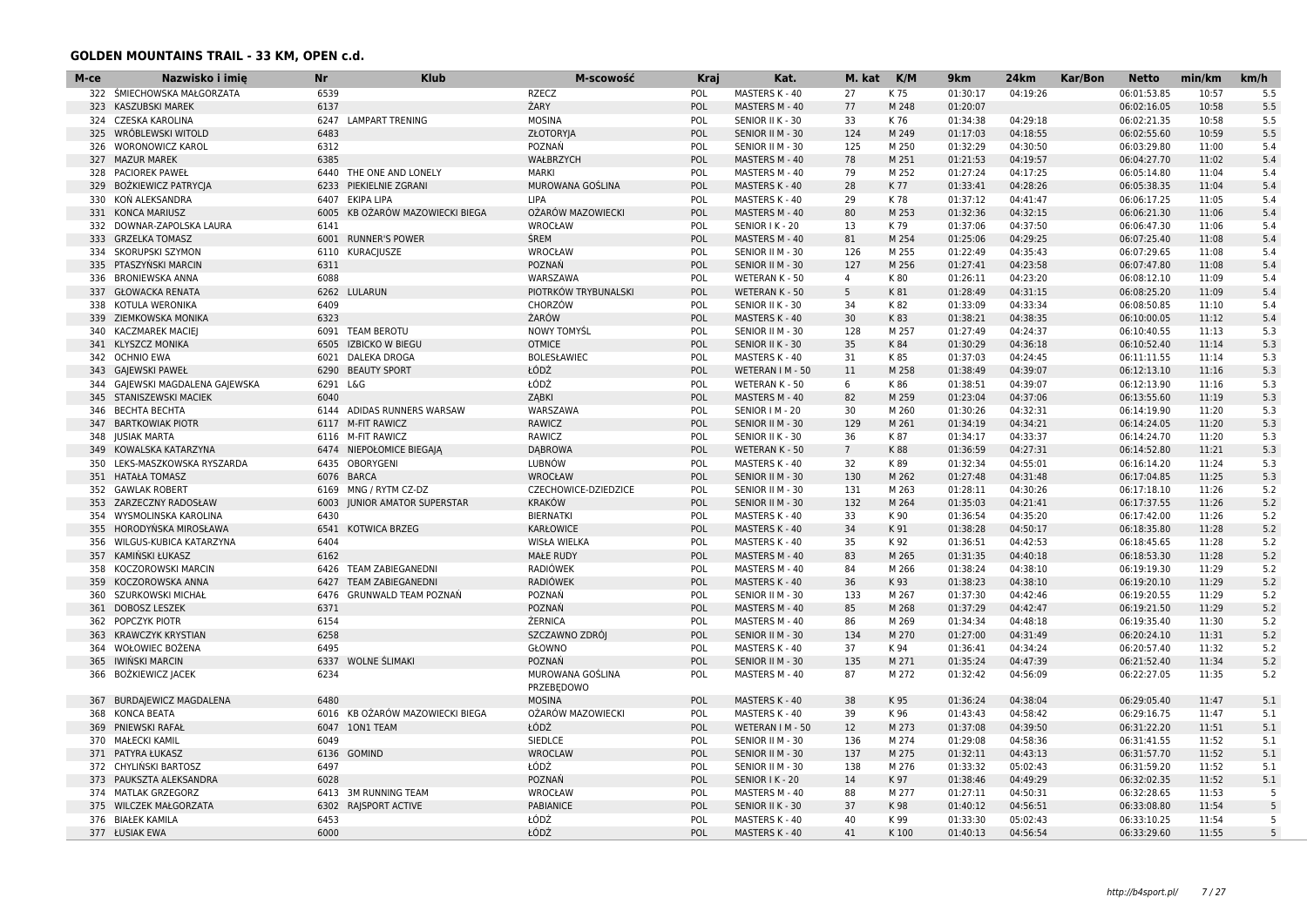| M-ce | Nazwisko i imię               | <b>Nr</b> | <b>Klub</b>                        | M-scowość                   | Kraj       | Kat.              | M. kat | K/M   | 9km        | 24km       | <b>Kar/Bon</b> | <b>Netto</b> | min/km | km/h     |
|------|-------------------------------|-----------|------------------------------------|-----------------------------|------------|-------------------|--------|-------|------------|------------|----------------|--------------|--------|----------|
|      | 378 KAMIONOWSKI MARIUSZ-JACEK | 6471      |                                    | OSTROŁEKA                   | POL        | WETERAN I M - 50  | 13     | M 278 | 01:37:54   | 05:01:16   |                | 06:33:40.85  | 11:55  | -5       |
| 379  | SAŁAMACHA STANISŁAW           |           | 6186 BIAŁA BIEGA                   | <b>BIAŁA PODLASKA</b>       | POL        | WETERAN II M - 60 | 10     | M 279 | 01:35:46   | 05:00:39   |                | 06:35:30.15  | 11:59  | 5        |
| 380  | SAŁAMACHA IZABELA             | 6187      | <b>MAMY BIEGAMY</b>                | WARSZAWA                    | POL        | MASTERS K - 40    | 42     | K 101 | 01:35:45   | 05:00:40   |                | 06:35:30.30  | 11:59  | 5        |
| 381  | <b>STOMPEL EWELINA</b>        | 6396      |                                    | SIEMIANOWICE ŚLASKIE        | POL        | SENIOR II K - 30  | 38     | K 102 | 01:35:39   | 04:55:55   |                | 06:38:41.35  | 12:04  | 5        |
|      | 382 LEŚNIEWSKI TOMEK          | 6297      | LAFIRYNDY I GAMONIE                | ŁÓDŹ                        | POL        | MASTERS M - 40    | 89     | M 280 | 01:40:33   | 05:08:11   |                | 06:38:41.85  | 12:04  | -5       |
| 383  | <b>KURBIEL SYLWIA</b>         | 6395      | SIEMIANOWICE I PRZYJACIELE BIEGAJA | SIEMIANOWICE SLASKIE        | POL        | SENIOR II K - 30  | 39     | K103  | 01:35:39   | 04:55:55   |                | 06:38:42.05  | 12:04  | -5       |
| 384  | <b>BIS MARCIN</b>             | 6267      |                                    | GORZÓW WLKP.                | POL        | SENIOR II M - 30  | 139    | M 281 | 01:37:58   | 04:51:05   |                | 06:38:43.05  | 12:04  | 5        |
| 385  | PROCHON KRZYSZTOF             | 6180      |                                    | <b>KATOWICE</b>             | POL        | WETERAN I M - 50  | 14     | M 282 | 01:51:26   | 04:50:28   |                | 06:38:55.95  | 12:05  | 5        |
| 386  | MROZIŃSKI ALBERT              | 6242      |                                    | ALEKSNADRÓW ŁÓDZKI          | POL        | MASTERS M - 40    | 90     | M 283 | 01:32:54   | 04:58:13   |                | 06:39:45.85  | 12:06  | -5       |
| 387  | MROZIŃSKA RENATA              | 6240      |                                    | ALEKSNADRÓW ŁÓDZKI          | POL        | MASTERS K - 40    | 43     | K104  | 01:33:08   | 04:58:14   |                | 06:39:48.45  | 12:06  | 5        |
| 388  | <b>BILCZEWSKA BASIA</b>       | 6325      | HEINEKEN KRAKÓW RUNNING CLUB       | <b>KRAKOW</b>               | POL        | SENIOR II K - 30  | 40     | K105  | 01:40:57   | 05:00:01   |                | 06:40:25.00  | 12:08  | 4.9      |
|      | 389 ZAWIS MAREK               | 6235      |                                    | PYSKOWICE                   | POL        | WETERAN I M - 50  | 15     | M 284 | 01:33:19   | 04:52:47   |                | 06:41:36.10  | 12:10  | 4.9      |
| 390  | MANKOWSKI BARTOSZ             | 6507      | KUCHNIAMANKOWSKIEGO.PL             | <b>JASTROWIE</b>            | POL        | SENIOR II M - 30  | 140    | M 285 | 01:37:12   | 05:06:08   |                | 06:42:25.05  | 12:11  | 4.9      |
| 391  | MANKOWSKI DARIUSZ             | 6508      | KUCHNIAMANKOWSKIEGO.PL             | <b>JASTROWIE</b>            | POL        | WETERAN I M - 50  | 16     | M 286 | 01:36:51   | 05:06:46   |                | 06:42:25.60  | 12:11  | 4.9      |
| 392  | HOFFMANN GRZEGORZ             | 6165      | KOŚCIAN TEAM                       | <b>CZEMPIŃ</b>              | POL        | MASTERS M - 40    | 91     | M 287 | 01:35:37   | 04:58:26   |                | 06:43:01.25  | 12:12  | 4.9      |
| 393  | RÓG ADAM                      | 6204      | BIEGAM BO LUBIE INOWROCŁAW         | INOWROCŁAW                  | POL        | MASTERS M - 40    | 92     | M 288 | 01:30:46   | 04:51:53   |                | 06:44:11.85  | 12:14  | 4.9      |
| 394  | WRONISZEWSKI ŁUKASZ           | 6523      | 10N1 TEAM                          | PIOTRKÓW TRYBUNALSKI        | POL        | SENIOR II M - 30  | 141    | M 289 | 01:32:12   | 04:51:57   |                | 06:44:16.75  | 12:15  | 4.9      |
| 395  | SZYMAŃSKI ROMAN               | 6386      | BUKOWSKI KLUB BIEGACZA             | <b>BUK</b>                  | POL        | WETERAN I M - 50  | 17     | M 290 | 01:35:26   | 05:04:11   |                | 06:45:51.40  | 12:17  | 4.9      |
| 396  | <b>KROMER LUDWIK</b>          | 6119      |                                    | GDAŃSK                      | POL        | WETERAN II M - 60 | 11     | M 291 | 01:38:03   | 05:05:24   |                | 06:47:04.75  | 12:20  | 4.9      |
| 397  | KOBIERECKA MONIKA             | 6146      |                                    | <b>GRODZIEC</b>             | POL        | MASTERS K - 40    | 44     | K106  | 01:36:01   | 05:02:19   |                | 06:47:10.40  | 12:20  | 4.9      |
|      | 398 PECKA BEATA               | 6143      |                                    | SOSNOWIEC                   | POL        | MASTERS K - 40    | 45     | K107  | 01:37:44   | 04:50:50   |                | 06:47:10.75  | 12:20  | 4.9      |
| 399  | PLASZCZAK BOGUMIŁA            | 6175      | PIEKIELNIE ZGRANI                  | <b>TULCE</b>                | POL        | MASTERS K - 40    | 46     | K108  | 01:38:14   | 05:06:00   |                | 06:48:16.50  | 12:22  | 4.8      |
| 400  |                               | 6174      |                                    |                             | POL        |                   | 93     | M 292 |            |            |                |              | 12:22  | 4.8      |
|      | PLASZCZAK JAROSŁAW            |           |                                    | <b>TULCE</b>                |            | MASTERS M - 40    |        |       | 01:39:12   | 05:06:02   |                | 06:48:18.95  |        |          |
|      | 401 DADAŚ ELŻBIETA            | 6043      | BP RUNNING TEAM GLIWICE            | <b>GLIWICE</b>              | POL        | MASTERS K - 40    | 47     | K109  | 01:44:52   | 05:01:49   |                | 06:48:52.50  | 12:23  | 4.8      |
| 402  | DENKOWSKI WOJCIECH            | 6054      | BP RUNNING TEAM GLIWICE            | <b>GLIWICE</b>              | POL        | WETERAN I M - 50  | 18     | M 293 | 01:44:49   | 05:01:52   |                | 06:48:52.75  | 12:23  | 4.8      |
| 403  | <b>GRACZYK DOBROCHNA</b>      | 6092      |                                    | <b>TULCE</b>                | POL        | SENIOR I K - 20   | 15     | K110  | 01:53:00   | 05:19:11   |                | 06:48:57.65  | 12:23  | 4.8      |
| 404  | <b>GRACZYK MAGDALENA</b>      | 6094      |                                    | <b>TULCE</b>                | POL        | MASTERS K - 40    | 48     | K111  | 01:53:02   | 05:19:11   |                | 06:48:58.00  | 12:23  | 4.8      |
| 405  | JOŃCZYK JERZY                 | 6239      | TUP TUP                            | LĄDEK ZDRÓJ                 | POL        | WETERAN I M - 50  | 19     | M 294 | 01:38:34   | 05:02:13   |                | 06:49:26.75  | 12:24  | 4.8      |
| 406  | MYŚLIWIEC ANDRZEJ             | 6203      |                                    | <b>KRAKÓW</b>               | POL        | WETERAN II M - 60 | 12     | M 295 | 01:12:24   | 05:04:39   |                | 06:50:46.80  | 12:26  | 4.8      |
| 407  | <b>GRUDNIEWSKI JAKUB</b>      | 6138      |                                    | <b>WROCŁAW</b>              | POL        | SENIOR II M - 30  | 142    | M 296 | 01:36:54   | 05:04:19   |                | 06:51:06.80  | 12:27  | 4.8      |
| 408  | <b>GŁUSZCZAK JERZY</b>        | 6498      |                                    | ŁÓDŹ                        | POL        | WETERAN II M - 60 | 13     | M 297 | 01:49:39   | 05:11:27   |                | 06:54:06.50  | 12:32  | 4.8      |
| 409  | HOLONA BOŻENA                 | 6428      |                                    | <b>CIESZYN</b>              | POL        | WETERAN K - 50    | 8      | K112  | 01:44:43   | 05:19:40   |                | 06:56:18.00  | 12:36  | 4.8      |
|      | 410 ZAGÓRSKA BEATA            | 6367      |                                    | GOLESZÓW                    | POL        | SENIOR II K - 30  | 41     | K113  | 01:47:20   | 05:19:40   |                | 06:56:20.30  | 12:36  | 4.8      |
| 411  | MUCHA-KRUCZYŃSKI WACŁAW       | 6405      | <b>MUKK "QENPI"</b>                | OSTRZESZÓW                  | POL        | WETERAN II M - 60 | 14     | M 298 | 01:43:57   | 05:06:33   |                | 06:57:15.35  | 12:38  | 4.7      |
| 412  | ZGÓRSKI MACIEJ                | 6048      | <b>WKURW TEAM</b>                  | <b>BYDGOSZCZ</b>            | POL        | MASTERS M - 40    | 94     | M 299 | 01:37:50   | 05:19:12   |                | 06:57:50.85  | 12:39  | 4.7      |
|      | 413 WOLSKA MAŁGORZATA         | 6366      |                                    | <b>SŁUPSK</b>               | POL        | WETERAN K - 50    | 9      | K114  | 01:46:53   | 05:14:20   |                | 06:59:03.15  | 12:41  | 4.7      |
| 414  | <b>DUDA WOJCIECH</b>          | 6253      | <b>SKAWINA BIEGA</b>               | <b>KRAKÓW</b>               | POL        | MASTERS M - 40    | 95     | M 300 | 01:44:55   | 05:07:27   |                | 06:59:46.70  | 12:43  | 4.7      |
| 415  | CHORAŻY ŁUKASZ                | 6179      | CAŁA OLEŚNICA BIEGA                | <b>DOBROSZYCE</b>           | POL        | SENIOR II M - 30  | 143    | M 301 | 01:38:24   | 05:06:05   |                | 07:01:54.30  | 12:47  | 4.7      |
| 416  | <b>DRABARZ JACEK</b>          | 6278      |                                    | POZNAŃ                      | POL        | MASTERS M - 40    | 96     | M 302 | 01:36:46   | 05:08:32   |                | 07:01:54.80  | 12:47  | 4.7      |
| 417  | <b>FRANCUZ PATRYCIA</b>       | 6400      |                                    | <b>SZYCE</b>                | POL        | SENIOR II K - 30  | 42     | K115  | 01:50:48   | 05:15:58   |                | 07:04:48.55  | 12:52  | 4.7      |
| 418  | <b>KACZMAREK MONIKA</b>       | 6087      | NKB CHYŻY NOWY TOMYŚL              | <b>NOWY TOMYSL</b>          | POL        | MASTERS K - 40    | 49     | K116  | 01:48:31   | 05:23:38   |                | 07:05:38.20  | 12:53  | 4.7      |
| 419  | <b>KONIECZNY PIOTR</b>        | 6024      | NKB CHYŻY NOWY TOMYŚL              | <b>NOWY TOMYŚL</b>          | POL        | MASTERS M - 40    | 97     | M 303 | 01:48:26   | 05:23:39   |                | 07:06:47.90  | 12:55  | 4.6      |
| 420  | <b>BARTOSIEWICZ DOROTA</b>    | 6425      |                                    | POZNAŃ                      | POL        | SENIOR II K - 30  | 43     | K117  | 01:43:01   | 05:22:48   |                | 07:12:26.50  | 13:06  | 4.6      |
|      | 421 GAWLAK EWA                | 6168 MNG  |                                    | <b>CZECHOWICE DZIEDZICE</b> | POL        | SENIOR II K - 30  | 44     | K118  | 01:46:30   | 05:24:44   |                | 07:19:02.70  | 13:18  | 4.5      |
| 422  | <b>SZARMACH OLGA</b>          | 6208      |                                    | GDYNIA                      | POL        | SENIOR II K - 30  | 45     | K119  | 01:43:29   | 05:36:07   |                | 07:24:37.75  | 13:28  | 4.5      |
| 423  | BESTRZYŃSKI OLECH             | 6374      | CZŁAPAK ROBAKOWO                   | <b>ROBAKOWO</b>             | POL        | WETERAN I M - 50  | 20     | M 304 | 01:51:46   | 05:08:36   |                | 07:33:39.00  | 13:44  | 4.4      |
| 424  | STRZELCZYK ALEKSANDRA         | 6375      | KLUB BIEGACZA RTV EURO AGD         | WARSZAWA                    | POL        | SENIOR II K - 30  | 46     | K120  | 01:59:17   | 05:29:04   |                | 07:39:25.15  | 13:55  | 4.3      |
| 425  | <b>STRZELCZYK PAWEŁ</b>       | 6376      | CC 1916                            | WARSZAWA                    | POL        | SENIOR II M - 30  | 144    | M 305 | 01:59:17   | 05:48:30   |                | 07:39:25.25  | 13:55  | 4.3      |
|      |                               |           |                                    |                             |            |                   | 10     |       |            |            |                |              |        |          |
| 426  | BASZCZYŃSKA BARBARA           | 6517      | <b>WKURW TEAM</b>                  | <b>BRZEG</b>                | POL        | WETERAN K - 50    |        | K121  | 02:04:26   | 05:50:47   |                | 07:50:10.45  | 14:14  | 4.2      |
| 427  | REGULSKA ANETA                | 6053      | DRUŻYNA SZPIKU                     | <b>WROCLAW</b>              | POL        | SENIOR II K - 30  | 47     | K122  | 02:09:53   | 05:49:53   |                | 08:18:07.65  | 15:05  |          |
| 428  | RAJCZAKOWSKA ANNA             | 6209      |                                    | LADEK-ZDRÓJ                 | POL        | WETERAN K - 50    | 11     | K123  | 02:09:52   | 05:49:52   |                | 08:18:09.30  | 15:05  | $\Delta$ |
| 429  | KOSTULSKA OLGA                | 6050      | <b>WKURW TEAM</b>                  | <b>TORUŃ</b>                | POL        | SENIOR II K - 30  | 48     | K124  | 02:05:52   | 05:58:05   |                | 08:21:22.30  | 15:11  | 3.9      |
| 430  | <b>WALCZAK SŁAWOMIR</b>       | 6490      |                                    | GAŁĄZCZYCE                  | POL        | WETERAN I M - 50  | 21     | M 306 | 01:53:11   | 06:04:05   |                | 08:31:52.10  | 15:30  | 3.9      |
|      | 431 SZCZEPANIAK SŁAWOMIR      | 6415      | <b>KS LENIWIEC</b>                 | <b>KEPNO</b>                | POL        | WETERAN I M - 50  | 22     | M 307 | 02:12:04   | 06:12:48   |                | 08:40:53.85  | 15:47  | 3.8      |
|      | <b>CICHY KRZYSZTOF</b>        | 6416      |                                    | POZNAŃ                      | POL        | WETERAN I M - 50  |        |       | 01:08:17   | 03:11:21   |                | <b>DNF</b>   |        |          |
|      |                               |           |                                    |                             |            |                   |        |       | <b>DNF</b> | <b>DNF</b> |                |              |        |          |
|      | <b>SNIEGOCKI PAWEL</b>        | 6083      | TARNOWO PODGÓRNE BIEGA/ 4T         | <b>TARNOWO PODGÓRNE</b>     | <b>POL</b> | MASTERS M - 40    |        |       | 01:18:00   | 03:53:52   |                | <b>DNF</b>   |        |          |
|      |                               |           |                                    |                             |            |                   |        |       | <b>DNF</b> | <b>DNF</b> |                |              |        |          |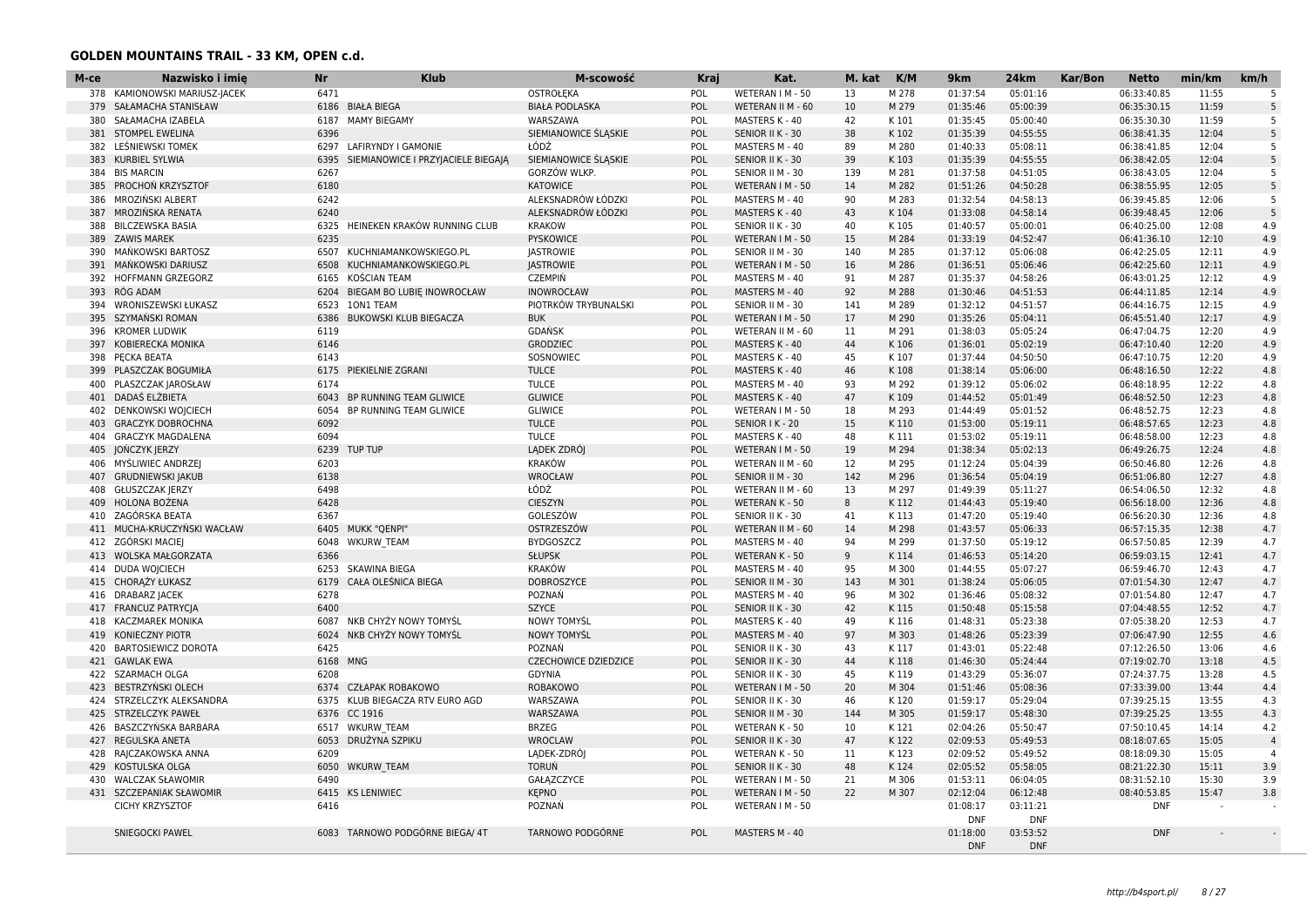| M-ce | Nazwisko i imię          | <b>Klub</b><br><b>Nr</b> | M-scowość        | <b>Kraj</b> | Kat.              | M. kat K/M | 9km                    | 24km                   | Kar/Bon | <b>Netto</b> | min/km                   | km/h                     |
|------|--------------------------|--------------------------|------------------|-------------|-------------------|------------|------------------------|------------------------|---------|--------------|--------------------------|--------------------------|
|      | <b>KACZMAREK DOROTA</b>  | 6131 RADZIKI             | WROCŁAW          | POL         | SENIOR II K - 30  |            | 01:22:37<br><b>DNF</b> | 04:06:42<br><b>DNF</b> |         | <b>DNF</b>   |                          |                          |
|      | KACZMAREK RADOSŁAW       | 6130 RADZIKI             | WROCŁAW          | POL         | WETERAN I M - 50  |            | 01:22:27<br><b>DNF</b> | 04:06:50<br><b>DNF</b> |         | <b>DNF</b>   | $\overline{\phantom{a}}$ |                          |
|      | POMIANOWSKA ROMANA       | 6218                     | WROCŁAW          | POL         | SENIOR II K - 30  |            | 01:54:26<br><b>DNF</b> | 05:50:24<br><b>DNF</b> |         | <b>DNF</b>   |                          |                          |
|      | MAĆKOWIAK-RYDZYŃSKA ANNA | 6408                     | ZBROSŁAWICE      | POL         | MASTERS K - 40    |            | 01:33:43<br><b>DNF</b> | 19:32:41<br><b>DNF</b> |         | <b>DNF</b>   | $\overline{\phantom{a}}$ | $\blacksquare$           |
|      | <b>KANTOR MARTYNA</b>    | 6533                     | KRAKÓW           | POL         | SENIOR II K - 30  |            | 00:56:55<br><b>DNF</b> | <b>DNF</b>             |         | <b>DNF</b>   | $\sim$                   | $\sim$                   |
|      | <b>DANILUK KRZYSZTOF</b> | 6530 BREAKING3           | WARSZAWA         | POL         | MASTERS M - 40    |            | 00:58:39<br><b>DNF</b> | <b>DNF</b>             |         | <b>DNF</b>   | $\overline{\phantom{a}}$ | $\omega$                 |
|      | WIELOGÓRSKA NATALIA      | 6468                     | SIEDLCE          | POL         | SENIOR II K - 30  |            | 01:13:58<br><b>DNF</b> | <b>DNF</b>             |         | <b>DNF</b>   | $\blacksquare$           |                          |
|      | POMIANOWSKI SZYMON       | 6219 KURACJUSZE          | WROCŁAW          | POL         | SENIOR II M - 30  |            | 01:17:17<br><b>DNF</b> | <b>DNF</b>             |         | <b>DNF</b>   | $\overline{\phantom{a}}$ | $\sim$                   |
|      | <b>BROŃSKI KRZYSZTOF</b> | 6238                     | MUROWANA GOŚLINA | POL         | SENIOR II M - 30  |            | 01:18:08<br><b>DNF</b> | <b>DNF</b>             |         | <b>DNF</b>   |                          |                          |
|      | <b>DOROCIAK WIOLETTA</b> | 6393 MISTRZOWSKI TRENING | <b>ELBLAG</b>    | POL         | WETERAN K - 50    |            | 01:23:44<br><b>DNF</b> | <b>DNF</b>             |         | <b>DNF</b>   |                          | $\sim$                   |
|      | <b>SASIADEK SŁAWOMIR</b> | 6080 FEHLAU RUN TEAM     | POZNAŃ           | POL         | WETERAN I M - 50  |            | 01:29:13<br><b>DNF</b> | <b>DNF</b>             |         | <b>DNF</b>   |                          |                          |
|      | RAPACZ-TOPIŁKO ANNA      | 6210 MASTERS ART         | ŁODYGOWICE       | POL         | MASTERS K - 40    |            | 01:31:24<br><b>DNF</b> | <b>DNF</b>             |         | <b>DNF</b>   | $\overline{\phantom{a}}$ | $\sim$                   |
|      | <b>GIERCZAK PIOTR</b>    | 6185 ES TEAM             | SOSNOWIEC        | POL         | MASTERS M - 40    |            | 01:32:18<br><b>DNF</b> | <b>DNF</b>             |         | <b>DNF</b>   |                          |                          |
|      | KAMIŃSKI TOMASZ          | 6446 RESTAURACJA MAKARON | POZNAŃ           | POL         | WETERAN   M - 50  |            | 01:35:56<br><b>DNF</b> | <b>DNF</b>             |         | <b>DNF</b>   | $\overline{\phantom{a}}$ | $\overline{\phantom{a}}$ |
|      | <b>CZERNIK ANDRZEJ</b>   | 6401                     | ZABRZE           | POL         | WETERAN II M - 60 |            | 01:50:57<br><b>DNF</b> | <b>DNF</b>             |         | <b>DNF</b>   |                          |                          |
|      | JAŚKIEWICZ MARTYNA       | 6334                     | <b>POWAŁKI</b>   | POL         | SENIOR I K - 20   |            | 01:50:57<br><b>DNF</b> | <b>DNF</b>             |         | <b>DNF</b>   | $\overline{\phantom{a}}$ | $\blacksquare$           |
|      | <b>GULA TOMASZ</b>       | 6419 GBY                 | WARSZAWA         | POL         | SENIOR II M - 30  |            | 02:16:04<br><b>DNF</b> | <b>DNF</b>             |         | <b>DNF</b>   |                          |                          |
|      | WIŚNIEWSKA JUSTYNA       | 6412 GBY                 | WARSZAWA         | POL         | SENIOR II K - 30  |            | 02:16:14<br><b>DNF</b> | <b>DNF</b>             |         | <b>DNF</b>   | $\sim$                   | $\sim$                   |
|      | MROWCZYNSKA EWA          | 6500                     | <b>JAKTOROW</b>  | POL         | WETERAN K - 50    |            | <b>DNF</b>             | <b>DNF</b>             |         | <b>DNF</b>   |                          |                          |

### **GOLDEN MOUNTAINS TRAIL - 33 KM, OPEN KOBIET**

| M-ce | Nazwisko i imie               | <b>Nr</b> | <b>Klub</b>                                         | <b>M-scowość</b>   | <b>Kraj</b> | Kat.             | M. kat         | K/M            | 9 <sub>km</sub> | <b>24km</b> | Kar/Bon  | Netto       | min/km | km/h |
|------|-------------------------------|-----------|-----------------------------------------------------|--------------------|-------------|------------------|----------------|----------------|-----------------|-------------|----------|-------------|--------|------|
|      | KOWALIK EWELINA               |           | 6046 FIZJOBIEGACZE SZCZECIN                         | <b>SZCZECIN</b>    | POL         | SENIOR II K - 30 |                | K 1            | 00:57:56        | 02:36:41    |          | 03:36:22.95 | 6:33   | 9.2  |
|      | 2 OLEINIK MARTA               |           | 6309 AKADIUSZ GARDZIELEWSKI RUNNING<br><b>TEAM</b>  | <b>BOLESŁAWIEC</b> | POL         | SENIOR I K - 20  |                | K <sub>2</sub> | 01:03:04        | 02:49:01    |          | 03:51:37.05 | 7:01   | 8.5  |
|      | 3 DESSAUER WIOLETTA           | $6100 -$  |                                                     | LUBARTÓW           | POL         | MASTERS K - 40   |                | K 3            | 01:04:36        | 02:53:50    |          | 03:53:56.35 | 7:05   | 8.5  |
|      | 4 SZKODA KASIA                | 6205      | TATERNIKTEAM                                        | <b>POZNAN</b>      | POL         | SENIOR II K - 30 |                | K4             | 01:04:36        | 02:51:36    | 00:10:00 | 03:54:56.30 | 6:48   | 8.8  |
|      | 5 DZIETCZYK SYLWIA            |           | 6310 AKTYWNE CHOSZCZNO                              | CHOSZCZNO          | POL         | MASTERS K - 40   |                | K 5            | 01:09:59        | 02:59:24    |          | 04:00:09.35 | 7:16   | 8.2  |
|      | 6 WINIARCZYK-JADACH BEATA     |           | 6496 TG SOKÓŁ ZAKOPANE                              | KRAKÓW             | POL         | MASTERS K - 40   | 3              | K <sub>6</sub> | 01:05:20        | 02:56:42    |          | 04:00:45.15 | 7:17   | 8.2  |
|      | GUZIK IOANNA                  |           | 6537 NKB CHYŻY NOWY TOMYŚL                          | <b>NOWY TOMYSL</b> | POL         | SENIOR II K - 30 |                | K 7            | 01:02:57        | 02:54:31    |          | 04:04:27.80 | 7:24   | 8.1  |
|      | 8 LULIS ANNA                  |           | 6420 SOBAS TEAM                                     | WROCŁAW            | POL         | MASTERS K - 40   | $\overline{4}$ | K <sub>8</sub> | 01:04:28        | 02:58:42    |          | 04:08:24.35 | 7:31   |      |
|      | 9 DEINECKA MARTYNA            | 6103      |                                                     | LUBARTÓW           | POL         | SENIOR II K - 30 |                | K 9            | 01:14:12        | 03:06:33    |          | 04:11:17.50 | 7:36   | 7.9  |
|      | 10 KORONA-SIERADZKA BOGUSŁAWA | 6318      |                                                     | WARSZAWA           | POL         | SENIOR II K - 30 | 5 <sup>1</sup> | K 10           | 01:09:42        | 03:03:52    |          | 04:11:30.50 | 7:37   | 7.9  |
|      | 11 ŁOMNICKA BARBARA           |           | 6484 MKS SIECHNICE                                  | WROCŁAW            | POL         | MASTERS K - 40   |                | K 11           | 01:09:21        | 03:06:02    |          | 04:15:43.00 | 7:44   | 7.7  |
|      | 12 BRYCKA ANNA                |           | 6330 SPORTOWY UMYSŁ                                 | SADKÓW             | POL         | SENIOR II K - 30 | 6              | K12            | 01:12:15        | 03:06:52    |          | 04:17:38.25 | 7:48   | 7.7  |
|      | 13 WALCZAK ADELA              |           | 6086 CURLING ŁÓDŹ                                   | ŁÓDŹ               | POL         | SENIOR II K - 30 |                | K13            | 01:14:33        | 03:14:17    |          | 04:22:17.95 | 7:56   | 7.5  |
|      | 14 PARZYCH KATARZYNA          |           | 6217 RYBNICKA GRUPA BIEGOWA PEDZIMY<br><b>RAZEM</b> | <b>RYBNIK</b>      | POL         | MASTERS K - 40   | 6              | K14            | 01:16:05        | 03:12:53    |          | 04:22:28.55 | 7:57   | 7.5  |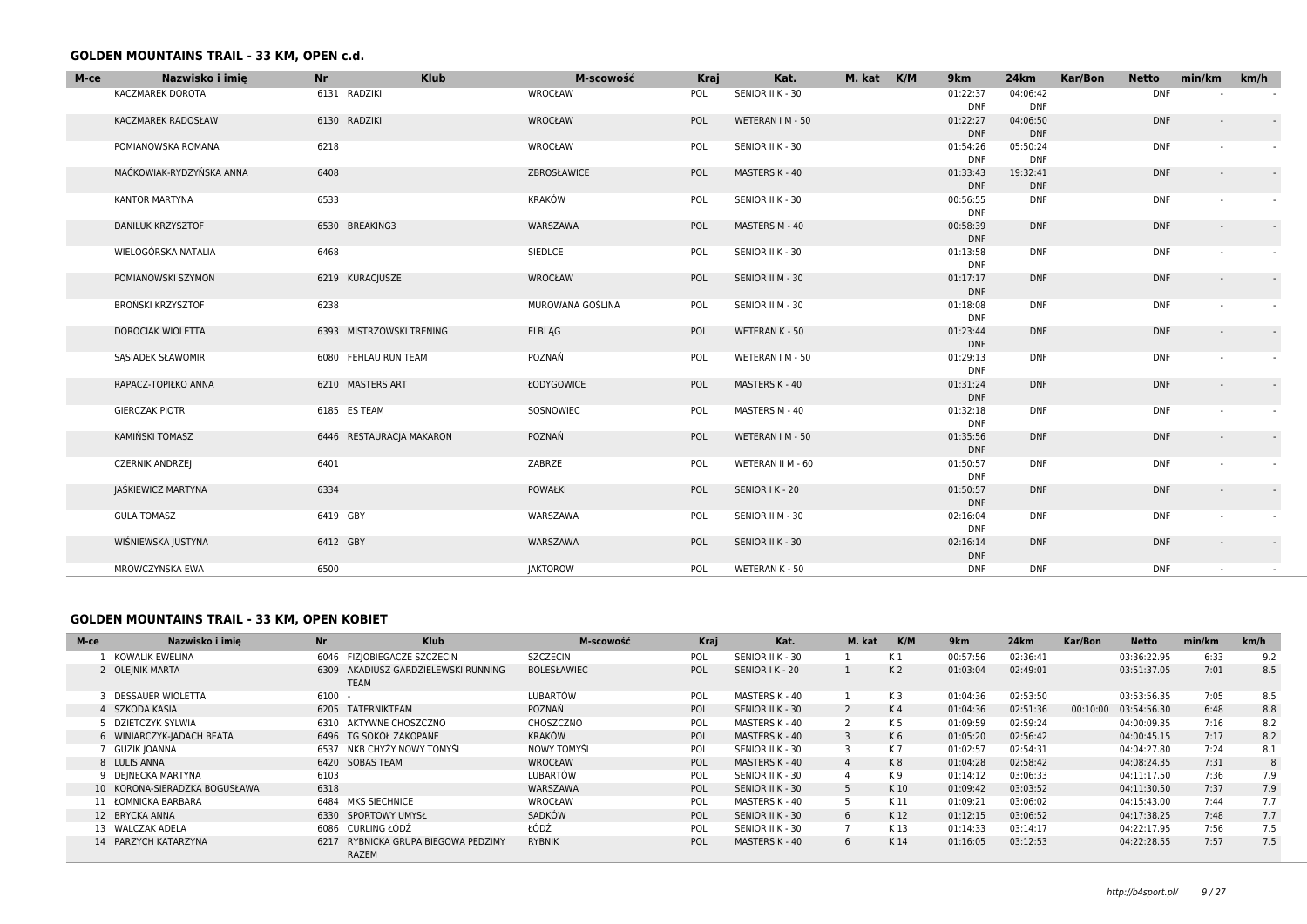| M-ce | Nazwisko i imie                    | Nr   | <b>Klub</b>                       | M-scowość              | Kraj       | Kat.              | M. kat         | K/M  | 9km      | 24km     | Kar/Bon | <b>Netto</b> | min/km | km/h           |
|------|------------------------------------|------|-----------------------------------|------------------------|------------|-------------------|----------------|------|----------|----------|---------|--------------|--------|----------------|
|      | 15 KRZACZKOWSKA IWONA              | 6284 | <b>DZIKI WROCŁAW</b>              | WROCŁAW                | POL        | SENIOR II K - 30  | 8              | K 15 | 01:11:38 | 03:09:38 |         | 04:27:25.10  | 8:06   | 7.4            |
|      | 16 ANDRZEJCZAK ANNA                |      | 6081 NKB CHYŻY NOWY TOMYŚL        | <b>NOWY TOMYŚL</b>     | POL        | SENIOR II K - 30  | 9              | K16  | 01:12:08 | 03:18:20 |         | 04:33:12.60  | 8:16   | 7.2            |
|      | 17 FOGIEL-PAWŁOWSKA AGNIESZKA      | 6167 |                                   | WROCŁAW                | POL        | MASTERS K - 40    | $\overline{7}$ | K17  | 01:10:48 | 03:23:05 |         | 04:40:59.05  | 8:30   | $\overline{7}$ |
|      | 18 MIELCUCH KAMILA                 |      | 6073 GRUNWALD                     | POZNAŃ                 | <b>POL</b> | SENIOR I K - 20   | $\overline{2}$ | K18  | 01:19:09 | 03:33:27 |         | 04:45:07.00  | 8:38   | 6.9            |
|      | 19 MRUGAŁA MONIKA                  |      | 6346 EUROVENT ATHLETICS           | WEGRY                  | POL        | MASTERS K - 40    | 8              | K 19 | 01:11:54 | 03:24:55 |         | 04:45:18.10  | 8:38   | 6.9            |
|      | 20 JASZCZAK BOGNA                  | 6272 |                                   | LESZNO                 | POL        | SENIOR I K - 20   | 3              | K 20 | 01:15:38 | 03:26:13 |         | 04:47:02.65  | 8:41   | 6.9            |
|      | 21 NOGANOWICZ AGATA                |      | 6118 PRO-RUN WROCŁAW              | DOMASZCZYN             | POL        | WETERAN K - 50    | 1              | K 21 | 01:19:02 | 03:29:29 |         | 04:47:02.85  | 8:41   | 6.9            |
|      | 22 TKACZYK-CAŁKA ANNA              | 6030 | #ZALINIAMETYTEAM                  | POZNAŃ                 | POL        | SENIOR II K - 30  | 10             | K 22 | 01:17:12 | 03:30:37 |         | 04:49:55.45  | 8:47   | 6.8            |
|      | 23 MOREVA DARIA                    | 6063 | TRAILRUNNINGSCHOOL.COM            | WROCLAW                | POL        | SENIOR II K - 30  | 11             | K 23 | 01:21:44 | 03:36:18 |         | 04:51:21.75  | 8:49   | 6.8            |
|      | 24 SIELIWONIK ANITA                | 6115 |                                   | WARSZAWA               | POL        | MASTERS K - 40    | 9              | K 24 | 01:20:22 | 03:37:31 |         | 04:53:25.40  | 8:53   | 6.7            |
|      | 25 MADEJ ANNA                      | 6351 | <b>VEGE RUNNERS</b>               | <b>KATOWICE</b>        | POL        | MASTERS K - 40    | 10             | K 25 | 01:19:43 | 03:33:58 |         | 04:54:16.00  | 8:55   | 6.7            |
|      | 26 KONICA KARINA                   | 6301 |                                   | ZDZIESZOWICE           | POL        | SENIOR I K - 20   | $\overline{4}$ | K 26 | 01:20:57 | 03:37:31 |         | 04:55:44.55  | 8:57   | 6.7            |
|      | 27 TOMASZYK ELZBIETA               | 6298 |                                   | POZNAŃ                 | POL        | SENIOR II K - 30  | 12             | K 27 | 01:20:18 | 03:42:11 |         | 04:56:48.60  | 8:59   | 6.7            |
|      | 28 GARCZYŃSKA ANIA                 | 6133 |                                   | <b>KATOWICE</b>        | <b>POL</b> | MASTERS K - 40    | 11             | K 28 | 01:20:43 | 03:36:45 |         | 04:58:21.45  | 9:02   | 6.6            |
|      | 29 NOGA-GUZY MARTA                 | 6198 |                                   | JASTRZĘBIE-ZDRÓJ       | POL        | SENIOR I K - 20   | 5              | K 29 | 01:19:09 | 03:39:36 |         | 04:59:10.65  | 9:03   | 6.6            |
|      | 30 BORKOWSKA JUSTYNA               | 6485 |                                   | SEDZISŁAW              | POL        | SENIOR II K - 30  | 13             | K30  | 01:15:40 | 03:44:25 |         | 05:00:13.40  | 9:05   | 6.6            |
|      | 31 DŁUGOSZ-STĘPNIAK AGNIESZKA      |      | 6271 STAY INSANE, BIEGJEM         | LUBLIN                 | POL        | SENIOR II K - 30  | 14             | K 31 | 01:21:40 | 03:29:31 |         | 05:02:08.00  | 9:09   | 6.6            |
|      | 32 GERSZEWSKA MARINA               | 6462 | NIEWYCHOWANI FIZYCZNIE            | WALENDÓW               | POL        | SENIOR I K - 20   | 6              | K 32 | 01:19:04 | 03:45:44 |         | 05:06:59.35  | 9:18   | 6.4            |
|      | 33 MRÓWKA MAŁGORZATA               | 6257 |                                   | ŁÓDŹ                   | POL        | SENIOR II K - 30  | 15             | K 33 | 01:28:43 | 03:50:36 |         | 05:09:32.85  | 9:22   | 6.4            |
|      | 34 PILC ANNA                       | 6519 |                                   | TARNOWO PODGÓRNE       | POL        | SENIOR II K - 30  | 16             | K 34 | 01:18:01 | 03:42:14 |         | 05:10:55.40  | 9:25   | 6.4            |
|      | 35 JANOSZ ADA                      | 6026 |                                   | LADEK ZDRÓJ            | POL        | SENIOR I K - 20   | $7^{\circ}$    | K 35 | 01:19:35 | 03:45:07 |         | 05:11:15.00  | 9:25   | 6.4            |
|      | 36 SUCHANEK ALEKSANDRA             | 6096 | NIGHT RUNNERS PYSKOWICE           | <b>PYSKOWICE</b>       | <b>POL</b> | SENIOR II K - 30  | 17             | K 36 | 01:21:10 | 03:49:57 |         | 05:12:13.35  | 9:27   | 6.3            |
|      | 37 KUTSKO OKSANA                   | 6481 |                                   | <b>SIECHNICE</b>       | <b>UKR</b> | SENIOR I K - 20   | 8              | K 37 | 01:14:44 | 03:39:32 |         | 05:12:34.70  | 9:28   | 6.3            |
|      | 38 DUROWICZ NATALIA                | 6399 |                                   | NIEPRUSZEWO            | POL        | SENIOR II K - 30  | 18             | K 38 | 01:21:01 | 03:49:12 |         | 05:13:29.80  | 9:29   | 6.3            |
|      | 39 SZAL MAŁGORZATA                 |      | 6387 TENIS CENTRUM AS             | POLANICA- ZDRÓJ        | POL        | SENIOR II K - 30  | 19             | K39  | 01:21:56 | 03:54:45 |         | 05:13:50.95  | 9:30   | 6.3            |
|      | 40 BESTRZYŃSKA JOANNA              | 6373 | <b>CZŁAPAK ROBAKOWO</b>           | <b>ROBAKOWO</b>        | POL        | WETERAN K - 50    | $\overline{2}$ | K 40 | 01:19:51 | 03:56:25 |         | 05:14:26.00  | 9:31   | 6.3            |
|      | 41 DOKUPIL KINGA                   | 6062 |                                   | NOWA WIES              | POL        | SENIOR I K - 20   | 9              | K41  | 01:19:29 | 03:50:31 |         | 05:15:46.05  | 9:34   | 6.3            |
|      | 42 BAJERLEIN SYLWIA                | 6502 |                                   | POZNAŃ                 | POL        | SENIOR II K - 30  | 20             | K42  | 01:21:24 | 03:46:42 |         | 05:15:55.90  | 9:34   | 6.3            |
|      |                                    |      | 6470 ULTRADZICZKI I ULTRALISICZKI |                        | POL        |                   | 12             | K43  |          |          |         |              | 9:34   | 6.3            |
|      | 43 WIERZBIŃSKA EDYTA               |      |                                   | PIASECZNO              |            | MASTERS K - 40    |                |      | 01:24:50 | 03:50:15 |         | 05:16:01.85  |        |                |
|      | 44 GIDASZEWSKA JOLANTA             |      | 6501 NESSI                        | LESZNO                 | POL        | MASTERS K - 40    | 13             | K44  | 01:28:53 | 03:55:40 |         | 05:18:14.10  | 9:38   | $6.2\,$        |
|      | 45 GOŁAB ALEKSANDRA                |      | 6045 TEN CO MARCIN G.             | STARA BYSTRZYCA        | POL        | SENIOR II K - 30  | 21             | K 45 | 01:23:09 | 03:53:27 |         | 05:19:43.20  | 9:41   | 6.2            |
|      | 46 MIKOŁAJEWSKA ZOFIA              | 6004 | <b>OLEI RUNNING TEAM</b>          | WARSZAWA               | POL        | SENIOR I K - 20   | 10             | K46  | 01:22:41 | 03:49:58 |         | 05:20:49.25  | 9:43   | 6.2            |
|      | 47 GRABARCZYK ILONA                | 6035 |                                   | LESZNO                 | POL        | MASTERS K - 40    | 14             | K47  | 01:24:39 | 03:56:23 |         | 05:20:49.90  | 9:43   | 6.2            |
|      | 48 CHUDA ANETA                     | 6017 |                                   | <b>WROCLAW</b>         | POL        | MASTERS K - 40    | 15             | K48  | 01:29:16 | 04:01:34 |         | 05:23:05.85  | 9:47   | 6.1            |
|      | 49 ZAHORODNIA HANNA                | 6189 |                                   | WROCŁAW                |            | SENIOR I K - 20   | 11             | K 49 | 01:19:56 | 03:49:29 |         | 05:24:26.00  | 9:49   | 6.1            |
|      | 50 NOWAK MARTA                     | 6183 |                                   | DŁUGOŁEKA              | POL        | MASTERS K - 40    | 16             | K 50 | 01:25:51 | 03:56:41 |         | 05:25:24.85  | 9:51   | 6.1            |
|      | 51 BALCZYŃSKA ANNA                 | 6020 | PIATKOWO NA BIEGOWO               | POZNAŃ                 | POL        | SENIOR II K - 30  | 22             | K 51 | 01:27:12 | 03:57:12 |         | 05:26:43.05  | 9:54   | 6.1            |
|      | 52 KUBIAK MARTA                    | 6018 |                                   | <b>BIEDRUSKO</b>       | POL        | SENIOR II K - 30  | 23             | K 52 | 01:28:38 | 04:01:12 |         | 05:29:28.40  | 9:59   | 6              |
|      | 53 OWCZARZAK KATARZYNA             | 6011 |                                   | MUROWANA GOŚLINA       | POL        | SENIOR II K - 30  | 24             | K 53 | 01:28:37 | 04:01:11 |         | 05:29:28.60  | 9:59   | 6              |
|      | 54 DOLECKA ELŻBIETA                | 6380 | NKB CHYŻY NOWY TOMYŚL             | <b>NOWY TOMYSL</b>     | POL        | MASTERS K - 40    | 17             | K 54 | 01:25:03 | 04:02:32 |         | 05:30:50.45  | 10:01  |                |
|      | 55 JAKUBOWSKA RENATA               | 6418 | NIEZRZESZONA AMATORKA             | <b>BIELSKO - BIAŁA</b> | POL        | WETERAN II K - 60 | $\mathbf{1}$   | K 55 | 01:25:18 | 04:02:08 |         | 05:36:00.90  | 10:10  | 5.9            |
|      | 56 STANISZEWSKA-DUDA KATARZYNA     | 6515 | TIM JEST TIM                      | <b>OZIMEK</b>          | POL        | MASTERS K - 40    | 18             | K 56 | 01:24:03 | 04:07:14 |         | 05:38:50.25  | 10:16  | 5.8            |
|      | 57 KOPROWSKA AGNIESZKA             | 6160 | <b>BIEGAM U KOLESI</b>            | LUBAWA                 | <b>POL</b> | SENIOR II K - 30  | 25             | K 57 | 01:23:14 | 03:58:20 |         | 05:39:19.05  | 10:16  | 5.8            |
|      | 58 TOCZEWSKA ANNA                  |      | 6448   ACEKBIEGA RUNNING TEAM     | WARSZAWA               | POL        | WETERAN K - 50    | 3              | K 58 | 01:26:25 | 04:12:01 |         | 05:43:04.40  | 10:23  | 5.8            |
|      | 59 GAWRON MONIKA                   |      | 6411 MIRAZ RACE TEAM              | RUDA ŚLĄSKA            | POL        | MASTERS K - 40    | 19             | K 59 | 01:25:34 | 04:16:06 |         | 05:43:13.75  | 10:24  | 5.8            |
|      | 60 SAŁEK AGATA                     | 6307 |                                   | BIAŁOGARD              | POL        | SENIOR II K - 30  | 26             | K 60 | 01:28:14 | 04:14:03 |         | 05:45:26.20  | 10:28  | 5.7            |
|      | 61 BIADAŁA PAULINA                 | 6445 |                                   | POZNAŃ                 | POL        | MASTERS K - 40    | 20             | K 61 | 01:28:17 | 04:17:23 |         | 05:46:08.65  | 10:29  | 5.7            |
|      | 62 BŁASZKIEWICZ KLAUDIA            | 6372 |                                   | POZNAŃ                 | POL        | SENIOR I K - 20   | 12             | K 62 | 01:29:21 | 04:13:59 |         | 05:46:13.95  | 10:29  | 5.7            |
|      | 63 KULCZYKOWSKA JULITA             | 6089 | CHOMIKI Z KOPYTEM                 | JEZIERZYCE KOŚCIELNE   | POL        | MASTERS K - 40    | 21             | K 63 | 01:30:00 | 04:16:26 |         | 05:47:10.60  | 10:31  | 5.7            |
| 64   | WISZNIEWICZ AGNIESZKA              | 6259 |                                   | RUDA SLASKA            | POL        | SENIOR II K - 30  | 27             | K 64 | 01:27:48 | 04:14:53 |         | 05:49:06.25  | 10:34  | 5.7            |
|      | 65 TYMBOROWSKA - WIEDRO MAŁGORZATA | 6531 | <b>WKURW TEAM</b>                 | ZAGNANSK               | POL        | MASTERS K - 40    | 22             | K 65 | 01:30:34 | 04:17:16 |         | 05:55:22.70  | 10:46  | 5.6            |
|      | 66 BUJALSKA AGATA                  | 6151 |                                   | WARSZAWA               | POL        | SENIOR II K - 30  | 28             | K 66 | 01:26:05 | 04:29:44 |         | 05:57:19.90  | 10:49  | 5.5            |
|      | 67 KRZESZEWSKA DOROTA              | 6223 |                                   | PIŁA                   | POL        | MASTERS K - 40    | 23             | K67  | 01:29:39 | 04:29:40 |         | 05:58:48.45  | 10:52  | 5.5            |
|      | 68 KUKLA-KOWALSKA ALICIA           | 6057 | <b>BIEGAM BO NIE LUBIE</b>        | LUSÓWKO                | POL        | MASTERS K - 40    | 24             | K 68 | 01:30:12 | 04:24:50 |         | 05:58:57.25  | 10:52  | 5.5            |
|      | 69 SMORAWSKA LIDIA                 | 6244 | TARNOWO PODGÓRNE BIEGA            | TARNOWO PODGÓRNE       | POL        | SENIOR II K - 30  | 29             | K 69 | 01:25:45 | 04:21:17 |         | 05:58:57.30  | 10:52  | 5.5            |
|      | 70 RATKOWSKA IZABELA               | 6261 |                                   | WARSZAWA               | POL        | SENIOR II K - 30  | 30             | K 70 | 01:36:12 | 04:25:38 |         | 05:59:47.70  | 10:54  | 5.5            |
|      | 71 KWIATKOWSKA AGNIESZKA           |      | 6224 LIPIARY                      | POZNAŃ                 | POL        | SENIOR II K - 30  | 31             | K 71 | 01:42:01 | 04:35:00 |         | 05:59:57.95  | 10:54  | 5.5            |
|      |                                    |      |                                   |                        |            |                   |                |      |          |          |         |              |        |                |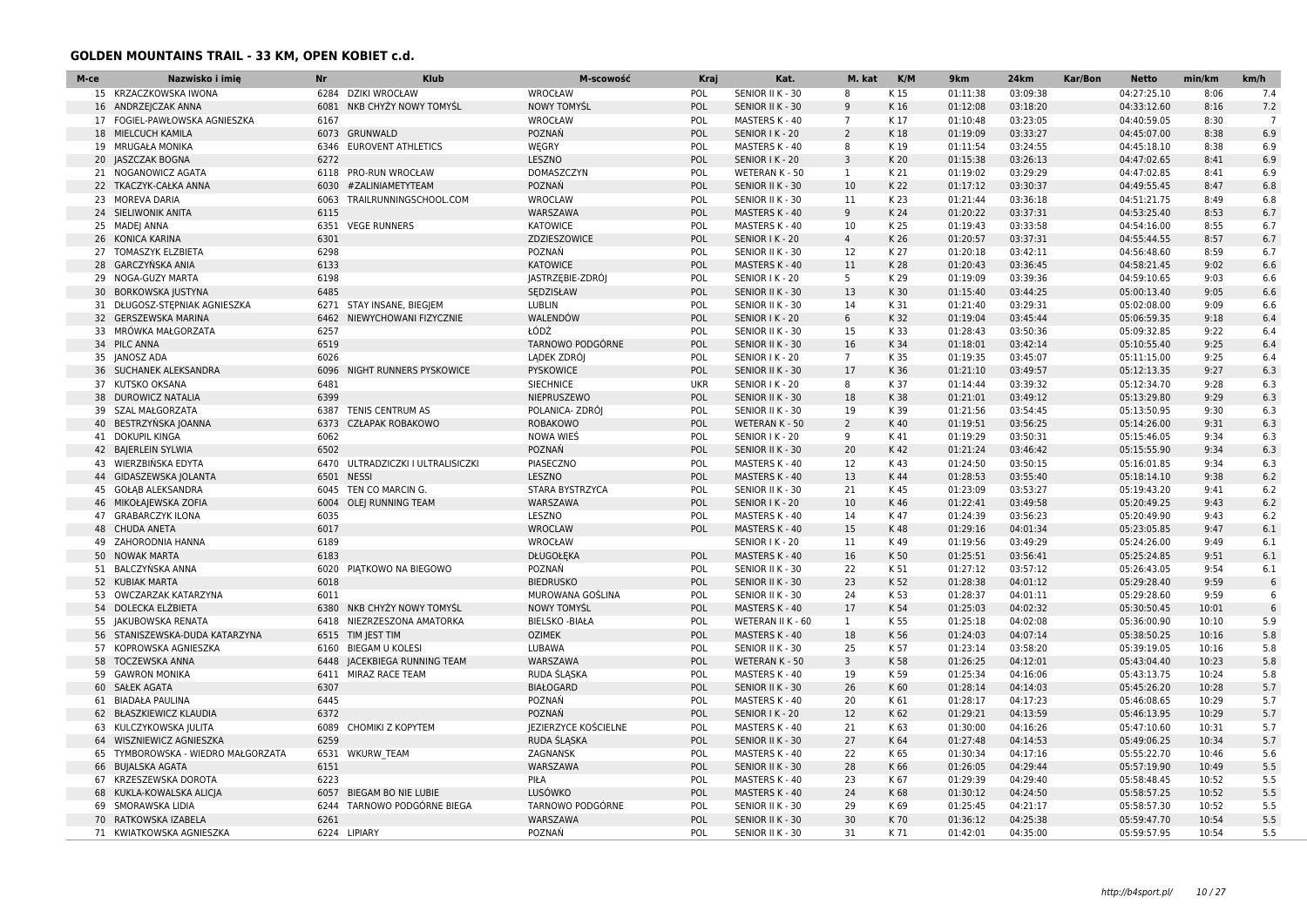| M-ce       | Nazwisko i imię                                       | <b>Nr</b>    | <b>Klub</b>                        | M-scowość                    | Kraj       | Kat.                  | M. kat          | K/M          | 9km                  | <b>24km</b>          | Kar/Bon | <b>Netto</b>               | min/km         | km/h           |
|------------|-------------------------------------------------------|--------------|------------------------------------|------------------------------|------------|-----------------------|-----------------|--------------|----------------------|----------------------|---------|----------------------------|----------------|----------------|
|            | 72 CZAJKA ELŻBIETA                                    |              | 6225 LIPIARY                       | POZNAŃ                       | POL        | SENIOR II K - 30      | 32              | K 72         | 01:42:05             | 04:35:04             |         | 05:59:59.40                | 10:54          | 5.5            |
|            | 73 MARCINIAK ANNA                                     | 6467         |                                    | <b>LEGNICA</b>               | <b>POL</b> | MASTERS K - 40        | 25              | K 73         | 01:34:30             | 04:23:25             |         | 06:00:49.50                | 10:56          | 5.5            |
| 74         | <b>GRANECKA MONIKA</b>                                | 6543         | <b>DZIK KOMANDO</b>                | ŁÓDŹ                         | POL        | MASTERS K - 40        | 26              | K 74         | 01:25:29             | 04:25:29             |         | 06:01:36.25                | 10:57          | 5.5            |
|            | 75 ŚMIECHOWSKA MAŁGORZATA                             | 6539         |                                    | <b>RZECZ</b>                 | POL        | MASTERS K - 40        | 27              | K 75         | 01:30:17             | 04:19:26             |         | 06:01:53.85                | 10:57          | 5.5            |
|            | 76 CZESKA KAROLINA                                    | 6247         | <b>LAMPART TRENING</b>             | <b>MOSINA</b>                | POL        | SENIOR II K - 30      | 33              | K 76         | 01:34:38             | 04:29:18             |         | 06:02:21.35                | 10:58          | 5.5            |
| 77         | BOŻKIEWICZ PATRYCJA                                   | 6233         | PIEKIELNIE ZGRANI                  | MUROWANA GOŚLINA             | POL        | MASTERS K - 40        | 28              | K 77         | 01:33:41             | 04:28:26             |         | 06:05:38.35                | 11:04          | 5.4            |
|            | 78 KON ALEKSANDRA                                     | 6407         | <b>EKIPA LIPA</b>                  | LIPA                         | POL        | MASTERS K - 40        | 29              | K 78         | 01:37:12             | 04:41:47             |         | 06:06:17.25                | 11:05          | 5.4            |
| 79         | DOWNAR-ZAPOLSKA LAURA                                 | 6141         |                                    | <b>WROCŁAW</b>               | POL        | SENIOR I K - 20       | 13              | K79          | 01:37:06             | 04:37:50             |         | 06:06:47.30                | 11:06          | 5.4            |
|            | 80 BRONIEWSKA ANNA                                    | 6088         |                                    | WARSZAWA                     | POL        | WETERAN K - 50        | $\overline{4}$  | K80          | 01:26:11             | 04:23:20             |         | 06:08:12.10                | 11:09          | 5.4            |
|            | 81 GŁOWACKA RENATA                                    | 6262         | LULARUN                            | PIOTRKÓW TRYBUNALSKI         | POL        | <b>WETERAN K - 50</b> | 5               | K 81         | 01:28:49             | 04:31:15             |         | 06:08:25.20                | 11:09          | 5.4            |
|            | 82 KOTULA WERONIKA                                    | 6409         |                                    | CHORZÓW                      | POL        | SENIOR II K - 30      | 34              | K82          | 01:33:09             | 04:33:34             |         | 06:08:50.85                | 11:10          | 5.4            |
|            | 83 ZIEMKOWSKA MONIKA                                  | 6323         |                                    | ŻARÓW                        | POL        | MASTERS K - 40        | 30              | K83          | 01:38:21             | 04:38:35             |         | 06:10:00.05                | 11:12          | 5.4            |
| 84         | KLYSZCZ MONIKA                                        | 6505         | <b>IZBICKO W BIEGU</b>             | <b>OTMICE</b>                | POL        | SENIOR II K - 30      | 35              | K 84         | 01:30:29             | 04:36:18             |         | 06:10:52.40                | 11:14          | 5.3            |
| 85         | <b>OCHNIO EWA</b>                                     | 6021         | <b>DALEKA DROGA</b>                | <b>BOLESŁAWIEC</b>           | POL        | MASTERS K - 40        | 31              | K85          | 01:37:03             | 04:24:45             |         | 06:11:11.55                | 11:14          | 5.3            |
| 86         | GAJEWSKI MAGDALENA GAJEWSKA                           | 6291 L&G     |                                    | ŁÓDŹ                         | POL        | WETERAN K - 50        | 6               | K86          | 01:38:51             | 04:39:07             |         | 06:12:13.90                | 11:16          | 5.3            |
|            | 87 JUSIAK MARTA                                       | 6116         | <b>M-FIT RAWICZ</b>                | RAWICZ                       | POL        | SENIOR II K - 30      | 36              | K87          | 01:34:17             | 04:33:37             |         | 06:14:24.70                | 11:20          | 5.3            |
| 88         | KOWALSKA KATARZYNA                                    | 6474         | NIEPOŁOMICE BIEGAJĄ                | <b>DABROWA</b>               | POL        | WETERAN K - 50        | $7\overline{ }$ | K88          | 01:36:59             | 04:27:31             |         | 06:14:52.80                | 11:21          | 5.3            |
|            | 89 LEKS-MASZKOWSKA RYSZARDA                           | 6435         | <b>OBORYGENI</b>                   | <b>LUBNÓW</b>                | POL        | MASTERS K - 40        | 32              | K89          | 01:32:34             | 04:55:01             |         | 06:16:14.20                | 11:24          | 5.3            |
|            | 90 WYSMOLINSKA KAROLINA                               | 6430         |                                    | <b>BIERNATKI</b>             | POL        | MASTERS K - 40        | 33              | K 90         | 01:36:54             | 04:35:20             |         | 06:17:42.00                | 11:26          | 5.2            |
|            | 91 HORODYŃSKA MIROSŁAWA                               | 6541         | <b>KOTWICA BRZEG</b>               | <b>KARŁOWICE</b>             | POL        | MASTERS K - 40        | 34              | K 91         | 01:38:28             | 04:50:17             |         | 06:18:35.80                | 11:28          | 5.2            |
|            | 92 WILGUS-KUBICA KATARZYNA                            | 6404         |                                    | <b>WISŁA WIELKA</b>          | POL        | MASTERS K - 40        | 35              | K 92         | 01:36:51             | 04:42:53             |         | 06:18:45.65                | 11:28          | 5.2            |
| 93         | KOCZOROWSKA ANNA                                      | 6427         | <b>TEAM ZABIEGANEDNI</b>           | <b>RADIÓWEK</b>              | POL        | MASTERS K - 40        | 36              | K 93         | 01:38:23             | 04:38:10             |         | 06:19:20.10                | 11:29          | 5.2            |
|            | 94 WOŁOWIEC BOŻENA                                    | 6495         |                                    | GŁOWNO                       | POL        | MASTERS K - 40        | 37              | K 94         | 01:36:41             | 04:34:24             |         | 06:20:57.40                | 11:32          | 5.2            |
| 95         | <b>BURDAJEWICZ MAGDALENA</b>                          | 6480         |                                    | <b>MOSINA</b>                | POL        | MASTERS K - 40        | 38              | K 95         | 01:36:24             | 04:38:04             |         | 06:29:05.40                | 11:47          | 5.1            |
|            | 96 KONCA BEATA                                        | 6016         | KB OŻARÓW MAZOWIECKI BIEGA         | OŻARÓW MAZOWIECKI            | POL        | MASTERS K - 40        | 39              | K 96         | 01:43:43             | 04:58:42             |         | 06:29:16.75                | 11:47          | 5.1            |
| 97         | PAUKSZTA ALEKSANDRA                                   | 6028         |                                    | POZNAŃ                       | <b>POL</b> | SENIOR I K - 20       | 14              | K 97         | 01:38:46             | 04:49:29             |         | 06:32:02.35                | 11:52          | 5.1            |
| 98         | <b>WILCZEK MAŁGORZATA</b>                             | 6302         | RAJSPORT ACTIVE                    | PABIANICE                    | POL        | SENIOR II K - 30      | 37              | K 98         | 01:40:12             | 04:56:51             |         | 06:33:08.80                | 11:54          | -5             |
| 99         | <b>BIAŁEK KAMILA</b>                                  | 6453         |                                    | ŁÓDŹ                         | POL        | <b>MASTERS K - 40</b> | 40              | K 99         | 01:33:30             | 05:02:43             |         | 06:33:10.25                | 11:54          |                |
|            | 100 ŁUSIAK EWA                                        | 6000         |                                    | ŁÓDŹ                         | POL        | MASTERS K - 40        | 41              | K 100        | 01:40:13             | 04:56:54             |         | 06:33:29.60                | 11:55          | -5             |
|            | 101 SAŁAMACHA IZABELA                                 | 6187         | <b>MAMY BIEGAMY</b>                | WARSZAWA                     | POL        | MASTERS K - 40        | 42              | K101         | 01:35:45             | 05:00:40             |         | 06:35:30.30                | 11:59          | 5              |
| 102        | <b>STOMPEL EWELINA</b>                                | 6396         |                                    | SIEMIANOWICE ŚLĄSKIE         | POL        | SENIOR II K - 30      | 38              | K 102        | 01:35:39             | 04:55:55             |         | 06:38:41.35                | 12:04          | -5             |
| 103        | <b>KURBIEL SYLWIA</b>                                 | 6395         | SIEMIANOWICE I PRZYJACIELE BIEGAJĄ | SIEMIANOWICE ŚLĄSKIE         | POL        | SENIOR II K - 30      | 39              | K103         | 01:35:39             | 04:55:55             |         | 06:38:42.05                | 12:04          | $\overline{5}$ |
| 104        | MROZIŃSKA RENATA                                      | 6240         |                                    | ALEKSNADRÓW ŁÓDZKI           | POL        | MASTERS K - 40        | 43              | K104         | 01:33:08             | 04:58:14             |         | 06:39:48.45                | 12:06          | -5             |
| 105        | <b>BILCZEWSKA BASIA</b>                               | 6325         | HEINEKEN KRAKÓW RUNNING CLUB       | <b>KRAKOW</b>                | POL        | SENIOR II K - 30      | 40              | K105         | 01:40:57             | 05:00:01             |         | 06:40:25.00                | 12:08          | 4.9            |
| 106        | KOBIERECKA MONIKA                                     | 6146         |                                    | GRODZIEC                     | POL        | MASTERS K - 40        | 44              | K106         | 01:36:01             | 05:02:19             |         | 06:47:10.40                | 12:20          | 4.9            |
|            | 107 PECKA BEATA                                       | 6143         |                                    | SOSNOWIEC                    | POL        | MASTERS K - 40        | 45              | K 107        | 01:37:44             | 04:50:50             |         | 06:47:10.75                | 12:20          | 4.9            |
|            | 108 PLASZCZAK BOGUMIŁA                                | 6175         | PIEKIELNIE ZGRANI                  | <b>TULCE</b>                 | POL        | MASTERS K - 40        | 46              | K108         | 01:38:14             | 05:06:00             |         | 06:48:16.50                | 12:22          | 4.8            |
| 109        | DADAŚ ELŻBIETA                                        | 6043         | BP RUNNING TEAM GLIWICE            | <b>GLIWICE</b>               | POL        | MASTERS K - 40        | 47              | K109         | 01:44:52             | 05:01:49             |         | 06:48:52.50                | 12:23          | 4.8            |
| 110        | <b>GRACZYK DOBROCHNA</b>                              | 6092         |                                    | <b>TULCE</b>                 | POL        | SENIOR I K - 20       | 15              | K 110        | 01:53:00             | 05:19:11             |         | 06:48:57.65                | 12:23          | 4.8            |
| 111        | <b>GRACZYK MAGDALENA</b>                              | 6094         |                                    | <b>TULCE</b>                 | POL        | MASTERS K - 40        | 48              | K111         | 01:53:02             | 05:19:11             |         | 06:48:58.00                | 12:23          | 4.8            |
| 112        | HOLONA BOŻENA                                         | 6428         |                                    | <b>CIESZYN</b>               | POL        | <b>WETERAN K - 50</b> | 8               | K112         | 01:44:43             | 05:19:40             |         | 06:56:18.00                | 12:36          | 4.8            |
| 113        | ZAGÓRSKA BEATA                                        | 6367         |                                    | GOLESZÓW                     | POL        | SENIOR II K - 30      | 41              | K113         | 01:47:20             | 05:19:40             |         | 06:56:20.30                | 12:36          | 4.8            |
| 114        | WOLSKA MAŁGORZATA                                     | 6366         |                                    | <b>SŁUPSK</b>                | POL        | <b>WETERAN K - 50</b> | 9               | K114         | 01:46:53             | 05:14:20             |         | 06:59:03.15                | 12:41          | 4.7            |
|            |                                                       | 6400         |                                    | <b>SZYCE</b>                 | POL        | SENIOR II K - 30      | 42              | K115         | 01:50:48             | 05:15:58             |         | 07:04:48.55                | 12:52          | 4.7            |
|            | 115 FRANCUZ PATRYCJA                                  |              |                                    |                              |            |                       |                 |              |                      |                      |         |                            |                |                |
| 116<br>117 | <b>KACZMAREK MONIKA</b><br><b>BARTOSIEWICZ DOROTA</b> | 6087<br>6425 | NKB CHYŻY NOWY TOMYŚL              | <b>NOWY TOMYŚL</b><br>POZNAŃ | POL<br>POL | MASTERS K - 40        | 49<br>43        | K116<br>K117 | 01:48:31<br>01:43:01 | 05:23:38<br>05:22:48 |         | 07:05:38.20<br>07:12:26.50 | 12:53<br>13:06 | 4.7<br>4.6     |
|            |                                                       |              |                                    |                              | POL        | SENIOR II K - 30      |                 |              |                      |                      |         |                            | 13:18          |                |
| 118        | <b>GAWLAK EWA</b>                                     | 6168 MNG     |                                    | <b>CZECHOWICE DZIEDZICE</b>  |            | SENIOR II K - 30      | 44              | K118         | 01:46:30             | 05:24:44             |         | 07:19:02.70                |                | 4.5            |
| 119        | <b>SZARMACH OLGA</b>                                  | 6208         |                                    | <b>GDYNIA</b>                | POL        | SENIOR II K - 30      | 45              | K119         | 01:43:29             | 05:36:07             |         | 07:24:37.75                | 13:28          | 4.5            |
| 120        | STRZELCZYK ALEKSANDRA                                 | 6375         | KLUB BIEGACZA RTV EURO AGD         | WARSZAWA                     | POL        | SENIOR II K - 30      | 46              | K120         | 01:59:17             | 05:29:04             |         | 07:39:25.15                | 13:55          | 4.3            |
|            | 121 BASZCZYŃSKA BARBARA                               | 6517         | <b>WKURW TEAM</b>                  | <b>BRZEG</b>                 | POL        | WETERAN K - 50        | 10              | K121         | 02:04:26             | 05:50:47             |         | 07:50:10.45                | 14:14          | 4.2            |
|            | 122 REGULSKA ANETA                                    | 6053         | DRUŻYNA SZPIKU                     | <b>WROCLAW</b>               | POL        | SENIOR II K - 30      | 47              | K122         | 02:09:53             | 05:49:53             |         | 08:18:07.65                | 15:05          | $\overline{4}$ |
| 123        | RAJCZAKOWSKA ANNA                                     | 6209         |                                    | LADEK-ZDRÓJ                  | POL        | WETERAN K - 50        | 11              | K123         | 02:09:52             | 05:49:52             |         | 08:18:09.30                | 15:05          | $\overline{4}$ |
|            | 124 KOSTULSKA OLGA                                    | 6050         | <b>WKURW TEAM</b>                  | <b>TORUŃ</b>                 | POL        | SENIOR II K - 30      | 48              | K124         | 02:05:52             | 05:58:05             |         | 08:21:22.30                | 15:11          | 3.9            |
|            | KACZMAREK DOROTA                                      | 6131         | <b>RADZIKI</b>                     | <b>WROCŁAW</b>               | POL        | SENIOR II K - 30      |                 |              | 01:22:37             | 04:06:42             |         | <b>DNF</b>                 |                | $\sim$         |
|            |                                                       |              |                                    |                              |            |                       |                 |              | <b>DNF</b>           | <b>DNF</b>           |         |                            |                |                |
|            | POMIANOWSKA ROMANA                                    | 6218         |                                    | WROCŁAW                      | POL        | SENIOR II K - 30      |                 |              | 01:54:26             | 05:50:24             |         | <b>DNF</b>                 |                |                |
|            |                                                       |              |                                    |                              |            |                       |                 |              | <b>DNF</b>           | <b>DNF</b>           |         |                            |                |                |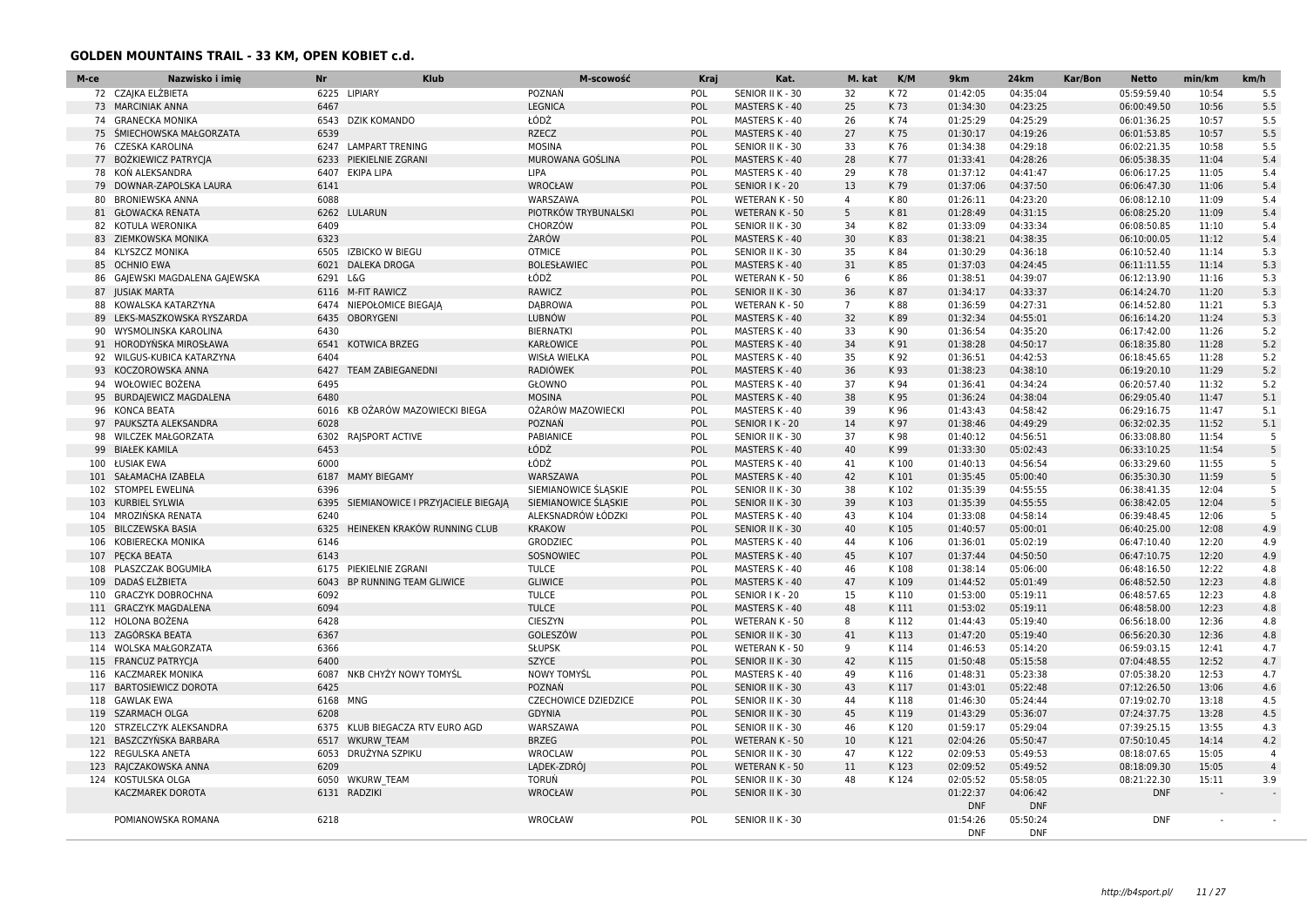| M-ce | Nazwisko i imie          | <b>Nr</b><br><b>Klub</b>    | M-scowość       | Kraj | Kat.             | M. kat | K/M<br>9km | <b>24km</b>              | Kar/Bon | <b>Netto</b> | min/km                   | km/h   |
|------|--------------------------|-----------------------------|-----------------|------|------------------|--------|------------|--------------------------|---------|--------------|--------------------------|--------|
|      | MAĆKOWIAK-RYDZYŃSKA ANNA | 6408                        | ZBROSŁAWICE     | POL  | MASTERS K - 40   |        |            | 01:33:43<br>19:32:41     |         | <b>DNF</b>   | $\overline{\phantom{a}}$ |        |
|      |                          |                             |                 |      |                  |        |            | <b>DNF</b><br><b>DNF</b> |         |              |                          |        |
|      | KANTOR MARTYNA           | 6533                        | KRAKÓW          | POL  | SENIOR II K - 30 |        |            | <b>DNF</b><br>00:56:55   |         | <b>DNF</b>   | $\overline{\phantom{0}}$ | $\sim$ |
|      |                          |                             |                 |      |                  |        |            | <b>DNF</b>               |         |              |                          |        |
|      | WIELOGÓRSKA NATALIA      | 6468                        | SIEDLCE         | POL  | SENIOR II K - 30 |        |            | <b>DNF</b><br>01:13:58   |         | <b>DNF</b>   |                          |        |
|      |                          |                             |                 |      |                  |        |            | <b>DNF</b>               |         |              |                          |        |
|      | DOROCIAK WIOLETTA        | MISTRZOWSKI TRENING<br>6393 | <b>ELBLAG</b>   | POL  | WETERAN K - 50   |        |            | <b>DNF</b><br>01:23:44   |         | <b>DNF</b>   | $\overline{\phantom{a}}$ | $\sim$ |
|      |                          |                             |                 |      |                  |        |            | <b>DNF</b>               |         |              |                          |        |
|      | RAPACZ-TOPIŁKO ANNA      | 6210 MASTERS ART            | ŁODYGOWICE      | POL  | MASTERS K - 40   |        |            | <b>DNF</b><br>01:31:24   |         | <b>DNF</b>   |                          |        |
|      |                          |                             |                 |      |                  |        |            | <b>DNF</b>               |         |              |                          |        |
|      | JAŚKIEWICZ MARTYNA       | 6334                        | <b>POWAŁKI</b>  | POL  | SENIOR I K - 20  |        | 01:50:57   | <b>DNF</b>               |         | <b>DNF</b>   | $\sim$                   | $\sim$ |
|      |                          |                             |                 |      |                  |        |            | <b>DNF</b>               |         |              |                          |        |
|      | WIŚNIEWSKA JUSTYNA       | 6412 GBY                    | WARSZAWA        | POL  | SENIOR II K - 30 |        |            | <b>DNF</b><br>02:16:14   |         | <b>DNF</b>   | . .                      | $\sim$ |
|      |                          |                             |                 |      |                  |        |            | <b>DNF</b>               |         |              |                          |        |
|      | MROWCZYNSKA EWA          | 6500                        | <b>JAKTOROW</b> | POL  | WETERAN K - 50   |        |            | <b>DNF</b><br><b>DNF</b> |         | <b>DNF</b>   | $\overline{\phantom{a}}$ | $\sim$ |

| M-ce                   | Nazwisko i imie<br><b>Nr</b> | <b>Klub</b>                                                | M-scowość            | Kraj       |                  | Kat. | M. kat         | K/M            | 9km      | <b>24km</b> | Kar/Bon  | <b>Netto</b> | min/km | km/h |
|------------------------|------------------------------|------------------------------------------------------------|----------------------|------------|------------------|------|----------------|----------------|----------|-------------|----------|--------------|--------|------|
| 1 PAULEN ANDREJ        |                              | 6534 KAMZÍK 1000+                                          | ŽILINA               | <b>SVK</b> | SENIOR   M - 20  |      | -1             | M 1            | 00:43:00 | 01:56:09    |          | 02:38:42.95  | 4:48   | 12.5 |
| 2 WITEK ANDRZEJ        |                              | 6147 140MINUT.PL                                           | <b>MIRKÓW</b>        | POL        | SENIOR   M - 20  |      | 2              | M <sub>2</sub> | 00:44:25 | 01:58:44    |          | 02:44:54.00  | 4:59   | 12   |
| 3 IVANIUTA TARAS       | 6529                         | REŠTARTNI SA.SK                                            | <b>BRATISLAVA</b>    | <b>SVK</b> | SENIOR   M - 20  |      | 3              | M 3            | 00:45:16 | 02:02:12    |          | 02:50:04.65  | 5:09   | 11.6 |
| 4 LEŚNIAK KAMIL        |                              | 6544 SALCO GARMIN TEAM                                     | <b>TORUŃ</b>         | POL        | SENIOR   M - 20  |      | $\overline{4}$ | M <sub>4</sub> | 00:47:55 | 02:07:22    |          | 02:54:36.30  | 5:17   | 11.3 |
| 5 MILEWSKI DOMINIK     |                              | 6406 RYKOWISKO TEAM                                        | PŁOCK                | POL        | SENIOR   M - 20  |      | 5              | M 5            | 00:48:00 | 02:07:34    |          | 02:59:51.25  | 5:27   | 11   |
| 6 GRUN VOJTECH         |                              | 6542 SALOMON SUNTO                                         | <b>BOSKOVICE</b>     | <b>CZE</b> | SENIOR   M - 20  |      | 6              | M 6            | 00:48:15 | 02:11:46    |          | 03:07:30.20  | 5:40   | 10.6 |
| 7 HLAVATÍK JAN         |                              | 6120 JUMP SPORT FRÝDEK-MÍSTEK //<br>KURACJUSZE Z WROCLAWIA | FRÝDEK-MÍSTEK        | CZE        | SENIOR II M - 30 |      | 1              | M 7            | 00:49:58 | 02:14:49    |          | 03:09:37.45  | 5:44   | 10.4 |
| 8 GRONOSTAJ GRZEGORZ   | 6522                         |                                                            | WROCŁAW              | POL        | MASTERS M - 40   |      | $\mathbf{1}$   | M8             | 00:51:22 | 02:16:08    |          | 03:10:11.35  | 5:45   | 10.4 |
| 9 LULIS DAWID          |                              | 6055 ALTRA TEAM RED                                        | WROCŁAW              | POL        | SENIOR II M - 30 |      | $\overline{2}$ | M 9            | 00:51:39 | 02:20:47    |          | 03:12:17.10  | 5:49   | 10.3 |
| 10 ZEBATKA LARY        | 6479                         |                                                            | RZESZÓW              | POL        | MASTERS M - 40   |      | $\overline{2}$ | M 10           | 00:51:40 | 02:20:46    | 00:10:00 | 03:12:49.60  | 5:32   | 10.8 |
| 11 JAKUBOWSKI MARTIN   |                              | 6200 HLK-92                                                | <b>HELSINGBORG</b>   | SWE        | SENIOR II M - 30 |      | 3              | M 11           | 00:54:09 | 02:24:02    |          | 03:20:18.40  | 6:04   | 9.9  |
| 12 SZYMAŃSKI PAWEŁ     | 6042                         | FIZJOBIEGACZE SZCZECIN                                     | <b>SZCZECIN</b>      | POL        | SENIOR II M - 30 |      | $\overline{4}$ | M 12           | 00:54:47 | 02:10:09    |          | 03:21:23.55  | 6:06   | 9.8  |
| 13 MIESZCZAK MARCIN    | 6423                         |                                                            | <b>BIELSKO-BIAŁA</b> | POL        | SENIOR II M - 30 |      | 5              | M 13           | 00:49:20 | 02:17:53    |          | 03:22:43.95  | 6:08   | 9.8  |
| 14 NICPOŃ SEBASTIAN    | 6509                         | KARKONOSZ RUNNING TEAM                                     | <b>KRZEPICE</b>      | POL        | SENIOR   M - 20  |      | $7^{\circ}$    | M 14           | 00:50:24 | 02:26:53    |          | 03:23:03.60  | 6:09   | 9.8  |
| 15 STREIT DAWID        | 6009                         |                                                            | <b>BIELSKO-BIAŁA</b> | POL        | SENIOR II M - 30 |      | 6              | M 15           | 00:53:36 | 02:27:32    |          | 03:26:04.10  | 6:14   | 9.6  |
| 16 DUDA KAROL          | 6056                         | PCH SPORT TEAM                                             | PIESZYCE             | POL        | SENIOR II M - 30 |      | $7^{\circ}$    | M 16           | 00:50:20 | 02:25:12    |          | 03:26:17.45  | 6:15   | 9.6  |
| 17 WASZEK SŁAWOMIR     | 6193                         |                                                            | WROCŁAW              | POL        | MASTERS M - 40   |      | 3              | M 17           | 00:56:24 | 02:31:21    |          | 03:27:47.60  | 6:17   | 9.5  |
| 18 SZKOŁA WOJCIECH     | 6109                         | NATURAL BORN RUNNERS                                       | POZNAŃ               | POL        | SENIOR II M - 30 |      | 8              | M 18           | 00:56:10 | 02:32:51    |          | 03:30:27.60  | 6:22   | 9.4  |
| 19 KSIAŻKIEWICZ PIOTR  |                              | 6489 CITY TRAIL TEAM                                       | WĄGROWIEC            | POL        | SENIOR II M - 30 |      | 9              | M 19           | 00:54:17 | 02:33:36    |          | 03:35:02.75  | 6:30   | 9.2  |
| 20 KURA PATRYK         | 6060                         |                                                            | <b>BEDZIN</b>        | POL        | SENIOR II M - 30 |      | 10             | M 20           | 00:57:26 | 02:42:13    |          | 03:35:48.10  | 6:32   | 9.2  |
| 21 SABAT KAMIL         |                              | 6008 140MINUT.PL                                           | <b>KOTOWICE</b>      | POL        | SENIOR II M - 30 |      | 11             | M 21           | 01:00:02 | 02:39:00    |          | 03:37:12.25  | 6:34   | 9.1  |
| 22 RAZIM MATEUS        | 6289                         |                                                            | ZABRZE               | POL        | SENIOR II M - 30 |      | 12             | M 22           | 00:59:12 | 02:38:46    |          | 03:38:09.40  | 6:36   | 9.1  |
| 23 TABER KONRAD        | 6466                         | <b>ACTIVE PROSPERIA</b>                                    | <b>BRWINÓW</b>       | POL        | SENIOR   M - 20  |      | 8              | M 23           | 00:55:23 | 02:36:35    |          | 03:41:14.00  | 6:42   | 8.9  |
| 24 BRZAKALSKI KRZYSIEK | 6044                         |                                                            | <b>PŁOCK</b>         | POL        | SENIOR II M - 30 |      | 13             | M 24           | 00:56:15 | 02:38:03    |          | 03:41:29.90  | 6:42   | 8.9  |
| 25 SENTYSZ ROBERT      | 6477                         |                                                            | MYŚLENICE            | POL        | MASTERS M - 40   |      | $\overline{4}$ | M 25           | 00:54:14 | 02:35:37    |          | 03:43:02.45  | 6:45   | 8.9  |
| 26 MASIAREK MACIEJ     | 6504                         |                                                            | PIOTRKÓW TRYBUNALSKI | POL        | SENIOR   M - 20  |      | 9              | M 26           | 00:57:58 | 02:41:20    |          | 03:44:17.90  | 6:47   | 8.8  |
| 27 NIEDBAŁA MATEUSZ    | 6540                         | <b>SNOWDOG TRAILTEAM</b>                                   | MUROWANA GOŚLINA     | POL        | MASTERS M - 40   |      | 5              | M 27           | 01:00:04 | 02:48:11    |          | 03:45:37.25  | 6:50   | 8.8  |
| 28 LISEK ANDRZEJ       |                              | 6112 LISEK                                                 | POZNAN               | POL        | SENIOR II M - 30 |      | 14             | M 28           | 01:00:51 | 02:39:11    |          | 03:45:39.90  | 6:50   | 8.8  |
| 29 WOJSŁAW BARTŁOMIEJ  |                              | 6230 GLKS MARCINOWICE                                      | <b>BIAŁA</b>         | POL        | SENIOR II M - 30 |      | 15             | M 29           | 00:53:47 | 02:36:08    |          | 03:45:58.25  | 6:50   | 8.8  |
| 30 SIERADZKI KRZYSZTOF | 6303                         | PRZEDWOJEWSKI TEAM                                         | WARSZAWA             | POL        | SENIOR II M - 30 |      | 16             | M 30           | 00:55:48 | 02:37:45    |          | 03:47:39.65  | 6:53   | 8.7  |
| 31 MIRECKI TOMASZ      |                              | 6362 140MINUT.PL                                           | <b>DOPIEWIEC</b>     | POL        | MASTERS M - 40   |      | 6              | M 31           | 01:01:39 | 02:44:19    |          | 03:50:17.90  | 6:58   | 8.6  |
| 32 SUDOLSKI JACEK      |                              | 6157 GUSTAW TEŻ BIEGA                                      | OLEŚNICA             | POL        | SENIOR II M - 30 |      | 17             | M 32           | 01:02:54 | 02:50:10    |          | 03:50:40.90  | 6:59   | 8.6  |
| 33 BALIGA CEZARY       | 6315                         |                                                            | OLESNO               | POL        | SENIOR   M - 20  |      | 10             | M 33           | 01:01:37 | 02:50:57    |          | 03:50:53.20  | 6:59   | 8.6  |
| 34 BOCZEK LESZEK       |                              | 6391 ZAŁOGA GÓRSKA                                         | <b>WYSOKA</b>        | POL        | SENIOR II M - 30 |      | 18             | M 34           | 01:00:53 | 02:49:36    |          | 03:52:39.75  | 7:03   | 8.5  |
| 35 POŻAK GRZEGORZ      | 6015                         |                                                            | LUBARTÓW             | POL        | MASTERS M - 40   |      | $7^{\circ}$    | M 35           | 01:04:35 | 02:53:52    |          | 03:53:36.10  | 7:04   | 8.5  |
| 36 SIKORA MICHAŁ       |                              | 6422 BLUSZCZA                                              | <b>NIEBOROWICE</b>   | POL        | MASTERS M - 40   |      | 8              | M 36           | 01:02:18 | 02:50:25    |          | 03:53:49.10  | 7:05   | 8.5  |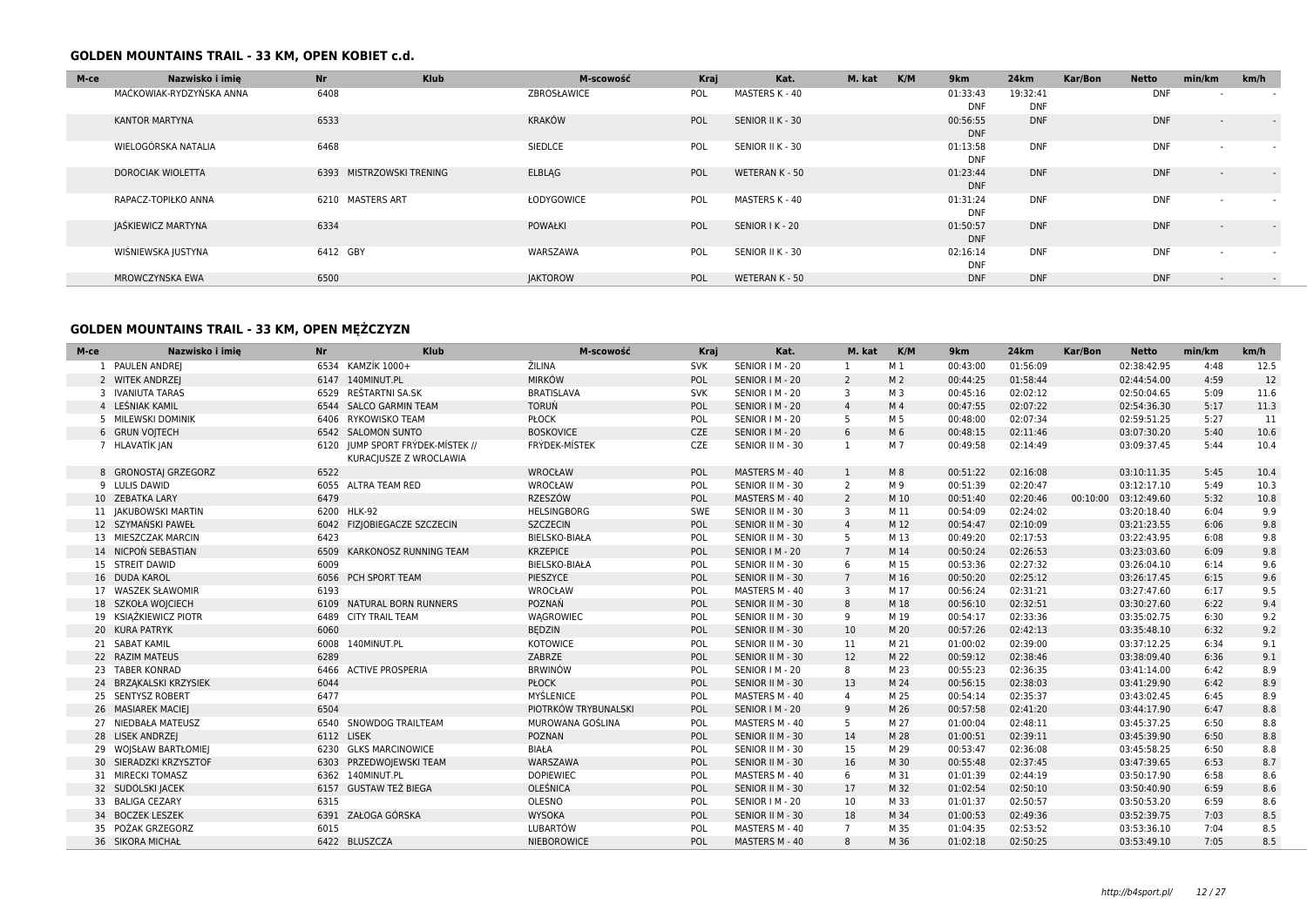| M-ce | Nazwisko i imie           | <b>Nr</b> | <b>Klub</b>                    | M-scowość             | Kraj       | Kat.             | M. kat       | K/M  | 9km      | <b>24km</b> | Kar/Bon | <b>Netto</b> | min/km | km/h |
|------|---------------------------|-----------|--------------------------------|-----------------------|------------|------------------|--------------|------|----------|-------------|---------|--------------|--------|------|
|      | 37 PAJDOSZ RAFAŁ          |           | 6282 KB BIAŁA BIEGA            | <b>BIAŁA PODLASKA</b> | POL        | MASTERS M - 40   | 9            | M 37 | 01:05:42 | 02:50:27    |         | 03:54:08.20  | 7:05   | 8.5  |
|      | 38 KUTYBA MARIUSZ         | 6460      | WOLNE ŚLIMAKI                  | POZNAŃ                | POL        | MASTERS M - 40   | 10           | M 38 | 01:02:18 | 02:48:25    |         | 03:54:44.40  | 7:06   | 8.4  |
|      | 39 MOLIK JAKUB            | 6364      | <b>STR POZNAŃ</b>              | POZNAŃ                | POL        | SENIOR II M - 30 | 19           | M 39 | 01:05:28 | 02:57:15    |         | 03:57:43.40  | 7:12   | 8.3  |
|      | 40 GAZDA VÍTĚZSLAV        |           | 6158 BENEŠOVSKÝ BĚŽECKÝ KLUB A | <b>DIVIŠOV</b>        | <b>CZE</b> | MASTERS M - 40   | 11           | M 40 | 00:56:04 | 02:40:33    |         | 03:57:57.05  | 7:12   | 8.3  |
|      |                           |           | TRENOVANIBEHU.CZ               |                       |            |                  |              |      |          |             |         |              |        |      |
| 41   | ORCZYKOWSKI BOGDAN        | 6286      |                                | NAWOJOWA              | POL        | SENIOR   M - 20  | 11           | M 41 | 01:04:44 | 02:53:29    |         | 03:58:54.35  | 7:14   | 8.3  |
| 42   | <b>OWCZARZAK TOMASZ</b>   | 6482      |                                | MUROWANA GOŚLINA      | POL        | SENIOR II M - 30 | 20           | M 42 | 01:06:15 | 02:57:02    |         | 03:59:30.70  | 7:15   | 8.3  |
| 43   | STACHOWIAK ŁUKASZ         | 6402      | STR POZNAŃ / CITY TRAIL TEAM   | POZNAŃ                | POL        | SENIOR II M - 30 | 21           | M 43 | 00:57:48 | 02:50:09    |         | 03:59:38.10  | 7:15   | 8.3  |
| 44   | RASZKOWSKI PIOTR          | 6269      | SLEZAK TEAM   PIOTRBIEGACZ.PL  | <b>GDAŃSK</b>         | POL        | SENIOR II M - 30 | 22           | M 44 | 01:01:31 | 02:47:28    |         | 04:00:59.80  | 7:18   | 8.2  |
|      | 45 BUŁACZ JACEK           | 6268      | DZIEWIĘĆ SIŁ STRONIE ŚLĄSKIE   | LADEK ZDRÓJ           | POL        | MASTERS M - 40   | 12           | M 45 | 00:57:58 | 02:51:19    |         | 04:01:13.40  | 7:18   | 8.2  |
|      | 46 PACEK TOMASZ           | 6390      | FIZJOBIEGACZE SZCZECIN         | <b>SZCZECIN</b>       | POL        | SENIOR II M - 30 | 23           | M 46 | 01:04:17 | 02:55:52    |         | 04:02:11.30  | 7:20   | 8.2  |
|      | 47 NOWACKI MATEUSZ        | 6068      | PRZEDWOJEWSKI TEAM             | STRONIE SLASKIE       | POL        | SENIOR II M - 30 | 24           | M 47 | 01:01:00 | 02:52:08    |         | 04:02:48.15  | 7:21   | 8.2  |
| 48   | MOSIOŁEK PRZEMYSŁAW       | 6442      |                                | SKARŻYSKO-KAMIENNA    | POL        | SENIOR II M - 30 | 25           | M 48 | 01:04:06 | 02:57:00    |         | 04:05:07.55  | 7:25   | 8.1  |
| 49   | RESZKA MAREK              | 6064      | #NIBYBIEGACZ                   | LUBLIN                | POL        | SENIOR II M - 30 | 26           | M 49 | 01:06:03 | 02:54:00    |         | 04:05:13.15  | 7:25   | 8.1  |
|      | $50 - -$                  | 6171      |                                | WARSZAWA              | POL        | WETERAN I M - 50 | $\mathbf{1}$ | M 50 | 01:05:53 | 03:03:09    |         | 04:05:35.65  | 7:26   | 8.1  |
| 51   | <b>WEYNA BARTOSZ</b>      | 6126      |                                | <b>GDANS</b>          | POL        | MASTERS M - 40   | 13           | M 51 | 01:05:17 | 02:58:42    |         | 04:06:13.15  | 7:27   | 8    |
| 52   | CHODOROWSKI KRZYSZTOF     | 6270      | PRZEDWOJEWSKI TEAM             | WROCŁAW               | POL        | SENIOR II M - 30 | 27           | M 52 | 01:05:54 | 03:05:42    |         | 04:08:30.35  | 7:31   |      |
|      |                           | 6098      |                                |                       | POL        |                  | 28           |      |          |             |         |              | 7:35   | 7.9  |
| 53   | <b>GLANOWSKI MAREK</b>    |           |                                | BYSTRZYCA KŁODZKA     |            | SENIOR II M - 30 |              | M 53 | 01:00:56 | 03:02:44    |         | 04:10:25.00  |        |      |
|      | 54 OWCZAREK SZYMON        | 6039      |                                | WROCŁAW               | POL        | MASTERS M - 40   | 14           | M 54 | 01:05:55 | 03:01:38    |         | 04:11:42.90  | 7:37   | 7.9  |
| 55   | URBAŃCZAK KACPER          | 6360      |                                | WROCŁAW               | POL        | SENIOR   M - 20  | 12           | M 55 | 01:04:56 | 03:02:43    |         | 04:12:38.75  | 7:39   | 7.8  |
| 56   | ŚMIECHOWSKI MICHAŁ        | 6444      | <b>PANTHERS WROCŁAW</b>        | WROCŁAW               | POL        | SENIOR II M - 30 | 29           | M 56 | 01:04:05 | 03:05:03    |         | 04:12:39.65  | 7:39   | 7.8  |
|      | 57 WOJNAROWICZ PAWEŁ      | 6135      |                                | WILKSZYN              | POL        | SENIOR II M - 30 | 30           | M 57 | 01:05:16 | 03:00:06    |         | 04:13:01.30  | 7:40   | 7.8  |
|      | 58 TOMASZKIEWICZ WOJCIECH |           | 6161 RUN FOREST                | <b>STRACHOCIN</b>     | POL        | SENIOR II M - 30 | 31           | M 58 | 01:07:41 | 02:59:36    |         | 04:13:15.60  | 7:40   | 7.8  |
| 59   | <b>SŁOCIAK RAFAŁ</b>      | 6285      | RAJSPORT ACTIVE/PRZEDWOJEWSKI  | OPOLE                 | POL        | SENIOR II M - 30 | 32           | M 59 | 01:06:22 | 03:01:24    |         | 04:13:58.70  | 7:41   | 7.8  |
|      |                           |           | <b>TEAM</b>                    |                       |            |                  |              |      |          |             |         |              |        |      |
|      | 60 DROGOŚ KAJETAN         | 6457      |                                | WROCŁAW               | POL        | SENIOR   M - 20  | 13           | M 60 | 01:06:38 | 02:59:48    |         | 04:14:13.20  | 7:42   | 7.8  |
| 61   | SZUKAŁA MICHAŁ            | 6316      |                                | <b>KRAKÓW</b>         | POL        | SENIOR   M - 20  | 14           | M 61 |          | 02:50:55    |         | 04:14:16.30  | 7:42   | 7.8  |
|      | 62 DEBEK ŁUKASZ           | 6280      |                                | <b>RYKI</b>           | POL        | SENIOR II M - 30 | 33           | M 62 | 01:06:50 | 02:59:10    |         | 04:14:46.30  | 7:43   | 7.8  |
|      | 63 MIKULSKI TOMASZ        | 6036      | UKS FILIPIDES TERESIN          | <b>KAMPINOS</b>       | POL        | SENIOR   M - 20  | 15           | M 63 | 00:54:52 | 02:34:13    |         | 04:16:29.80  | 7:46   | 7.7  |
|      | 64 ZARZYCKI MACIEJ        | 6191      | DOGOŃ GRODZISK MAZOWIECKI      | PODKOWA LEŚNA         | POL        | SENIOR II M - 30 | 34           | M 64 | 00:49:20 | 02:24:22    |         | 04:16:35.10  | 7:46   | 7.7  |
| 65   | <b>MAT KAMIL</b>          | 6433      |                                | ZĄBKI                 | POL        | SENIOR II M - 30 | 35           | M 65 | 01:09:01 | 02:59:47    |         | 04:16:35.55  | 7:46   | 7.7  |
|      | 66 STON WOJCIECH          | 6432      |                                | <b>KORZONEK</b>       | POL        | SENIOR II M - 30 | 36           | M 66 | 01:09:03 | 02:59:47    |         | 04:16:36.55  | 7:46   | 7.7  |
|      | 67 WALCZAK PATRYK         | 6306      |                                | <b>KONIN</b>          | POL        | SENIOR II M - 30 | 37           | M 67 | 01:00:14 | 03:00:30    |         | 04:17:20.00  | 7:47   | 7.7  |
|      | 68 LACHOWSKI ROBERT       | 6172      |                                | ŁÓDŹ                  | POL        | SENIOR II M - 30 | 38           | M 68 | 01:07:48 | 03:06:50    |         | 04:17:29.80  | 7:48   | 7.7  |
| 69   | ANTONOWICZ WOJCIECH       | 6388      |                                | <b>SZCZECIN</b>       | POL        | WETERAN I M - 50 | 2            | M 69 | 01:09:07 | 03:14:05    |         | 04:19:52.15  | 7:52   | 7.6  |
|      | 70 KULAS ŁUKASZ           | 6499      | SOLO                           | <b>BIERUŃ</b>         | POL        | MASTERS M - 40   | 15           | M 70 | 01:10:53 | 03:16:44    |         | 04:21:17.20  | 7:55   | 7.6  |
|      | 71 APANOV ANDREY          | 6292      |                                | <b>WROCLAW</b>        | POL        | SENIOR II M - 30 | 39           | M 71 | 01:14:40 | 03:18:23    |         | 04:21:38.40  | 7:55   | 7.6  |
|      | 72 CZERWINSKI DOMINIK     | 6397      | ALVO RACING TEAM               | <b>KOMORNIKI</b>      | POL        | MASTERS M - 40   | 16           | M 72 | 01:10:39 | 03:10:29    |         | 04:22:05.80  | 7:56   | 7.6  |
| 73   | <b>STRUK MACIEI</b>       | 6429      | <b>AE TRI CLUB</b>             | PIASECZNO             | POL        | MASTERS M - 40   | 17           | M 73 | 01:05:39 | 03:01:56    |         | 04:22:08.90  | 7:56   | 7.6  |
|      | 74 KNEBLOCH KASPER        | 6085      | <b>DZIK KOMANDO</b>            | ŁÓDŹ                  | POL        | SENIOR II M - 30 | 40           | M 74 | 01:11:13 | 03:09:45    |         | 04:22:13.90  | 7:56   | 7.6  |
|      | 75 ANTOSIAK TOMASZ        | 6148      | <b>FUNTRI</b>                  | WROCŁAW               | POL        | MASTERS M - 40   | 18           | M 75 | 01:11:41 | 03:13:18    |         | 04:22:16.50  | 7:56   | 7.5  |
|      | 76 GEZELA ROBERT          | 6032      | EUFORIA BIEGACZA TEAM          | GÓRA                  | POL        | MASTERS M - 40   | 19           | M 76 | 01:07:05 | 03:08:34    |         | 04:23:40.15  | 7:59   | 7.5  |
| 77   | MADON RAFAŁ               | 6075      |                                | POZNAŃ                | POL        | SENIOR II M - 30 | 41           | M 77 | 01:04:24 | 03:03:07    |         | 04:24:08.40  | 8:00   | 7.5  |
|      | 78 MEŻYKOWSKI MICHAŁ      | 6456      | <b>FORMA NA SZCZYT</b>         | WARSZAWA              | POL        | MASTERS M - 40   | 20           | M 78 | 01:05:28 | 03:06:11    |         | 04:24:22.95  | 8:00   | 7.5  |
| 79   | PRZYSIWEK PATRYK          | 6356      |                                | POZNAŃ                | POL        | SENIOR II M - 30 | 42           | M 79 | 01:09:39 | 03:17:38    |         | 04:24:33.15  | 8:01   | 7.5  |
| 80   | <b>HASSAK MACIEJ</b>      | 6027      | <b>GKC GORLICE</b>             | <b>GORLICE</b>        | POL        | MASTERS M - 40   | 21           | M 80 | 01:08:47 | 03:11:14    |         | 04:25:57.35  | 8:03   | 7.4  |
|      | 81 KARGUL TOMASZ          | 6164      | ŚWO                            | WROCŁAW               | POL        | SENIOR II M - 30 | 43           | M 81 | 01:04:29 | 03:04:30    |         | 04:26:04.45  | 8:03   | 7.4  |
|      | 82 GASIOROWSKI JAROSŁAW   | 6414      |                                | ŚWIEBODZIN            | POL        | SENIOR   M - 20  | 16           | M 82 | 01:08:57 | 03:20:18    |         | 04:26:07.50  | 8:03   | 7.4  |
| 83   | JASZCZUK ROBERT           | 6251      | <b>GYMCITY BEŁCHATÓW</b>       | <b>BEŁCHATÓW</b>      | POL        | MASTERS M - 40   | 22           | M 83 | 01:09:40 | 03:11:22    |         | 04:26:09.65  | 8:03   | 7.4  |
|      | 84 DEMKOWSKI MARCIN       | 6384      |                                | <b>WROCLAW</b>        | POL        | SENIOR II M - 30 | 44           | M 84 | 01:09:26 | 03:07:55    |         | 04:27:00.35  | 8:05   | 7.4  |
| 85   | <b>CZAPIGA GRZEGORZ</b>   | 6150      | <b>TECE INDUSTRIAL</b>         | <b>BORÓW</b>          | POL        | SENIOR II M - 30 | 45           | M 85 | 01:05:42 | 03:07:02    |         | 04:27:43.50  | 8:06   | 7.4  |
| 86   | <b>MADERA ANDRZEJ</b>     | 6329      |                                | WROCŁAW               | POL        | MASTERS M - 40   | 23           | M 86 | 01:08:19 | 03:04:53    |         | 04:28:41.00  | 8:08   | 7.4  |
| 87   | SITEK ARKADIUSZ           | 6215      | AKTYWNI WĘGRÓW                 | WĘGRÓW                | POL        | MASTERS M - 40   | 24           | M 87 | 01:08:36 | 03:13:36    |         | 04:28:41.15  | 8:08   | 7.4  |
|      | 88 SPECHT MIKOŁAJ         | 6513      |                                | WARSZAWA              | POL        | MASTERS M - 40   | 25           | M 88 | 01:09:55 | 03:12:41    |         | 04:29:04.70  | 8:09   | 7.4  |
|      | 89 RUDNY RAFAŁ            | 6524      | RUDNYRUNNINGTEAM               | ROPCZYCE              | POL        | MASTERS M - 40   | 26           | M 89 | 00:47:19 | 03:14:12    |         | 04:29:37.10  | 8:10   | 7.3  |
|      | 90 GDULA JAKUB            | 6070      | KAMIL LEŚNIAK FANPAGE TEAM     | POZNAŃ                | POL        | SENIOR   M - 20  | 17           | M 90 | 01:07:42 | 03:11:19    |         | 04:29:45.70  | 8:10   | 7.3  |
|      | 91 KOTYRBA TOMASZ         | 6236      |                                | <b>KATOWICE</b>       | POL        | SENIOR II M - 30 | 46           | M 91 | 01:08:43 | 03:13:55    |         | 04:29:54.70  | 8:10   | 7.3  |
|      |                           |           |                                |                       |            |                  |              |      |          |             |         |              |        |      |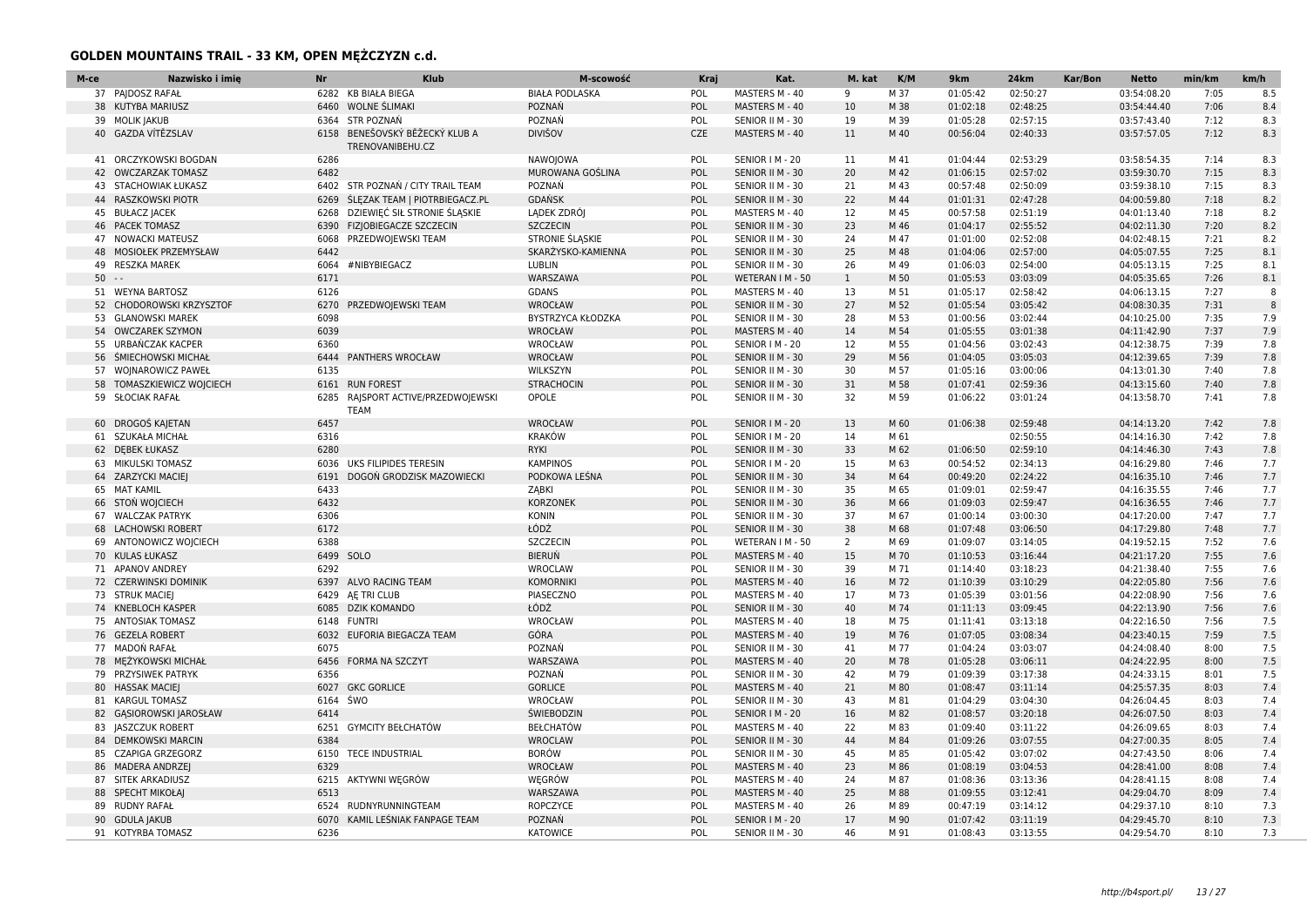| M-ce | Nazwisko i imie          | <b>Nr</b> | <b>Klub</b>                                        | M-scowość                  | <b>Kraj</b> | Kat.             | M. kat | K/M   | 9km      | <b>24km</b> | Kar/Bon | Netto       | min/km | km/h            |
|------|--------------------------|-----------|----------------------------------------------------|----------------------------|-------------|------------------|--------|-------|----------|-------------|---------|-------------|--------|-----------------|
|      | 92 MICHALEWSKI PAWEŁ     | 6421      |                                                    | OPOLE                      | POL         | SENIOR II M - 30 | 47     | M 92  | 01:10:11 | 03:16:45    |         | 04:30:14.65 | 8:11   | 7.3             |
|      | 93 WANAT MATEUSZ         | 6178      | PRZEDWOJEWSKI TEAM                                 | WROCŁAW                    | POL         | SENIOR II M - 30 | 48     | M 93  | 01:05:10 | 03:12:10    |         | 04:30:37.10 | 8:12   | 7.3             |
| 94   | <b>GAŁECKI ROBERT</b>    | 6352      |                                                    | KIEŁCZÓW                   | POL         | SENIOR II M - 30 | 49     | M 94  | 01:06:15 | 03:13:19    |         | 04:30:52.30 | 8:12   | 7.3             |
|      | 95 HEJZNER AREK          | 6152      |                                                    | <b>GDAŃSK</b>              | POL         | SENIOR II M - 30 | 50     | M 95  | 01:07:41 | 03:16:54    |         | 04:31:47.40 | 8:14   | 7.3             |
|      | 96 KOMAR KRYSTIAN        | 6273      |                                                    | POZNAŃ                     | POL         | SENIOR II M - 30 | 51     | M 96  | 01:16:44 | 03:21:05    |         | 04:32:57.35 | 8:16   | 7.3             |
| 97   | <b>NOWAK SEBASTIAN</b>   | 6510      |                                                    | ŚWIETA KATARZYNA           | POL         | MASTERS M - 40   | 27     | M 97  | 01:16:38 | 03:31:57    |         | 04:33:41.30 | 8:17   | 7.2             |
|      | 98 BURA KRYSTIAN         | 6248      | #BIEGA LESZNO                                      | LESZNO                     | POL         | SENIOR II M - 30 | 52     | M 98  | 01:12:38 | 03:14:56    |         | 04:33:58.00 | 8:18   | 7.2             |
| 99   | CHRZANOWSKI PAWEŁ        | 6458      |                                                    | LADEK-ZDRÓJ                | POL         | MASTERS M - 40   | 28     | M 99  | 01:09:28 | 03:23:14    |         | 04:34:28.00 | 8:19   | 7.2             |
|      | 100 KOPECKI MICHAŁ       | 6450      |                                                    | WARSZAWA                   | POL         | SENIOR   M - 20  | 18     | M 100 | 01:07:33 | 03:17:15    |         | 04:35:19.50 | 8:20   | 7.2             |
|      | 101 MAKOWSKI JAROSŁAW    |           | 6184 STAY INSANE                                   | <b>LUBLIN</b>              | POL         | SENIOR II M - 30 | 53     | M 101 | 01:10:20 | 03:11:45    |         | 04:35:33.10 | 8:21   | 7.2             |
|      | 102 MITUŠ WOJTEK         | 6521      |                                                    | WROCŁAW                    | POL         | MASTERS M - 40   | 29     | M 102 | 01:36:36 | 04:04:03    |         | 04:36:39.00 | 8:23   | 7.2             |
|      | 103 BEDNAREK BARTŁOMIEJ  |           | 6041 MKS SIECHNICE                                 | <b>RADWANICE</b>           | POL         | SENIOR II M - 30 | 54     | M 103 | 01:04:17 | 03:11:35    |         | 04:37:41.60 | 8:24   | 7.1             |
| 104  | <b>BUŁAWA SZCZEPAN</b>   | 6525      |                                                    | <b>NOWY WIŚNICZ</b>        | POL         | SENIOR II M - 30 | 55     | M 104 | 01:06:54 | 03:16:33    |         | 04:38:44.55 | 8:26   | 7.1             |
|      | 105 CZAJKOWSKI ADAM      | 6454      |                                                    | WARSZAWA                   | POL         | MASTERS M - 40   | 30     | M 105 | 01:11:56 | 03:26:29    |         | 04:39:47.70 | 8:28   | 7.1             |
| 106  | MIROSHNYCHENKO RUSLAN    | 6264      |                                                    | WROCŁAW                    | POL         | SENIOR II M - 30 | 56     | M 106 | 01:10:30 | 03:24:55    |         | 04:40:07.75 | 8:29   | 7.1             |
|      | 107 BŁASZCZAK ŁUKASZ     | 6486      |                                                    | <b>WROCŁAW</b>             | POL         | SENIOR II M - 30 | 57     | M 107 | 01:15:57 | 03:21:36    |         | 04:40:15.15 | 8:29   | 7.1             |
| 108  | <b>ŚLĄSKI BARTOSZ</b>    | 6378      | <b>DZIK KOMANDO</b>                                | ŁÓDŹ                       | POL         | SENIOR   M - 20  | 19     | M 108 | 01:10:21 | 03:15:14    |         | 04:41:23.80 | 8:31   | $\overline{7}$  |
|      | 109 ŁYSIAK BARTEK        | 6245      |                                                    | <b>DABRÓWKA</b>            | POL         | SENIOR II M - 30 | 58     | M 109 | 01:11:16 | 03:20:18    |         | 04:41:33.05 | 8:31   | $7\overline{ }$ |
|      | 110 KOCIUMBAS BARTOSZ    |           | 6007 KB SOBÓTKA                                    | SOBÓTKA                    | POL         | MASTERS M - 40   | 31     | M 110 | 01:07:41 | 03:23:32    |         | 04:42:48.55 | 8:34   | $7^{\circ}$     |
|      | 111 KABAŁA BARTOSZ       | 6211      | #TEAMBIEGIWLKP                                     | POZNAŃ                     | POL         | SENIOR   M - 20  | 20     | M 111 | 01:08:10 | 03:19:40    |         | 04:43:29.05 | 8:35   | $7\overline{ }$ |
|      | 112 KOŁODZIEJ ROMAN      | 6503      | PERFEKTA KARLOWICE                                 | KARŁOWICE                  | POL         | MASTERS M - 40   | 32     | M 112 | 01:08:34 | 03:27:30    |         | 04:44:32.50 | 8:37   |                 |
|      | 113 NOWAK ŁUKASZ         | 6300      |                                                    | <b>STESZEW</b>             | POL         | MASTERS M - 40   | 33     | M 113 | 01:11:24 | 03:26:18    |         | 04:44:35.90 | 8:37   | $7\overline{ }$ |
|      | 114 SCHUBERT VALDEMAR    |           | 6547 BK LUDGEROVICE                                | LUDGEROVICE                | POL         | MASTERS M - 40   | 34     | M 114 | 01:08:37 | 03:23:59    |         | 04:44:46.50 | 8:37   | $\overline{7}$  |
|      | 115 POŁEĆ LESZEK         |           | 6176 SBRT WROCŁAW                                  | <b>BISKUPICE</b>           | POL         | SENIOR II M - 30 | 59     | M 115 | 01:14:51 | 03:31:14    |         | 04:44:49.25 | 8:37   | $\overline{7}$  |
|      | 116 KRZEPKOWSKI RADOSŁAW | 6494      | ADIDAS RUNNERS WARSAW                              | WARSZAWA                   | POL         | MASTERS M - 40   | 35     | M 116 | 01:17:57 | 03:30:34    |         | 04:45:02.05 | 8:38   | 6.9             |
|      | 117 PILAREK WOJCIECH     | 6319      |                                                    | <b>WROCŁAW</b>             | POL         | SENIOR II M - 30 | 60     | M 117 | 01:13:40 | 03:21:14    |         | 04:45:09.45 | 8:38   | 6.9             |
|      | 118 MARCHWICKI MACIEJ    | 6195      |                                                    | <b>POZNAN</b>              | POL         | SENIOR   M - 20  | 21     | M 118 | 01:10:36 | 03:18:52    |         | 04:45:19.55 | 8:38   | 6.9             |
|      | 119 WITKOWSKI WOJCIECH   | 6059      |                                                    | NIEMODLIN                  | POL         | SENIOR   M - 20  | 22     | M 119 | 01:08:49 | 03:21:29    |         | 04:45:51.95 | 8:39   | 6.9             |
|      | 120 MARGASIŃSKI MICHAŁ   | 6114      |                                                    | KAMIENIEC ZĄBKOWICKI       | POL         | SENIOR II M - 30 | 61     | M 120 | 01:05:51 | 03:18:15    |         | 04:46:06.85 | 8:40   | 6.9             |
|      | 121 BUDYNEK TADEUSZ      |           | 6478 ALVO RACING TEAM                              | <b>DABROWA</b>             | POL         | SENIOR II M - 30 | 62     | M 121 | 01:13:18 | 03:27:46    |         | 04:47:28.70 | 8:42   | 6.9             |
|      | 122 STEBEL BARTOSZ       |           | 6512 MEBLE SARBB                                   | ZABRZE                     | POL         | MASTERS M - 40   | 36     | M 122 | 01:12:03 | 03:28:03    |         | 04:47:43.70 | 8:43   | 6.9             |
|      | 123 KOKOTT MARCIN        |           | 6332 140MINUT.PL                                   | SMOLEC                     | POL         | SENIOR II M - 30 | 63     | M 123 | 01:08:42 | 03:25:18    |         | 04:48:03.15 | 8:43   | 6.9             |
|      | 124 NIKOLAJUK ROBERT     | 6014      |                                                    | OLSZTYN                    | POL         | SENIOR II M - 30 | 64     | M 124 | 01:25:46 | 03:47:14    |         | 04:48:22.15 | 8:44   | 6.9             |
|      | 125 ZIEWIEC MARCIN       | 6122      |                                                    | <b>WROCŁAW</b>             | POL         | SENIOR II M - 30 | 65     | M 125 | 01:12:51 | 03:33:11    |         | 04:50:16.45 | 8:47   | 6.8             |
|      | 126 RAJTAR ROBERT        |           | 6472 BRYGADA RR ROBERT RAJTAR                      | GORZÓW WIELKOPOLSKI        | POL         | MASTERS M - 40   | 37     | M 126 | 01:40:23 |             |         | 04:50:27.10 | 8:48   | 6.8             |
|      | 127 MAŃKOWSKI TOMASZ     |           | 6125 WOJOWNICY WÓDY                                | WITASZYCE                  | POL         | SENIOR II M - 30 | 66     | M 127 | 01:15:50 | 03:32:25    |         | 04:51:51.55 | 8:50   | 6.8             |
|      | 128 MADERA MICHAŁ        |           | 6276 LECIMY TUTAI                                  | WROCŁAW                    | POL         | SENIOR II M - 30 | 67     | M 128 | 01:11:52 | 03:33:03    |         | 04:53:35.00 | 8:53   | 6.7             |
|      | 129 KUCHARSKI TOMASZ     |           | 6487 ALVO RACING TEAM                              | <b>ŚMIGIEL</b>             | POL         | MASTERS M - 40   | 38     | M 129 | 01:13:20 | 03:18:10    |         | 04:53:57.75 | 8:54   | 6.7             |
|      | 130 DRANKO PIOTR         | 6326      |                                                    | <b>KRAKÓW</b>              | POL         | SENIOR II M - 30 | 68     | M 130 | 01:16:27 | 03:35:20    |         | 04:54:51.60 | 8:56   | 6.7             |
|      | 131 KAMIŃSKI ARKADIUSZ   |           | 6029 10N1 TEAM                                     | ŁÓDŹ                       | POL         | MASTERS M - 40   | 39     | M 131 | 01:19:26 | 03:36:42    |         | 04:55:09.00 | 8:56   | 6.7             |
|      | 132 JARZABEK MICHAŁ      |           | 6155 MRUNNERS                                      | WROCŁAW                    | POL         | SENIOR II M - 30 | 69     | M 132 | 01:13:51 | 03:38:46    |         | 04:55:42.55 | 8:57   | 6.7             |
|      | 133 BIELECKI TOMASZ      |           | 6449 FAST BIKE GNIEZNO                             | <b>SZCZYTNIKI DUCHOWNE</b> | POL         | SENIOR   M - 20  | 23     | M 133 | 01:22:42 | 03:40:45    |         | 04:55:43.80 | 8:57   | 6.7             |
|      | 134 PIATKIEWICZ ŁUKASZ   | 6079      | MARCIN ŚWIERC TEAM                                 | RADZISZÓW                  | POL         | SENIOR II M - 30 | 70     | M 134 | 01:18:05 | 03:34:07    |         | 04:56:00.70 | 8:58   | 6.7             |
|      | 135 MAJCHER MARCIN       | 6514      |                                                    | <b>ROKIETNICA</b>          | POL         | MASTERS M - 40   | 40     | M 135 | 01:16:33 | 03:38:50    |         | 04:56:40.85 | 8:59   | 6.7             |
|      | 136 GIL MACIEI           |           | 6013 VEGE RUNNERS                                  | WARSZAWA                   | POL         | SENIOR II M - 30 | 71     | M 136 | 01:14:38 | 03:32:18    |         | 04:56:42.35 | 8:59   | 6.7             |
|      | 137 ŁATWIŃSKI ŁUKASZ     | 6349      | MOCNA GRUPA CEZARA                                 | PIETRZYKOWICE              | POL         | SENIOR   M - 20  | 24     | M 137 | 01:20:02 | 03:39:47    |         | 04:57:15.10 | 9:00   | 6.7             |
|      | 138 CHWAŁA PRZEMYSŁAW    |           | 6265 POWOLNY                                       | <b>WOLICE</b>              | POL         | MASTERS M - 40   | 41     | M 138 | 01:19:20 | 03:40:39    |         | 04:58:08.45 | 9:02   | 6.6             |
|      | 139 MOKRZYŃSKI MARCIN    |           | 6121 KLUB LEKKOATLETYCZNY ZIEMIA<br><b>KŁODZKA</b> | OŁDRZYCHOWICE KŁODZKIE     | POL         | MASTERS M - 40   | 42     | M 139 | 01:12:55 | 03:34:57    |         | 04:58:10.00 | 9:02   | 6.6             |
|      | 140 SKRZYŃSKI ANDRZEJ    | 6434      | <b>KS STASZEWSCY</b>                               | WARSZAWA                   | POL         | WETERAN I M - 50 | 3      | M 140 | 01:14:46 | 03:30:21    |         | 04:58:13.55 | 9:02   | 6.6             |
|      | 141 WRÓBLEWSKI WOJCIECH  | 6491      |                                                    | WROCŁAW                    | POL         | SENIOR II M - 30 | 72     | M 141 | 01:11:57 | 03:35:31    |         | 04:58:35.90 | 9:02   | 6.6             |
|      | 142 GUZY RADOSŁAW        | 6197      |                                                    | JASTRZĘBIE-ZDRÓJ           | POL         | SENIOR   M - 20  | 25     | M 142 | 01:19:11 | 03:39:37    |         | 04:59:10.15 | 9:03   | 6.6             |
| 143  | <b>BYLINA BARTOSZ</b>    | 6377      |                                                    | <b>POZNAN</b>              | POL         | MASTERS M - 40   | 43     | M 143 | 01:13:02 | 03:35:12    |         | 04:59:20.45 | 9:04   | 6.6             |
|      | 144 SŁOMIAN MIKOŁAJ      | 6493      |                                                    | POZNAŃ                     | POL         | SENIOR   M - 20  | 26     | M 144 | 01:22:51 | 03:42:55    |         | 04:59:28.60 | 9:04   | 6.6             |
|      | 145 ŚMICHURSKI KRZYSZTOF |           | 6099 FIZJOTERAPIA BIEGACZA                         | <b>ROKIETNICA</b>          | POL         | SENIOR II M - 30 | 73     | M 145 | 01:15:36 | 03:43:53    |         | 04:59:28.90 | 9:04   | 6.6             |
|      | 146 FELEDZIAK WOJCIECH   | 6202      |                                                    | GOSTYŃ                     | POL         | SENIOR II M - 30 | 74     | M 146 | 01:15:40 | 03:41:00    |         | 04:59:29.20 | 9:04   | 6.6             |
|      | 147 STEPNOWSKI JAKUB     |           | 6365 MEDIDESK                                      | <b>LEGIONOWO</b>           | POL         | SENIOR II M - 30 | 75     | M 147 | 01:22:57 | 03:42:22    |         | 04:59:31.30 | 9:04   | 6.6             |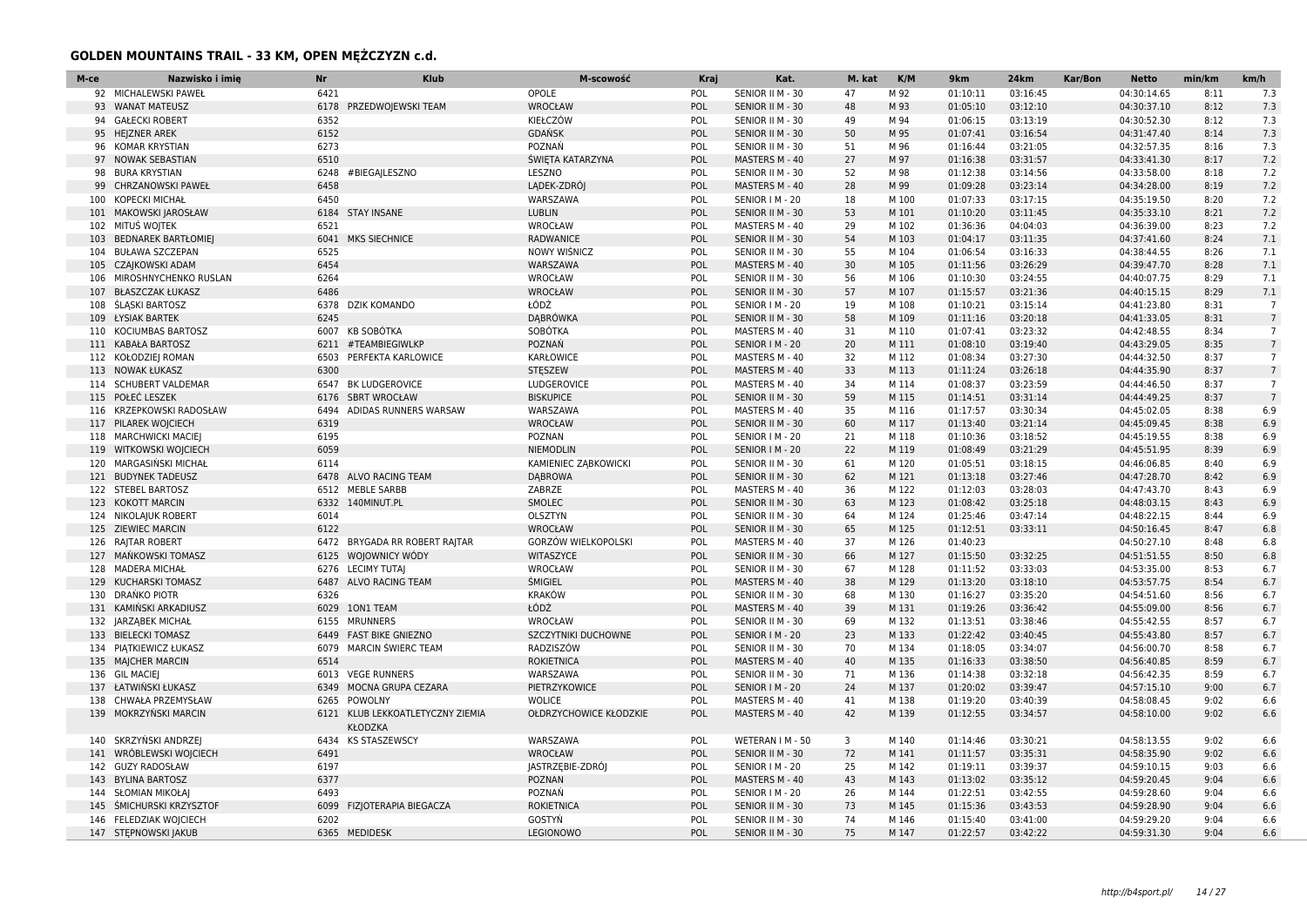| M-ce | Nazwisko i imie              | <b>Nr</b> | <b>Klub</b>                                         | M-scowość                   | <b>Kraj</b> | Kat.              | M. kat         | K/M   | 9km      | <b>24km</b> | Kar/Bon<br><b>Netto</b> | min/km | km/h |
|------|------------------------------|-----------|-----------------------------------------------------|-----------------------------|-------------|-------------------|----------------|-------|----------|-------------|-------------------------|--------|------|
| 148  | <b>JANCZAK PIOTR</b>         | 6511      |                                                     | ŻERNIKI WROCŁAWSKIE         | POL         | MASTERS M - 40    | 44             | M 148 | 01:16:33 | 03:31:57    | 04:59:39.80             | 9:04   | 6.6  |
| 149  | <b>ARENDT MICHAŁ</b>         | 6492      |                                                     | <b>GDYNIA</b>               | POL         | SENIOR II M - 30  | 76             | M 149 | 01:15:18 | 03:33:38    | 04:59:53.00             | 9:05   | 6.6  |
| 150  | <b>IZDEBSKI TOMASZ</b>       | 6339      |                                                     | WARSZAWA                    | POL         | MASTERS M - 40    | 45             | M 150 | 01:14:22 | 03:32:07    | 05:00:28.85             | 9:06   | 6.6  |
|      | 151 ŁUCZAK MACIEJ            | 6321      | <b>BANDA RYCHA</b>                                  | <b>MROWINO</b>              | POL         | MASTERS M - 40    | 46             | M 151 | 01:19:46 | 03:43:04    | 05:00:31.75             | 9:06   | 6.6  |
| 152  | KUŚMIREK GRZEGORZ            | 6506      |                                                     | ŁÓDŹ                        | POL         | MASTERS M - 40    | 47             | M 152 | 01:24:38 | 03:40:30    | 05:00:50.90             | 9:06   | 6.6  |
| 153  | PEDYNKOWSKI RADEK            | 6163      | <b>BIEGAM U KOLESI</b>                              | <b>GRODZICZNO</b>           | POL         | MASTERS M - 40    | 48             | M 153 | 01:18:11 | 03:35:14    | 05:00:54.15             | 9:07   | 6.6  |
| 154  | MAKAREWICZ WIKTOR MAKAREWICZ | 6010      |                                                     | WARSZAWA                    | POL         | SENIOR II M - 30  | 77             | M 154 | 01:20:17 | 03:41:19    | 05:01:41.20             | 9:08   | 6.6  |
| 155  | JAKUSZEK KRZYSZTOF           | 6241      | <b>CEGIELNIA PIASKI</b>                             | <b>PIASKI</b>               | POL         | MASTERS M - 40    | 49             | M 155 | 01:25:00 | 03:43:56    | 05:01:52.00             | 9:08   | 6.6  |
|      | 156 ANDRZEJCZAK ŁUKASZ       | 6082      | NKB CHYŻY NOWY TOMYŚL                               | <b>NOWY TOMYŚL</b>          | POL         | SENIOR II M - 30  | 78             | M 156 | 01:13:50 | 03:35:54    | 05:02:34.85             | 9:10   | 6.5  |
| 157  | MAJKOWSKI JACEK              | 6084      |                                                     | <b>WROCŁAW</b>              | POL         | SENIOR II M - 30  | 79             | M 157 | 01:21:16 | 03:35:21    | 05:02:41.30             | 9:10   | 6.5  |
| 158  | KOBYŁECKI BARTOSZ            | 6546      |                                                     | <b>WROCŁAW</b>              | POL         | MASTERS M - 40    | 50             | M 158 | 01:13:19 | 03:41:50    | 05:02:58.85             | 9:10   | 6.5  |
| 159  | <b>SZUMIATO JAKUB</b>        | 6177      | PRZEDWOJEWSKI TEAM                                  | <b>WROCŁAW</b>              | POL         | SENIOR II M - 30  | 80             | M 159 | 01:19:17 | 03:44:18    | 05:03:08.85             | 9:11   | 6.5  |
| 160  | <b>BURA TOMASZ</b>           | 6275      |                                                     | <b>KRZYCKO WIELKIE</b>      | POL         | SENIOR II M - 30  | 81             | M 160 | 01:15:26 | 03:37:56    | 05:03:10.15             | 9:11   | 6.5  |
|      | 161 GIEŁAŻYS TOMEK           |           | 6274 KONESERZY WADOWICKICH KREMÓWEK                 | KRAKÓW                      | POL         | SENIOR II M - 30  | 82             | M 161 | 01:23:05 | 03:50:15    | 05:03:18.95             | 9:11   | 6.5  |
|      |                              |           | - SEKCJA 2137                                       |                             |             |                   |                |       |          |             |                         |        |      |
| 162  | KOZŁOWSKI WOJCIECH           | 6488      |                                                     | <b>LISOWICE</b>             | POL         | WETERAN I M - 50  | $\overline{4}$ | M 162 | 01:15:56 | 03:40:27    | 05:03:39.85             | 9:12   | 6.5  |
| 163  | KUCHARCZYK KAMIL             | 6465      | TRI NOT TO DIE                                      | POZNAŃ                      | POL         | SENIOR II M - 30  | 83             | M 163 | 01:19:54 | 03:44:37    | 05:03:48.05             | 9:12   | 6.5  |
| 164  | <b>CEBULSKI ŁUKASZ</b>       | 6237      |                                                     | OSTRÓW WIELKOPOLSKI         | POL         | SENIOR II M - 30  | 84             | M 164 | 01:16:33 | 03:40:01    | 05:04:01.10             | 9:12   | 6.5  |
| 165  | MIASKO WOJCIECH              |           | 6190 12TRI.PL                                       | WARSZAWA                    | POL         | WETERAN I M - 50  | 5              | M 165 | 01:18:10 | 03:30:55    | 05:04:06.25             | 9:12   | 6.5  |
| 166  | <b>GONET GRZEGORZ</b>        | 6527      |                                                     | ZRĘCIN                      | POL         | MASTERS M - 40    | 51             | M 166 | 01:17:28 | 03:40:32    | 05:05:32.65             | 9:15   | 6.5  |
| 167  | <b>RELEWICZ MACIEJ</b>       | 6455      | <b>WOLNE SLIMAKI</b>                                | POZNAŃ                      | POL         | MASTERS M - 40    | 52             | M 167 | 01:23:32 | 03:44:21    | 05:05:46.45             | 9:15   | 6.5  |
| 168  | <b>STASIAK ŁUKASZ</b>        | 6074      | WATAHA - ŁĄCZY NAS BIEGANIE                         | LUBIN                       | POL         | SENIOR II M - 30  | 85             | M 168 | 01:19:44 | 03:40:09    | 05:06:00.05             | 9:16   | 6.5  |
| 169  | NESTEREWICZ RYSZARD          | 6473      | LKS ISKRA JASZKOWA                                  | <b>KŁODZKO</b>              | POL         | WETERAN II M - 60 | $\mathbf{1}$   | M 169 | 01:11:35 | 03:39:18    | 05:06:16.10             | 9:16   | 6.5  |
| 170  | SAMBORSKI BARTOSZ            | 6037      |                                                     | WARSZAWA                    | POL         | MASTERS M - 40    | 53             | M 170 | 01:18:17 | 03:41:30    | 05:06:33.45             | 9:17   | 6.5  |
|      | 171 SZARSKI JACEK            | 6452      | <b>KAPCIOCHY</b>                                    | <b>WROCŁAW</b>              | POL         | SENIOR   M - 20   | 27             | M 171 | 01:13:58 | 03:40:50    | 05:06:59.20             | 9:18   | 6.4  |
|      | 172 BUBICZ KRZYSZTOF         | 6061      | <b>BIEGAJACY ŚWIDNIK</b>                            | <b><i>SWIDNIK</i></b>       | POL         | MASTERS M - 40    | 54             | M 172 | 01:25:31 | 03:54:10    | 05:07:32.35             | 9:19   | 6.4  |
| 173  | LIPINSKI OSKAR               | 6128      |                                                     | WARSZAWA                    | POL         | SENIOR II M - 30  | 86             | M 173 | 01:14:52 | 03:45:39    | 05:08:17.80             | 9:20   | 6.4  |
| 174  | <b>GREBA DAMIAN</b>          | 6256      | NIEPOŁOMICE BIEGAJĄ                                 | NIEPOŁOMICE                 | POL         | SENIOR II M - 30  | 87             | M 174 | 01:24:51 | 03:55:50    | 05:10:16.65             | 9:24   | 6.4  |
|      | 175 SZYMAŃSKI ŁUKASZ         | 6213      |                                                     | <b>WROCŁAW</b>              | POL         | MASTERS M - 40    | 55             | M 175 | 01:17:16 | 03:46:18    | 05:10:25.65             | 9:24   | 6.4  |
|      | 176 BÍBRLÍK DAVID            | 6528      | <b>BKLUDGEŘOVICE</b>                                | LUDGEŘOVICE                 | CZE         | MASTERS M - 40    | 56             | M 176 | 01:15:02 | 03:43:04    | 05:10:54.40             | 9:25   | 6.4  |
| 177  | <b>WICHROWSKI MICHAL</b>     | 6431      |                                                     | <b>CZARNA</b>               | POL         | SENIOR   M - 20   | 28             | M 177 | 01:16:45 | 03:40:43    | 05:11:13.55             | 9:25   | 6.4  |
| 178  | ROJEK MATEUSZ                | 6354      |                                                     | <b>KRAKÓW</b>               | POL         | SENIOR II M - 30  | 88             | M 178 | 01:18:08 | 03:39:49    | 05:11:59.05             | 9:27   | 6.3  |
| 179  | <b>DENYSENKO LECH</b>        | 6023      | <b>BDB TEAM KATOWICE</b>                            | <b>KATOWICE</b>             | POL         | WETERAN II M - 60 | $\overline{2}$ | M 179 | 01:22:46 | 03:46:11    | 05:12:07.20             | 9:27   | 6.3  |
| 180  | WÓJCIK KAROL                 | 6463      | NIEWYCHOWANI FIZYCZNIE                              | WALENDÓW                    | POL         | SENIOR   M - 20   | 29             | M 180 | 01:19:03 | 03:45:44    | 05:12:18.10             | 9:27   | 6.3  |
| 181  | LAZAROWICZ KRZYSZTOF         | 6294      |                                                     | <b>PACZKÓW</b>              | POL         | SENIOR II M - 30  | 89             | M 181 | 01:17:22 | 03:48:02    | 05:12:33.15             | 9:28   | 6.3  |
| 182  | NALEPKA GRZEGORZ             | 6355      |                                                     | <b>KRAKÓW</b>               | POL         | SENIOR II M - 30  | 90             | M 182 | 01:18:18 | 03:35:36    | 05:12:41.20             | 9:28   | 6.3  |
| 183  | WAWRZYNIAK KRYSTIAN          | 6279      | OKB ODRA OPOLE                                      | OPOLE                       | POL         | SENIOR II M - 30  | 91             | M 183 | 01:21:46 | 03:55:04    | 05:13:42.25             | 9:30   | 6.3  |
|      |                              |           |                                                     |                             |             |                   |                |       |          |             |                         |        |      |
| 184  | <b>BLACHA KRZYSZTOF</b>      | 6532      | TRASY-BIEGOWE.PL                                    | ZIELONA GÓRA                | POL         | SENIOR II M - 30  | 92             | M 184 | 01:15:06 | 03:44:08    | 05:14:52.20             | 9:32   | 6.3  |
| 185  | KUBISIAK DARIUSZ             | 6132      |                                                     | <b>OSTRÓW WLKP.</b>         | POL         | WETERAN I M - 50  | 6              | M 185 | 01:16:10 | 03:51:08    | 05:15:13.00             | 9:33   | 6.3  |
|      | 186 SKŁADANOWSKI MAREK       | 6166      |                                                     | WŁOCŁAWEK                   | POL         | SENIOR II M - 30  | 93             | M 186 | 01:22:01 | 03:53:13    | 05:15:44.50             | 9:34   | 6.3  |
| 187  | POJDA GRZEGORZ               |           | 6231 RYBNICKA GRUPA BIEGOWA PEDZIMY<br><b>RAZEM</b> | <b>RYBNIK</b>               | POL         | MASTERS M - 40    | 57             | M 187 | 01:22:21 | 03:53:43    | 05:16:06.55             | 9:34   | 6.3  |
| 188  | BYSTŘIČAN ∣IŘÍ∏              | 6545      | BKLUDGEŘOVICE                                       | <b>OSTRAVA</b>              | CZE         | WETERAN I M - 50  | $7^{\circ}$    | M 188 | 01:15:10 | 03:50:24    | 05:17:00.35             | 9:36   | 6.2  |
| 189  | <b>MITIS MAREK</b>           | 6022      |                                                     | KRAKÓW (KRAKÓW-ŚRÓDMIEŚCIE) | POL         | SENIOR II M - 30  | 94             | M 189 | 01:24:43 | 03:49:57    | 05:17:50.65             | 9:37   | 6.2  |
| 190  | SYCHOWSKI DAWID              | 6129      |                                                     | TOMASZÓW BOLESŁAWIECKI      | POL         | SENIOR II M - 30  | 95             | M 190 | 01:20:51 | 03:50:30    | 05:18:03.40             | 9:38   | 6.2  |
| 191  | RYCHLEWICZ TOMASZ            | 6170      |                                                     | <b>WROCŁAW</b>              | POL         | SENIOR II M - 30  | 96             | M 191 | 01:17:23 | 03:54:34    | 05:19:07.35             | 9:40   | 6.2  |
|      | 192 WOJTKOWSKI IRENEUSZ      | 6260      | ASSECO ACTIVE TEAM                                  | WARSZAWA                    | POL         | WETERAN II M - 60 | 3              | M 192 | 01:19:33 | 03:48:24    | 05:19:11.15             | 9:40   | 6.2  |
|      | 193 DOLIWKA PAWEŁ            | 6361      | LUBAWA KOCHA BIEGAĆ/BIEGAM<br><b>UKOLESI</b>        | <b>LUBAWA</b>               | POL         | MASTERS M - 40    | 58             | M 193 | 01:15:16 | 03:46:51    | 05:19:36.05             | 9:41   | 6.2  |
|      | 194 JASIŃSKI DANIEL          | 6226      |                                                     | ŁÓDŹ                        | POL         | SENIOR II M - 30  | 97             | M 194 | 01:14:20 | 03:55:57    | 05:19:42.55             | 9:41   | 6.2  |
| 195  | <b>WIATER TOMASZ</b>         | 6012      |                                                     | <b>CHORZÓW</b>              | POL         | MASTERS M - 40    | 59             | M 195 | 01:09:35 | 03:44:17    | 05:19:55.45             | 9:41   | 6.2  |
| 196  | <b>WILCZEK RAFAŁ</b>         | 6538      | KLUB BIEGACZA JURAND                                | <b>SZCZYTNO</b>             | POL         | SENIOR II M - 30  | 98             | M 196 | 01:16:01 | 03:49:10    | 05:20:41.15             | 9:43   | 6.2  |
| 197  | LECH GRZEGORZ                | 6033      | <b>KB ODRA OPOLE</b>                                | OPOLE                       | POL         | SENIOR II M - 30  | 99             | M 197 | 01:21:45 | 03:56:12    | 05:21:01.00             | 9:43   | 6.2  |
| 198  | MICHALSKI GRZEGORZ           | 6229      | CAFFEDELMONDO.PL                                    | <b>WROCŁAW</b>              | POL         | MASTERS M - 40    | 60             | M 198 | 01:20:00 | 03:49:28    | 05:22:19.45             | 9:46   | 6.1  |
| 199  | MIŚTALSKI DAMIAN             | 6249      |                                                     | <b>BYTOM</b>                | POL         | SENIOR II M - 30  | 100            | M 199 | 01:18:34 | 03:52:05    | 05:22:25.45             | 9:46   | 6.1  |
| 200  | WÓJCIAK ŁUKASZ               | 6090      | UMAWIANIENABIEGANIETEAM                             | WROCŁAW                     | POL         |                   | 101            | M 200 | 01:19:15 | 03:50:15    |                         | 9:46   |      |
|      |                              |           |                                                     |                             |             | SENIOR II M - 30  |                |       |          |             | 05:22:26.40             | 9:46   | 6.1  |
|      | 201 OLEJNIK MARCIN           | 6520      | DZINKOWY DZIABĄG TEAM                               | ŻERNIKI WROCŁAWSKIE         | POL         | SENIOR II M - 30  | 102            | M 201 | 01:19:17 | 03:52:23    | 05:22:50.15             |        | 6.1  |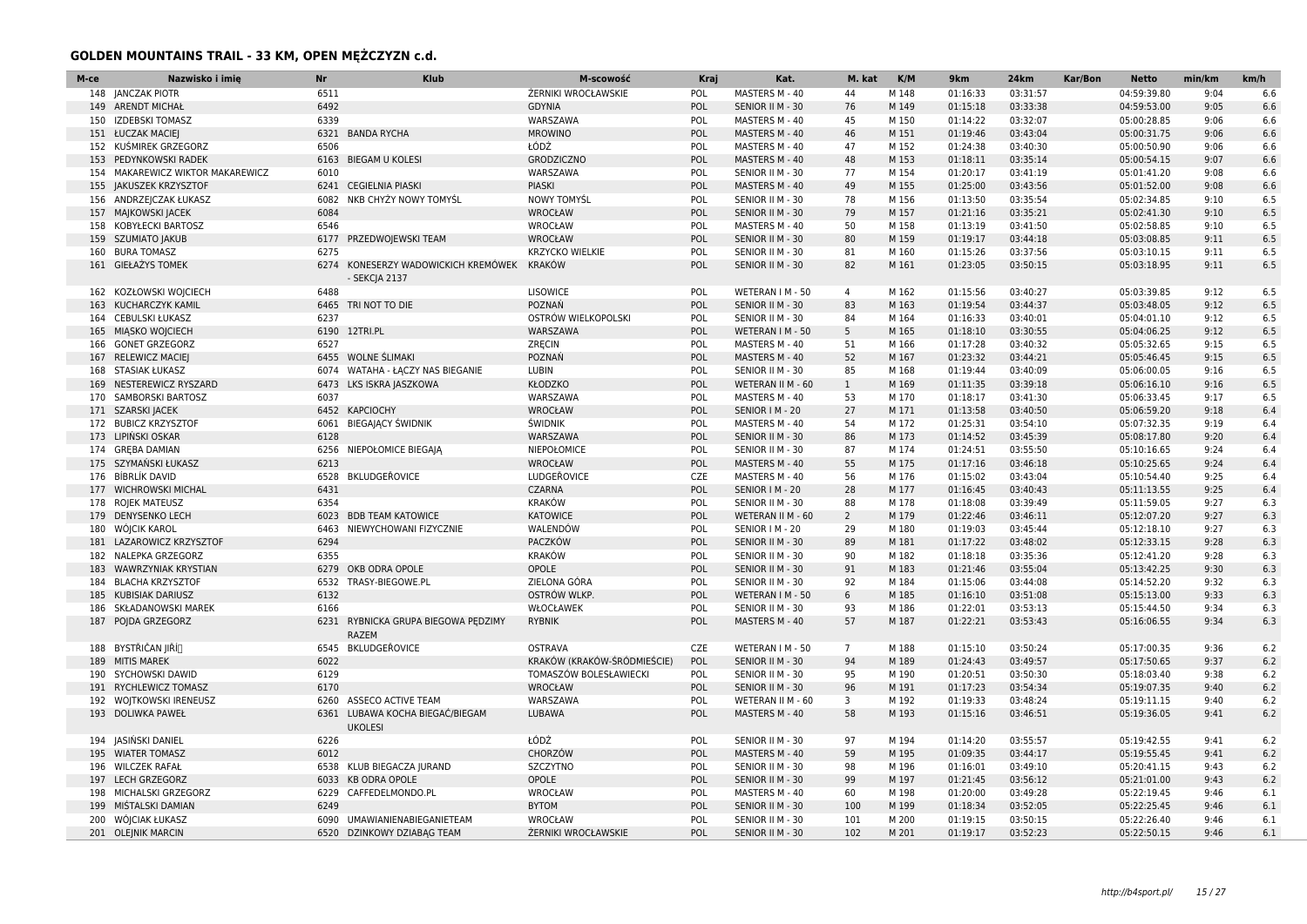| M-ce | Nazwisko i imie            | <b>Nr</b> | <b>Klub</b>                                    | M-scowość                  | Kraj       | Kat.              | M. kat         | K/M   | 9km      | 24km     | Kar/Bon | Netto       | min/km | km/h             |
|------|----------------------------|-----------|------------------------------------------------|----------------------------|------------|-------------------|----------------|-------|----------|----------|---------|-------------|--------|------------------|
|      | 202 SAJEWICZ PIOTR         | 6194      | <b>TURBINA BAŁAKOWO</b>                        | WROCŁAW                    | POL        | SENIOR II M - 30  | 103            | M 202 | 01:18:53 | 03:50:46 |         | 05:23:03.50 | 9:47   | 6.1              |
| 203  | <b>WOLEK JERZY</b>         | 6459      |                                                | <b>TYCHY</b>               | POL        | WETERAN II M - 60 | $\overline{4}$ | M 203 | 01:20:09 | 03:56:06 |         | 05:24:04.30 | 9:49   | 6.1              |
| 204  | <b>STACHOWIAK MAREK</b>    | 6058      | ROKIETNICA BIEGA                               | <b>ROKIETNICA</b>          | POL        | MASTERS M - 40    | 61             | M 204 | 01:18:09 | 03:55:39 |         | 05:25:05.35 | 9:51   | 6.1              |
| 205  | <b>WIECKOWSKI TOMASZ</b>   | 6516      | KB ORANGE POLSKA/OBORYGENI                     | <b>OBORNIKI SLASKIE</b>    | POL        | WETERAN I M - 50  | 8              | M 205 | 01:11:50 | 03:56:48 |         | 05:25:33.30 | 9:51   | 6.1              |
| 206  | ŻEŁOBOWSKI PRZEMYSŁAW      | 6350      | BUŁKA Z PASZTETEM I KAKAŁO                     | KATY WROCŁAWSKIE           | POL        | SENIOR II M - 30  | 104            | M 206 | 01:17:13 | 03:51:46 |         | 05:25:55.10 | 9:52   | 6.1              |
| 207  | <b>DUDA DARIUSZ</b>        | 6102      | MIRAZ RACE TEAM                                | PYSKOWICE                  | POL        | SENIOR II M - 30  | 105            | M 207 | 01:19:42 | 03:53:06 |         | 05:25:58.55 | 9:52   | 6.1              |
| 208  | LESIŃSKI PIOTR             | 6417      | ATOS RACING TEAM                               | WROCŁAW                    | POL        | SENIOR II M - 30  | 106            | M 208 | 01:27:12 | 03:56:40 |         | 05:28:32.20 | 9:57   | 6                |
| 209  | PORZYCKI TOMASZ            | 6353      |                                                | <b>KRAKOW</b>              | POL        | SENIOR II M - 30  | 107            | M 209 | 01:21:49 | 03:52:03 |         | 05:29:21.65 | 9:58   | 6                |
| 210  | KONIECZNY PRZEMYSŁAW       | 6327      |                                                | POZNAŃ                     | AFG        | SENIOR II M - 30  | 108            | M 210 | 01:19:52 | 03:56:25 |         | 05:30:22.90 | 10:00  | 6                |
| 211  | <b>MISIAK PATRYK</b>       | 6101      | CHOMIKI Z KOPYTEM                              | <b>LESZNO</b>              | POL        | MASTERS M - 40    | 62             | M 211 | 01:28:22 | 04:11:43 |         | 05:31:05.30 | 10:01  | $6 \overline{6}$ |
|      | 212 MAZAN WOJCIECH         | 6069      |                                                | <b>NYSA</b>                | POL        | SENIOR II M - 30  | 109            | M 212 | 01:27:47 | 04:03:16 |         | 05:31:27.50 | 10:02  | 6                |
|      | 213 RADOMSKI BARTOSZ       | 6398      |                                                | POZNAŃ                     | POL        | SENIOR II M - 30  | 110            | M 213 | 01:21:03 | 04:01:29 |         | 05:31:28.60 | 10:02  | 6                |
| 214  | <b>JURSKI SZYMON</b>       | 6181      | KAZIKI                                         | WARSZAWA                   | POL        | SENIOR II M - 30  | 111            | M 214 | 01:26:23 | 04:05:47 |         | 05:32:19.45 | 10:04  | 6                |
| 215  | <b>GRUNTOWSKI MATEUSZ</b>  | 6536      | <b>NIEMO ADVENTURE</b>                         | <b>NIEMODLIN</b>           | POL        | SENIOR II M - 30  | 112            | M 215 | 01:27:16 | 04:02:47 |         | 05:32:50.50 | 10:05  | 5.9              |
|      | 216 ZNAMIEC MARCIN         | 6451      | <b>ULTRA KSP</b>                               | WARSZAWA                   | POL        | MASTERS M - 40    | 63             | M 216 | 01:24:55 | 03:51:19 |         | 05:33:03.80 | 10:05  | 5.9              |
| 217  | <b>KUBIAK DARIUSZ</b>      | 6299      | <b>KKKLEGNICA</b>                              | <b>LEGNICA</b>             | POL        | WETERAN II M - 60 | 5 <sup>5</sup> | M 217 | 01:17:37 | 04:00:24 |         | 05:33:24.15 | 10:06  | 5.9              |
| 218  | <b>ODZIMKOWSKI MARCIN</b>  | 6199      |                                                | <b>MROWINY</b>             | POL        | SENIOR II M - 30  | 113            | M 218 | 01:25:26 | 04:07:29 |         | 05:34:42.70 | 10:08  | 5.9              |
|      | LEWANDOWSKI LESZEK         | 6201      |                                                | <b>BRZEZINA</b>            | POL        |                   | 64             | M 219 | 01:25:45 | 04:01:29 |         | 05:35:11.40 | 10:09  | 5.9              |
| 219  |                            |           | POWSTANCY Z KANAPY                             |                            |            | MASTERS M - 40    |                |       |          |          |         |             |        |                  |
| 220  | SOBOLEWSKI BARTŁOMIEJ      | 6252      | ***** ***                                      | <b>MILANÓWEK</b>           | POL        | WETERAN II M - 60 | 6              | M 220 | 01:20:22 | 03:55:34 |         | 05:37:14.30 | 10:13  | 5.9              |
| 221  | <b>STEFANOWSKI MARCIN</b>  | 6324      |                                                | ŻARÓW                      | POL        | MASTERS M - 40    | 65             | M 221 | 01:25:24 | 04:03:14 |         | 05:37:37.50 | 10:13  | 5.9              |
| 222  | <b>MSZYCA MACIEJ</b>       | 6222      |                                                | WOLA GOŁKOWSKA             | POL        | SENIOR II M - 30  | 114            | M 222 | 01:26:32 | 04:05:56 |         | 05:38:54.20 | 10:16  | 5.8              |
| 223  | NOZDRYN-PŁOTNICKI BOLESŁAW | 6127      |                                                | <b>GŁUBCZYCE</b>           | POL        | MASTERS M - 40    | 66             | M 223 | 01:24:46 | 04:12:50 |         | 05:40:58.90 | 10:19  | 5.8              |
| 224  | PONIATOWSKI SEWERYN        | 6065      | <b>TROPEM ULTRA</b>                            | WROCŁAW                    | POL        | SENIOR II M - 30  | 115            | M 224 | 01:22:52 | 04:01:02 |         | 05:42:06.10 | 10:22  | 5.8              |
| 225  | <b>GACH MARCIN</b>         | 6382      | DELTAKOMANDO HARDCOROWEGO<br><b>BOBRA</b>      | BYSTRZYCA KŁODZKA          | POL        | SENIOR II M - 30  | 116            | M 225 | 01:17:48 | 03:50:45 |         | 05:42:24.15 | 10:22  | 5.8              |
| 226  | <b>KRAWCZYK MIROSLAW</b>   |           | 6106 MJMETAL OŚWIĘCIM                          | <b>OŚWIĘCIM</b>            | POL        | WETERAN II M - 60 | $7^{\circ}$    | M 226 | 01:32:34 | 04:12:10 |         | 05:42:50.30 | 10:23  | 5.8              |
| 227  | SZCZEPKOWSKI PAWEŁ         | 6340      | ARTEQUIPMENT.                                  | WARSZAWA                   | POL        | WETERAN II M - 60 | 8              | M 227 | 01:32:16 | 04:16:10 |         | 05:43:05.75 | 10:23  | 5.8              |
| 228  | STACHAK KRZYSZTOF          | 6410      | MIRAZ RACE TEAM                                | <b>ŚWIETOCHŁOWICE</b>      | POL        | MASTERS M - 40    | 67             | M 228 | 01:25:31 | 04:16:21 |         | 05:43:14.00 | 10:24  | 5.8              |
| 229  | MACIEJEWSKI ROBERT         | 6526      | BIEGAM BO LUBIE                                | WAŁBRZYCH                  | POL        | MASTERS M - 40    | 68             | M 229 | 01:28:05 | 04:08:46 |         | 05:44:30.30 | 10:26  | 5.7              |
|      | 230 STAŃCZAK PAWEŁ         | 6443      | <b>BEAUTYSPORT</b>                             | ŁÓDŹ                       | POL        | WETERAN I M - 50  | 9              | M 230 | 01:24:07 | 04:07:17 |         | 05:45:37.30 | 10:28  | 5.7              |
| 231  | <b>ZBOROWSKI NORBERT</b>   | 6394      | <b>GRUNWALD TEAM POZNAŃ</b>                    | POZNAŃ                     | POL        | SENIOR II M - 30  | 117            | M 231 | 01:20:32 | 04:22:41 |         | 05:46:34.45 | 10:30  | 5.7              |
| 232  | <b>WOZNIAK DAMIAN</b>      | 6034      | CHOMIKI Z KOPYTEM                              | LESZNO                     | POL        | MASTERS M - 40    | 69             | M 232 | 01:29:39 | 04:16:25 |         | 05:47:10.90 | 10:31  | 5.7              |
| 233  | RYCZYŃSKI JACEK            | 6108      |                                                | OLEŚNICA                   | POL        | MASTERS M - 40    | 70             | M 233 | 01:29:13 | 04:27:35 |         | 05:49:12.85 | 10:34  | 5.7              |
| 234  | WITKOWSKI WITOLD           | 6436      |                                                | <b>BYTOM</b>               | POL        | MASTERS M - 40    | 71             | M 234 | 01:18:43 | 03:57:58 |         | 05:51:11.55 | 10:38  | 5.6              |
| 235  | <b>STEFANIAK MARCIN</b>    | 6111      | STR/PREFAWAAB                                  | <b>DABRÓWKA</b>            | POL        | MASTERS M - 40    | 72             | M 235 | 01:21:43 | 04:09:35 |         | 05:51:33.40 | 10:39  | 5.6              |
|      | 236 ZYCHOWICZ ZBIGNIEW     | 6149      | <b>SBRT WROCŁAW</b>                            | <b>SIECHNICE</b>           | POL        | MASTERS M - 40    | 73             | M 236 | 01:22:05 | 04:14:58 |         | 05:52:03.10 | 10:40  | 5.6              |
| 237  | MATUSZCZYK MAREK           | 6214      | RYBNICKA GRUPA BIEGOWA                         | <b>RYBNIK</b>              | POL        | MASTERS M - 40    | 74             | M 237 | 01:27:57 | 04:18:03 |         | 05:53:40.05 | 10:43  | 5.6              |
| 238  | PARZYCH WOJCIECH           | 6216      | RYBNICKA GRUPA BIEGOWA PEDZIMY<br><b>RAZEM</b> | <b>RYBNIK</b>              | POL        | MASTERS M - 40    | 75             | M 238 | 01:27:57 | 04:18:03 |         | 05:53:41.40 | 10:43  | 5.6              |
| 239  | PIETRZAK KRZYSZTOF         |           | 6266 BIEGAMBOLUBIE GORZÓW                      | <b>GORZÓW WIELKOPOLSKI</b> | POL        | SENIOR II M - 30  | 118            | M 239 | 01:37:53 | 04:28:05 |         | 05:56:19.15 | 10:47  | 5.6              |
| 240  | <b>KOPYRA TOMASZ</b>       | 6320      |                                                | OBORNIKI ŚLĄSKIE           | POL        | MASTERS M - 40    | 76             | M 240 | 01:29:14 | 04:10:55 |         | 05:56:27.80 | 10:48  | 5.6              |
| 241  | KOŁACZ MARIUSZ             | 6296      | LAFIRYNDY I GAMONIE                            | ŁÓDŹ                       | POL        | WETERAN I M - 50  | 10             | M 241 | 01:35:10 | 04:25:10 |         | 05:57:30.75 | 10:50  | 5.5              |
| 242  | <b>JOPA MACIEJ</b>         | 6097      |                                                | <b>KRAKÓW</b>              | POL        | SENIOR II M - 30  | 119            | M 242 | 01:22:56 | 04:09:59 |         | 05:57:50.45 | 10:50  | 5.5              |
| 243  | <b>BURMISTRZ BARTOSZ</b>   | 6246      | TARNOWO PODGÓRNE BIEGA                         | SIEROSŁAW                  | <b>POL</b> | SENIOR II M - 30  | 120            | M 243 | 01:25:46 | 04:21:17 |         | 05:58:57.40 | 10:52  | 5.5              |
| 244  | <b>KOWALCZYK MARCIN</b>    | 6317      |                                                | WROCŁAW                    | POL        | SENIOR II M - 30  | 121            | M 244 | 01:36:15 | 04:25:39 |         | 05:59:47.30 | 10:54  | 5.5              |
| 245  | PAWELEC RADOSŁAW           | 6305      |                                                | GRÓJEC                     | POL        | WETERAN II M - 60 | 9              | M 245 | 01:29:59 | 04:23:38 |         | 06:00:55.30 | 10:56  | 5.5              |
| 246  | JAGODZIŃSKI HUBERT         | 6255      | <b>DZIK KOMANDO</b>                            | MOSZCZENICA                | POL        | SENIOR II M - 30  | 122            | M 246 | 01:21:05 | 04:25:31 |         | 06:01:39.30 | 10:57  | 5.5              |
| 247  | <b>KACZMAREK ŁUKASZ</b>    | 6379      | <b>DZIK KOMANDO</b>                            | ŁÓDŹ                       | POL        | SENIOR II M - 30  | 123            | M 247 | 01:10:24 | 04:25:34 |         | 06:01:40.45 | 10:57  | 5.5              |
| 248  | KASZUBSKI MAREK            | 6137      |                                                | ŻARY                       | POL        | MASTERS M - 40    | 77             | M 248 | 01:20:07 |          |         | 06:02:16.05 | 10:58  | 5.5              |
| 249  | WRÓBLEWSKI WITOLD          | 6483      |                                                | ZŁOTORYJA                  | POL        | SENIOR II M - 30  | 124            | M 249 | 01:17:03 | 04:18:55 |         | 06:02:55.60 | 10:59  | 5.5              |
|      |                            |           |                                                |                            |            |                   |                |       |          |          |         |             |        |                  |
| 250  | <b>WORONOWICZ KAROL</b>    | 6312      |                                                | POZNAŃ                     | POL        | SENIOR II M - 30  | 125            | M 250 | 01:32:29 | 04:30:50 |         | 06:03:29.80 | 11:00  | 5.4              |
| 251  | <b>MAZUR MAREK</b>         | 6385      |                                                | WAŁBRZYCH                  | POL        | MASTERS M - 40    | 78             | M 251 | 01:21:53 | 04:19:57 |         | 06:04:27.70 | 11:02  | 5.4              |
|      | 252 PACIOREK PAWEŁ         | 6440      | THE ONE AND LONELY                             | <b>MARKI</b>               | POL        | MASTERS M - 40    | 79             | M 252 | 01:27:24 | 04:17:25 |         | 06:05:14.80 | 11:04  | 5.4              |
| 253  | KONCA MARIUSZ              | 6005      | KB OŻARÓW MAZOWIECKI BIEGA                     | OŻARÓW MAZOWIECKI          | POL        | MASTERS M - 40    | 80             | M 253 | 01:32:36 | 04:32:15 |         | 06:06:21.30 | 11:06  | 5.4              |
| 254  | <b>GRZELKA TOMASZ</b>      | 6001      | <b>RUNNER'S POWER</b>                          | ŚREM                       | POL        | MASTERS M - 40    | 81             | M 254 | 01:25:06 | 04:29:25 |         | 06:07:25.40 | 11:08  | 5.4              |
| 255  | SKORUPSKI SZYMON           | 6110      | KURACJUSZE                                     | <b>WROCŁAW</b>             | POL        | SENIOR II M - 30  | 126            | M 255 | 01:22:49 | 04:35:43 |         | 06:07:29.65 | 11:08  | 5.4              |
|      | 256 PTASZYŃSKI MARCIN      | 6311      |                                                | POZNAŃ                     | POL        | SENIOR II M - 30  | 127            | M 256 | 01:27:41 | 04:23:58 |         | 06:07:47.80 | 11:08  | 5.4              |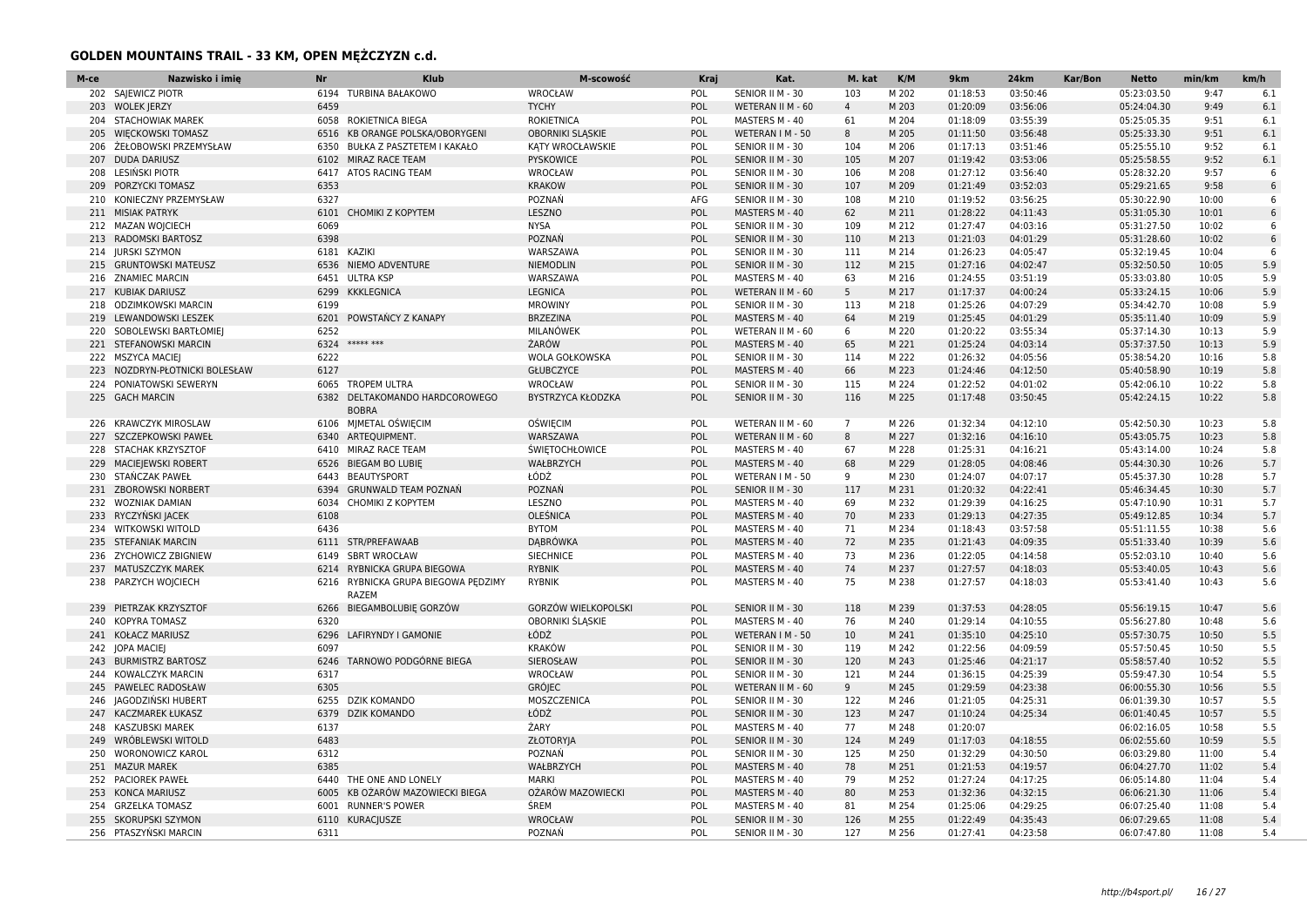| M-ce | Nazwisko i imię           | <b>Nr</b> | <b>Klub</b>                    | M-scowość             | Kraj       | Kat.              | M. kat | K/M   | 9km                    | <b>24km</b>            | Kar/Bon | <b>Netto</b> | min/km | km/h            |
|------|---------------------------|-----------|--------------------------------|-----------------------|------------|-------------------|--------|-------|------------------------|------------------------|---------|--------------|--------|-----------------|
| 257  | <b>KACZMAREK MACIEJ</b>   |           | 6091 TEAM BEROTU               | <b>NOWY TOMYŚL</b>    | POL        | SENIOR II M - 30  | 128    | M 257 | 01:27:49               | 04:24:37               |         | 06:10:40.55  | 11:13  | 5.3             |
| 258  | <b>GAJEWSKI PAWEŁ</b>     | 6290      | <b>BEAUTY SPORT</b>            | ŁÓDŹ                  | POL        | WETERAN I M - 50  | 11     | M 258 | 01:38:49               | 04:39:07               |         | 06:12:13.10  | 11:16  | 5.3             |
| 259  | STANISZEWSKI MACIEK       | 6040      |                                | ZĄBKI                 | POL        | MASTERS M - 40    | 82     | M 259 | 01:23:04               | 04:37:06               |         | 06:13:55.60  | 11:19  | 5.3             |
| 260  | <b>BECHTA BECHTA</b>      | 6144      | ADIDAS RUNNERS WARSAW          | WARSZAWA              | POL        | SENIOR   M - 20   | 30     | M 260 | 01:30:26               | 04:32:31               |         | 06:14:19.90  | 11:20  | 5.3             |
| 261  | <b>BARTKOWIAK PIOTR</b>   | 6117      | <b>M-FIT RAWICZ</b>            | RAWICZ                | POL        | SENIOR II M - 30  | 129    | M 261 | 01:34:19               | 04:34:21               |         | 06:14:24.05  | 11:20  | 5.3             |
| 262  | <b>HATAŁA TOMASZ</b>      | 6076      | <b>BARCA</b>                   | <b>WROCŁAW</b>        | POL        | SENIOR II M - 30  | 130    | M 262 | 01:27:48               | 04:31:48               |         | 06:17:04.85  | 11:25  | 5.3             |
| 263  | <b>GAWLAK ROBERT</b>      | 6169      | MNG / RYTM CZ-DZ               | CZECHOWICE-DZIEDZICE  | POL        | SENIOR II M - 30  | 131    | M 263 | 01:28:11               | 04:30:26               |         | 06:17:18.10  | 11:26  | 5.2             |
| 264  | ZARZECZNY RADOSŁAW        | 6003      | <b>JUNIOR AMATOR SUPERSTAR</b> | <b>KRAKÓW</b>         | POL        | SENIOR II M - 30  | 132    | M 264 | 01:35:03               | 04:21:41               |         | 06:17:37.55  | 11:26  | 5.2             |
| 265  | KAMIŃSKI ŁUKASZ           | 6162      |                                | <b>MAŁE RUDY</b>      | POL        | MASTERS M - 40    | 83     | M 265 | 01:31:35               | 04:40:18               |         | 06:18:53.30  | 11:28  | 5.2             |
| 266  | <b>KOCZOROWSKI MARCIN</b> | 6426      | <b>TEAM ZABIEGANEDNI</b>       | <b>RADIÓWEK</b>       | POL        | MASTERS M - 40    | 84     | M 266 | 01:38:24               | 04:38:10               |         | 06:19:19.30  | 11:29  | 5.2             |
| 267  | SZURKOWSKI MICHAŁ         | 6476      | <b>GRUNWALD TEAM POZNAŃ</b>    | POZNAŃ                | POL        | SENIOR II M - 30  | 133    | M 267 | 01:37:30               | 04:42:46               |         | 06:19:20.55  | 11:29  | 5.2             |
| 268  | <b>DOBOSZ LESZEK</b>      | 6371      |                                | POZNAŃ                | POL        | MASTERS M - 40    | 85     | M 268 | 01:37:29               | 04:42:47               |         | 06:19:21.50  | 11:29  | 5.2             |
|      | 269 POPCZYK PIOTR         | 6154      |                                | <b>ŻERNICA</b>        | POL        | MASTERS M - 40    | 86     | M 269 | 01:34:34               | 04:48:18               |         | 06:19:35.40  | 11:30  | 5.2             |
| 270  | <b>KRAWCZYK KRYSTIAN</b>  | 6258      |                                | SZCZAWNO ZDRÓJ        | POL        | SENIOR II M - 30  | 134    | M 270 | 01:27:00               | 04:31:49               |         | 06:20:24.10  | 11:31  | 5.2             |
| 271  | IWIŃSKI MARCIN            | 6337      | <b>WOLNE ŚLIMAKI</b>           | POZNAŃ                | POL        | SENIOR II M - 30  | 135    | M 271 | 01:35:24               | 04:47:39               |         | 06:21:52.40  | 11:34  | 5.2             |
|      | 272 BOŻKIEWICZ JACEK      | 6234      |                                | MUROWANA GOŚLINA      | POL        | MASTERS M - 40    | 87     | M 272 | 01:32:42               | 04:56:09               |         | 06:22:27.05  | 11:35  | 5.2             |
|      |                           |           |                                | PRZEBEDOWO            |            |                   |        |       |                        |                        |         |              |        |                 |
| 273  | PNIEWSKI RAFAŁ            | 6047      | 10N1 TEAM                      | ŁÓDŹ                  | POL        | WETERAN I M - 50  | 12     | M 273 | 01:37:08               | 04:39:50               |         | 06:31:22.20  | 11:51  | 5.1             |
| 274  | <b>MAŁECKI KAMIL</b>      | 6049      |                                | <b>SIEDLCE</b>        | POL        | SENIOR II M - 30  | 136    | M 274 | 01:29:08               | 04:58:36               |         | 06:31:41.55  | 11:52  | 5.1             |
|      | 275 PATYRA ŁUKASZ         | 6136      | <b>GOMIND</b>                  | WROCLAW               | POL        | SENIOR II M - 30  | 137    | M 275 | 01:32:11               | 04:43:13               |         | 06:31:57.70  | 11:52  | 5.1             |
|      | 276 CHYLINSKI BARTOSZ     | 6497      |                                | ŁÓDŹ                  | POL        | SENIOR II M - 30  | 138    | M 276 | 01:33:32               | 05:02:43               |         | 06:31:59.20  | 11:52  | 5.1             |
| 277  | <b>MATLAK GRZEGORZ</b>    | 6413      | <b>3M RUNNING TEAM</b>         | WROCŁAW               | POL        | MASTERS M - 40    | 88     | M 277 | 01:27:11               | 04:50:31               |         | 06:32:28.65  | 11:53  | $5\phantom{.0}$ |
| 278  | KAMIONOWSKI MARIUSZ-JACEK | 6471      |                                | <b>OSTROŁEKA</b>      | POL        | WETERAN I M - 50  | 13     | M 278 | 01:37:54               | 05:01:16               |         | 06:33:40.85  | 11:55  |                 |
| 279  | SAŁAMACHA STANISŁAW       | 6186      | <b>BIAŁA BIEGA</b>             | <b>BIAŁA PODLASKA</b> | POL        | WETERAN II M - 60 | 10     | M 279 | 01:35:46               | 05:00:39               |         | 06:35:30.15  | 11:59  | -5              |
| 280  | LEŚNIEWSKI TOMEK          | 6297      | LAFIRYNDY I GAMONIE            | ŁÓDŹ                  | POL        | MASTERS M - 40    | 89     | M 280 | 01:40:33               | 05:08:11               |         | 06:38:41.85  | 12:04  |                 |
| 281  | <b>BIS MARCIN</b>         | 6267      |                                | <b>GORZÓW WLKP</b>    | POL        | SENIOR II M - 30  | 139    | M 281 | 01:37:58               | 04:51:05               |         | 06:38:43.05  | 12:04  | -5              |
| 282  | PROCHOŃ KRZYSZTOF         | 6180      |                                | <b>KATOWICE</b>       | POL        | WETERAN I M - 50  | 14     | M 282 | 01:51:26               | 04:50:28               |         | 06:38:55.95  | 12:05  | -5              |
| 283  | MROZIŃSKI ALBERT          | 6242      |                                | ALEKSNADRÓW ŁÓDZKI    | POL        | MASTERS M - 40    | 90     | M 283 | 01:32:54               | 04:58:13               |         | 06:39:45.85  | 12:06  | -5              |
| 284  | <b>ZAWIS MAREK</b>        | 6235      |                                | <b>PYSKOWICE</b>      | POL        | WETERAN I M - 50  | 15     | M 284 | 01:33:19               | 04:52:47               |         | 06:41:36.10  | 12:10  | 4.9             |
| 285  | MANKOWSKI BARTOSZ         | 6507      | KUCHNIAMANKOWSKIEGO.PL         | <b>JASTROWIE</b>      | POL        | SENIOR II M - 30  | 140    | M 285 | 01:37:12               | 05:06:08               |         | 06:42:25.05  | 12:11  | 4.9             |
| 286  | MAŃKOWSKI DARIUSZ         | 6508      | KUCHNIAMANKOWSKIEGO.PL         | <b>JASTROWIE</b>      | POL        | WETERAN I M - 50  | 16     | M 286 | 01:36:51               | 05:06:46               |         | 06:42:25.60  | 12:11  | 4.9             |
| 287  | HOFFMANN GRZEGORZ         | 6165      | KOŚCIAN TEAM                   | <b>CZEMPIŃ</b>        | POL        | MASTERS M - 40    | 91     | M 287 | 01:35:37               | 04:58:26               |         | 06:43:01.25  | 12:12  | 4.9             |
| 288  | RÓG ADAM                  | 6204      | BIEGAM BO LUBIE INOWROCŁAW     | <b>INOWROCŁAW</b>     | POL        | MASTERS M - 40    | 92     | M 288 | 01:30:46               | 04:51:53               |         | 06:44:11.85  | 12:14  | 4.9             |
| 289  | WRONISZEWSKI ŁUKASZ       | 6523      | <b>10N1 TEAM</b>               | PIOTRKÓW TRYBUNALSKI  | POL        | SENIOR II M - 30  | 141    | M 289 | 01:32:12               | 04:51:57               |         | 06:44:16.75  | 12:15  | 4.9             |
| 290  | SZYMAŃSKI ROMAN           | 6386      | BUKOWSKI KLUB BIEGACZA         | <b>BUK</b>            | POL        | WETERAN I M - 50  | 17     | M 290 | 01:35:26               | 05:04:11               |         | 06:45:51.40  | 12:17  | 4.9             |
| 291  | <b>KROMER LUDWIK</b>      | 6119      |                                | GDAŃSK                | POL        | WETERAN II M - 60 | 11     | M 291 | 01:38:03               | 05:05:24               |         | 06:47:04.75  | 12:20  | 4.9             |
| 292  | PLASZCZAK JAROSŁAW        | 6174      |                                | <b>TULCE</b>          | POL        | MASTERS M - 40    | 93     | M 292 | 01:39:12               | 05:06:02               |         | 06:48:18.95  | 12:22  | 4.8             |
| 293  | <b>DENKOWSKI WOJCIECH</b> | 6054      | BP RUNNING TEAM GLIWICE        | <b>GLIWICE</b>        | POL        | WETERAN I M - 50  | 18     | M 293 | 01:44:49               | 05:01:52               |         | 06:48:52.75  | 12:23  | 4.8             |
| 294  | JOŃCZYK JERZY             | 6239      | <b>TUP TUP</b>                 | LADEK ZDRÓJ           | POL        | WETERAN I M - 50  | 19     | M 294 | 01:38:34               | 05:02:13               |         | 06:49:26.75  | 12:24  | 4.8             |
| 295  | MYŚLIWIEC ANDRZEJ         | 6203      |                                | <b>KRAKÓW</b>         | POL        | WETERAN II M - 60 | 12     | M 295 | 01:12:24               | 05:04:39               |         | 06:50:46.80  | 12:26  | 4.8             |
| 296  | <b>GRUDNIEWSKI JAKUB</b>  | 6138      |                                | <b>WROCŁAW</b>        | POL        | SENIOR II M - 30  | 142    | M 296 | 01:36:54               | 05:04:19               |         | 06:51:06.80  | 12:27  | 4.8             |
| 297  | <b>GŁUSZCZAK JERZY</b>    | 6498      |                                | ŁÓDŹ                  | POL        | WETERAN II M - 60 | 13     | M 297 | 01:49:39               | 05:11:27               |         | 06:54:06.50  | 12:32  | 4.8             |
| 298  | MUCHA-KRUCZYŃSKI WACŁAW   | 6405      | <b>MUKK "QENPI"</b>            | OSTRZESZÓW            | POL        | WETERAN II M - 60 | 14     | M 298 | 01:43:57               | 05:06:33               |         | 06:57:15.35  | 12:38  | 4.7             |
| 299  | ZGÓRSKI MACIEJ            | 6048      | <b>WKURW TEAM</b>              | <b>BYDGOSZCZ</b>      | POL        | MASTERS M - 40    | 94     | M 299 | 01:37:50               | 05:19:12               |         | 06:57:50.85  | 12:39  | 4.7             |
| 300  | <b>DUDA WOJCIECH</b>      | 6253      | <b>SKAWINA BIEGA</b>           | <b>KRAKÓW</b>         | POL        | MASTERS M - 40    | 95     | M 300 | 01:44:55               | 05:07:27               |         | 06:59:46.70  | 12:43  | 4.7             |
|      | 301 CHORĄŻY ŁUKASZ        | 6179      | CAŁA OLEŚNICA BIEGA            | <b>DOBROSZYCE</b>     | POL        | SENIOR II M - 30  | 143    | M 301 | 01:38:24               | 05:06:05               |         | 07:01:54.30  | 12:47  | 4.7             |
|      | 302 DRABARZ JACEK         | 6278      |                                | POZNAŃ                | <b>POL</b> | MASTERS M - 40    | 96     | M 302 | 01:36:46               | 05:08:32               |         | 07:01:54.80  | 12:47  | 4.7             |
| 303  | <b>KONIECZNY PIOTR</b>    | 6024      | NKB CHYŻY NOWY TOMYŚL          | <b>NOWY TOMYŚL</b>    | POL        | MASTERS M - 40    | 97     | M 303 | 01:48:26               | 05:23:39               |         | 07:06:47.90  | 12:55  | 4.6             |
| 304  | BESTRZYŃSKI OLECH         | 6374      | <b>CZŁAPAK ROBAKOWO</b>        | <b>ROBAKOWO</b>       | POL        | WETERAN I M - 50  | 20     | M 304 | 01:51:46               | 05:08:36               |         | 07:33:39.00  | 13:44  | 4.4             |
|      | 305 STRZELCZYK PAWEŁ      |           | 6376 CC 1916                   | WARSZAWA              | POL        | SENIOR II M - 30  | 144    | M 305 | 01:59:17               | 05:48:30               |         | 07:39:25.25  | 13:55  | 4.3             |
| 306  | <b>WALCZAK SŁAWOMIR</b>   | 6490      |                                | GAŁĄZCZYCE            | POL        | WETERAN I M - 50  | 21     | M 306 | 01:53:11               | 06:04:05               |         | 08:31:52.10  | 15:30  | 3.9             |
| 307  | SZCZEPANIAK SŁAWOMIR      | 6415      | <b>KS LENIWIEC</b>             | <b>KEPNO</b>          | POL        | WETERAN I M - 50  | 22     | M 307 | 02:12:04               | 06:12:48               |         | 08:40:53.85  | 15:47  | 3.8             |
|      | <b>CICHY KRZYSZTOF</b>    | 6416      |                                | POZNAŃ                | POL        | WETERAN I M - 50  |        |       | 01:08:17               | 03:11:21               |         | <b>DNF</b>   | $\sim$ |                 |
|      |                           |           |                                |                       |            |                   |        |       | <b>DNF</b>             | <b>DNF</b>             |         |              |        |                 |
|      | SNIEGOCKI PAWEL           | 6083      | TARNOWO PODGÓRNE BIEGA/ 4T     | TARNOWO PODGÓRNE      | POL        | MASTERS M - 40    |        |       | 01:18:00               | 03:53:52               |         | <b>DNF</b>   |        |                 |
|      |                           |           |                                |                       |            |                   |        |       | <b>DNF</b>             | <b>DNF</b>             |         | <b>DNF</b>   |        |                 |
|      | <b>KACZMAREK RADOSŁAW</b> |           | 6130 RADZIKI                   | <b>WROCŁAW</b>        | POL        | WETERAN I M - 50  |        |       | 01:22:27<br><b>DNF</b> | 04:06:50<br><b>DNF</b> |         |              |        |                 |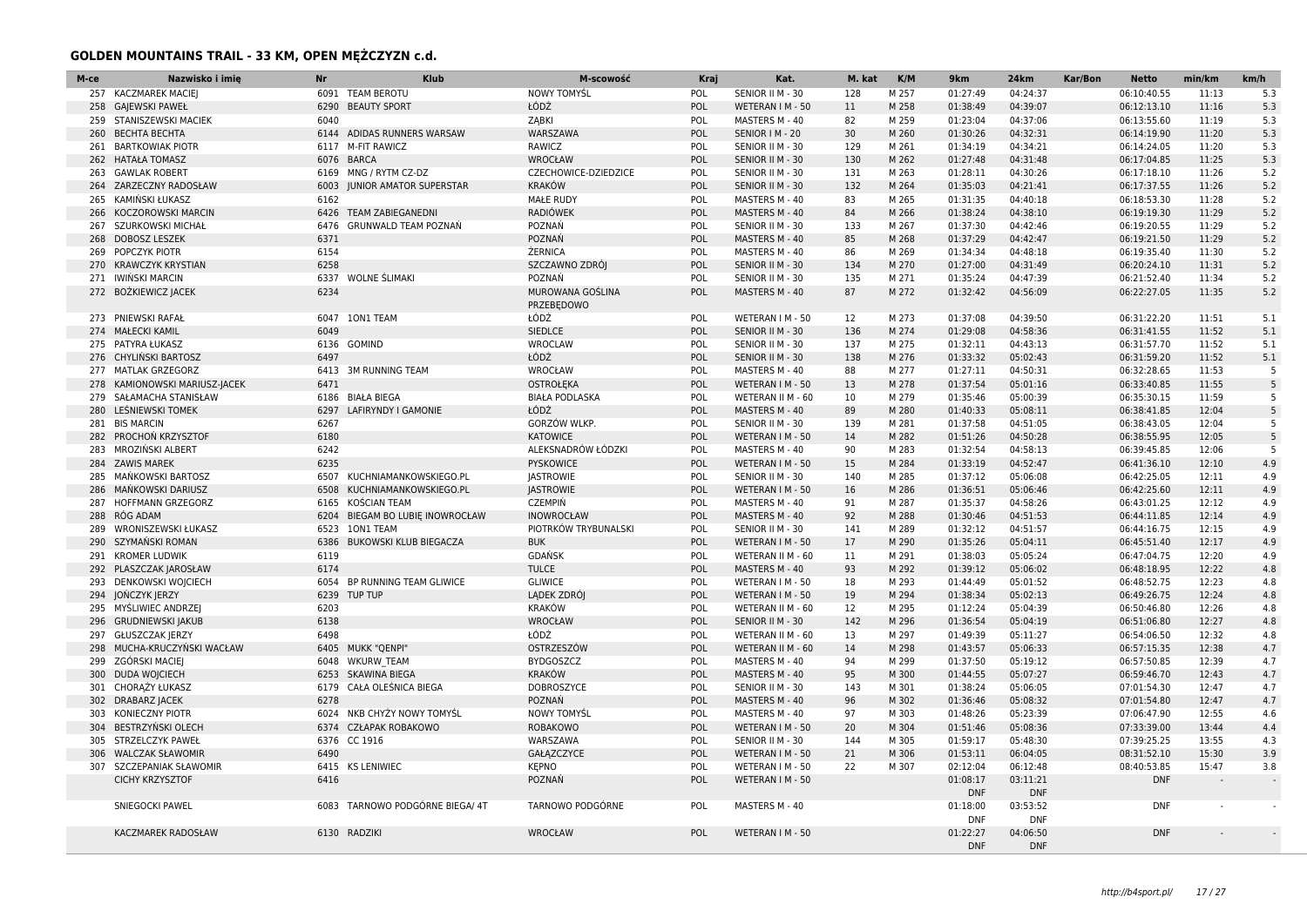| M-ce | Nazwisko i imie          | Nr                       | <b>Klub</b> | M-scowość        | Kraj | Kat.              | M. kat | K/M | 9km                    | 24km       | Kar/Bon | <b>Netto</b> | min/km                   | km/h                     |
|------|--------------------------|--------------------------|-------------|------------------|------|-------------------|--------|-----|------------------------|------------|---------|--------------|--------------------------|--------------------------|
|      | <b>DANILUK KRZYSZTOF</b> | 6530 BREAKING3           |             | WARSZAWA         | POL  | MASTERS M - 40    |        |     | 00:58:39<br><b>DNF</b> | <b>DNF</b> |         | <b>DNF</b>   | $\overline{\phantom{0}}$ | $\overline{\phantom{a}}$ |
|      | POMIANOWSKI SZYMON       | 6219 KURACJUSZE          |             | WROCŁAW          | POL  | SENIOR II M - 30  |        |     | 01:17:17<br><b>DNF</b> | <b>DNF</b> |         | <b>DNF</b>   | $\overline{\phantom{a}}$ | $\sim$                   |
|      | BROŃSKI KRZYSZTOF        | 6238                     |             | MUROWANA GOŚLINA | POL  | SENIOR II M - 30  |        |     | 01:18:08<br><b>DNF</b> | <b>DNF</b> |         | <b>DNF</b>   | $\overline{\phantom{a}}$ |                          |
|      | SASIADEK SŁAWOMIR        | 6080 FEHLAU RUN TEAM     |             | POZNAŃ           | POL  | WETERAN I M - 50  |        |     | 01:29:13<br><b>DNF</b> | <b>DNF</b> |         | <b>DNF</b>   | $\overline{\phantom{a}}$ | $\sim$                   |
|      | <b>GIERCZAK PIOTR</b>    | 6185 ES TEAM             |             | SOSNOWIEC        | POL  | MASTERS M - 40    |        |     | 01:32:18<br><b>DNF</b> | <b>DNF</b> |         | <b>DNF</b>   | $\overline{\phantom{a}}$ |                          |
|      | KAMIŃSKI TOMASZ          | 6446 RESTAURACIA MAKARON |             | POZNAŃ           | POL  | WETERAN I M - 50  |        |     | 01:35:56<br><b>DNF</b> | <b>DNF</b> |         | <b>DNF</b>   | $\overline{\phantom{a}}$ | $\sim$                   |
|      | <b>CZERNIK ANDRZEI</b>   | 6401                     |             | ZABRZE           | POL  | WETERAN II M - 60 |        |     | 01:50:57<br><b>DNF</b> | <b>DNF</b> |         | <b>DNF</b>   | $\sim$                   | $\overline{\phantom{a}}$ |
|      | <b>GULA TOMASZ</b>       | 6419 GBY                 |             | WARSZAWA         | POL  | SENIOR II M - 30  |        |     | 02:16:04<br><b>DNF</b> | <b>DNF</b> |         | <b>DNF</b>   | $\sim$                   | $\sim$                   |

### **GOLDEN MOUNTAINS TRAIL - 33 KM, Senior I K - 20**

| 01:03:04<br>03:51:37.05<br>7:01<br>OLEJNIK MARTA<br>AKADIUSZ GARDZIELEWSKI RUNNING<br><b>BOLESŁAWIEC</b><br>SENIOR I K - 20<br>K <sub>2</sub><br>02:49:01<br>POL<br>6309<br><b>TEAM</b><br>2 MIELCUCH KAMILA<br>POZNAŃ<br>6073 GRUNWALD<br>POL<br>SENIOR I K - 20<br>01:19:09<br>03:33:27<br>04:45:07.00<br>8:38<br>K18<br>3 JASZCZAK BOGNA<br>6272<br>LESZNO<br>POL<br>SENIOR I K - 20<br>01:15:38<br>03:26:13<br>04:47:02.65<br>K 20<br>8:41<br>6301<br>ZDZIESZOWICE<br>4 KONICA KARINA<br>POL<br>SENIOR I K - 20<br>03:37:31<br>8:57<br>K 26<br>01:20:57<br>04:55:44.55<br>6198<br>JASTRZEBIE-ZDRÓJ<br>5 NOGA-GUZY MARTA<br>9:03<br>POL<br>SENIOR I K - 20<br>K 29<br>01:19:09<br>03:39:36<br>04:59:10.65<br>WALENDÓW<br>6 GERSZEWSKA MARINA<br>POL<br>SENIOR I K - 20<br>K 32<br>01:19:04<br>05:06:59.35<br>9:18<br>6462 NIEWYCHOWANI FIZYCZNIE<br>03:45:44<br>6<br>LADEK ZDRÓJ<br>7 IANOSZ ADA<br>K 35<br>9:25<br>6026<br>POL<br>SENIOR I K - 20<br>03:45:07<br>05:11:15.00<br>01:19:35<br><b>SIECHNICE</b><br>8 KUTSKO OKSANA<br>6481<br><b>UKR</b><br>SENIOR I K - 20<br>K 37<br>01:14:44<br>03:39:32<br>05:12:34.70<br>9:28<br>8<br>9 DOKUPIL KINGA<br>6062<br>NOWA WIES<br>SENIOR I K - 20<br>POL<br>05:15:46.05<br>9:34<br>K 41<br>01:19:29<br>03:50:31<br>9<br>10 MIKOŁAJEWSKA ZOFIA<br>6004 OLEJ RUNNING TEAM<br>WARSZAWA<br>POL<br>SENIOR I K - 20<br>10 <sup>°</sup><br>01:22:41<br>03:49:58<br>05:20:49.25<br>9:43<br>K 46<br>6189<br><b>WROCŁAW</b><br>SENIOR I K - 20<br>11<br>K 49<br>01:19:56<br>05:24:26.00<br>9:49<br>11 ZAHORODNIA HANNA<br>03:49:29 | 8.5<br>6.9<br>6.9<br>6.7<br>6.6 |
|----------------------------------------------------------------------------------------------------------------------------------------------------------------------------------------------------------------------------------------------------------------------------------------------------------------------------------------------------------------------------------------------------------------------------------------------------------------------------------------------------------------------------------------------------------------------------------------------------------------------------------------------------------------------------------------------------------------------------------------------------------------------------------------------------------------------------------------------------------------------------------------------------------------------------------------------------------------------------------------------------------------------------------------------------------------------------------------------------------------------------------------------------------------------------------------------------------------------------------------------------------------------------------------------------------------------------------------------------------------------------------------------------------------------------------------------------------------------------------------------------------------------------------------------------------------------------|---------------------------------|
|                                                                                                                                                                                                                                                                                                                                                                                                                                                                                                                                                                                                                                                                                                                                                                                                                                                                                                                                                                                                                                                                                                                                                                                                                                                                                                                                                                                                                                                                                                                                                                            |                                 |
|                                                                                                                                                                                                                                                                                                                                                                                                                                                                                                                                                                                                                                                                                                                                                                                                                                                                                                                                                                                                                                                                                                                                                                                                                                                                                                                                                                                                                                                                                                                                                                            |                                 |
|                                                                                                                                                                                                                                                                                                                                                                                                                                                                                                                                                                                                                                                                                                                                                                                                                                                                                                                                                                                                                                                                                                                                                                                                                                                                                                                                                                                                                                                                                                                                                                            |                                 |
|                                                                                                                                                                                                                                                                                                                                                                                                                                                                                                                                                                                                                                                                                                                                                                                                                                                                                                                                                                                                                                                                                                                                                                                                                                                                                                                                                                                                                                                                                                                                                                            |                                 |
|                                                                                                                                                                                                                                                                                                                                                                                                                                                                                                                                                                                                                                                                                                                                                                                                                                                                                                                                                                                                                                                                                                                                                                                                                                                                                                                                                                                                                                                                                                                                                                            |                                 |
|                                                                                                                                                                                                                                                                                                                                                                                                                                                                                                                                                                                                                                                                                                                                                                                                                                                                                                                                                                                                                                                                                                                                                                                                                                                                                                                                                                                                                                                                                                                                                                            | 6.4                             |
|                                                                                                                                                                                                                                                                                                                                                                                                                                                                                                                                                                                                                                                                                                                                                                                                                                                                                                                                                                                                                                                                                                                                                                                                                                                                                                                                                                                                                                                                                                                                                                            | 6.4                             |
|                                                                                                                                                                                                                                                                                                                                                                                                                                                                                                                                                                                                                                                                                                                                                                                                                                                                                                                                                                                                                                                                                                                                                                                                                                                                                                                                                                                                                                                                                                                                                                            | 6.3                             |
|                                                                                                                                                                                                                                                                                                                                                                                                                                                                                                                                                                                                                                                                                                                                                                                                                                                                                                                                                                                                                                                                                                                                                                                                                                                                                                                                                                                                                                                                                                                                                                            | 6.3                             |
|                                                                                                                                                                                                                                                                                                                                                                                                                                                                                                                                                                                                                                                                                                                                                                                                                                                                                                                                                                                                                                                                                                                                                                                                                                                                                                                                                                                                                                                                                                                                                                            | 6.2                             |
|                                                                                                                                                                                                                                                                                                                                                                                                                                                                                                                                                                                                                                                                                                                                                                                                                                                                                                                                                                                                                                                                                                                                                                                                                                                                                                                                                                                                                                                                                                                                                                            | 6.1                             |
| 6372<br>12<br>12 BŁASZKIEWICZ KLAUDIA<br><b>POZNAN</b><br>SENIOR I K - 20<br>01:29:21<br>05:46:13.95<br>10:29<br>POL<br>K 62<br>04:13:59                                                                                                                                                                                                                                                                                                                                                                                                                                                                                                                                                                                                                                                                                                                                                                                                                                                                                                                                                                                                                                                                                                                                                                                                                                                                                                                                                                                                                                   | 5.7                             |
| POL<br>13<br>6141<br>WROCŁAW<br>SENIOR I K - 20<br>K 79<br>01:37:06<br>04:37:50<br>06:06:47.30<br>11:06<br>13 DOWNAR-ZAPOLSKA LAURA                                                                                                                                                                                                                                                                                                                                                                                                                                                                                                                                                                                                                                                                                                                                                                                                                                                                                                                                                                                                                                                                                                                                                                                                                                                                                                                                                                                                                                        | 5.4                             |
| POZNAŃ<br>14 PAUKSZTA ALEKSANDRA<br>6028<br>SENIOR I K - 20<br>14<br>01:38:46<br>06:32:02.35<br>POL<br>K 97<br>04:49:29<br>11:52                                                                                                                                                                                                                                                                                                                                                                                                                                                                                                                                                                                                                                                                                                                                                                                                                                                                                                                                                                                                                                                                                                                                                                                                                                                                                                                                                                                                                                           | 5.1                             |
| 6092<br><b>TULCE</b><br>15<br>01:53:00<br>15 GRACZYK DOBROCHNA<br>POL<br>SENIOR I K - 20<br>K 110<br>06:48:57.65<br>12:23<br>05:19:11                                                                                                                                                                                                                                                                                                                                                                                                                                                                                                                                                                                                                                                                                                                                                                                                                                                                                                                                                                                                                                                                                                                                                                                                                                                                                                                                                                                                                                      | 4.8                             |
| JAŚKIEWICZ MARTYNA<br>6334<br><b>DNF</b><br>POL<br>SENIOR I K - 20<br>01:50:57<br><b>DNF</b><br><b>POWAŁKI</b><br><b>DNF</b>                                                                                                                                                                                                                                                                                                                                                                                                                                                                                                                                                                                                                                                                                                                                                                                                                                                                                                                                                                                                                                                                                                                                                                                                                                                                                                                                                                                                                                               | $\overline{\phantom{0}}$        |

### **GOLDEN MOUNTAINS TRAIL - 33 KM, Senior I M - 20**

| M-ce | Nazwisko i imie       | <b>Nr</b> | <b>Klub</b>                 | M-scowość            | Kraj       |                 | Kat. | M. kat          | K/M            | 9km      | <b>24km</b> | Kar/Bon | <b>Netto</b> | min/km | km/h |
|------|-----------------------|-----------|-----------------------------|----------------------|------------|-----------------|------|-----------------|----------------|----------|-------------|---------|--------------|--------|------|
|      | PAULEN ANDREJ         |           | 6534 KAMZÍK 1000+           | ŽILINA               | <b>SVK</b> | SENIOR   M - 20 |      |                 | M 1            | 00:43:00 | 01:56:09    |         | 02:38:42.95  | 4:48   | 12.5 |
|      | 2 WITEK ANDRZEJ       |           | 6147 140MINUT.PL            | <b>MIRKÓW</b>        | POL        | SENIOR   M - 20 |      |                 | M <sub>2</sub> | 00:44:25 | 01:58:44    |         | 02:44:54.00  | 4:59   | 12   |
|      | <b>IVANIUTA TARAS</b> |           | 6529 REŠTARTNI SA.SK        | <b>BRATISLAVA</b>    | <b>SVK</b> | SENIOR   M - 20 |      |                 | M 3            | 00:45:16 | 02:02:12    |         | 02:50:04.65  | 5:09   | 11.6 |
|      | 4 LEŚNIAK KAMIL       |           | 6544 SALCO GARMIN TEAM      | <b>TORUN</b>         | POL        | SENIOR   M - 20 |      |                 | M <sub>4</sub> | 00:47:55 | 02:07:22    |         | 02:54:36.30  | 5:17   | 11.3 |
|      | MILEWSKI DOMINIK      |           | 6406 RYKOWISKO TEAM         | <b>PŁOCK</b>         | POL        | SENIOR   M - 20 |      |                 | M 5            | 00:48:00 | 02:07:34    |         | 02:59:51.25  | 5:27   |      |
|      | 6 GRUN VOITECH        |           | 6542 SALOMON SUNTO          | <b>BOSKOVICE</b>     | <b>CZE</b> | SENIOR   M - 20 |      | 6               | M 6            | 00:48:15 | 02:11:46    |         | 03:07:30.20  | 5:40   | 10.6 |
|      | NICPOŃ SEBASTIAN      |           | 6509 KARKONOSZ RUNNING TEAM | <b>KRZEPICE</b>      | POL        | SENIOR   M - 20 |      |                 | M 14           | 00:50:24 | 02:26:53    |         | 03:23:03.60  | 6:09   | 9.8  |
|      | 8 TABER KONRAD        |           | 6466 ACTIVE PROSPERIA       | <b>BRWINÓW</b>       | POL        | SENIOR   M - 20 |      | 8               | M 23           | 00:55:23 | 02:36:35    |         | 03:41:14.00  | 6:42   | 8.9  |
|      | 9 MASIAREK MACIEI     | 6504      |                             | PIOTRKÓW TRYBUNALSKI | POL        | SENIOR   M - 20 |      | Q               | M 26           | 00:57:58 | 02:41:20    |         | 03:44:17.90  | 6:47   | 8.8  |
|      | 10 BALIGA CEZARY      | 6315      |                             | <b>OLESNO</b>        | POL        | SENIOR   M - 20 |      | 10              | M 33           | 01:01:37 | 02:50:57    |         | 03:50:53.20  | 6:59   | 8.6  |
|      | 11 ORCZYKOWSKI BOGDAN | 6286      |                             | NAWOIOWA             | <b>POL</b> | SENIOR   M - 20 |      | 11              | M 41           | 01:04:44 | 02:53:29    |         | 03:58:54.35  | 7:14   | 8.3  |
|      | 12 URBAŃCZAK KACPER   | 6360      |                             | WROCŁAW              | POL        | SENIOR   M - 20 |      | 12 <sup>2</sup> | M 55           | 01:04:56 | 03:02:43    |         | 04:12:38.75  | 7:39   | 7.8  |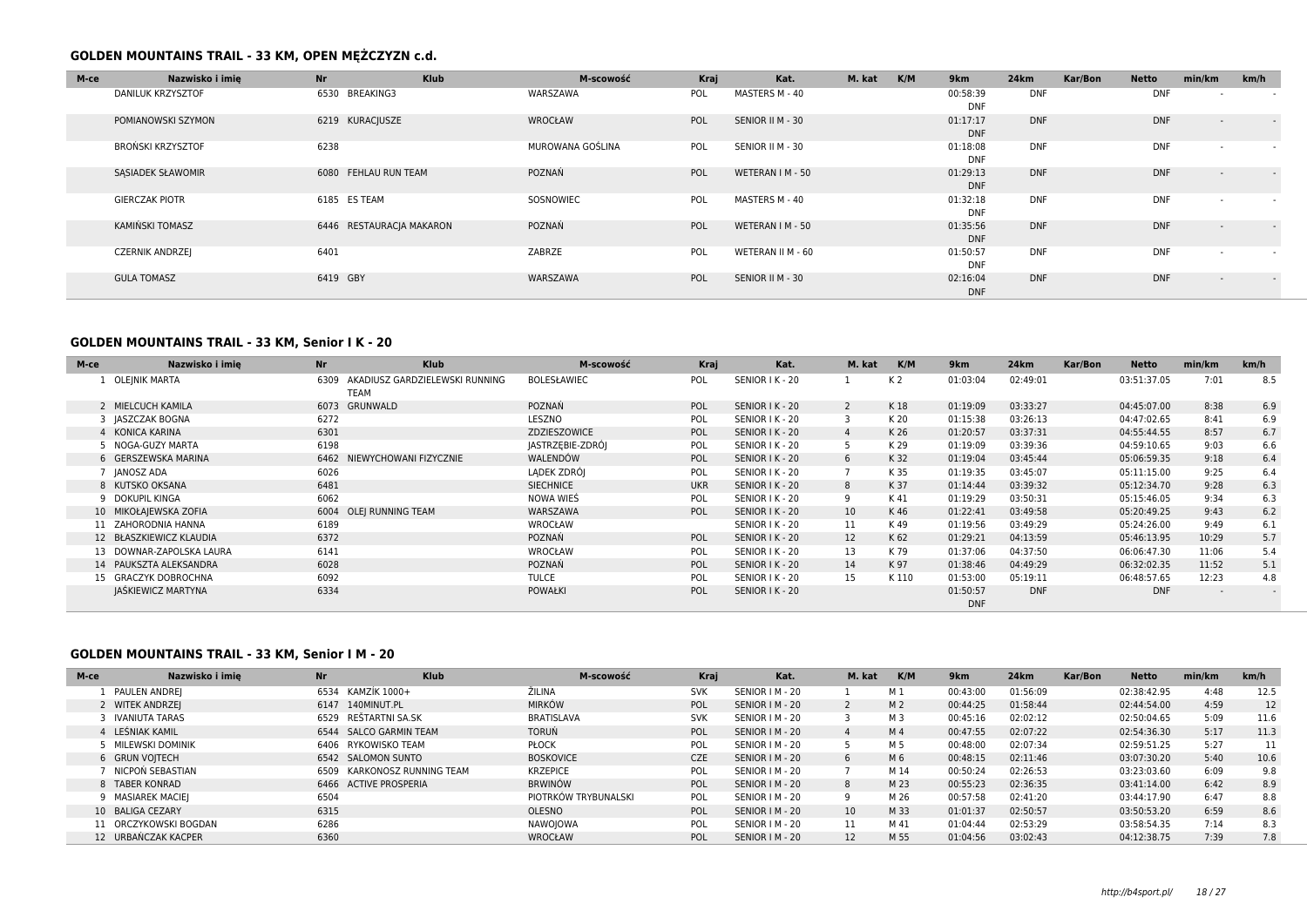### **GOLDEN MOUNTAINS TRAIL - 33 KM, Senior I M - 20 c.d.**

| M-ce | Nazwisko i imie         | <b>Nr</b> | <b>Klub</b>                | M-scowość                  | Kraj       |                 | Kat. | M. kat | K/M   | 9km      | <b>24km</b> | Kar/Bon | <b>Netto</b> | min/km | km/h |
|------|-------------------------|-----------|----------------------------|----------------------------|------------|-----------------|------|--------|-------|----------|-------------|---------|--------------|--------|------|
|      | 13 DROGOŚ KAJETAN       | 6457      |                            | WROCŁAW                    | POL        | SENIOR   M - 20 |      | 13     | M 60  | 01:06:38 | 02:59:48    |         | 04:14:13.20  | 7:42   | 7.8  |
|      | 14 SZUKAŁA MICHAŁ       | 6316      |                            | <b>KRAKÓW</b>              | <b>POL</b> | SENIOR   M - 20 |      | 14     | M 61  |          | 02:50:55    |         | 04:14:16.30  | 7:42   | 7.8  |
|      | 15 MIKULSKI TOMASZ      |           | 6036 UKS FILIPIDES TERESIN | <b>KAMPINOS</b>            | POL        | SENIOR   M - 20 |      | 15     | M 63  | 00:54:52 | 02:34:13    |         | 04:16:29.80  | 7:46   | 7.7  |
|      | 16 GASIOROWSKI JAROSŁAW | 6414      |                            | <b>ŚWIEBODZIN</b>          | POL        | SENIOR   M - 20 |      | 16     | M 82  | 01:08:57 | 03:20:18    |         | 04:26:07.50  | 8:03   | 7.4  |
|      | 17 GDULA JAKUB          | 6070      | KAMIL LEŚNIAK FANPAGE TEAM | POZNAŃ                     | POL        | SENIOR   M - 20 |      | 17     | M 90  | 01:07:42 | 03:11:19    |         | 04:29:45.70  | 8:10   | 7.3  |
|      | 18 KOPECKI MICHAŁ       | 6450      |                            | WARSZAWA                   | POL        | SENIOR   M - 20 |      | 18     | M 100 | 01:07:33 | 03:17:15    |         | 04:35:19.50  | 8:20   | 7.2  |
|      | 19 ŚLASKI BARTOSZ       |           | 6378 DZIK KOMANDO          | ŁÓDŹ                       | POL        | SENIOR   M - 20 |      | 19     | M 108 | 01:10:21 | 03:15:14    |         | 04:41:23.80  | 8:31   |      |
|      | 20 KABAŁA BARTOSZ       |           | 6211 #TEAMBIEGIWLKP        | POZNAŃ                     | <b>POL</b> | SENIOR   M - 20 |      | 20     | M 111 | 01:08:10 | 03:19:40    |         | 04:43:29.05  | 8:35   |      |
|      | 21 MARCHWICKI MACIEJ    | 6195      |                            | POZNAN                     | POL        | SENIOR   M - 20 |      | 21     | M 118 | 01:10:36 | 03:18:52    |         | 04:45:19.55  | 8:38   | 6.9  |
|      | 22 WITKOWSKI WOJCIECH   | 6059      |                            | <b>NIEMODLIN</b>           | <b>POL</b> | SENIOR   M - 20 |      | 22     | M 119 | 01:08:49 | 03:21:29    |         | 04:45:51.95  | 8:39   | 6.9  |
|      | 23 BIELECKI TOMASZ      | 6449      | FAST BIKE GNIEZNO          | <b>SZCZYTNIKI DUCHOWNE</b> | <b>POL</b> | SENIOR   M - 20 |      | 23     | M 133 | 01:22:42 | 03:40:45    |         | 04:55:43.80  | 8:57   | 6.7  |
|      | 24 ŁATWIŃSKI ŁUKASZ     |           | 6349 MOCNA GRUPA CEZARA    | PIETRZYKOWICE              | <b>POL</b> | SENIOR   M - 20 |      | 24     | M 137 | 01:20:02 | 03:39:47    |         | 04:57:15.10  | 9:00   | 6.7  |
|      | 25 GUZY RADOSŁAW        | 6197      |                            | JASTRZEBIE-ZDRÓJ           | <b>POL</b> | SENIOR   M - 20 |      | 25     | M 142 | 01:19:11 | 03:39:37    |         | 04:59:10.15  | 9:03   | 6.6  |
|      | 26 SŁOMIAN MIKOŁAJ      | 6493      |                            | POZNAŃ                     | <b>POL</b> | SENIOR   M - 20 |      | 26     | M 144 | 01:22:51 | 03:42:55    |         | 04:59:28.60  | 9:04   | 6.6  |
|      | 27 SZARSKI JACEK        | 6452      | <b>KAPCIOCHY</b>           | WROCŁAW                    | POL        | SENIOR   M - 20 |      | 27     | M 171 | 01:13:58 | 03:40:50    |         | 05:06:59.20  | 9:18   | 6.4  |
|      | 28 WICHROWSKI MICHAL    | 6431      |                            | <b>CZARNA</b>              | <b>POL</b> | SENIOR   M - 20 |      | 28     | M 177 | 01:16:45 | 03:40:43    |         | 05:11:13.55  | 9:25   | 6.4  |
|      | 29 WOJCIK KAROL         | 6463      | NIEWYCHOWANI FIZYCZNIE     | WALENDOW                   | POL        | SENIOR   M - 20 |      | 29     | M 180 | 01:19:03 | 03:45:44    |         | 05:12:18.10  | 9:27   | 6.3  |
|      | 30 BECHTA BECHTA        | 6144      | ADIDAS RUNNERS WARSAW      | WARSZAWA                   | POL        | SENIOR   M - 20 |      | 30     | M 260 | 01:30:26 | 04:32:31    |         | 06:14:19.90  | 11:20  | 5.3  |

### **GOLDEN MOUNTAINS TRAIL - 33 KM, Senior II K - 30**

| M-ce | Nazwisko i imie               | <b>Nr</b>    | <b>Klub</b>                   | M-scowość               | <b>Kraj</b> | Kat.             | M. kat          | K/M            | 9km      | <b>24km</b> | Kar/Bon  | <b>Netto</b> | min/km | km/h |
|------|-------------------------------|--------------|-------------------------------|-------------------------|-------------|------------------|-----------------|----------------|----------|-------------|----------|--------------|--------|------|
|      | KOWALIK EWELINA               |              | 6046 FIZJOBIEGACZE SZCZECIN   | <b>SZCZECIN</b>         | POL         | SENIOR II K - 30 | 1               | K1             | 00:57:56 | 02:36:41    |          | 03:36:22.95  | 6:33   | 9.2  |
|      | 2 SZKODA KASIA                |              | 6205 TATERNIKTEAM             | POZNAŃ                  | POL         | SENIOR II K - 30 | $\overline{2}$  | K <sub>4</sub> | 01:04:36 | 02:51:36    | 00:10:00 | 03:54:56.30  | 6:48   | 8.8  |
|      | 3 GUZIK JOANNA                | 6537         | NKB CHYŻY NOWY TOMYŚL         | <b>NOWY TOMYŚL</b>      | POL         | SENIOR II K - 30 | $\overline{3}$  | K7             | 01:02:57 | 02:54:31    |          | 04:04:27.80  | 7:24   | 8.1  |
|      | 4 DEINECKA MARTYNA            | 6103         |                               | <b>LUBARTÓW</b>         | POL         | SENIOR II K - 30 | $\overline{4}$  | K9             | 01:14:12 | 03:06:33    |          | 04:11:17.50  | 7:36   | 7.9  |
|      | 5 KORONA-SIERADZKA BOGUSŁAWA  | 6318         |                               | WARSZAWA                | POL         | SENIOR II K - 30 | 5               | K10            | 01:09:42 | 03:03:52    |          | 04:11:30.50  | 7:37   | 7.9  |
|      | 6 BRYCKA ANNA                 | 6330         | <b>SPORTOWY UMYSŁ</b>         | SADKÓW                  | POL         | SENIOR II K - 30 | 6               | K12            | 01:12:15 | 03:06:52    |          | 04:17:38.25  | 7:48   | 7.7  |
|      | <b>WALCZAK ADELA</b>          | 6086         | CURLING ŁÓDŹ                  | ŁÓDŹ                    | POL         | SENIOR II K - 30 | $7\overline{ }$ | K13            | 01:14:33 | 03:14:17    |          | 04:22:17.95  | 7:56   | 7.5  |
|      | 8 KRZACZKOWSKA IWONA          | 6284         | <b>DZIKI WROCŁAW</b>          | WROCŁAW                 | POL         | SENIOR II K - 30 | 8               | K15            | 01:11:38 | 03:09:38    |          | 04:27:25.10  | 8:06   | 7.4  |
|      | 9 ANDRZEICZAK ANNA            | 6081         | NKB CHYŻY NOWY TOMYŚL         | <b>NOWY TOMYSL</b>      | POL         | SENIOR II K - 30 | 9               | K16            | 01:12:08 | 03:18:20    |          | 04:33:12.60  | 8:16   | 7.2  |
|      | 10 TKACZYK-CAŁKA ANNA         | 6030         | #ZALINIAMETYTEAM              | POZNAŃ                  | POL         | SENIOR II K - 30 | 10              | K 22           | 01:17:12 | 03:30:37    |          | 04:49:55.45  | 8:47   | 6.8  |
|      | 11 MOREVA DARIA               | 6063         | TRAILRUNNINGSCHOOL.COM        | WROCLAW                 | POL         | SENIOR II K - 30 | 11              | K 23           | 01:21:44 | 03:36:18    |          | 04:51:21.75  | 8:49   | 6.8  |
|      | 12 TOMASZYK ELZBIETA          | 6298         |                               | POZNAŃ                  | POL         | SENIOR II K - 30 | 12              | K 27           | 01:20:18 | 03:42:11    |          | 04:56:48.60  | 8:59   | 6.7  |
|      | 13 BORKOWSKA JUSTYNA          | 6485         |                               | SEDZISŁAW               | POL         | SENIOR II K - 30 | 13              | K 30           | 01:15:40 | 03:44:25    |          | 05:00:13.40  | 9:05   | 6.6  |
|      | 14 DŁUGOSZ-STEPNIAK AGNIESZKA |              | 6271 STAY INSANE, BIEGJEM     | <b>LUBLIN</b>           | POL         | SENIOR II K - 30 | 14              | K 31           | 01:21:40 | 03:29:31    |          | 05:02:08.00  | 9:09   | 6.6  |
|      | 15 MRÓWKA MAŁGORZATA          | 6257         |                               | ŁÓDŹ                    | POL         | SENIOR II K - 30 | 15              | K 33           | 01:28:43 | 03:50:36    |          | 05:09:32.85  | 9:22   | 6.4  |
|      | 16 PILC ANNA                  | 6519         |                               | TARNOWO PODGÓRNE        | POL         | SENIOR II K - 30 | 16              | K 34           | 01:18:01 | 03:42:14    |          | 05:10:55.40  | 9:25   | 6.4  |
|      | 17 SUCHANEK ALEKSANDRA        | 6096         | NIGHT RUNNERS PYSKOWICE       | <b>PYSKOWICE</b>        | POL         | SENIOR II K - 30 | 17              | K 36           | 01:21:10 | 03:49:57    |          | 05:12:13.35  | 9:27   | 6.3  |
|      | 18 DUROWICZ NATALIA           | 6399         |                               | NIEPRUSZEWO             | POL         | SENIOR II K - 30 | 18              | K 38           | 01:21:01 | 03:49:12    |          | 05:13:29.80  | 9:29   | 6.3  |
|      | 19 SZAL MAŁGORZATA            | 6387         | <b>TENIS CENTRUM AS</b>       | POLANICA- ZDRÓI         | POL         | SENIOR II K - 30 | 19              | K 39           | 01:21:56 | 03:54:45    |          | 05:13:50.95  | 9:30   | 6.3  |
|      | 20 BAJERLEIN SYLWIA           | 6502         |                               | POZNAŃ                  | POL         | SENIOR II K - 30 | 20              | K 42           | 01:21:24 | 03:46:42    |          | 05:15:55.90  | 9:34   | 6.3  |
|      | 21 GOŁAB ALEKSANDRA           | 6045         | TEN CO MARCIN G.              | STARA BYSTRZYCA         | POL         | SENIOR II K - 30 | 21              | K 45           | 01:23:09 | 03:53:27    |          | 05:19:43.20  | 9:41   | 6.2  |
|      | 22 BALCZYŃSKA ANNA            | 6020         | PIATKOWO NA BIEGOWO           | POZNAŃ                  | POL         | SENIOR II K - 30 | 22              | K 51           | 01:27:12 | 03:57:12    |          | 05:26:43.05  | 9:54   | 6.1  |
|      | 23 KUBIAK MARTA               | 6018         |                               | <b>BIEDRUSKO</b>        | POL         | SENIOR II K - 30 | 23              | K 52           | 01:28:38 | 04:01:12    |          | 05:29:28.40  | 9:59   | 6    |
|      | 24 OWCZARZAK KATARZYNA        | 6011         |                               | MUROWANA GOŚLINA        | POL         | SENIOR II K - 30 | 24              | K 53           | 01:28:37 | 04:01:11    |          | 05:29:28.60  | 9:59   | 6    |
|      | 25 KOPROWSKA AGNIESZKA        | 6160         | <b>BIEGAM U KOLESI</b>        | LUBAWA                  | POL         | SENIOR II K - 30 | 25              | K 57           | 01:23:14 | 03:58:20    |          | 05:39:19.05  | 10:16  | 5.8  |
|      | 26 SAŁEK AGATA                | 6307         |                               | <b>BIAŁOGARD</b>        | POL         | SENIOR II K - 30 | 26              | K 60           | 01:28:14 | 04:14:03    |          | 05:45:26.20  | 10:28  | 5.7  |
| 27   | <b>WISZNIEWICZ AGNIESZKA</b>  | 6259         |                               | RUDA ŚLASKA             | POL         | SENIOR II K - 30 | 27              | K 64           | 01:27:48 | 04:14:53    |          | 05:49:06.25  | 10:34  | 5.7  |
|      | 28 BUJALSKA AGATA             | 6151         |                               | WARSZAWA                | POL         | SENIOR II K - 30 | 28              | K 66           | 01:26:05 | 04:29:44    |          | 05:57:19.90  | 10:49  | 5.5  |
|      | 29 SMORAWSKA LIDIA            | 6244         | <b>TARNOWO PODGÓRNE BIEGA</b> | <b>TARNOWO PODGÓRNE</b> | POL         | SENIOR II K - 30 | 29              | K 69           | 01:25:45 | 04:21:17    |          | 05:58:57.30  | 10:52  | 5.5  |
|      | RATKOWSKA IZABELA             | 6261         |                               | WARSZAWA                | POL         | SENIOR II K - 30 | 30              | K 70           | 01:36:12 | 04:25:38    |          | 05:59:47.70  | 10:54  | 5.5  |
|      | 31 KWIATKOWSKA AGNIESZKA      | 6224 LIPIARY |                               | POZNAŃ                  | POL         | SENIOR II K - 30 | 31              | K 71           | 01:42:01 | 04:35:00    |          | 05:59:57.95  | 10:54  | 5.5  |
|      | 32 CZAJKA ELŻBIETA            | 6225 LIPIARY |                               | POZNAŃ                  | POL         | SENIOR II K - 30 | 32              | K 72           | 01:42:05 | 04:35:04    |          | 05:59:59.40  | 10:54  | 5.5  |
|      | 33 CZESKA KAROLINA            | 6247         | <b>LAMPART TRENING</b>        | <b>MOSINA</b>           | POL         | SENIOR II K - 30 | 33              | K 76           | 01:34:38 | 04:29:18    |          | 06:02:21.35  | 10:58  | 5.5  |
|      | 34 KOTULA WERONIKA            | 6409         |                               | CHORZÓW                 | POL         | SENIOR II K - 30 | 34              | K82            | 01:33:09 | 04:33:34    |          | 06:08:50.85  | 11:10  | 5.4  |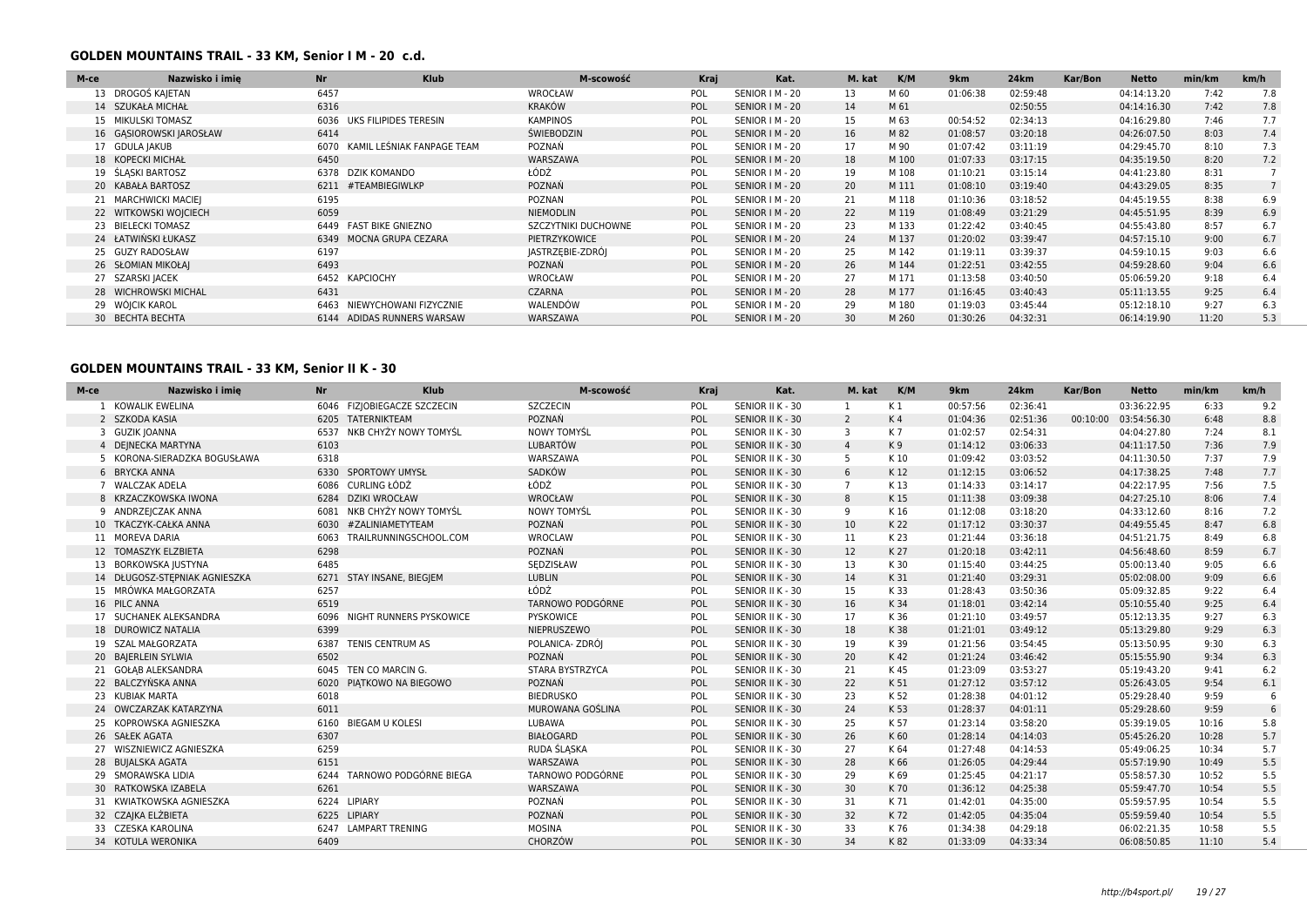### **GOLDEN MOUNTAINS TRAIL - 33 KM, Senior II K - 30 c.d.**

| M-ce | Nazwisko i imie          | <b>Nr</b> | <b>Klub</b>                             | M-scowość                   | Kraj | Kat.             | M. kat | K/M   | 9 <sub>km</sub> | 24km       | Kar/Bon | <b>Netto</b> | min/km | km/h   |
|------|--------------------------|-----------|-----------------------------------------|-----------------------------|------|------------------|--------|-------|-----------------|------------|---------|--------------|--------|--------|
|      | 35 KLYSZCZ MONIKA        |           | 6505 IZBICKO W BIEGU                    | <b>OTMICE</b>               | POL  | SENIOR II K - 30 | 35     | K 84  | 01:30:29        | 04:36:18   |         | 06:10:52.40  | 11:14  | 5.3    |
|      | 36 JUSIAK MARTA          |           | 6116 M-FIT RAWICZ                       | RAWICZ                      | POL  | SENIOR II K - 30 | 36     | K 87  | 01:34:17        | 04:33:37   |         | 06:14:24.70  | 11:20  | 5.3    |
|      | 37 WILCZEK MAŁGORZATA    | 6302      | RAJSPORT ACTIVE                         | PABIANICE                   | POL  | SENIOR II K - 30 | 37     | K 98  | 01:40:12        | 04:56:51   |         | 06:33:08.80  | 11:54  | 5      |
|      | 38 STOMPEL EWELINA       | 6396      |                                         | SIEMIANOWICE ŚLĄSKIE        | POL  | SENIOR II K - 30 | 38     | K 102 | 01:35:39        | 04:55:55   |         | 06:38:41.35  | 12:04  | 5      |
|      | 39 KURBIEL SYLWIA        |           | 6395 SIEMIANOWICE I PRZYJACIELE BIEGAJA | SIEMIANOWICE ŚLĄSKIE        | POL  | SENIOR II K - 30 | 39     | K 103 | 01:35:39        | 04:55:55   |         | 06:38:42.05  | 12:04  | 5      |
|      | 40 BILCZEWSKA BASIA      | 6325      | HEINEKEN KRAKÓW RUNNING CLUB            | <b>KRAKOW</b>               | POL  | SENIOR II K - 30 | 40     | K 105 | 01:40:57        | 05:00:01   |         | 06:40:25.00  | 12:08  | 4.9    |
|      | 41 ZAGÓRSKA BEATA        | 6367      |                                         | GOLESZÓW                    | POL  | SENIOR II K - 30 | 41     | K 113 | 01:47:20        | 05:19:40   |         | 06:56:20.30  | 12:36  | 4.8    |
|      | 42 FRANCUZ PATRYCJA      | 6400      |                                         | SZYCE                       | POL  | SENIOR II K - 30 | 42     | K 115 | 01:50:48        | 05:15:58   |         | 07:04:48.55  | 12:52  | 4.7    |
|      | 43 BARTOSIEWICZ DOROTA   | 6425      |                                         | POZNAŃ                      | POL  | SENIOR II K - 30 | 43     | K 117 | 01:43:01        | 05:22:48   |         | 07:12:26.50  | 13:06  | 4.6    |
|      | 44 GAWLAK EWA            | 6168 MNG  |                                         | <b>CZECHOWICE DZIEDZICE</b> | POL  | SENIOR II K - 30 | 44     | K118  | 01:46:30        | 05:24:44   |         | 07:19:02.70  | 13:18  | 4.5    |
|      | 45 SZARMACH OLGA         | 6208      |                                         | GDYNIA                      | POL  | SENIOR II K - 30 | 45     | K 119 | 01:43:29        | 05:36:07   |         | 07:24:37.75  | 13:28  | 4.5    |
|      | 46 STRZELCZYK ALEKSANDRA |           | 6375 KLUB BIEGACZA RTV EURO AGD         | WARSZAWA                    | POL  | SENIOR II K - 30 | 46     | K120  | 01:59:17        | 05:29:04   |         | 07:39:25.15  | 13:55  | 4.3    |
|      | 47 REGULSKA ANETA        |           | 6053 DRUŻYNA SZPIKU                     | WROCLAW                     | POL  | SENIOR II K - 30 | 47     | K 122 | 02:09:53        | 05:49:53   |         | 08:18:07.65  | 15:05  |        |
|      | 48 KOSTULSKA OLGA        |           | 6050 WKURW TEAM                         | <b>TORUŃ</b>                | POL  | SENIOR II K - 30 | 48     | K124  | 02:05:52        | 05:58:05   |         | 08:21:22.30  | 15:11  | 3.9    |
|      | KACZMAREK DOROTA         |           | 6131 RADZIKI                            | WROCŁAW                     | POL  | SENIOR II K - 30 |        |       | 01:22:37        | 04:06:42   |         | <b>DNF</b>   |        | $\sim$ |
|      |                          |           |                                         |                             |      |                  |        |       | <b>DNF</b>      | <b>DNF</b> |         |              |        |        |
|      | POMIANOWSKA ROMANA       | 6218      |                                         | WROCŁAW                     | POL  | SENIOR II K - 30 |        |       | 01:54:26        | 05:50:24   |         | <b>DNF</b>   |        | $\sim$ |
|      |                          |           |                                         |                             |      |                  |        |       | <b>DNF</b>      | <b>DNF</b> |         |              |        |        |
|      | KANTOR MARTYNA           | 6533      |                                         | <b>KRAKÓW</b>               | POL  | SENIOR II K - 30 |        |       | 00:56:55        | <b>DNF</b> |         | <b>DNF</b>   |        |        |
|      |                          |           |                                         |                             |      |                  |        |       | <b>DNF</b>      |            |         |              |        |        |
|      | WIELOGÓRSKA NATALIA      | 6468      |                                         | SIEDLCE                     | POL  | SENIOR II K - 30 |        |       | 01:13:58        | <b>DNF</b> |         | <b>DNF</b>   |        |        |
|      |                          |           |                                         |                             |      |                  |        |       | <b>DNF</b>      |            |         |              |        |        |
|      | WIŚNIEWSKA JUSTYNA       | 6412 GBY  |                                         | WARSZAWA                    | POL  | SENIOR II K - 30 |        |       | 02:16:14        | <b>DNF</b> |         | <b>DNF</b>   |        | $\sim$ |
|      |                          |           |                                         |                             |      |                  |        |       | <b>DNF</b>      |            |         |              |        |        |

### **GOLDEN MOUNTAINS TRAIL - 33 KM, Senior II M - 30**

| M-ce | Nazwisko i imie          | <b>Nr</b>  | <b>Klub</b>                                           | M-scowość            | Kraj       | Kat.             | M. kat         | K/M  | 9km      | <b>24km</b> | Kar/Bon | <b>Netto</b> | min/km | km/h |
|------|--------------------------|------------|-------------------------------------------------------|----------------------|------------|------------------|----------------|------|----------|-------------|---------|--------------|--------|------|
|      | HLAVATÍK JAN             | 6120       | JUMP SPORT FRÝDEK-MÍSTEK //<br>KURACJUSZE Z WROCLAWIA | <b>FRÝDEK-MÍSTEK</b> | CZE        | SENIOR II M - 30 |                | M 7  | 00:49:58 | 02:14:49    |         | 03:09:37.45  | 5:44   | 10.4 |
|      | 2 LULIS DAWID            |            | 6055 ALTRA TEAM RED                                   | <b>WROCŁAW</b>       | POL        | SENIOR II M - 30 | 2              | M 9  | 00:51:39 | 02:20:47    |         | 03:12:17.10  | 5:49   | 10.3 |
|      | 3 IAKUBOWSKI MARTIN      |            | 6200 HLK-92                                           | <b>HELSINGBORG</b>   | <b>SWE</b> | SENIOR II M - 30 | 3              | M 11 | 00:54:09 | 02:24:02    |         | 03:20:18.40  | 6:04   | 9.9  |
|      | 4 SZYMAŃSKI PAWEŁ        |            | 6042 FIZIOBIEGACZE SZCZECIN                           | <b>SZCZECIN</b>      | POL        | SENIOR II M - 30 | $\overline{4}$ | M 12 | 00:54:47 | 02:10:09    |         | 03:21:23.55  | 6:06   | 9.8  |
|      | 5 MIESZCZAK MARCIN       | 6423       |                                                       | <b>BIELSKO-BIAŁA</b> | POL        | SENIOR II M - 30 | 5              | M 13 | 00:49:20 | 02:17:53    |         | 03:22:43.95  | 6:08   | 9.8  |
|      | 6 STREIT DAWID           | 6009       |                                                       | <b>BIELSKO-BIAŁA</b> | POL        | SENIOR II M - 30 | 6              | M 15 | 00:53:36 | 02:27:32    |         | 03:26:04.10  | 6:14   | 9.6  |
|      | 7 DUDA KAROL             |            | 6056 PCH SPORT TEAM                                   | PIESZYCE             | POL        | SENIOR II M - 30 | $\overline{7}$ | M 16 | 00:50:20 | 02:25:12    |         | 03:26:17.45  | 6:15   | 9.6  |
|      | 8 SZKOŁA WOJCIECH        | 6109       | NATURAL BORN RUNNERS                                  | POZNAŃ               | POL        | SENIOR II M - 30 | 8              | M 18 | 00:56:10 | 02:32:51    |         | 03:30:27.60  | 6:22   | 9.4  |
|      | 9 KSIAŻKIEWICZ PIOTR     |            | 6489 CITY TRAIL TEAM                                  | WAGROWIEC            | POL        | SENIOR II M - 30 | 9              | M 19 | 00:54:17 | 02:33:36    |         | 03:35:02.75  | 6:30   | 9.2  |
|      | 10 KURA PATRYK           | 6060       |                                                       | <b>BEDZIN</b>        | POL        | SENIOR II M - 30 | 10             | M 20 | 00:57:26 | 02:42:13    |         | 03:35:48.10  | 6:32   | 9.2  |
|      | 11 SABAT KAMIL           | 6008       | 140MINUT.PL                                           | <b>KOTOWICE</b>      | POL        | SENIOR II M - 30 | 11             | M 21 | 01:00:02 | 02:39:00    |         | 03:37:12.25  | 6:34   | 9.1  |
|      | 12 RAZIM MATEUS          | 6289       |                                                       | ZABRZE               | POL        | SENIOR II M - 30 | 12             | M 22 | 00:59:12 | 02:38:46    |         | 03:38:09.40  | 6:36   | 9.1  |
|      | 13 BRZAKALSKI KRZYSIEK   | 6044       |                                                       | PŁOCK                | POL        | SENIOR II M - 30 | 13             | M 24 | 00:56:15 | 02:38:03    |         | 03:41:29.90  | 6:42   | 8.9  |
|      | 14 LISEK ANDRZEJ         | 6112 LISEK |                                                       | POZNAN               | POL        | SENIOR II M - 30 | 14             | M 28 | 01:00:51 | 02:39:11    |         | 03:45:39.90  | 6:50   | 8.8  |
|      | 15 WOJSŁAW BARTŁOMIEJ    | 6230       | <b>GLKS MARCINOWICE</b>                               | <b>BIAŁA</b>         | POL        | SENIOR II M - 30 | 15             | M 29 | 00:53:47 | 02:36:08    |         | 03:45:58.25  | 6:50   | 8.8  |
|      | 16 SIERADZKI KRZYSZTOF   |            | 6303 PRZEDWOJEWSKI TEAM                               | WARSZAWA             | POL        | SENIOR II M - 30 | 16             | M 30 | 00:55:48 | 02:37:45    |         | 03:47:39.65  | 6:53   | 8.7  |
|      | 17 SUDOLSKI JACEK        | 6157       | GUSTAW TEŻ BIEGA                                      | OLEŚNICA             | POL        | SENIOR II M - 30 | 17             | M 32 | 01:02:54 | 02:50:10    |         | 03:50:40.90  | 6:59   | 8.6  |
|      | 18 BOCZEK LESZEK         | 6391       | ZAŁOGA GÓRSKA                                         | <b>WYSOKA</b>        | POL        | SENIOR II M - 30 | 18             | M 34 | 01:00:53 | 02:49:36    |         | 03:52:39.75  | 7:03   | 8.5  |
|      | 19 MOLIK JAKUB           | 6364       | STR POZNAŃ                                            | POZNAŃ               | POL        | SENIOR II M - 30 | 19             | M 39 | 01:05:28 | 02:57:15    |         | 03:57:43.40  | 7:12   | 8.3  |
|      | 20 OWCZARZAK TOMASZ      | 6482       |                                                       | MUROWANA GOŚLINA     | POL        | SENIOR II M - 30 | 20             | M 42 | 01:06:15 | 02:57:02    |         | 03:59:30.70  | 7:15   | 8.3  |
|      | 21 STACHOWIAK ŁUKASZ     | 6402       | STR POZNAŃ / CITY TRAIL TEAM                          | POZNAŃ               | POL        | SENIOR II M - 30 | 21             | M 43 | 00:57:48 | 02:50:09    |         | 03:59:38.10  | 7:15   | 8.3  |
|      | 22 RASZKOWSKI PIOTR      | 6269       | ŚLĘZAK TEAM   PIOTRBIEGACZ.PL                         | <b>GDAŃSK</b>        | POL        | SENIOR II M - 30 | 22             | M 44 | 01:01:31 | 02:47:28    |         | 04:00:59.80  | 7:18   | 8.2  |
|      | 23 PACEK TOMASZ          | 6390       | FIZJOBIEGACZE SZCZECIN                                | <b>SZCZECIN</b>      | POL        | SENIOR II M - 30 | 23             | M 46 | 01:04:17 | 02:55:52    |         | 04:02:11.30  | 7:20   | 8.2  |
|      | 24 NOWACKI MATEUSZ       | 6068       | PRZEDWOJEWSKI TEAM                                    | STRONIE ŚLĄSKIE      | POL        | SENIOR II M - 30 | 24             | M 47 | 01:01:00 | 02:52:08    |         | 04:02:48.15  | 7:21   | 8.2  |
|      | MOSIOŁEK PRZEMYSŁAW      | 6442       |                                                       | SKARŻYSKO-KAMIENNA   | POL        | SENIOR II M - 30 | 25             | M 48 | 01:04:06 | 02:57:00    |         | 04:05:07.55  | 7:25   | 8.1  |
|      | 26 RESZKA MAREK          | 6064       | #NIBYBIEGACZ                                          | <b>LUBLIN</b>        | POL        | SENIOR II M - 30 | 26             | M 49 | 01:06:03 | 02:54:00    |         | 04:05:13.15  | 7:25   | 8.1  |
|      | 27 CHODOROWSKI KRZYSZTOF |            | 6270 PRZEDWOIEWSKI TEAM                               | WROCŁAW              | POL        | SENIOR II M - 30 | 27             | M 52 | 01:05:54 | 03:05:42    |         | 04:08:30.35  | 7:31   |      |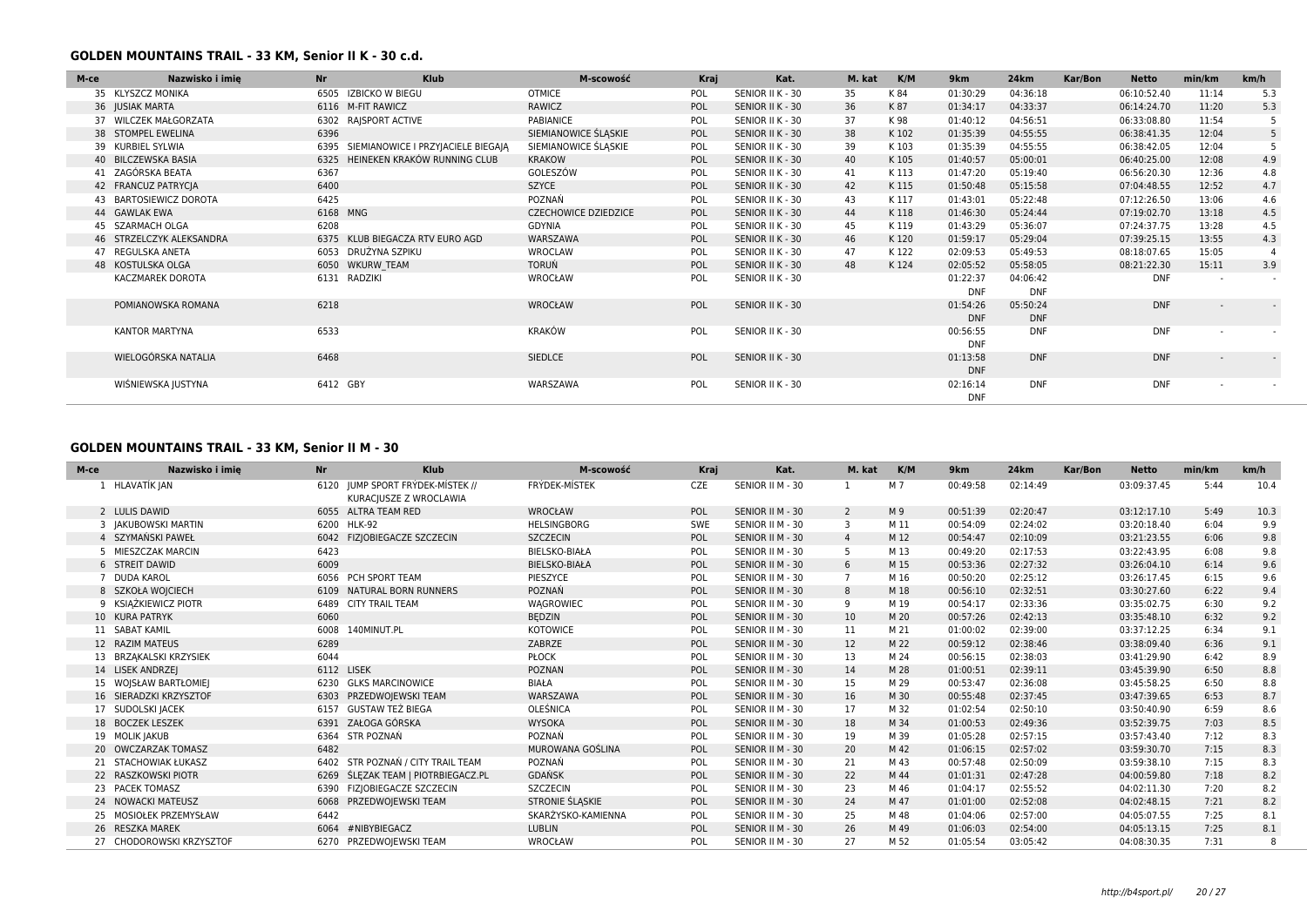### **GOLDEN MOUNTAINS TRAIL - 33 KM, Senior II M - 30 c.d.**

| M-ce | Nazwisko i imie                 | <b>Nr</b> | <b>Klub</b>                                            | M-scowość                   | Kraj | Kat.             | M. kat | K/M   | 9km      | <b>24km</b> | Kar/Bon | <b>Netto</b> | min/km | km/h            |
|------|---------------------------------|-----------|--------------------------------------------------------|-----------------------------|------|------------------|--------|-------|----------|-------------|---------|--------------|--------|-----------------|
|      | 28 GLANOWSKI MAREK              | 6098      |                                                        | BYSTRZYCA KŁODZKA           | POL  | SENIOR II M - 30 | 28     | M 53  | 01:00:56 | 03:02:44    |         | 04:10:25.00  | 7:35   | 7.9             |
| 29   | ŚMIECHOWSKI MICHAŁ              | 6444      | <b>PANTHERS WROCŁAW</b>                                | WROCŁAW                     | POL  | SENIOR II M - 30 | 29     | M 56  | 01:04:05 | 03:05:03    |         | 04:12:39.65  | 7:39   | 7.8             |
| 30   | <b>WOINAROWICZ PAWEŁ</b>        | 6135      |                                                        | WILKSZYN                    | POL  | SENIOR II M - 30 | 30     | M 57  | 01:05:16 | 03:00:06    |         | 04:13:01.30  | 7:40   | 7.8             |
|      | 31 TOMASZKIEWICZ WOJCIECH       | 6161      | <b>RUN FOREST</b>                                      | <b>STRACHOCIN</b>           | POL  | SENIOR II M - 30 | 31     | M 58  | 01:07:41 | 02:59:36    |         | 04:13:15.60  | 7:40   | 7.8             |
|      | 32 SŁOCIAK RAFAŁ                | 6285      | RAJSPORT ACTIVE/PRZEDWOJEWSKI<br><b>TEAM</b>           | OPOLE                       | POL  | SENIOR II M - 30 | 32     | M 59  | 01:06:22 | 03:01:24    |         | 04:13:58.70  | 7:41   | 7.8             |
|      | 33 DEBEK ŁUKASZ                 | 6280      |                                                        | RYKI                        | POL  | SENIOR II M - 30 | 33     | M 62  | 01:06:50 | 02:59:10    |         | 04:14:46.30  | 7:43   | 7.8             |
|      | 34 ZARZYCKI MACIEJ              | 6191      | DOGOŃ GRODZISK MAZOWIECKI                              | PODKOWA LEŚNA               | POL  | SENIOR II M - 30 | 34     | M 64  | 00:49:20 | 02:24:22    |         | 04:16:35.10  | 7:46   | 7.7             |
|      | 35 MAT KAMIL                    | 6433      |                                                        | ZABKI                       | POL  | SENIOR II M - 30 | 35     | M 65  | 01:09:01 | 02:59:47    |         | 04:16:35.55  | 7:46   | 7.7             |
|      | 36 STON WOJCIECH                | 6432      |                                                        | <b>KORZONEK</b>             | POL  | SENIOR II M - 30 | 36     | M 66  | 01:09:03 | 02:59:47    |         | 04:16:36.55  | 7:46   | 7.7             |
|      | 37 WALCZAK PATRYK               | 6306      |                                                        | <b>KONIN</b>                | POL  | SENIOR II M - 30 | 37     | M 67  | 01:00:14 | 03:00:30    |         | 04:17:20.00  | 7:47   | 7.7             |
|      | 38 LACHOWSKI ROBERT             | 6172      |                                                        | ŁÓDŹ                        | POL  | SENIOR II M - 30 | 38     | M 68  | 01:07:48 | 03:06:50    |         | 04:17:29.80  | 7:48   | 7.7             |
|      | 39 APANOV ANDREY                | 6292      |                                                        | <b>WROCLAW</b>              | POL  | SENIOR II M - 30 | 39     | M 71  | 01:14:40 | 03:18:23    |         | 04:21:38.40  | 7:55   | 7.6             |
|      | 40 KNEBLOCH KASPER              | 6085      | <b>DZIK KOMANDO</b>                                    | ŁÓDŹ                        | POL  | SENIOR II M - 30 | 40     | M 74  | 01:11:13 | 03:09:45    |         | 04:22:13.90  | 7:56   | 7.6             |
|      | 41 MADOŃ RAFAŁ                  | 6075      |                                                        | POZNAŃ                      | POL  | SENIOR II M - 30 | 41     | M 77  | 01:04:24 | 03:03:07    |         | 04:24:08.40  | 8:00   | 7.5             |
|      | 42 PRZYSIWEK PATRYK             | 6356      |                                                        | POZNAŃ                      | POL  | SENIOR II M - 30 | 42     | M 79  | 01:09:39 | 03:17:38    |         | 04:24:33.15  | 8:01   | 7.5             |
| 43   | <b>KARGUL TOMASZ</b>            | 6164      | ŚWO                                                    | WROCŁAW                     | POL  | SENIOR II M - 30 | 43     | M 81  | 01:04:29 | 03:04:30    |         | 04:26:04.45  | 8:03   | 7.4             |
|      | 44 DEMKOWSKI MARCIN             | 6384      |                                                        | WROCLAW                     | POL  | SENIOR II M - 30 | 44     | M 84  | 01:09:26 | 03:07:55    |         | 04:27:00.35  | 8:05   | 7.4             |
| 45   | <b>CZAPIGA GRZEGORZ</b>         | 6150      | <b>TECE INDUSTRIAL</b>                                 | <b>BORÓW</b>                | POL  | SENIOR II M - 30 | 45     | M 85  | 01:05:42 | 03:07:02    |         | 04:27:43.50  | 8:06   | 7.4             |
|      | 46 KOTYRBA TOMASZ               | 6236      |                                                        | <b>KATOWICE</b>             | POL  | SENIOR II M - 30 | 46     | M 91  | 01:08:43 | 03:13:55    |         | 04:29:54.70  | 8:10   | 7.3             |
| 47   | <b>MICHALEWSKI PAWEŁ</b>        | 6421      |                                                        | OPOLE                       | POL  | SENIOR II M - 30 | 47     | M 92  | 01:10:11 | 03:16:45    |         | 04:30:14.65  | 8:11   | 7.3             |
|      | 48 WANAT MATEUSZ                |           | 6178 PRZEDWOJEWSKI TEAM                                | WROCŁAW                     | POL  | SENIOR II M - 30 | 48     | M 93  | 01:05:10 | 03:12:10    |         | 04:30:37.10  | 8:12   | 7.3             |
|      | 49 GAŁECKI ROBERT               | 6352      |                                                        | KIEŁCZÓW                    | POL  | SENIOR II M - 30 | 49     | M 94  | 01:06:15 | 03:13:19    |         | 04:30:52.30  | 8:12   | 7.3             |
|      | 50 HEJZNER AREK                 | 6152      |                                                        | GDAŃSK                      | POL  | SENIOR II M - 30 | 50     | M 95  | 01:07:41 | 03:16:54    |         | 04:31:47.40  | 8:14   | 7.3             |
|      | 51 KOMAR KRYSTIAN               | 6273      |                                                        | POZNAŃ                      | POL  | SENIOR II M - 30 | 51     | M 96  | 01:16:44 | 03:21:05    |         | 04:32:57.35  | 8:16   | 7.3             |
|      | 52 BURA KRYSTIAN                | 6248      | #BIEGA LESZNO                                          | LESZNO                      | POL  | SENIOR II M - 30 | 52     | M 98  | 01:12:38 | 03:14:56    |         | 04:33:58.00  | 8:18   | 7.2             |
|      | 53 MAKOWSKI JAROSŁAW            | 6184      | <b>STAY INSANE</b>                                     | <b>LUBLIN</b>               | POL  | SENIOR II M - 30 | 53     | M 101 | 01:10:20 | 03:11:45    |         | 04:35:33.10  | 8:21   | 7.2             |
|      | 54 BEDNAREK BARTŁOMIEJ          | 6041      | <b>MKS SIECHNICE</b>                                   | <b>RADWANICE</b>            | POL  | SENIOR II M - 30 | 54     | M 103 | 01:04:17 | 03:11:35    |         | 04:37:41.60  | 8:24   | 7.1             |
|      | 55 BUŁAWA SZCZEPAN              | 6525      |                                                        | <b>NOWY WIŚNICZ</b>         | POL  | SENIOR II M - 30 | 55     | M 104 | 01:06:54 | 03:16:33    |         | 04:38:44.55  | 8:26   | 7.1             |
|      | 56 MIROSHNYCHENKO RUSLAN        | 6264      |                                                        | WROCŁAW                     | POL  | SENIOR II M - 30 | 56     | M 106 | 01:10:30 | 03:24:55    |         | 04:40:07.75  | 8:29   | 7.1             |
| 57   | <b>BŁASZCZAK ŁUKASZ</b>         | 6486      |                                                        | WROCŁAW                     | POL  | SENIOR II M - 30 | 57     | M 107 | 01:15:57 | 03:21:36    |         | 04:40:15.15  | 8:29   | 7.1             |
|      |                                 |           |                                                        |                             |      |                  |        |       |          |             |         |              |        | $\overline{7}$  |
|      | 58 ŁYSIAK BARTEK                | 6245      |                                                        | DĄBRÓWKA                    | POL  | SENIOR II M - 30 | 58     | M 109 | 01:11:16 | 03:20:18    |         | 04:41:33.05  | 8:31   | $7\overline{ }$ |
|      | 59 POŁEĆ LESZEK                 |           | 6176 SBRT WROCŁAW                                      | <b>BISKUPICE</b>            | POL  | SENIOR II M - 30 | 59     | M 115 | 01:14:51 | 03:31:14    |         | 04:44:49.25  | 8:37   |                 |
|      | 60 PILAREK WOICIECH             | 6319      |                                                        | WROCŁAW                     | POL  | SENIOR II M - 30 | 60     | M 117 | 01:13:40 | 03:21:14    |         | 04:45:09.45  | 8:38   | 6.9             |
| 61   | MARGASIŃSKI MICHAŁ              | 6114      |                                                        | <b>KAMIENIEC ZABKOWICKI</b> | POL  | SENIOR II M - 30 | 61     | M 120 | 01:05:51 | 03:18:15    |         | 04:46:06.85  | 8:40   | 6.9<br>6.9      |
| 62   | <b>BUDYNEK TADEUSZ</b>          | 6478      | ALVO RACING TEAM                                       | <b>DABROWA</b>              | POL  | SENIOR II M - 30 | 62     | M 121 | 01:13:18 | 03:27:46    |         | 04:47:28.70  | 8:42   |                 |
|      | 63 KOKOTT MARCIN                | 6332      | 140MINUT.PL                                            | SMOLEC                      | POL  | SENIOR II M - 30 | 63     | M 123 | 01:08:42 | 03:25:18    |         | 04:48:03.15  | 8:43   | 6.9             |
|      | 64 NIKOLAJUK ROBERT             | 6014      |                                                        | OLSZTYN                     | POL  | SENIOR II M - 30 | 64     | M 124 | 01:25:46 | 03:47:14    |         | 04:48:22.15  | 8:44   | 6.9             |
| 65   | <b>ZIEWIEC MARCIN</b>           | 6122      |                                                        | WROCŁAW                     | POL  | SENIOR II M - 30 | 65     | M 125 | 01:12:51 | 03:33:11    |         | 04:50:16.45  | 8:47   | 6.8             |
|      | 66 MAŃKOWSKI TOMASZ             | 6125      | WOJOWNICY WÓDY                                         | WITASZYCE                   | POL  | SENIOR II M - 30 | 66     | M 127 | 01:15:50 | 03:32:25    |         | 04:51:51.55  | 8:50   | 6.8             |
|      | 67 MADERA MICHAŁ                |           | 6276 LECIMY TUTAJ                                      | WROCŁAW                     | POL  | SENIOR II M - 30 | 67     | M 128 | 01:11:52 | 03:33:03    |         | 04:53:35.00  | 8:53   | 6.7             |
| 68   | DRAŃKO PIOTR                    | 6326      |                                                        | <b>KRAKÓW</b>               | POL  | SENIOR II M - 30 | 68     | M 130 | 01:16:27 | 03:35:20    |         | 04:54:51.60  | 8:56   | 6.7             |
|      | 69 JARZĄBEK MICHAŁ              | 6155      | <b>MRUNNERS</b>                                        | WROCŁAW                     | POL  | SENIOR II M - 30 | 69     | M 132 | 01:13:51 | 03:38:46    |         | 04:55:42.55  | 8:57   | 6.7             |
|      | 70 PIATKIEWICZ ŁUKASZ           | 6079      | MARCIN ŚWIERC TEAM                                     | RADZISZÓW                   | POL  | SENIOR II M - 30 | 70     | M 134 | 01:18:05 | 03:34:07    |         | 04:56:00.70  | 8:58   | 6.7             |
|      | 71 GIL MACIEI                   | 6013      | <b>VEGE RUNNERS</b>                                    | WARSZAWA                    | POL  | SENIOR II M - 30 | 71     | M 136 | 01:14:38 | 03:32:18    |         | 04:56:42.35  | 8:59   | 6.7             |
|      | 72 WRÓBLEWSKI WOJCIECH          | 6491      |                                                        | WROCŁAW                     | POL  | SENIOR II M - 30 | 72     | M 141 | 01:11:57 | 03:35:31    |         | 04:58:35.90  | 9:02   | 6.6             |
|      | 73 ŚMICHURSKI KRZYSZTOF         | 6099      | FIZJOTERAPIA BIEGACZA                                  | <b>ROKIETNICA</b>           | POL  | SENIOR II M - 30 | 73     | M 145 | 01:15:36 | 03:43:53    |         | 04:59:28.90  | 9:04   | 6.6             |
|      | 74 FELEDZIAK WOJCIECH           | 6202      |                                                        | GOSTYŃ                      | POL  | SENIOR II M - 30 | 74     | M 146 | 01:15:40 | 03:41:00    |         | 04:59:29.20  | 9:04   | 6.6             |
|      | 75 STEPNOWSKI JAKUB             | 6365      | <b>MEDIDESK</b>                                        | <b>LEGIONOWO</b>            | POL  | SENIOR II M - 30 | 75     | M 147 | 01:22:57 | 03:42:22    |         | 04:59:31.30  | 9:04   | 6.6             |
|      | 76 ARENDT MICHAŁ                | 6492      |                                                        | GDYNIA                      | POL  | SENIOR II M - 30 | 76     | M 149 | 01:15:18 | 03:33:38    |         | 04:59:53.00  | 9:05   | 6.6             |
|      | 77 MAKAREWICZ WIKTOR MAKAREWICZ | 6010      |                                                        | WARSZAWA                    | POL  | SENIOR II M - 30 | 77     | M 154 | 01:20:17 | 03:41:19    |         | 05:01:41.20  | 9:08   | 6.6             |
|      | 78 ANDRZEJCZAK ŁUKASZ           | 6082      | NKB CHYŻY NOWY TOMYŚL                                  | <b>NOWY TOMYSL</b>          | POL  | SENIOR II M - 30 | 78     | M 156 | 01:13:50 | 03:35:54    |         | 05:02:34.85  | 9:10   | 6.5             |
|      | 79 MAJKOWSKI JACEK              | 6084      |                                                        | WROCŁAW                     | POL  | SENIOR II M - 30 | 79     | M 157 | 01:21:16 | 03:35:21    |         | 05:02:41.30  | 9:10   | 6.5             |
|      | 80 SZUMIATO JAKUB               | 6177      | PRZEDWOJEWSKI TEAM                                     | WROCŁAW                     | POL  | SENIOR II M - 30 | 80     | M 159 | 01:19:17 | 03:44:18    |         | 05:03:08.85  | 9:11   | 6.5             |
|      | 81 BURA TOMASZ                  | 6275      |                                                        | <b>KRZYCKO WIELKIE</b>      | POL  | SENIOR II M - 30 | 81     | M 160 | 01:15:26 | 03:37:56    |         | 05:03:10.15  | 9:11   | 6.5             |
|      | 82 GIEŁAŻYS TOMEK               | 6274      | KONESERZY WADOWICKICH KREMÓWEK KRAKÓW<br>- SEKCJA 2137 |                             | POL  | SENIOR II M - 30 | 82     | M 161 | 01:23:05 | 03:50:15    |         | 05:03:18.95  | 9:11   | 6.5             |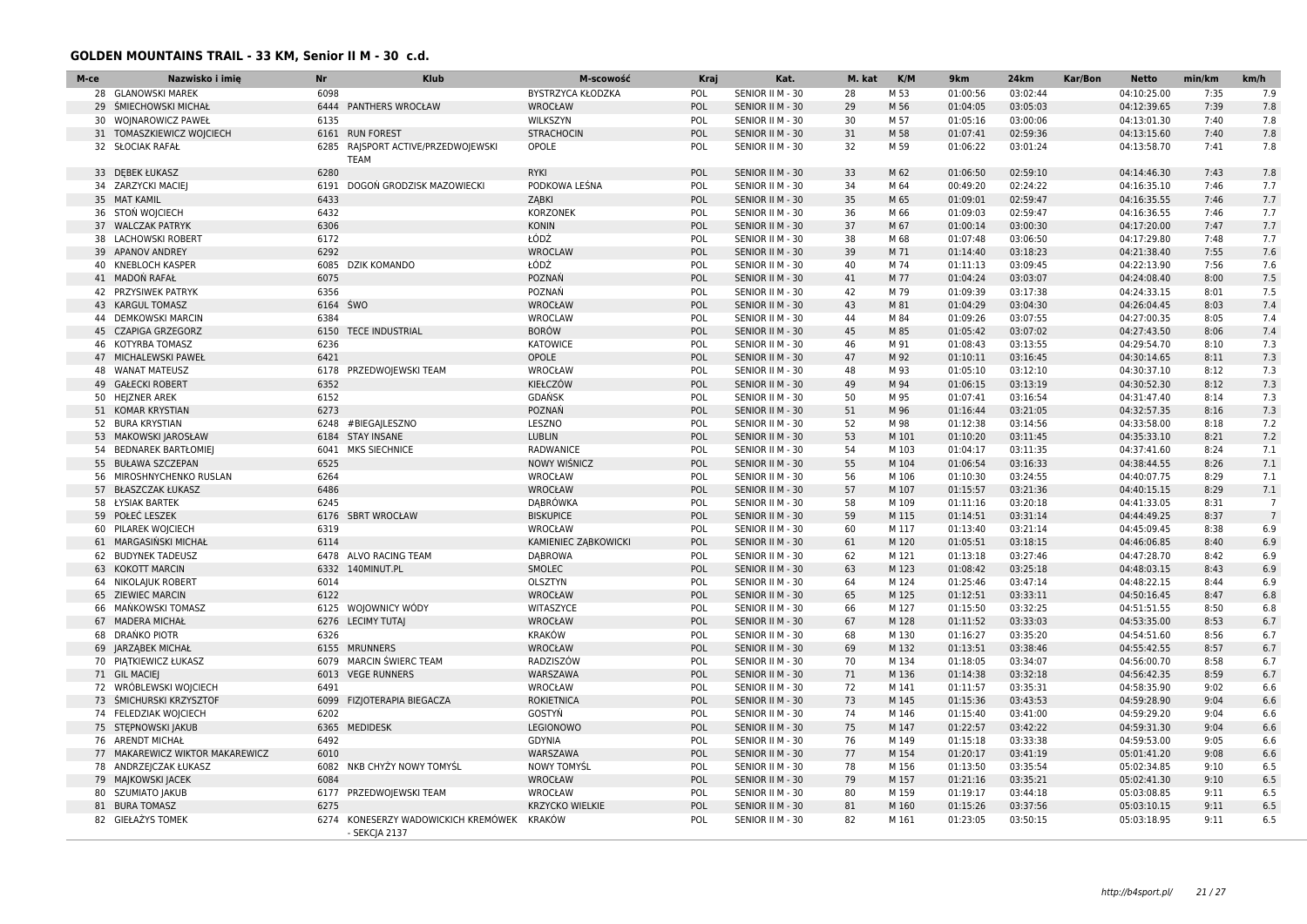### **GOLDEN MOUNTAINS TRAIL - 33 KM, Senior II M - 30 c.d.**

| M-ce | Nazwisko i imie           | <b>Nr</b> | <b>Klub</b>                               | M-scowość                   | Kraj       | Kat.             | M. kat | K/M   | 9km      | <b>24km</b> | Kar/Bon | <b>Netto</b> | min/km | km/h            |
|------|---------------------------|-----------|-------------------------------------------|-----------------------------|------------|------------------|--------|-------|----------|-------------|---------|--------------|--------|-----------------|
|      | 83 KUCHARCZYK KAMIL       | 6465      | TRI NOT TO DIE                            | POZNAŃ                      | POL        | SENIOR II M - 30 | 83     | M 163 | 01:19:54 | 03:44:37    |         | 05:03:48.05  | 9:12   | 6.5             |
|      | 84 CEBULSKI ŁUKASZ        | 6237      |                                           | OSTRÓW WIELKOPOLSKI         | POL        | SENIOR II M - 30 | 84     | M 164 | 01:16:33 | 03:40:01    |         | 05:04:01.10  | 9:12   | 6.5             |
| 85   | <b>STASIAK ŁUKASZ</b>     | 6074      | WATAHA - ŁACZY NAS BIEGANIE               | LUBIN                       | POL        | SENIOR II M - 30 | 85     | M 168 | 01:19:44 | 03:40:09    |         | 05:06:00.05  | 9:16   | 6.5             |
|      | 86 LIPINSKI OSKAR         | 6128      |                                           | WARSZAWA                    | POL        | SENIOR II M - 30 | 86     | M 173 | 01:14:52 | 03:45:39    |         | 05:08:17.80  | 9:20   | 6.4             |
|      | 87 GREBA DAMIAN           | 6256      | NIEPOŁOMICE BIEGAJĄ                       | <b>NIEPOŁOMICE</b>          | POL        | SENIOR II M - 30 | 87     | M 174 | 01:24:51 | 03:55:50    |         | 05:10:16.65  | 9:24   | 6.4             |
| 88   | <b>ROJEK MATEUSZ</b>      | 6354      |                                           | <b>KRAKÓW</b>               | POL        | SENIOR II M - 30 | 88     | M 178 | 01:18:08 | 03:39:49    |         | 05:11:59.05  | 9:27   | 6.3             |
| 89   | LAZAROWICZ KRZYSZTOF      | 6294      |                                           | PACZKÓW                     | POL        | SENIOR II M - 30 | 89     | M 181 | 01:17:22 | 03:48:02    |         | 05:12:33.15  | 9:28   | 6.3             |
| 90   | NALEPKA GRZEGORZ          | 6355      |                                           | <b>KRAKÓW</b>               | POL        | SENIOR II M - 30 | 90     | M 182 | 01:18:18 | 03:35:36    |         | 05:12:41.20  | 9:28   | 6.3             |
|      | 91 WAWRZYNIAK KRYSTIAN    | 6279      | OKB ODRA OPOLE                            | OPOLE                       | POL        | SENIOR II M - 30 | 91     | M 183 | 01:21:46 | 03:55:04    |         | 05:13:42.25  | 9:30   | 6.3             |
| 92   | <b>BLACHA KRZYSZTOF</b>   | 6532      | TRASY-BIEGOWE.PL                          | ZIELONA GÓRA                | POL        | SENIOR II M - 30 | 92     | M 184 | 01:15:06 | 03:44:08    |         | 05:14:52.20  | 9:32   | 6.3             |
|      | 93 SKŁADANOWSKI MAREK     | 6166      |                                           | WŁOCŁAWEK                   | POL        | SENIOR II M - 30 | 93     | M 186 | 01:22:01 | 03:53:13    |         | 05:15:44.50  | 9:34   | 6.3             |
|      | 94 MITIS MAREK            | 6022      |                                           | KRAKÓW (KRAKÓW-ŚRÓDMIEŚCIE) | POL        | SENIOR II M - 30 | 94     | M 189 | 01:24:43 | 03:49:57    |         | 05:17:50.65  | 9:37   | 6.2             |
|      | 95 SYCHOWSKI DAWID        | 6129      |                                           | TOMASZÓW BOLESŁAWIECKI      | POL        | SENIOR II M - 30 | 95     | M 190 | 01:20:51 | 03:50:30    |         | 05:18:03.40  | 9:38   | 6.2             |
|      | 96 RYCHLEWICZ TOMASZ      | 6170      |                                           | WROCŁAW                     | POL        | SENIOR II M - 30 | 96     | M 191 | 01:17:23 | 03:54:34    |         | 05:19:07.35  | 9:40   | 6.2             |
|      | 97 JASIŃSKI DANIEL        | 6226      |                                           | ŁÓDŹ                        | POL        | SENIOR II M - 30 | 97     | M 194 | 01:14:20 | 03:55:57    |         | 05:19:42.55  | 9:41   | 6.2             |
|      | 98 WILCZEK RAFAŁ          | 6538      | KLUB BIEGACZA JURAND                      | <b>SZCZYTNO</b>             | POL        | SENIOR II M - 30 | 98     | M 196 | 01:16:01 | 03:49:10    |         | 05:20:41.15  | 9:43   | 6.2             |
| 99   | <b>LECH GRZEGORZ</b>      | 6033      | <b>KB ODRA OPOLE</b>                      | OPOLE                       | POL        | SENIOR II M - 30 | 99     | M 197 | 01:21:45 | 03:56:12    |         | 05:21:01.00  | 9:43   | 6.2             |
|      | 100 MIŚTALSKI DAMIAN      | 6249      |                                           | <b>BYTOM</b>                | POL        | SENIOR II M - 30 | 100    | M 199 | 01:18:34 | 03:52:05    |         | 05:22:25.45  | 9:46   | 6.1             |
|      | 101 WOJCIAK ŁUKASZ        | 6090      | UMAWIANIENABIEGANIETEAM                   | <b>WROCŁAW</b>              | POL        | SENIOR II M - 30 | 101    | M 200 | 01:19:15 | 03:50:15    |         | 05:22:26.40  | 9:46   | 6.1             |
| 102  | <b>OLEJNIK MARCIN</b>     | 6520      | DZINKOWY DZIABAG TEAM                     | ŻERNIKI WROCŁAWSKIE         | POL        | SENIOR II M - 30 | 102    | M 201 | 01:19:17 | 03:52:23    |         | 05:22:50.15  | 9:46   | 6.1             |
| 103  | SAJEWICZ PIOTR            | 6194      | <b>TURBINA BAŁAKOWO</b>                   | <b>WROCŁAW</b>              | POL        | SENIOR II M - 30 | 103    | M 202 | 01:18:53 | 03:50:46    |         | 05:23:03.50  | 9:47   | 6.1             |
| 104  | ŻEŁOBOWSKI PRZEMYSŁAW     | 6350      | BUŁKA Z PASZTETEM I KAKAŁO                | KATY WROCŁAWSKIE            | POL        | SENIOR II M - 30 | 104    | M 206 | 01:17:13 | 03:51:46    |         | 05:25:55.10  | 9:52   | 6.1             |
| 105  | <b>DUDA DARIUSZ</b>       | 6102      | MIRAZ RACE TEAM                           | PYSKOWICE                   | POL        | SENIOR II M - 30 | 105    | M 207 | 01:19:42 | 03:53:06    |         | 05:25:58.55  | 9:52   | 6.1             |
| 106  | LESIŃSKI PIOTR            | 6417      | ATOS RACING TEAM                          | <b>WROCŁAW</b>              | POL        | SENIOR II M - 30 | 106    | M 208 | 01:27:12 | 03:56:40    |         | 05:28:32.20  | 9:57   | 6               |
| 107  | PORZYCKI TOMASZ           | 6353      |                                           | <b>KRAKOW</b>               | POL        | SENIOR II M - 30 | 107    | M 209 | 01:21:49 | 03:52:03    |         | 05:29:21.65  | 9:58   | $6\overline{6}$ |
| 108  | KONIECZNY PRZEMYSŁAW      | 6327      |                                           | POZNAŃ                      | AFG        | SENIOR II M - 30 | 108    | M 210 | 01:19:52 | 03:56:25    |         | 05:30:22.90  | 10:00  | 6               |
| 109  | MAZAN WOJCIECH            | 6069      |                                           | <b>NYSA</b>                 | POL        | SENIOR II M - 30 | 109    | M 212 | 01:27:47 | 04:03:16    |         | 05:31:27.50  | 10:02  | 6               |
| 110  | RADOMSKI BARTOSZ          | 6398      |                                           | POZNAŃ                      | POL        | SENIOR II M - 30 | 110    | M 213 | 01:21:03 | 04:01:29    |         | 05:31:28.60  | 10:02  | 6               |
|      | 111 JURSKI SZYMON         | 6181      | <b>KAZIKI</b>                             | WARSZAWA                    | POL        | SENIOR II M - 30 | 111    | M 214 | 01:26:23 | 04:05:47    |         | 05:32:19.45  | 10:04  | 6               |
| 112  | <b>GRUNTOWSKI MATEUSZ</b> | 6536      | NIEMO ADVENTURE                           | <b>NIEMODLIN</b>            | POL        | SENIOR II M - 30 | 112    | M 215 | 01:27:16 | 04:02:47    |         | 05:32:50.50  | 10:05  | 5.9             |
| 113  | <b>ODZIMKOWSKI MARCIN</b> | 6199      |                                           | <b>MROWINY</b>              | POL        | SENIOR II M - 30 | 113    | M 218 | 01:25:26 | 04:07:29    |         | 05:34:42.70  | 10:08  | 5.9             |
| 114  | <b>MSZYCA MACIEJ</b>      | 6222      |                                           | WOLA GOŁKOWSKA              | POL        | SENIOR II M - 30 | 114    | M 222 | 01:26:32 | 04:05:56    |         | 05:38:54.20  | 10:16  | 5.8             |
|      | 115 PONIATOWSKI SEWERYN   | 6065      | <b>TROPEM ULTRA</b>                       | WROCŁAW                     | POL        | SENIOR II M - 30 | 115    | M 224 | 01:22:52 | 04:01:02    |         | 05:42:06.10  | 10:22  | 5.8             |
|      | 116 GACH MARCIN           | 6382      | DELTAKOMANDO HARDCOROWEGO<br><b>BOBRA</b> | BYSTRZYCA KŁODZKA           | POL        | SENIOR II M - 30 | 116    | M 225 | 01:17:48 | 03:50:45    |         | 05:42:24.15  | 10:22  | 5.8             |
| 117  | <b>ZBOROWSKI NORBERT</b>  | 6394      | GRUNWALD TEAM POZNAŃ                      | POZNAŃ                      | POL        | SENIOR II M - 30 | 117    | M 231 | 01:20:32 | 04:22:41    |         | 05:46:34.45  | 10:30  | 5.7             |
| 118  | PIETRZAK KRZYSZTOF        | 6266      | BIEGAMBOLUBIE GORZÓW                      | GORZÓW WIELKOPOLSKI         | POL        | SENIOR II M - 30 | 118    | M 239 | 01:37:53 | 04:28:05    |         | 05:56:19.15  | 10:47  | 5.6             |
| 119  | <b>JOPA MACIEJ</b>        | 6097      |                                           | <b>KRAKÓW</b>               | POL        | SENIOR II M - 30 | 119    | M 242 | 01:22:56 | 04:09:59    |         | 05:57:50.45  | 10:50  | 5.5             |
| 120  | <b>BURMISTRZ BARTOSZ</b>  | 6246      | TARNOWO PODGÓRNE BIEGA                    | SIEROSŁAW                   | POL        | SENIOR II M - 30 | 120    | M 243 | 01:25:46 | 04:21:17    |         | 05:58:57.40  | 10:52  | 5.5             |
|      | 121 KOWALCZYK MARCIN      | 6317      |                                           | WROCŁAW                     | POL        | SENIOR II M - 30 | 121    | M 244 | 01:36:15 | 04:25:39    |         | 05:59:47.30  | 10:54  | 5.5             |
| 122  | JAGODZIŃSKI HUBERT        | 6255      | <b>DZIK KOMANDO</b>                       | MOSZCZENICA                 | POL        | SENIOR II M - 30 | 122    | M 246 | 01:21:05 | 04:25:31    |         | 06:01:39.30  | 10:57  | 5.5             |
| 123  | <b>KACZMAREK ŁUKASZ</b>   | 6379      | <b>DZIK KOMANDO</b>                       | ŁÓDŹ                        | POL        | SENIOR II M - 30 | 123    | M 247 | 01:10:24 | 04:25:34    |         | 06:01:40.45  | 10:57  | 5.5             |
| 124  | WRÓBLEWSKI WITOLD         | 6483      |                                           | ZŁOTORYJA                   | POL        | SENIOR II M - 30 | 124    | M 249 | 01:17:03 | 04:18:55    |         | 06:02:55.60  | 10:59  | 5.5             |
| 125  | WORONOWICZ KAROL          | 6312      |                                           | POZNAŃ                      | POL        | SENIOR II M - 30 | 125    | M 250 | 01:32:29 | 04:30:50    |         | 06:03:29.80  | 11:00  | 5.4             |
| 126  | SKORUPSKI SZYMON          | 6110      | <b>KURACJUSZE</b>                         | <b>WROCŁAW</b>              | POL        | SENIOR II M - 30 | 126    | M 255 | 01:22:49 | 04:35:43    |         | 06:07:29.65  | 11:08  | 5.4             |
| 127  | PTASZYNSKI MARCIN         | 6311      |                                           | POZNAŃ                      | <b>POL</b> | SENIOR II M - 30 | 127    | M 256 | 01:27:41 | 04:23:58    |         | 06:07:47.80  | 11:08  | 5.4             |
| 128  | <b>KACZMAREK MACIEJ</b>   | 6091      | <b>TEAM BEROTU</b>                        | <b>NOWY TOMYŚL</b>          | POL        | SENIOR II M - 30 | 128    | M 257 | 01:27:49 | 04:24:37    |         | 06:10:40.55  | 11:13  | 5.3             |
| 129  | <b>BARTKOWIAK PIOTR</b>   | 6117      | <b>M-FIT RAWICZ</b>                       | RAWICZ                      | POL        | SENIOR II M - 30 | 129    | M 261 | 01:34:19 | 04:34:21    |         | 06:14:24.05  | 11:20  | 5.3             |
| 130  | <b>HATAŁA TOMASZ</b>      | 6076      | <b>BARCA</b>                              | <b>WROCŁAW</b>              | POL        | SENIOR II M - 30 | 130    | M 262 | 01:27:48 | 04:31:48    |         | 06:17:04.85  | 11:25  | 5.3             |
| 131  | <b>GAWLAK ROBERT</b>      | 6169      | MNG / RYTM CZ-DZ                          | CZECHOWICE-DZIEDZICE        | POL        | SENIOR II M - 30 | 131    | M 263 | 01:28:11 | 04:30:26    |         | 06:17:18.10  | 11:26  | 5.2             |
| 132  | ZARZECZNY RADOSŁAW        | 6003      | <b>JUNIOR AMATOR SUPERSTAR</b>            | <b>KRAKÓW</b>               | POL        | SENIOR II M - 30 | 132    | M 264 | 01:35:03 | 04:21:41    |         | 06:17:37.55  | 11:26  | 5.2             |
| 133  | SZURKOWSKI MICHAŁ         | 6476      | <b>GRUNWALD TEAM POZNAŃ</b>               | POZNAŃ                      | POL        | SENIOR II M - 30 | 133    | M 267 | 01:37:30 | 04:42:46    |         | 06:19:20.55  | 11:29  | 5.2             |
| 134  | <b>KRAWCZYK KRYSTIAN</b>  | 6258      |                                           | SZCZAWNO ZDRÓJ              | POL        | SENIOR II M - 30 | 134    | M 270 | 01:27:00 | 04:31:49    |         | 06:20:24.10  | 11:31  | 5.2             |
| 135  | IWIŃSKI MARCIN            | 6337      | WOLNE ŚLIMAKI                             | POZNAŃ                      | POL        | SENIOR II M - 30 | 135    | M 271 | 01:35:24 | 04:47:39    |         | 06:21:52.40  | 11:34  | 5.2             |
| 136  | <b>MAŁECKI KAMIL</b>      | 6049      |                                           | <b>SIEDLCE</b>              | POL        | SENIOR II M - 30 | 136    | M 274 | 01:29:08 | 04:58:36    |         | 06:31:41.55  | 11:52  | 5.1             |
|      | 137 PATYRA ŁUKASZ         | 6136      | <b>GOMIND</b>                             | <b>WROCLAW</b>              | POL        | SENIOR II M - 30 | 137    | M 275 | 01:32:11 | 04:43:13    |         | 06:31:57.70  | 11:52  | 5.1             |
|      | 138 CHYLIŃSKI BARTOSZ     | 6497      |                                           | ŁÓDŹ                        | POL        | SENIOR II M - 30 | 138    | M 276 | 01:33:32 | 05:02:43    |         | 06:31:59.20  | 11:52  | 5.1             |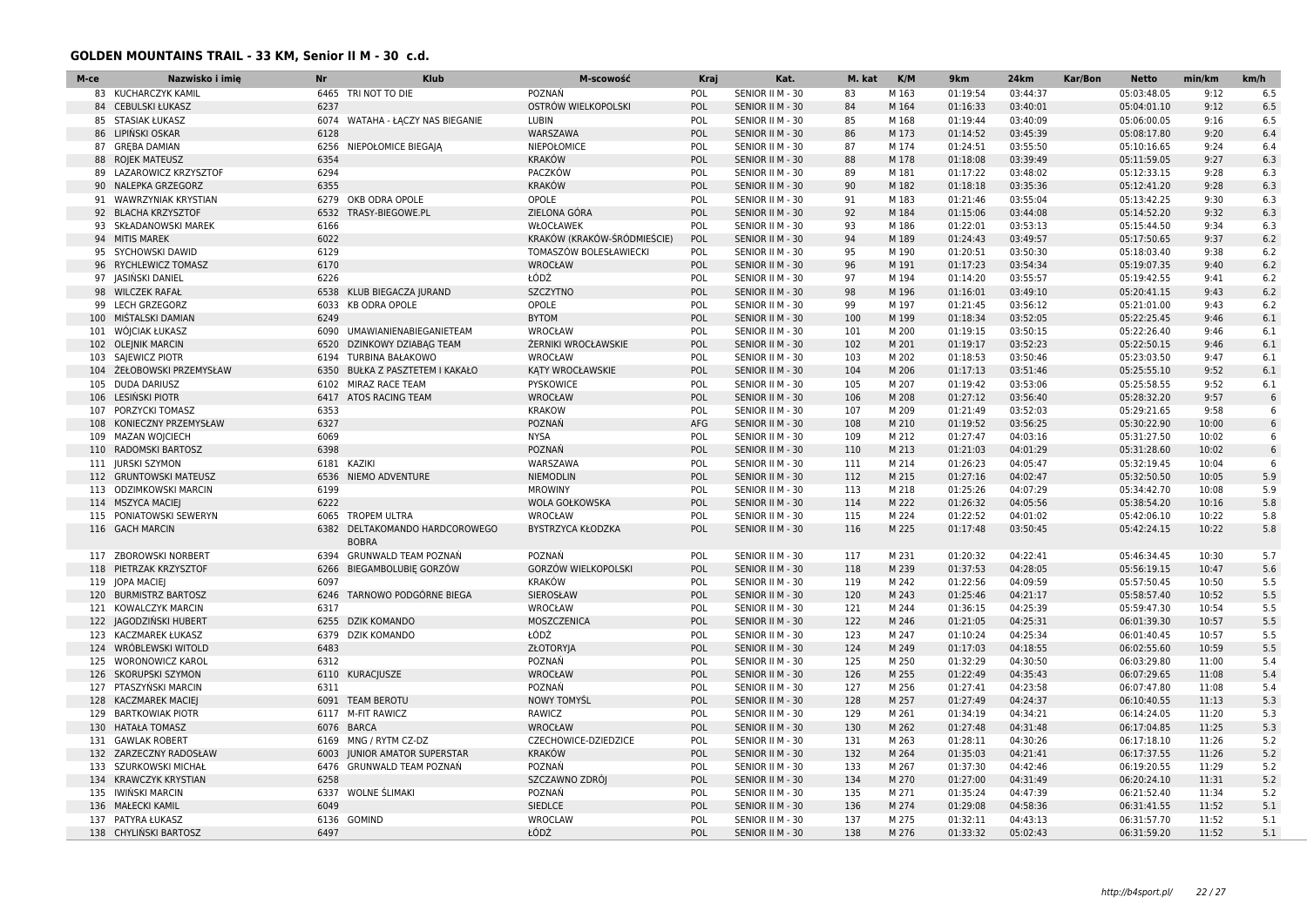### **GOLDEN MOUNTAINS TRAIL - 33 KM, Senior II M - 30 c.d.**

| M-ce | Nazwisko i imie         | <b>Nr</b> | <b>Klub</b>                 | M-scowość            | Kraj |                  | Kat. | M. kat | K/M   | 9 <sub>km</sub> | <b>24km</b> | Kar/Bon | <b>Netto</b> | min/km | km/h |
|------|-------------------------|-----------|-----------------------------|----------------------|------|------------------|------|--------|-------|-----------------|-------------|---------|--------------|--------|------|
|      | 139 BIS MARCIN          | 6267      |                             | GORZÓW WLKP.         | POL  | SENIOR II M - 30 |      | 139    | M 281 | 01:37:58        | 04:51:05    |         | 06:38:43.05  | 12:04  |      |
|      | 140 MAŃKOWSKI BARTOSZ   |           | 6507 KUCHNIAMANKOWSKIEGO.PL | <b>JASTROWIE</b>     | POL  | SENIOR II M - 30 |      | 140    | M 285 | 01:37:12        | 05:06:08    |         | 06:42:25.05  | 12:11  | 4.9  |
|      | 141 WRONISZEWSKI ŁUKASZ |           | 6523 10N1 TEAM              | PIOTRKÓW TRYBUNALSKI | POL  | SENIOR II M - 30 |      | 141    | M 289 | 01:32:12        | 04:51:57    |         | 06:44:16.75  | 12:15  | 4.9  |
|      | 142 GRUDNIEWSKI JAKUB   | 6138      |                             | WROCŁAW              | POL  | SENIOR II M - 30 |      | 142    | M 296 | 01:36:54        | 05:04:19    |         | 06:51:06.80  | 12:27  | 4.8  |
|      | 143 CHORAŻY ŁUKASZ      |           | 6179 CAŁA OLEŚNICA BIEGA    | DOBROSZYCE           | POL  | SENIOR II M - 30 |      | 143    | M 301 | 01:38:24        | 05:06:05    |         | 07:01:54.30  | 12:47  | 4.7  |
|      | 144 STRZELCZYK PAWEŁ    |           | 6376 CC 1916                | WARSZAWA             | POL  | SENIOR II M - 30 |      | 144    | M 305 | 01:59:17        | 05:48:30    |         | 07:39:25.25  | 13:55  | 4.3  |
|      | POMIANOWSKI SZYMON      |           | 6219 KURACIUSZE             | WROCŁAW              | POL  | SENIOR II M - 30 |      |        |       | 01:17:17        | <b>DNF</b>  |         | <b>DNF</b>   |        |      |
|      |                         |           |                             |                      |      |                  |      |        |       | <b>DNF</b>      |             |         |              |        |      |
|      | BROŃSKI KRZYSZTOF       | 6238      |                             | MUROWANA GOŚLINA     | POL  | SENIOR II M - 30 |      |        |       | 01:18:08        | <b>DNF</b>  |         | <b>DNF</b>   |        |      |
|      |                         |           |                             |                      |      |                  |      |        |       | <b>DNF</b>      |             |         |              |        |      |
|      | <b>GULA TOMASZ</b>      | 6419 GBY  |                             | WARSZAWA             | POL  | SENIOR II M - 30 |      |        |       | 02:16:04        | <b>DNF</b>  |         | <b>DNF</b>   |        |      |
|      |                         |           |                             |                      |      |                  |      |        |       | <b>DNF</b>      |             |         |              |        |      |

### **GOLDEN MOUNTAINS TRAIL - 33 KM, Masters K - 40**

| Nazwisko i imie<br>M-ce            | Nr       | <b>Klub</b>                                         | M-scowość                   | <b>Kraj</b> | Kat.                  | M. kat         | K/M            | 9km      | <b>24km</b> | Kar/Bon | <b>Netto</b> | min/km | km/h           |
|------------------------------------|----------|-----------------------------------------------------|-----------------------------|-------------|-----------------------|----------------|----------------|----------|-------------|---------|--------------|--------|----------------|
| 1 DESSAUER WIOLETTA                | $6100 -$ |                                                     | <b>LUBARTÓW</b>             | POL         | MASTERS K - 40        | 1              | K <sub>3</sub> | 01:04:36 | 02:53:50    |         | 03:53:56.35  | 7:05   | 8.5            |
| 2 DZIETCZYK SYLWIA                 |          | 6310 AKTYWNE CHOSZCZNO                              | CHOSZCZNO                   | POL         | MASTERS K - 40        | $\overline{2}$ | K <sub>5</sub> | 01:09:59 | 02:59:24    |         | 04:00:09.35  | 7:16   | 8.2            |
| 3 WINIARCZYK-JADACH BEATA          | 6496     | TG SOKÓŁ ZAKOPANE                                   | <b>KRAKÓW</b>               | POL         | MASTERS K - 40        | 3              | K6             | 01:05:20 | 02:56:42    |         | 04:00:45.15  | 7:17   | 8.2            |
| 4 LULIS ANNA                       |          | 6420 SOBAS TEAM                                     | WROCŁAW                     | POL         | MASTERS K - 40        | $\overline{4}$ | K8             | 01:04:28 | 02:58:42    |         | 04:08:24.35  | 7:31   | 8              |
| 5 ŁOMNICKA BARBARA                 |          | 6484 MKS SIECHNICE                                  | WROCŁAW                     | POL         | MASTERS K - 40        | 5              | K 11           | 01:09:21 | 03:06:02    |         | 04:15:43.00  | 7:44   | 7.7            |
| 6 PARZYCH KATARZYNA                |          | 6217 RYBNICKA GRUPA BIEGOWA PEDZIMY<br><b>RAZEM</b> | <b>RYBNIK</b>               | POL         | MASTERS K - 40        | 6              | K14            | 01:16:05 | 03:12:53    |         | 04:22:28.55  | 7:57   | 7.5            |
| 7 FOGIEL-PAWŁOWSKA AGNIESZKA       | 6167     |                                                     | WROCŁAW                     | POL         | MASTERS K - 40        | $7^{\circ}$    | K 17           | 01:10:48 | 03:23:05    |         | 04:40:59.05  | 8:30   | $\overline{7}$ |
| 8 MRUGAŁA MONIKA                   | 6346     | <b>EUROVENT ATHLETICS</b>                           | WĘGRY                       | POL         | MASTERS K - 40        | 8              | K19            | 01:11:54 | 03:24:55    |         | 04:45:18.10  | 8:38   | 6.9            |
| 9 SIELIWONIK ANITA                 | 6115     |                                                     | WARSZAWA                    | POL         | MASTERS K - 40        | 9              | K 24           | 01:20:22 | 03:37:31    |         | 04:53:25.40  | 8:53   | 6.7            |
| 10 MADEJ ANNA                      |          | 6351 VEGE RUNNERS                                   | KATOWICE                    | POL         | MASTERS K - 40        | 10             | K 25           | 01:19:43 | 03:33:58    |         | 04:54:16.00  | 8:55   | 6.7            |
| 11 GARCZYŃSKA ANIA                 | 6133     |                                                     | KATOWICE                    | POL         | MASTERS K - 40        | 11             | K 28           | 01:20:43 | 03:36:45    |         | 04:58:21.45  | 9:02   | 6.6            |
| 12 WIERZBIŃSKA EDYTA               |          | 6470 ULTRADZICZKI I ULTRALISICZKI                   | PIASECZNO                   | POL         | MASTERS K - 40        | 12             | K43            | 01:24:50 | 03:50:15    |         | 05:16:01.85  | 9:34   | 6.3            |
| 13 GIDASZEWSKA JOLANTA             |          | 6501 NESSI                                          | LESZNO                      | POL         | MASTERS K - 40        | 13             | K 44           | 01:28:53 | 03:55:40    |         | 05:18:14.10  | 9:38   | 6.2            |
| 14 GRABARCZYK ILONA                | 6035     |                                                     | LESZNO                      | POL         | MASTERS K - 40        | 14             | K 47           | 01:24:39 | 03:56:23    |         | 05:20:49.90  | 9:43   | 6.2            |
| 15 CHUDA ANETA                     | 6017     |                                                     | WROCLAW                     | POL         | MASTERS K - 40        | 15             | K 48           | 01:29:16 | 04:01:34    |         | 05:23:05.85  | 9:47   | 6.1            |
| 16 NOWAK MARTA                     | 6183     |                                                     | DŁUGOŁĘKA                   | POL         | MASTERS K - 40        | 16             | K 50           | 01:25:51 | 03:56:41    |         | 05:25:24.85  | 9:51   | $6.1\,$        |
| 17 DOLECKA ELŻBIETA                |          | 6380 NKB CHYŻY NOWY TOMYŚL                          | NOWY TOMYŚL                 | POL         | MASTERS K - 40        | 17             | K 54           | 01:25:03 | 04:02:32    |         | 05:30:50.45  | 10:01  | 6              |
| 18 STANISZEWSKA-DUDA KATARZYNA     |          | 6515 TIM JEST TIM                                   | <b>OZIMEK</b>               | POL         | MASTERS K - 40        | 18             | K 56           | 01:24:03 | 04:07:14    |         | 05:38:50.25  | 10:16  | 5.8            |
| 19 GAWRON MONIKA                   |          | 6411 MIRAZ RACE TEAM                                | RUDA ŚLĄSKA                 | POL         | MASTERS K - 40        | 19             | K 59           | 01:25:34 | 04:16:06    |         | 05:43:13.75  | 10:24  | 5.8            |
| 20 BIADAŁA PAULINA                 | 6445     |                                                     | POZNAŃ                      | POL         | MASTERS K - 40        | 20             | K 61           | 01:28:17 | 04:17:23    |         | 05:46:08.65  | 10:29  | 5.7            |
| 21 KULCZYKOWSKA JULITA             |          | 6089 CHOMIKI Z KOPYTEM                              | <b>JEZIERZYCE KOŚCIELNE</b> | POL         | MASTERS K - 40        | 21             | K 63           | 01:30:00 | 04:16:26    |         | 05:47:10.60  | 10:31  | 5.7            |
| 22 TYMBOROWSKA - WIEDRO MAŁGORZATA |          | 6531 WKURW TEAM                                     | ZAGNANSK                    | POL         | MASTERS K - 40        | 22             | K 65           | 01:30:34 | 04:17:16    |         | 05:55:22.70  | 10:46  | 5.6            |
| 23 KRZESZEWSKA DOROTA              | 6223     |                                                     | PIŁA                        | POL         | MASTERS K - 40        | 23             | K 67           | 01:29:39 | 04:29:40    |         | 05:58:48.45  | 10:52  | 5.5            |
| 24 KUKLA-KOWALSKA ALICIA           | 6057     | BIEGAM BO NIE LUBIE                                 | LUSÓWKO                     | POL         | MASTERS K - 40        | 24             | K68            | 01:30:12 | 04:24:50    |         | 05:58:57.25  | 10:52  | 5.5            |
| 25 MARCINIAK ANNA                  | 6467     |                                                     | LEGNICA                     | POL         | MASTERS K - 40        | 25             | K 73           | 01:34:30 | 04:23:25    |         | 06:00:49.50  | 10:56  | 5.5            |
| 26 GRANECKA MONIKA                 | 6543     | <b>DZIK KOMANDO</b>                                 | ŁÓDŹ                        | POL         | MASTERS K - 40        | 26             | K 74           | 01:25:29 | 04:25:29    |         | 06:01:36.25  | 10:57  | 5.5            |
| 27 ŚMIECHOWSKA MAŁGORZATA          | 6539     |                                                     | <b>RZECZ</b>                | POL         | MASTERS K - 40        | 27             | K 75           | 01:30:17 | 04:19:26    |         | 06:01:53.85  | 10:57  | 5.5            |
| 28 BOŻKIEWICZ PATRYCJA             |          | 6233 PIEKIELNIE ZGRANI                              | MUROWANA GOŚLINA            | POL         | MASTERS K - 40        | 28             | K 77           | 01:33:41 | 04:28:26    |         | 06:05:38.35  | 11:04  | 5.4            |
| 29 KOŃ ALEKSANDRA                  |          | 6407 EKIPA LIPA                                     | LIPA                        | POL         | MASTERS K - 40        | 29             | K 78           | 01:37:12 | 04:41:47    |         | 06:06:17.25  | 11:05  | 5.4            |
| 30 ZIEMKOWSKA MONIKA               | 6323     |                                                     | ŻARÓW                       | POL         | MASTERS K - 40        | 30             | K83            | 01:38:21 | 04:38:35    |         | 06:10:00.05  | 11:12  | 5.4            |
| 31 OCHNIO EWA                      |          | 6021 DALEKA DROGA                                   | <b>BOLESŁAWIEC</b>          | POL         | MASTERS K - 40        | 31             | K 85           | 01:37:03 | 04:24:45    |         | 06:11:11.55  | 11:14  | 5.3            |
| 32 LEKS-MASZKOWSKA RYSZARDA        |          | 6435 OBORYGENI                                      | <b>LUBNÓW</b>               | POL         | MASTERS K - 40        | 32             | K89            | 01:32:34 | 04:55:01    |         | 06:16:14.20  | 11:24  | 5.3            |
| 33 WYSMOLINSKA KAROLINA            | 6430     |                                                     | <b>BIERNATKI</b>            | POL         | MASTERS K - 40        | 33             | K 90           | 01:36:54 | 04:35:20    |         | 06:17:42.00  | 11:26  | 5.2            |
| 34 HORODYŃSKA MIROSŁAWA            |          | 6541 KOTWICA BRZEG                                  | KARŁOWICE                   | POL         | MASTERS K - 40        | 34             | K 91           | 01:38:28 | 04:50:17    |         | 06:18:35.80  | 11:28  | 5.2            |
| 35 WILGUS-KUBICA KATARZYNA         | 6404     |                                                     | <b>WISŁA WIELKA</b>         | POL         | MASTERS K - 40        | 35             | K 92           | 01:36:51 | 04:42:53    |         | 06:18:45.65  | 11:28  | 5.2            |
| 36 KOCZOROWSKA ANNA                | 6427     | <b>TEAM ZABIEGANEDNI</b>                            | <b>RADIÓWEK</b>             | POL         | <b>MASTERS K - 40</b> | 36             | K 93           | 01:38:23 | 04:38:10    |         | 06:19:20.10  | 11:29  | 5.2            |
| 37 WOŁOWIEC BOŻENA                 | 6495     |                                                     | GŁOWNO                      | POL         | MASTERS K - 40        | 37             | K 94           | 01:36:41 | 04:34:24    |         | 06:20:57.40  | 11:32  | 5.2            |
| 38 BURDAJEWICZ MAGDALENA           | 6480     |                                                     | <b>MOSINA</b>               | POL         | MASTERS K - 40        | 38             | K 95           | 01:36:24 | 04:38:04    |         | 06:29:05.40  | 11:47  | 5.1            |
| 39 KONCA BEATA                     |          | 6016 KB OŻARÓW MAZOWIECKI BIEGA                     | OŻARÓW MAZOWIECKI           | POL         | MASTERS K - 40        | 39             | K 96           | 01:43:43 | 04:58:42    |         | 06:29:16.75  | 11:47  | 5.1            |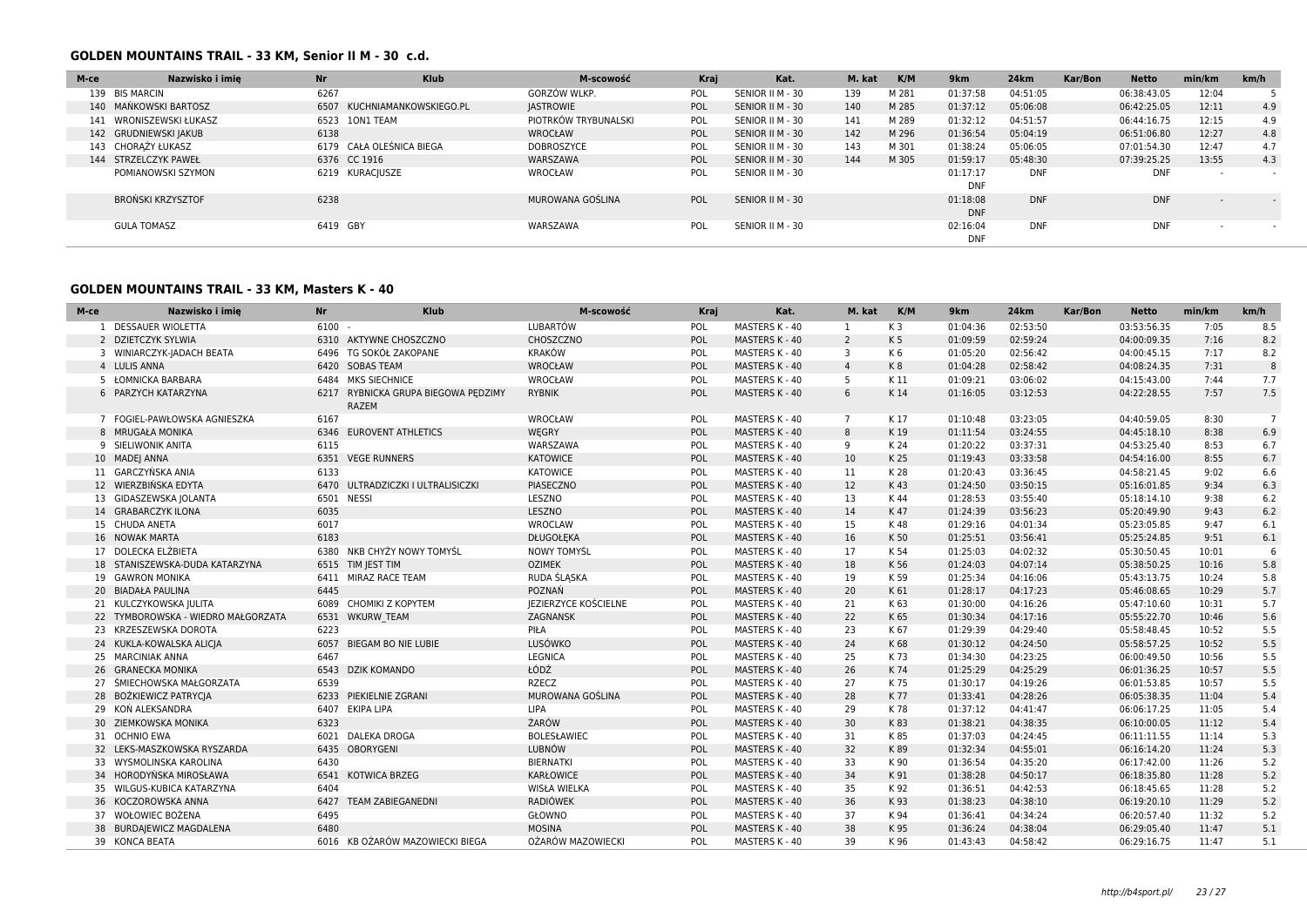### **GOLDEN MOUNTAINS TRAIL - 33 KM, Masters K - 40 c.d.**

| M-ce          | Nazwisko i imie          | <b>Nr</b> | <b>Klub</b>                  | M-scowość          | Kraj | Kat.           | M. kat | K/M   | 9km        | 24km       | Kar/Bon | <b>Netto</b> | min/km                   | km/h |
|---------------|--------------------------|-----------|------------------------------|--------------------|------|----------------|--------|-------|------------|------------|---------|--------------|--------------------------|------|
|               | 40 BIAŁEK KAMILA         | 6453      |                              | ŁÓDŹ               | POL  | MASTERS K - 40 | 40     | K 99  | 01:33:30   | 05:02:43   |         | 06:33:10.25  | 11:54                    |      |
| 41 ŁUSIAK EWA |                          | 6000      |                              | ŁÓDŹ               | POL  | MASTERS K - 40 | 41     | K100  | 01:40:13   | 04:56:54   |         | 06:33:29.60  | 11:55                    |      |
|               | 42 SAŁAMACHA IZABELA     | 6187      | MAMY BIEGAMY                 | WARSZAWA           | POL  | MASTERS K - 40 | 42     | K101  | 01:35:45   | 05:00:40   |         | 06:35:30.30  | 11:59                    |      |
|               | 43 MROZIŃSKA RENATA      | 6240      |                              | ALEKSNADRÓW ŁÓDZKI | POL  | MASTERS K - 40 | 43     | K104  | 01:33:08   | 04:58:14   |         | 06:39:48.45  | 12:06                    |      |
|               | 44 KOBIERECKA MONIKA     | 6146      |                              | <b>GRODZIEC</b>    | POL  | MASTERS K - 40 | 44     | K106  | 01:36:01   | 05:02:19   |         | 06:47:10.40  | 12:20                    | 4.9  |
|               | 45 PECKA BEATA           | 6143      |                              | SOSNOWIEC          | POL  | MASTERS K - 40 | 45     | K107  | 01:37:44   | 04:50:50   |         | 06:47:10.75  | 12:20                    | 4.9  |
|               | 46 PLASZCZAK BOGUMIŁA    | 6175      | PIEKIELNIE ZGRANI            | <b>TULCE</b>       | POL  | MASTERS K - 40 | 46     | K108  | 01:38:14   | 05:06:00   |         | 06:48:16.50  | 12:22                    | 4.8  |
|               | 47 DADAŚ ELŻBIETA        |           | 6043 BP RUNNING TEAM GLIWICE | <b>GLIWICE</b>     | POL  | MASTERS K - 40 | 47     | K109  | 01:44:52   | 05:01:49   |         | 06:48:52.50  | 12:23                    | 4.8  |
|               | 48 GRACZYK MAGDALENA     | 6094      |                              | <b>TULCE</b>       | POL  | MASTERS K - 40 | 48     | K 111 | 01:53:02   | 05:19:11   |         | 06:48:58.00  | 12:23                    | 4.8  |
|               | 49 KACZMAREK MONIKA      | 6087      | NKB CHYŻY NOWY TOMYŚL        | <b>NOWY TOMYSL</b> | POL  | MASTERS K - 40 | 49     | K116  | 01:48:31   | 05:23:38   |         | 07:05:38.20  | 12:53                    | 4.7  |
|               | MAĆKOWIAK-RYDZYŃSKA ANNA | 6408      |                              | ZBROSŁAWICE        | POL  | MASTERS K - 40 |        |       | 01:33:43   | 19:32:41   |         | <b>DNF</b>   | $\sim$                   |      |
|               |                          |           |                              |                    |      |                |        |       | <b>DNF</b> | <b>DNF</b> |         |              |                          |      |
|               | RAPACZ-TOPIŁKO ANNA      |           | 6210 MASTERS ART             | ŁODYGOWICE         | POL  | MASTERS K - 40 |        |       | 01:31:24   | <b>DNF</b> |         | <b>DNF</b>   | $\overline{\phantom{0}}$ |      |
|               |                          |           |                              |                    |      |                |        |       | <b>DNF</b> |            |         |              |                          |      |

### **GOLDEN MOUNTAINS TRAIL - 33 KM, Masters M - 40**

| M-ce | Nazwisko i imie         | <b>Nr</b> | <b>Klub</b>                                        | M-scowość                  | Kraj | Kat.           | M. kat         | K/M   | 9km      | 24km     | Kar/Bon | <b>Netto</b>         | min/km | km/h            |
|------|-------------------------|-----------|----------------------------------------------------|----------------------------|------|----------------|----------------|-------|----------|----------|---------|----------------------|--------|-----------------|
|      | 1 GRONOSTAI GRZEGORZ    | 6522      |                                                    | WROCŁAW                    | POL  | MASTERS M - 40 | 1              | M 8   | 00:51:22 | 02:16:08 |         | 03:10:11.35          | 5:45   | 10.4            |
|      | 2 ZEBATKA LARY          | 6479      |                                                    | <b>RZESZÓW</b>             | POL  | MASTERS M - 40 | $\overline{2}$ | M 10  | 00:51:40 | 02:20:46 |         | 00:10:00 03:12:49.60 | 5:32   | 10.8            |
|      | 3 WASZEK SŁAWOMIR       | 6193      |                                                    | WROCŁAW                    | POL  | MASTERS M - 40 | 3              | M 17  | 00:56:24 | 02:31:21 |         | 03:27:47.60          | 6:17   | 9.5             |
|      | 4 SENTYSZ ROBERT        | 6477      |                                                    | <b>MYŚLENICE</b>           | POL  | MASTERS M - 40 | $\overline{4}$ | M 25  | 00:54:14 | 02:35:37 |         | 03:43:02.45          | 6:45   | 8.9             |
|      | 5 NIEDBAŁA MATEUSZ      |           | 6540 SNOWDOG TRAILTEAM                             | MUROWANA GOŚLINA           | POL  | MASTERS M - 40 | 5              | M 27  | 01:00:04 | 02:48:11 |         | 03:45:37.25          | 6:50   | 8.8             |
|      | 6 MIRECKI TOMASZ        |           | 6362 140MINUT.PL                                   | <b>DOPIEWIEC</b>           | POL  | MASTERS M - 40 | 6              | M 31  | 01:01:39 | 02:44:19 |         | 03:50:17.90          | 6:58   | 8.6             |
|      | 7 POŻAK GRZEGORZ        | 6015      |                                                    | LUBARTÓW                   | POL  | MASTERS M - 40 | $\overline{7}$ | M 35  | 01:04:35 | 02:53:52 |         | 03:53:36.10          | 7:04   | 8.5             |
|      | 8 SIKORA MICHAŁ         |           | 6422 BLUSZCZA                                      | NIEBOROWICE                | POL  | MASTERS M - 40 | 8              | M 36  | 01:02:18 | 02:50:25 |         | 03:53:49.10          | 7:05   | 8.5             |
|      | 9 PAIDOSZ RAFAŁ         |           | 6282 KB BIAŁA BIEGA                                | <b>BIAŁA PODLASKA</b>      | POL  | MASTERS M - 40 | 9              | M 37  | 01:05:42 | 02:50:27 |         | 03:54:08.20          | 7:05   | 8.5             |
|      | 10 KUTYBA MARIUSZ       |           | 6460 WOLNE ŚLIMAKI                                 | POZNAŃ                     | POL  | MASTERS M - 40 | 10             | M 38  | 01:02:18 | 02:48:25 |         | 03:54:44.40          | 7:06   | 8.4             |
|      | 11 GAZDA VÍTĚZSLAV      |           | 6158 BENEŠOVSKÝ BĚŽECKÝ KLUB A<br>TRENOVANIBEHU.CZ | <b>DIVIŠOV</b>             | CZE  | MASTERS M - 40 | 11             | M 40  | 00:56:04 | 02:40:33 |         | 03:57:57.05          | 7:12   | 8.3             |
|      | 12 BUŁACZ JACEK         |           | 6268 DZIEWIĘĆ SIŁ STRONIE ŚLĄSKIE                  | LADEK ZDRÓJ                | POL  | MASTERS M - 40 | 12             | M 45  | 00:57:58 | 02:51:19 |         | 04:01:13.40          | 7:18   | 8.2             |
|      | 13 WEYNA BARTOSZ        | 6126      |                                                    | <b>GDANS</b>               | POL  | MASTERS M - 40 | 13             | M 51  | 01:05:17 | 02:58:42 |         | 04:06:13.15          | 7:27   | 8               |
|      | 14 OWCZAREK SZYMON      | 6039      |                                                    | <b>WROCŁAW</b>             | POL  | MASTERS M - 40 | 14             | M 54  | 01:05:55 | 03:01:38 |         | 04:11:42.90          | 7:37   | 7.9             |
|      | 15 KULAS ŁUKASZ         |           | 6499 SOLO                                          | BIERUŃ                     | POL  | MASTERS M - 40 | 15             | M 70  | 01:10:53 | 03:16:44 |         | 04:21:17.20          | 7:55   | 7.6             |
|      | 16 CZERWINSKI DOMINIK   |           | 6397 ALVO RACING TEAM                              | <b>KOMORNIKI</b>           | POL  | MASTERS M - 40 | 16             | M 72  | 01:10:39 | 03:10:29 |         | 04:22:05.80          | 7:56   | 7.6             |
|      | 17 STRUK MACIEJ         |           | 6429 AE TRI CLUB                                   | PIASECZNO                  | POL  | MASTERS M - 40 | 17             | M 73  | 01:05:39 | 03:01:56 |         | 04:22:08.90          | 7:56   | 7.6             |
|      | 18 ANTOSIAK TOMASZ      |           | 6148 FUNTRI                                        | <b>WROCŁAW</b>             | POL  | MASTERS M - 40 | 18             | M 75  | 01:11:41 | 03:13:18 |         | 04:22:16.50          | 7:56   | 7.5             |
|      | 19 GEZELA ROBERT        |           | 6032 EUFORIA BIEGACZA TEAM                         | GÓRA                       | POL  | MASTERS M - 40 | 19             | M 76  | 01:07:05 | 03:08:34 |         | 04:23:40.15          | 7:59   | 7.5             |
|      | 20 MEŻYKOWSKI MICHAŁ    |           | 6456 FORMA NA SZCZYT                               | WARSZAWA                   | POL  | MASTERS M - 40 | 20             | M 78  | 01:05:28 | 03:06:11 |         | 04:24:22.95          | 8:00   | 7.5             |
|      | 21 HASSAK MACIEJ        |           | 6027 GKC GORLICE                                   | <b>GORLICE</b>             | POL  | MASTERS M - 40 | 21             | M 80  | 01:08:47 | 03:11:14 |         | 04:25:57.35          | 8:03   | 7.4             |
|      | 22 JASZCZUK ROBERT      |           | 6251 GYMCITY BEŁCHATÓW                             | <b>BEŁCHATÓW</b>           | POL  | MASTERS M - 40 | 22             | M 83  | 01:09:40 | 03:11:22 |         | 04:26:09.65          | 8:03   | 7.4             |
|      | 23 MADERA ANDRZEJ       | 6329      |                                                    | WROCŁAW                    | POL  | MASTERS M - 40 | 23             | M 86  | 01:08:19 | 03:04:53 |         | 04:28:41.00          | 8:08   | 7.4             |
|      | 24 SITEK ARKADIUSZ      |           | 6215 AKTYWNI WEGRÓW                                | WĘGRÓW                     | POL  | MASTERS M - 40 | 24             | M 87  | 01:08:36 | 03:13:36 |         | 04:28:41.15          | 8:08   | 7.4             |
|      | 25 SPECHT MIKOŁAI       | 6513      |                                                    | WARSZAWA                   | POL  | MASTERS M - 40 | 25             | M 88  | 01:09:55 | 03:12:41 |         | 04:29:04.70          | 8:09   | 7.4             |
|      | 26 RUDNY RAFAŁ          | 6524      | RUDNYRUNNINGTEAM                                   | ROPCZYCE                   | POL  | MASTERS M - 40 | 26             | M 89  | 00:47:19 | 03:14:12 |         | 04:29:37.10          | 8:10   | 7.3             |
|      | 27 NOWAK SEBASTIAN      | 6510      |                                                    | ŚWIETA KATARZYNA           | POL  | MASTERS M - 40 | 27             | M 97  | 01:16:38 | 03:31:57 |         | 04:33:41.30          | 8:17   | 7.2             |
|      | 28 CHRZANOWSKI PAWEŁ    | 6458      |                                                    | LADEK-ZDRÓJ                | POL  | MASTERS M - 40 | 28             | M 99  | 01:09:28 | 03:23:14 |         | 04:34:28.00          | 8:19   | 7.2             |
|      | 29 MITUŚ WOJTEK         | 6521      |                                                    | WROCŁAW                    | POL  | MASTERS M - 40 | 29             | M 102 | 01:36:36 | 04:04:03 |         | 04:36:39.00          | 8:23   | 7.2             |
|      | 30 CZAJKOWSKI ADAM      | 6454      |                                                    | WARSZAWA                   | POL  | MASTERS M - 40 | 30             | M 105 | 01:11:56 | 03:26:29 |         | 04:39:47.70          | 8:28   | 7.1             |
|      | 31 KOCIUMBAS BARTOSZ    |           | 6007 KB SOBÓTKA                                    | SOBÓTKA                    | POL  | MASTERS M - 40 | 31             | M 110 | 01:07:41 | 03:23:32 |         | 04:42:48.55          | 8:34   | $\overline{7}$  |
|      | 32 KOŁODZIEJ ROMAN      | 6503      | PERFEKTA KARLOWICE                                 | KARŁOWICE                  | POL  | MASTERS M - 40 | 32             | M 112 | 01:08:34 | 03:27:30 |         | 04:44:32.50          | 8:37   | $7\overline{ }$ |
|      | 33 NOWAK ŁUKASZ         | 6300      |                                                    | STESZEW                    | POL  | MASTERS M - 40 | 33             | M 113 | 01:11:24 | 03:26:18 |         | 04:44:35.90          | 8:37   | $\overline{7}$  |
|      | 34 SCHUBERT VALDEMAR    | 6547      | <b>BK LUDGEROVICE</b>                              | LUDGEROVICE                | POL  | MASTERS M - 40 | 34             | M 114 | 01:08:37 | 03:23:59 |         | 04:44:46.50          | 8:37   | $7\overline{ }$ |
|      | 35 KRZEPKOWSKI RADOSŁAW | 6494      | ADIDAS RUNNERS WARSAW                              | WARSZAWA                   | POL  | MASTERS M - 40 | 35             | M 116 | 01:17:57 | 03:30:34 |         | 04:45:02.05          | 8:38   | 6.9             |
|      | 36 STEBEL BARTOSZ       |           | 6512 MEBLE SARBB                                   | ZABRZE                     | POL  | MASTERS M - 40 | 36             | M 122 | 01:12:03 | 03:28:03 |         | 04:47:43.70          | 8:43   | 6.9             |
|      | 37 RAJTAR ROBERT        |           | 6472 BRYGADA RR ROBERT RAITAR                      | <b>GORZÓW WIELKOPOLSKI</b> | POL  | MASTERS M - 40 | 37             | M 126 | 01:40:23 |          |         | 04:50:27.10          | 8:48   | 6.8             |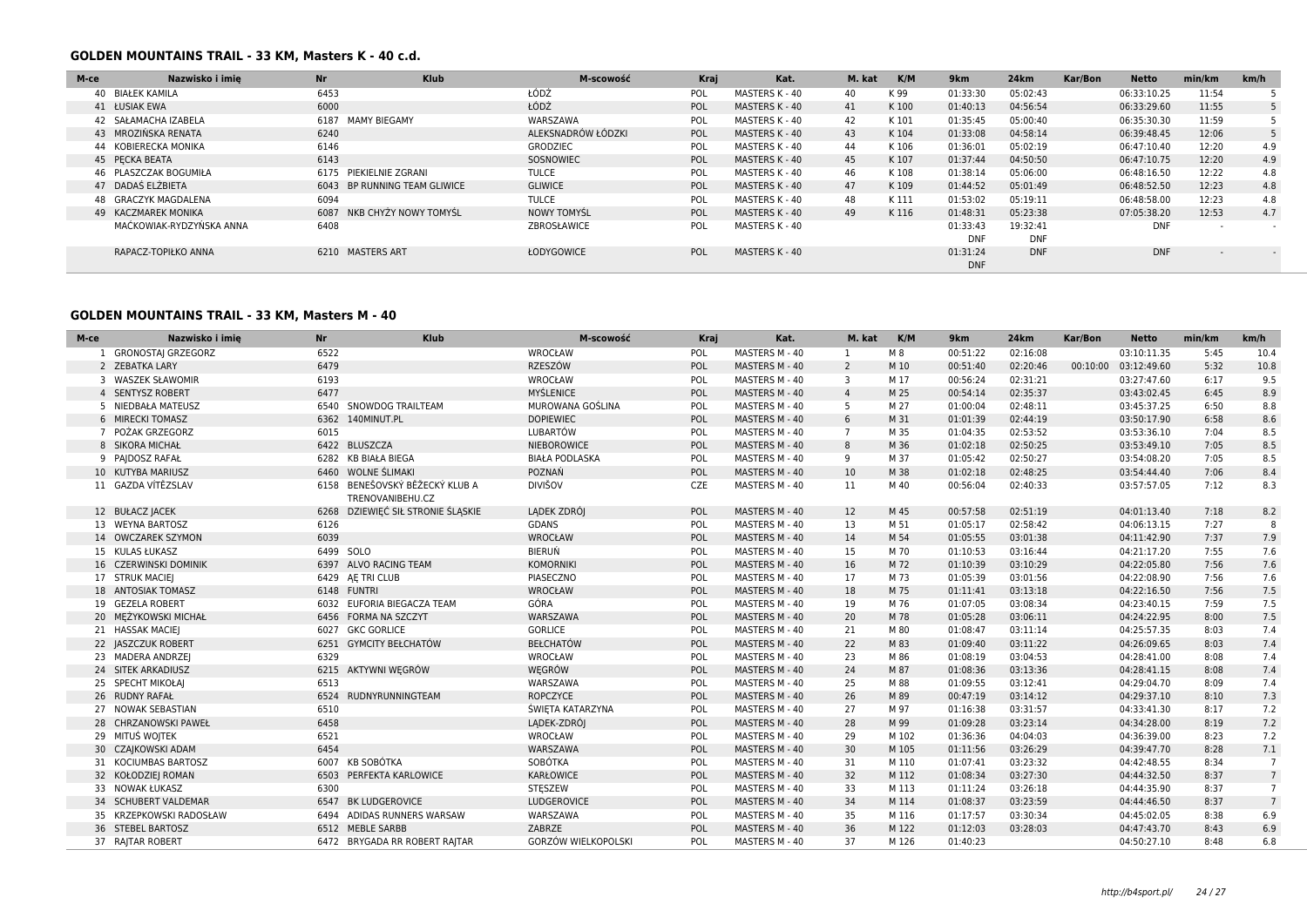### **GOLDEN MOUNTAINS TRAIL - 33 KM, Masters M - 40 c.d.**

| M-ce | Nazwisko i imie               | <b>Nr</b> | <b>Klub</b>                                     | M-scowość                      | Kraj       | Kat.           | M. kat | K/M   | 9km      | <b>24km</b> | Kar/Bon | <b>Netto</b> | min/km | km/h           |
|------|-------------------------------|-----------|-------------------------------------------------|--------------------------------|------------|----------------|--------|-------|----------|-------------|---------|--------------|--------|----------------|
|      | 38 KUCHARSKI TOMASZ           | 6487      | ALVO RACING TEAM                                | ŚMIGIEL                        | POL        | MASTERS M - 40 | 38     | M 129 | 01:13:20 | 03:18:10    |         | 04:53:57.75  | 8:54   | 6.7            |
|      | 39 KAMIŃSKI ARKADIUSZ         | 6029      | <b>10N1 TEAM</b>                                | ŁÓDŹ                           | POL        | MASTERS M - 40 | 39     | M 131 | 01:19:26 | 03:36:42    |         | 04:55:09.00  | 8:56   | 6.7            |
|      | 40 MAJCHER MARCIN             | 6514      |                                                 | <b>ROKIETNICA</b>              | POL        | MASTERS M - 40 | 40     | M 135 | 01:16:33 | 03:38:50    |         | 04:56:40.85  | 8:59   | 6.7            |
|      | 41 CHWAŁA PRZEMYSŁAW          |           | 6265 POWOLNY                                    | <b>WOLICE</b>                  | POL        | MASTERS M - 40 | 41     | M 138 | 01:19:20 | 03:40:39    |         | 04:58:08.45  | 9:02   | 6.6            |
|      | 42 MOKRZYŃSKI MARCIN          |           | 6121 KLUB LEKKOATLETYCZNY ZIEMIA<br>KŁODZKA     | OŁDRZYCHOWICE KŁODZKIE         | POL        | MASTERS M - 40 | 42     | M 139 | 01:12:55 | 03:34:57    |         | 04:58:10.00  | 9:02   | 6.6            |
|      | 43 BYLINA BARTOSZ             | 6377      |                                                 | <b>POZNAN</b>                  | POL        | MASTERS M - 40 | 43     | M 143 | 01:13:02 | 03:35:12    |         | 04:59:20.45  | 9:04   | 6.6            |
|      | 44 JANCZAK PIOTR              | 6511      |                                                 | <b>ŻERNIKI WROCŁAWSKIE</b>     | POL        | MASTERS M - 40 | 44     | M 148 | 01:16:33 | 03:31:57    |         | 04:59:39.80  | 9:04   | 6.6            |
|      | 45 IZDEBSKI TOMASZ            | 6339      |                                                 | WARSZAWA                       | POL        | MASTERS M - 40 | 45     | M 150 | 01:14:22 | 03:32:07    |         | 05:00:28.85  | 9:06   | 6.6            |
|      | 46 ŁUCZAK MACIEJ              | 6321      | <b>BANDA RYCHA</b>                              | <b>MROWINO</b>                 | POL        | MASTERS M - 40 | 46     | M 151 | 01:19:46 | 03:43:04    |         | 05:00:31.75  | 9:06   | 6.6            |
|      | 47 KUŚMIREK GRZEGORZ          | 6506      |                                                 | ŁÓDŹ                           | POL        | MASTERS M - 40 | 47     | M 152 | 01:24:38 | 03:40:30    |         | 05:00:50.90  | 9:06   | 6.6            |
|      | 48 PEDYNKOWSKI RADEK          | 6163      | <b>BIEGAM U KOLESI</b>                          | GRODZICZNO                     | POL        | MASTERS M - 40 | 48     | M 153 | 01:18:11 | 03:35:14    |         | 05:00:54.15  | 9:07   | 6.6            |
| 49   | <b>JAKUSZEK KRZYSZTOF</b>     | 6241      | <b>CEGIELNIA PIASKI</b>                         | <b>PIASKI</b>                  | POL        | MASTERS M - 40 | 49     | M 155 | 01:25:00 | 03:43:56    |         | 05:01:52.00  | 9:08   | 6.6            |
|      | 50 KOBYŁECKI BARTOSZ          | 6546      |                                                 | WROCŁAW                        | POL        | MASTERS M - 40 | 50     | M 158 | 01:13:19 | 03:41:50    |         | 05:02:58.85  | 9:10   | 6.5            |
|      | 51 GONET GRZEGORZ             | 6527      |                                                 | ZRĘCIN                         | POL        | MASTERS M - 40 | 51     | M 166 | 01:17:28 | 03:40:32    |         | 05:05:32.65  | 9:15   | 6.5            |
|      | 52 RELEWICZ MACIEJ            | 6455      | WOLNE ŚLIMAKI                                   | POZNAŃ                         | POL        | MASTERS M - 40 | 52     | M 167 | 01:23:32 | 03:44:21    |         | 05:05:46.45  | 9:15   | 6.5            |
|      | 53 SAMBORSKI BARTOSZ          | 6037      |                                                 | WARSZAWA                       | POL        | MASTERS M - 40 | 53     | M 170 | 01:18:17 | 03:41:30    |         | 05:06:33.45  | 9:17   | 6.5            |
|      | 54 BUBICZ KRZYSZTOF           | 6061      | BIEGAJĄCY ŚWIDNIK                               | ŚWIDNIK                        | POL        | MASTERS M - 40 | 54     | M 172 | 01:25:31 | 03:54:10    |         | 05:07:32.35  | 9:19   | 6.4            |
|      | 55 SZYMAŃSKI ŁUKASZ           | 6213      |                                                 | WROCŁAW                        | POL        | MASTERS M - 40 | 55     | M 175 | 01:17:16 | 03:46:18    |         | 05:10:25.65  | 9:24   | 6.4            |
|      | 56 BÍBRLÍK DAVID              | 6528      | BKLUDGEŘOVICE                                   | LUDGEŘOVICE                    | CZE        | MASTERS M - 40 | 56     | M 176 | 01:15:02 | 03:43:04    |         | 05:10:54.40  | 9:25   | 6.4            |
|      | 57 POJDA GRZEGORZ             |           | 6231 RYBNICKA GRUPA BIEGOWA PEDZIMY             | <b>RYBNIK</b>                  | POL        | MASTERS M - 40 | 57     | M 187 | 01:22:21 | 03:53:43    |         | 05:16:06.55  | 9:34   | 6.3            |
|      | 58 DOLIWKA PAWEŁ              |           | <b>RAZEM</b><br>6361 LUBAWA KOCHA BIEGAC/BIEGAM | LUBAWA                         | POL        | MASTERS M - 40 | 58     | M 193 | 01:15:16 | 03:46:51    |         | 05:19:36.05  | 9:41   | 6.2            |
|      |                               |           | <b>UKOLESI</b>                                  |                                |            |                |        |       |          |             |         |              |        |                |
|      | 59 WIATER TOMASZ              | 6012      |                                                 | CHORZÓW                        | POL        | MASTERS M - 40 | 59     | M 195 | 01:09:35 | 03:44:17    |         | 05:19:55.45  | 9:41   | 6.2            |
| 60   | MICHALSKI GRZEGORZ            | 6229      | CAFFEDELMONDO.PL                                | WROCŁAW                        | POL        | MASTERS M - 40 | 60     | M 198 | 01:20:00 | 03:49:28    |         | 05:22:19.45  | 9:46   | 6.1            |
|      | 61 STACHOWIAK MAREK           | 6058      | ROKIETNICA BIEGA                                | <b>ROKIETNICA</b>              | POL        | MASTERS M - 40 | 61     | M 204 | 01:18:09 | 03:55:39    |         | 05:25:05.35  | 9:51   | 6.1            |
| 62   | MISIAK PATRYK                 | 6101      | CHOMIKI Z KOPYTEM                               | LESZNO                         | POL        | MASTERS M - 40 | 62     | M 211 | 01:28:22 | 04:11:43    |         | 05:31:05.30  | 10:01  | -6             |
|      | 63 ZNAMIEC MARCIN             | 6451      | <b>ULTRA KSP</b>                                | WARSZAWA                       | POL        | MASTERS M - 40 | 63     | M 216 | 01:24:55 | 03:51:19    |         | 05:33:03.80  | 10:05  | 5.9            |
|      | 64 LEWANDOWSKI LESZEK         | 6201      | POWSTANCY Z KANAPY                              | <b>BRZEZINA</b>                | POL        | MASTERS M - 40 | 64     | M 219 | 01:25:45 | 04:01:29    |         | 05:35:11.40  | 10:09  | 5.9            |
| 65   | STEFANOWSKI MARCIN            | 6324      | ***** ***                                       | ŻARÓW                          | POL        | MASTERS M - 40 | 65     | M 221 | 01:25:24 | 04:03:14    |         | 05:37:37.50  | 10:13  | 5.9            |
|      | 66 NOZDRYN-PŁOTNICKI BOLESŁAW | 6127      |                                                 | <b>GŁUBCZYCE</b>               | POL        | MASTERS M - 40 | 66     | M 223 | 01:24:46 | 04:12:50    |         | 05:40:58.90  | 10:19  | 5.8            |
|      | 67 STACHAK KRZYSZTOF          | 6410      | MIRAZ RACE TEAM                                 | <b>SWIETOCHŁOWICE</b>          | POL        | MASTERS M - 40 | 67     | M 228 | 01:25:31 | 04:16:21    |         | 05:43:14.00  | 10:24  | 5.8            |
|      | 68 MACIEJEWSKI ROBERT         | 6526      | <b>BIEGAM BO LUBIE</b>                          | WAŁBRZYCH                      | POL        | MASTERS M - 40 | 68     | M 229 | 01:28:05 | 04:08:46    |         | 05:44:30.30  | 10:26  | 5.7            |
|      | 69 WOZNIAK DAMIAN             | 6034      | <b>CHOMIKI Z KOPYTEM</b>                        | LESZNO                         | POL        | MASTERS M - 40 | 69     | M 232 | 01:29:39 | 04:16:25    |         | 05:47:10.90  | 10:31  | 5.7            |
|      | 70 RYCZYŃSKI JACEK            | 6108      |                                                 | OLEŚNICA                       | POL        | MASTERS M - 40 | 70     | M 233 | 01:29:13 | 04:27:35    |         | 05:49:12.85  | 10:34  | 5.7            |
|      | 71 WITKOWSKI WITOLD           | 6436      |                                                 | <b>BYTOM</b>                   | POL        | MASTERS M - 40 | 71     | M 234 | 01:18:43 | 03:57:58    |         | 05:51:11.55  | 10:38  | 5.6            |
| 72   | STEFANIAK MARCIN              | 6111      | STR/PREFAWAAB                                   | DĄBRÓWKA                       | POL        | MASTERS M - 40 | 72     | M 235 | 01:21:43 | 04:09:35    |         | 05:51:33.40  | 10:39  | 5.6            |
|      | 73 ZYCHOWICZ ZBIGNIEW         | 6149      | <b>SBRT WROCŁAW</b>                             | <b>SIECHNICE</b>               | POL        | MASTERS M - 40 | 73     | M 236 | 01:22:05 | 04:14:58    |         | 05:52:03.10  | 10:40  | 5.6            |
|      | 74 MATUSZCZYK MAREK           | 6214      | RYBNICKA GRUPA BIEGOWA                          | <b>RYBNIK</b>                  | <b>POL</b> | MASTERS M - 40 | 74     | M 237 | 01:27:57 | 04:18:03    |         | 05:53:40.05  | 10:43  | 5.6            |
|      | 75 PARZYCH WOJCIECH           | 6216      | RYBNICKA GRUPA BIEGOWA PEDZIMY<br><b>RAZEM</b>  | <b>RYBNIK</b>                  | POL        | MASTERS M - 40 | 75     | M 238 | 01:27:57 | 04:18:03    |         | 05:53:41.40  | 10:43  | 5.6            |
|      | 76 KOPYRA TOMASZ              | 6320      |                                                 | OBORNIKI ŚLĄSKIE               | POL        | MASTERS M - 40 | 76     | M 240 | 01:29:14 | 04:10:55    |         | 05:56:27.80  | 10:48  | 5.6            |
|      | 77 KASZUBSKI MAREK            | 6137      |                                                 | ŻARY                           | POL        | MASTERS M - 40 | 77     | M 248 | 01:20:07 |             |         | 06:02:16.05  | 10:58  | 5.5            |
| 78   | <b>MAZUR MAREK</b>            | 6385      |                                                 | WAŁBRZYCH                      | POL        | MASTERS M - 40 | 78     | M 251 | 01:21:53 | 04:19:57    |         | 06:04:27.70  | 11:02  | 5.4            |
|      | 79 PACIOREK PAWEŁ             | 6440      | THE ONE AND LONELY                              | <b>MARKI</b>                   | POL        | MASTERS M - 40 | 79     | M 252 | 01:27:24 | 04:17:25    |         | 06:05:14.80  | 11:04  | 5.4            |
|      | 80 KONCA MARIUSZ              | 6005      | KB OŻARÓW MAZOWIECKI BIEGA                      | OŻARÓW MAZOWIECKI              | POL        | MASTERS M - 40 | 80     | M 253 | 01:32:36 | 04:32:15    |         | 06:06:21.30  | 11:06  | 5.4            |
| 81   | <b>GRZELKA TOMASZ</b>         | 6001      | <b>RUNNER'S POWER</b>                           | ŚREM                           | POL        | MASTERS M - 40 | 81     | M 254 | 01:25:06 | 04:29:25    |         | 06:07:25.40  | 11:08  | 5.4            |
| 82   | STANISZEWSKI MACIEK           | 6040      |                                                 | ZABKI                          | <b>POL</b> | MASTERS M - 40 | 82     | M 259 | 01:23:04 | 04:37:06    |         | 06:13:55.60  | 11:19  | 5.3            |
|      | 83 KAMIŃSKI ŁUKASZ            | 6162      |                                                 | <b>MAŁE RUDY</b>               | POL        | MASTERS M - 40 | 83     | M 265 | 01:31:35 | 04:40:18    |         | 06:18:53.30  | 11:28  | 5.2            |
|      | 84 KOCZOROWSKI MARCIN         | 6426      | <b>TEAM ZABIEGANEDNI</b>                        | RADIÓWEK                       | POL        | MASTERS M - 40 | 84     | M 266 | 01:38:24 | 04:38:10    |         | 06:19:19.30  | 11:29  | 5.2            |
|      | 85 DOBOSZ LESZEK              | 6371      |                                                 | POZNAŃ                         | POL        | MASTERS M - 40 | 85     | M 268 | 01:37:29 | 04:42:47    |         | 06:19:21.50  | 11:29  | 5.2            |
|      | 86 POPCZYK PIOTR              | 6154      |                                                 | <b>ŻERNICA</b>                 | POL        | MASTERS M - 40 | 86     | M 269 | 01:34:34 | 04:48:18    |         | 06:19:35.40  | 11:30  | 5.2            |
|      | 87 BOŻKIEWICZ JACEK           | 6234      |                                                 | MUROWANA GOŚLINA<br>PRZEBĘDOWO | POL        | MASTERS M - 40 | 87     | M 272 | 01:32:42 | 04:56:09    |         | 06:22:27.05  | 11:35  | 5.2            |
| 88.  | <b>MATLAK GRZEGORZ</b>        | 6413      | <b>3M RUNNING TEAM</b>                          | <b>WROCŁAW</b>                 | POL        | MASTERS M - 40 | 88     | M 277 | 01:27:11 | 04:50:31    |         | 06:32:28.65  | 11:53  | $\overline{5}$ |
|      | 89 LEŚNIEWSKI TOMEK           |           | 6297 LAFIRYNDY I GAMONIE                        | ŁÓDŹ                           | POL        | MASTERS M - 40 | 89     | M 280 | 01:40:33 | 05:08:11    |         | 06:38:41.85  | 12:04  | 5              |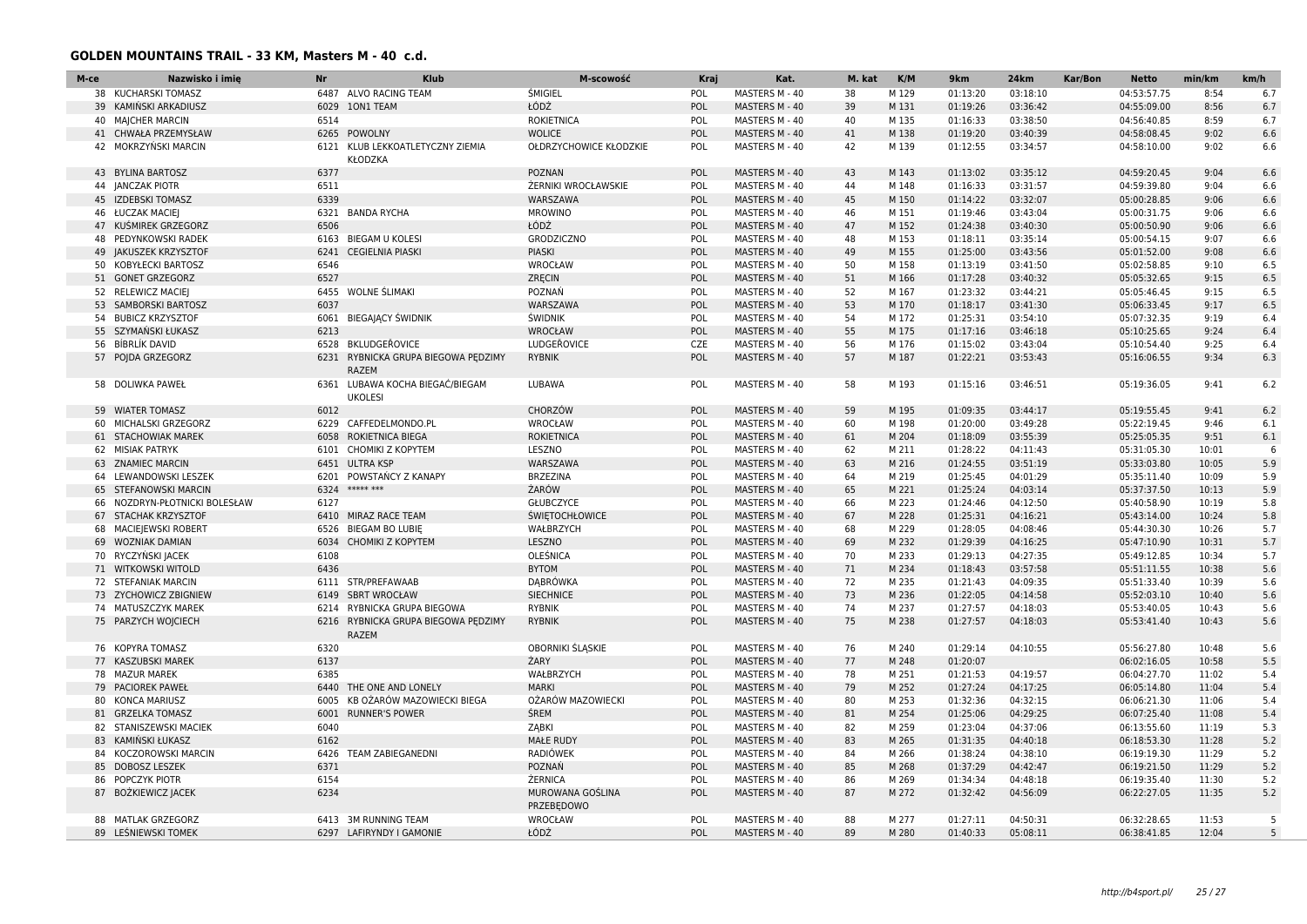### **GOLDEN MOUNTAINS TRAIL - 33 KM, Masters M - 40 c.d.**

| M-ce | Nazwisko i imie       | <b>Nr</b> | <b>Klub</b>                     | M-scowość          | Kraj       | Kat.           | M. kat | K/M   | 9 <sub>km</sub> | <b>24km</b> | Kar/Bon | <b>Netto</b> | min/km                   | km/h   |
|------|-----------------------|-----------|---------------------------------|--------------------|------------|----------------|--------|-------|-----------------|-------------|---------|--------------|--------------------------|--------|
|      | 90 MROZIŃSKI ALBERT   | 6242      |                                 | ALEKSNADRÓW ŁÓDZKI | <b>POL</b> | MASTERS M - 40 | 90     | M 283 | 01:32:54        | 04:58:13    |         | 06:39:45.85  | 12:06                    |        |
|      | 91 HOFFMANN GRZEGORZ  |           | 6165 KOŚCIAN TEAM               | <b>CZEMPIŃ</b>     | POL        | MASTERS M - 40 | 91     | M 287 | 01:35:37        | 04:58:26    |         | 06:43:01.25  | 12:12                    | 4.9    |
|      | 92 RÓG ADAM           |           | 6204 BIEGAM BO LUBIE INOWROCŁAW | <b>INOWROCŁAW</b>  | POL        | MASTERS M - 40 | 92     | M 288 | 01:30:46        | 04:51:53    |         | 06:44:11.85  | 12:14                    | 4.9    |
|      | 93 PLASZCZAK JAROSŁAW | 6174      |                                 | <b>TULCE</b>       | <b>POL</b> | MASTERS M - 40 | 93     | M 292 | 01:39:12        | 05:06:02    |         | 06:48:18.95  | 12:22                    | 4.8    |
|      | 94 ZGÓRSKI MACIEI     |           | 6048 WKURW TEAM                 | <b>BYDGOSZCZ</b>   | POL        | MASTERS M - 40 | 94     | M 299 | 01:37:50        | 05:19:12    |         | 06:57:50.85  | 12:39                    | 4.7    |
|      | 95 DUDA WOJCIECH      |           | 6253 SKAWINA BIEGA              | KRAKÓW             | POL        | MASTERS M - 40 | 95     | M 300 | 01:44:55        | 05:07:27    |         | 06:59:46.70  | 12:43                    | 4.7    |
|      | 96 DRABARZ IACEK      | 6278      |                                 | POZNAŃ             | POL        | MASTERS M - 40 | 96     | M 302 | 01:36:46        | 05:08:32    |         | 07:01:54.80  | 12:47                    | 4.7    |
|      | 97 KONIECZNY PIOTR    |           | 6024 NKB CHYŻY NOWY TOMYŚL      | <b>NOWY TOMYSL</b> | POL        | MASTERS M - 40 | 97     | M 303 | 01:48:26        | 05:23:39    |         | 07:06:47.90  | 12:55                    | 4.6    |
|      | SNIEGOCKI PAWEL       |           | 6083 TARNOWO PODGÓRNE BIEGA/ 4T | TARNOWO PODGÓRNE   | <b>POL</b> | MASTERS M - 40 |        |       | 01:18:00        | 03:53:52    |         | <b>DNF</b>   | $\sim$                   | $\sim$ |
|      |                       |           |                                 |                    |            |                |        |       | <b>DNF</b>      | <b>DNF</b>  |         |              |                          |        |
|      | DANILUK KRZYSZTOF     |           | 6530 BREAKING3                  | WARSZAWA           | POL        | MASTERS M - 40 |        |       | 00:58:39        | <b>DNF</b>  |         | <b>DNF</b>   | $\overline{\phantom{0}}$ | $\sim$ |
|      |                       |           |                                 |                    |            |                |        |       | <b>DNF</b>      |             |         |              |                          |        |
|      | <b>GIERCZAK PIOTR</b> |           | 6185 ES TEAM                    | SOSNOWIEC          | POL        | MASTERS M - 40 |        |       | 01:32:18        | <b>DNF</b>  |         | <b>DNF</b>   |                          |        |
|      |                       |           |                                 |                    |            |                |        |       | <b>DNF</b>      |             |         |              |                          |        |

### **GOLDEN MOUNTAINS TRAIL - 33 KM, Weteran K - 50**

| M-ce | Nazwisko i imie               | <b>Nr</b> | <b>Klub</b>                  | M-scowość            | Kraj       | Kat.           | M. kat          | K/M  | 9 <sub>km</sub> | 24km       | Kar/Bon | <b>Netto</b> | min/km                   | km/h |
|------|-------------------------------|-----------|------------------------------|----------------------|------------|----------------|-----------------|------|-----------------|------------|---------|--------------|--------------------------|------|
|      | NOGANOWICZ AGATA              |           | 6118 PRO-RUN WROCŁAW         | DOMASZCZYN           | POL        | WETERAN K - 50 |                 | K 21 | 01:19:02        | 03:29:29   |         | 04:47:02.85  | 8:41                     | 6.9  |
|      | 2 BESTRZYŃSKA JOANNA          |           | 6373 CZŁAPAK ROBAKOWO        | <b>ROBAKOWO</b>      | POL        | WETERAN K - 50 |                 | K40  | 01:19:51        | 03:56:25   |         | 05:14:26.00  | 9:31                     | 6.3  |
|      | 3 TOCZEWSKA ANNA              |           | 6448 IACEKBIEGA RUNNING TEAM | WARSZAWA             | POL        | WETERAN K - 50 | 3               | K 58 | 01:26:25        | 04:12:01   |         | 05:43:04.40  | 10:23                    | 5.8  |
|      | 4 BRONIEWSKA ANNA             | 6088      |                              | WARSZAWA             | POL        | WETERAN K - 50 | 4               | K80  | 01:26:11        | 04:23:20   |         | 06:08:12.10  | 11:09                    | 5.4  |
|      | 5 GŁOWACKA RENATA             |           | 6262 LULARUN                 | PIOTRKÓW TRYBUNALSKI | <b>POL</b> | WETERAN K - 50 |                 | K 81 | 01:28:49        | 04:31:15   |         | 06:08:25.20  | 11:09                    | 5.4  |
|      | 6 GAJEWSKI MAGDALENA GAJEWSKA | 6291 L&G  |                              | ŁÓDŹ                 | POL        | WETERAN K - 50 | 6               | K 86 | 01:38:51        | 04:39:07   |         | 06:12:13.90  | 11:16                    | 5.3  |
|      | KOWALSKA KATARZYNA            |           | 6474 NIEPOŁOMICE BIEGAJĄ     | <b>DABROWA</b>       | POL        | WETERAN K - 50 |                 | K 88 | 01:36:59        | 04:27:31   |         | 06:14:52.80  | 11:21                    | 5.3  |
|      | 8 HOLONA BOŻENA               | 6428      |                              | <b>CIESZYN</b>       | POL        | WETERAN K - 50 | 8               | K112 | 01:44:43        | 05:19:40   |         | 06:56:18.00  | 12:36                    | 4.8  |
|      | 9 WOLSKA MAŁGORZATA           | 6366      |                              | <b>SŁUPSK</b>        | POL        | WETERAN K - 50 | <b>q</b>        | K114 | 01:46:53        | 05:14:20   |         | 06:59:03.15  | 12:41                    | 4.7  |
|      | 10 BASZCZYŃSKA BARBARA        |           | 6517 WKURW TEAM              | <b>BRZEG</b>         | POL        | WETERAN K - 50 | 10 <sup>1</sup> | K121 | 02:04:26        | 05:50:47   |         | 07:50:10.45  | 14:14                    | 4.2  |
|      | 11 RAJCZAKOWSKA ANNA          | 6209      |                              | LADEK-ZDRÓJ          | POL        | WETERAN K - 50 | 11              | K123 | 02:09:52        | 05:49:52   |         | 08:18:09.30  | 15:05                    |      |
|      | <b>DOROCIAK WIOLETTA</b>      |           | 6393 MISTRZOWSKI TRENING     | ELBLAG               | POL        | WETERAN K - 50 |                 |      | 01:23:44        | <b>DNF</b> |         | <b>DNF</b>   | $\overline{\phantom{a}}$ |      |
|      |                               |           |                              |                      |            |                |                 |      | <b>DNF</b>      |            |         |              |                          |      |
|      | MROWCZYNSKA EWA               | 6500      |                              | <b>JAKTOROW</b>      | <b>POL</b> | WETERAN K - 50 |                 |      | <b>DNF</b>      | <b>DNF</b> |         | <b>DNF</b>   | $\overline{\phantom{a}}$ |      |

### **GOLDEN MOUNTAINS TRAIL - 33 KM, Weteran I M - 50**

| M-ce | <b>Nr</b><br>Nazwisko i imie |      | <b>Klub</b>                     | M-scowość               | <b>Kraj</b> | Kat.             | M. kat            | K/M   | 9 <sub>km</sub> | 24km     | Kar/Bon | <b>Netto</b> | min/km | km/h |
|------|------------------------------|------|---------------------------------|-------------------------|-------------|------------------|-------------------|-------|-----------------|----------|---------|--------------|--------|------|
|      | $\sim$ $-$                   | 6171 |                                 | WARSZAWA                | <b>POL</b>  | WETERAN I M - 50 |                   | M 50  | 01:05:53        | 03:03:09 |         | 04:05:35.65  | 7:26   | 8.1  |
|      | 2 ANTONOWICZ WOJCIECH        | 6388 |                                 | <b>SZCZECIN</b>         | POL         | WETERAN I M - 50 |                   | M 69  | 01:09:07        | 03:14:05 |         | 04:19:52.15  | 7:52   | 7.6  |
|      | 3 SKRZYŃSKI ANDRZEJ          | 6434 | <b>KS STASZEWSCY</b>            | WARSZAWA                | POL         | WETERAN I M - 50 |                   | M 140 | 01:14:46        | 03:30:21 |         | 04:58:13.55  | 9:02   | 6.6  |
|      | 4 KOZŁOWSKI WOJCIECH         | 6488 |                                 | <b>LISOWICE</b>         | POL         | WETERAN I M - 50 |                   | M 162 | 01:15:56        | 03:40:27 |         | 05:03:39.85  | 9:12   | 6.5  |
|      | 5 MIASKO WOJCIECH            | 6190 | 12TRI.PL                        | WARSZAWA                | POL         | WETERAN I M - 50 |                   | M 165 | 01:18:10        | 03:30:55 |         | 05:04:06.25  | 9:12   | 6.5  |
|      | 6 KUBISIAK DARIUSZ           | 6132 |                                 | OSTRÓW WLKP.            | POL         | WETERAN I M - 50 | 6                 | M 185 | 01:16:10        | 03:51:08 |         | 05:15:13.00  | 9:33   | 6.3  |
|      | 7 BYSTŘIČAN IIŘÍN            |      | 6545 BKLUDGEŘOVICE              | <b>OSTRAVA</b>          | <b>CZE</b>  | WETERAN I M - 50 |                   | M 188 | 01:15:10        | 03:50:24 |         | 05:17:00.35  | 9:36   | 6.2  |
|      | 8 WIECKOWSKI TOMASZ          |      | 6516 KB ORANGE POLSKA/OBORYGENI | <b>OBORNIKI SLASKIE</b> | POL         | WETERAN I M - 50 | 8                 | M 205 | 01:11:50        | 03:56:48 |         | 05:25:33.30  | 9:51   | 6.1  |
|      | 9 STAŃCZAK PAWEŁ             | 6443 | <b>BEAUTYSPORT</b>              | ŁÓDŹ                    | POL         | WETERAN I M - 50 | 9                 | M 230 | 01:24:07        | 04:07:17 |         | 05:45:37.30  | 10:28  | 5.7  |
|      | 10 KOŁACZ MARIUSZ            |      | 6296 LAFIRYNDY I GAMONIE        | ŁÓDŹ                    | POL         | WETERAN I M - 50 | 10 <sup>°</sup>   | M 241 | 01:35:10        | 04:25:10 |         | 05:57:30.75  | 10:50  | 5.5  |
|      | 11 GAJEWSKI PAWEŁ            | 6290 | <b>BEAUTY SPORT</b>             | ŁÓDŹ                    | POL         | WETERAN I M - 50 | 11                | M 258 | 01:38:49        | 04:39:07 |         | 06:12:13.10  | 11:16  | 5.3  |
|      | 12 PNIEWSKI RAFAŁ            | 6047 | 10N1 TEAM                       | ŁÓDŹ                    | POL         | WETERAN I M - 50 | $12 \overline{ }$ | M 273 | 01:37:08        | 04:39:50 |         | 06:31:22.20  | 11:51  | 5.1  |
|      | 13 KAMIONOWSKI MARIUSZ-JACEK | 6471 |                                 | <b>OSTROŁEKA</b>        | POL         | WETERAN I M - 50 | 13                | M 278 | 01:37:54        | 05:01:16 |         | 06:33:40.85  | 11:55  |      |
|      | 14 PROCHOŃ KRZYSZTOF         | 6180 |                                 | KATOWICE                | POL         | WETERAN I M - 50 | 14                | M 282 | 01:51:26        | 04:50:28 |         | 06:38:55.95  | 12:05  |      |
|      | 15 ZAWIS MAREK               | 6235 |                                 | <b>PYSKOWICE</b>        | POL         | WETERAN I M - 50 | 15                | M 284 | 01:33:19        | 04:52:47 |         | 06:41:36.10  | 12:10  | 4.9  |
|      | 16 MAŃKOWSKI DARIUSZ         |      | 6508 KUCHNIAMANKOWSKIEGO.PL     | <b>JASTROWIE</b>        | POL         | WETERAN I M - 50 | 16                | M 286 | 01:36:51        | 05:06:46 |         | 06:42:25.60  | 12:11  | 4.9  |
|      | 17 SZYMAŃSKI ROMAN           | 6386 | BUKOWSKI KLUB BIEGACZA          | <b>BUK</b>              | POL         | WETERAN I M - 50 | 17                | M 290 | 01:35:26        | 05:04:11 |         | 06:45:51.40  | 12:17  | 4.9  |
|      | 18 DENKOWSKI WOJCIECH        |      | 6054 BP RUNNING TEAM GLIWICE    | <b>GLIWICE</b>          | POL         | WETERAN I M - 50 | 18                | M 293 | 01:44:49        | 05:01:52 |         | 06:48:52.75  | 12:23  | 4.8  |